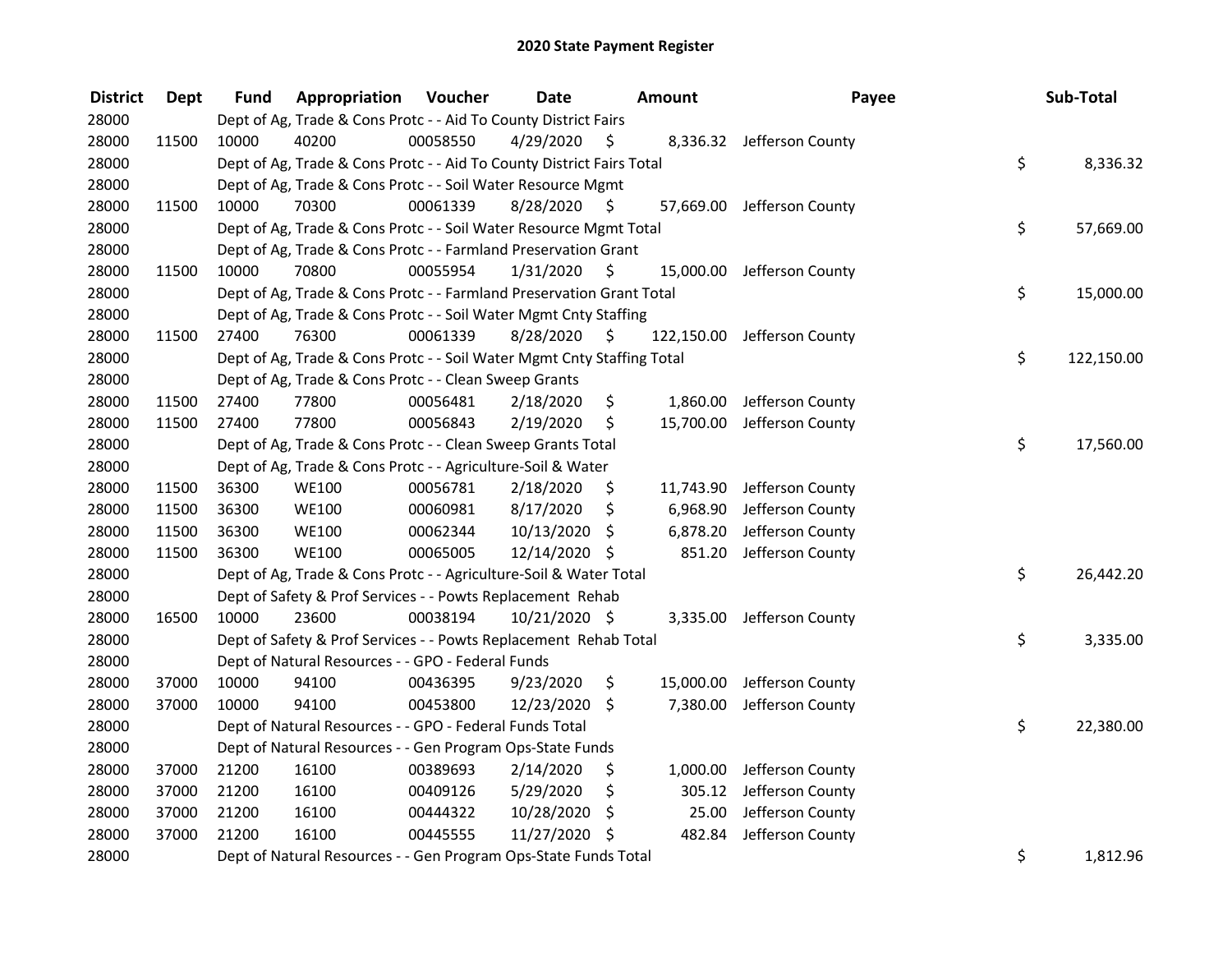| <b>District</b> | <b>Dept</b> | Fund  | Appropriation                                                      | Voucher  | <b>Date</b> | Amount           | Payee                      | Sub-Total       |
|-----------------|-------------|-------|--------------------------------------------------------------------|----------|-------------|------------------|----------------------------|-----------------|
| 28000           |             |       | Dept of Natural Resources - - GPO -Federal Funds                   |          |             |                  |                            |                 |
| 28000           | 37000       | 21200 | 38100                                                              | 00394060 | 3/6/2020    | \$               | 6,158.13 Jefferson County  |                 |
| 28000           |             |       | Dept of Natural Resources - - GPO -Federal Funds Total             |          |             |                  |                            | \$<br>6,158.13  |
| 28000           |             |       | Dept of Natural Resources - - Venison Processing                   |          |             |                  |                            |                 |
| 28000           | 37000       | 21200 | 54900                                                              | 00406850 | 4/29/2020   | \$<br>925.00     | Jefferson County           |                 |
| 28000           | 37000       | 21200 | 54900                                                              | 00430519 | 8/21/2020   | \$<br>250.00     | Jefferson County           |                 |
| 28000           |             |       | Dept of Natural Resources - - Venison Processing Total             |          |             |                  |                            | \$<br>1,175.00  |
| 28000           |             |       | Dept of Natural Resources - - Enf A - Boating Enforcement          |          |             |                  |                            |                 |
| 28000           | 37000       | 21200 | 55000                                                              | 00394060 | 3/6/2020    | \$               | 12,616.65 Jefferson County |                 |
| 28000           |             |       | Dept of Natural Resources - - Enf A - Boating Enforcement Total    |          |             |                  |                            | \$<br>12,616.65 |
| 28000           |             |       | Dept of Natural Resources - - Enf A - Snow Enforcement             |          |             |                  |                            |                 |
| 28000           | 37000       | 21200 | 55200                                                              | 00436437 | 9/24/2020   | \$<br>3,705.51   | Jefferson County           |                 |
| 28000           |             |       | Dept of Natural Resources - - Enf A - Snow Enforcement Total       |          |             |                  |                            | \$<br>3,705.51  |
| 28000           |             |       | Dept of Natural Resources - - Wildlife Damage Claims & Abat        |          |             |                  |                            |                 |
| 28000           | 37000       | 21200 | 55300                                                              | 00406849 | 4/29/2020   | \$<br>2,753.20   | Jefferson County           |                 |
| 28000           | 37000       | 21200 | 55300                                                              | 00413817 | 6/3/2020    | \$               | 2,184.24 Jefferson County  |                 |
| 28000           | 37000       | 21200 | 55300                                                              | 00430519 | 8/21/2020   | \$<br>7,751.68   | Jefferson County           |                 |
| 28000           | 37000       | 21200 | 55300                                                              | 00449449 | 12/9/2020   | \$<br>3,848.95   | Jefferson County           |                 |
| 28000           |             |       | Dept of Natural Resources - - Wildlife Damage Claims & Abat Total  |          |             |                  |                            | \$<br>16,538.07 |
| 28000           |             |       | Dept of Natural Resources - - Resaids - County Cons Aids           |          |             |                  |                            |                 |
| 28000           | 37000       | 21200 | 56300                                                              | 00449056 | 12/1/2020   | \$<br>3,131.00   | Jefferson County           |                 |
| 28000           |             |       | Dept of Natural Resources - - Resaids - County Cons Aids Total     |          |             |                  |                            | \$<br>3,131.00  |
| 28000           |             |       | Dept of Natural Resources - - Ra- Cnty Snow Trail & Area Aid       |          |             |                  |                            |                 |
| 28000           | 37000       | 21200 | 57400                                                              | 00383544 | 1/21/2020   | \$<br>27,750.00  | Jefferson County           |                 |
| 28000           | 37000       | 21200 | 57400                                                              | 00431954 | 8/27/2020   | \$<br>29,880.00  | Jefferson County           |                 |
| 28000           |             |       | Dept of Natural Resources - - Ra- Cnty Snow Trail & Area Aid Total |          |             |                  |                            | \$<br>57,630.00 |
| 28000           |             |       | Dept of Natural Resources - - Res Acq & Dev - Federal Funds        |          |             |                  |                            |                 |
| 28000           | 37000       | 21200 | 78200                                                              | 00418475 | 7/10/2020   | \$               | 11,249.12 Jefferson County |                 |
| 28000           |             |       | Dept of Natural Resources - - Res Acq & Dev - Federal Funds Total  |          |             |                  |                            | \$<br>11,249.12 |
| 28000           |             |       | Dept of Natural Resources - - Land Acquisition                     |          |             |                  |                            |                 |
| 28000           | 37000       | 36300 | TA100                                                              | 00378539 | 1/3/2020    | \$<br>4.00       | Jefferson County           |                 |
| 28000           | 37000       | 36300 | TA100                                                              | 00379685 | 1/3/2020    | \$<br>3.00       | Jefferson County           |                 |
| 28000           | 37000       | 36300 | TA100                                                              | 00381454 | 1/10/2020   | \$<br>5.00       | Jefferson County           |                 |
| 28000           | 37000       | 36300 | TA100                                                              | 00391662 | 2/24/2020   | \$<br>5.00       | Jefferson County           |                 |
| 28000           | 37000       | 36300 | TA100                                                              | 00426366 | 7/24/2020   | \$<br>112,986.00 | Jefferson County           |                 |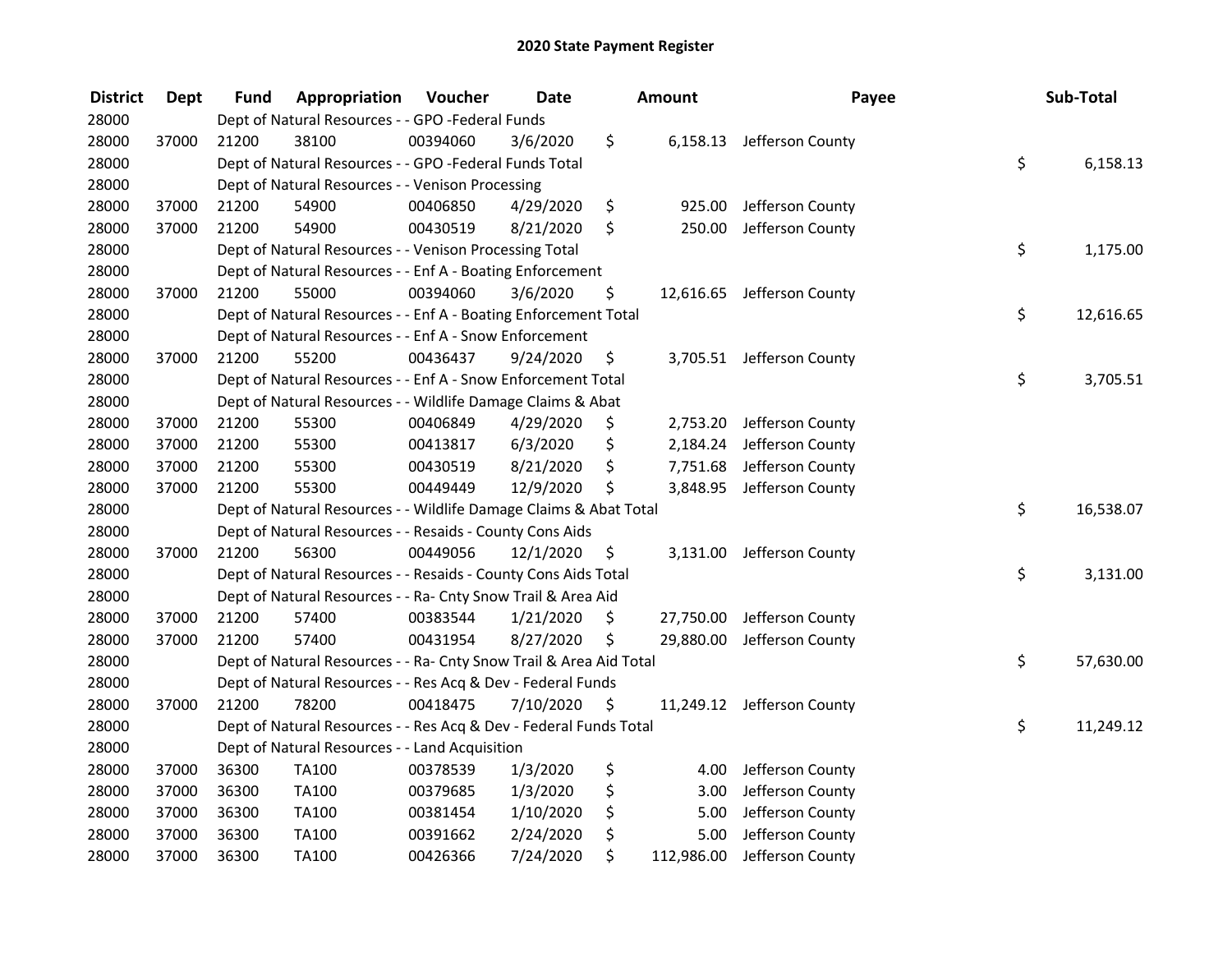| <b>District</b> | Dept  | <b>Fund</b> | Appropriation                                            | Voucher  | <b>Date</b> | Amount             | Payee                       | Sub-Total          |
|-----------------|-------|-------------|----------------------------------------------------------|----------|-------------|--------------------|-----------------------------|--------------------|
| 28000           |       |             | Dept of Natural Resources - - Land Acquisition Total     |          |             |                    |                             | \$<br>113,003.00   |
| 28000           |       |             | WI Dept of Transportation - - Eldly&Disa Co/Aid Sf       |          |             |                    |                             |                    |
| 28000           | 39500 | 21100       | 16800                                                    | 00481681 | 1/15/2020   | \$<br>221,224.00   | Jefferson County            |                    |
| 28000           | 39500 | 21100       | 16800                                                    | 00513094 | 4/9/2020    | \$<br>1,026.15     | Jefferson County            |                    |
| 28000           |       |             | WI Dept of Transportation - - Eldly&Disa Co/Aid Sf Total |          |             |                    |                             | \$<br>222,250.15   |
| 28000           |       |             | WI Dept of Transportation - - Eldly&Disa Aid Fd Fd       |          |             |                    |                             |                    |
| 28000           | 39500 | 21100       | 18300                                                    | 00495418 | 2/24/2020   | \$                 | 23,651.36 Jefferson County  |                    |
| 28000           | 39500 | 21100       | 18300                                                    | 00551518 | 7/14/2020   | \$<br>22,544.70    | Jefferson County            |                    |
| 28000           | 39500 | 21100       | 18300                                                    | 00571715 | 8/21/2020   | \$<br>21,510.36    | Jefferson County            |                    |
| 28000           | 39500 | 21100       | 18300                                                    | 00624429 | 12/9/2020   | \$<br>21,035.98    | Jefferson County            |                    |
| 28000           |       |             | WI Dept of Transportation - - Eldly&Disa Aid Fd Fd Total |          |             |                    |                             | \$<br>88,742.40    |
| 28000           |       |             | WI Dept of Transportation - - Hwy Sfty Loc Aid Ffd       |          |             |                    |                             |                    |
| 28000           | 39500 | 21100       | 18500                                                    | 00516268 | 4/16/2020   | \$<br>488.40       | Jefferson County            |                    |
| 28000           | 39500 | 21100       | 18500                                                    | 00531257 | 5/28/2020   | \$<br>3,972.04     | Jefferson County            |                    |
| 28000           | 39500 | 21100       | 18500                                                    | 00574885 | 8/28/2020   | \$<br>706.80       | Jefferson County            |                    |
| 28000           | 39500 | 21100       | 18500                                                    | 00577786 | 9/4/2020    | \$<br>8,209.90     | Jefferson County            |                    |
| 28000           | 39500 | 21100       | 18500                                                    | 00577787 | 9/4/2020    | \$<br>11,337.38    | Jefferson County            |                    |
| 28000           | 39500 | 21100       | 18500                                                    | 00583943 | 9/17/2020   | \$<br>1,429.80     | Jefferson County            |                    |
| 28000           | 39500 | 21100       | 18500                                                    | 00599880 | 10/15/2020  | \$<br>8,798.17     | Jefferson County            |                    |
| 28000           | 39500 | 21100       | 18500                                                    | 00599881 | 10/15/2020  | \$<br>9,066.81     | Jefferson County            |                    |
| 28000           |       |             | WI Dept of Transportation - - Hwy Sfty Loc Aid Ffd Total |          |             |                    |                             | \$<br>44,009.30    |
| 28000           |       |             | WI Dept of Transportation - - Trans Aids To Co.-Sf       |          |             |                    |                             |                    |
| 28000           | 39500 | 21100       | 19000                                                    | 00475451 | 1/6/2020    | \$<br>541,146.23   | Jefferson County            |                    |
| 28000           | 39500 | 21100       | 19000                                                    | 00542298 | 7/6/2020    | \$<br>1,082,292.46 | Jefferson County            |                    |
| 28000           | 39500 | 21100       | 19000                                                    | 00585124 | 10/5/2020   | \$<br>541,146.25   | Jefferson County            |                    |
| 28000           |       |             | WI Dept of Transportation - - Trans Aids To Co.-Sf Total |          |             |                    |                             | \$<br>2,164,584.94 |
| 28000           |       |             | WI Dept of Transportation - - Loc Trns Facl Implfd       |          |             |                    |                             |                    |
| 28000           | 39500 | 21100       | 27600                                                    | 00571747 | 8/21/2020   | \$<br>3,952.64     | Jefferson County            |                    |
| 28000           | 39500 | 21100       | 27600                                                    | 00616495 | 11/18/2020  | \$<br>4,208.25     | Jefferson County            |                    |
| 28000           |       |             | WI Dept of Transportation - - Loc Trns Facl Implfd Total |          |             |                    |                             | \$<br>8,160.89     |
| 28000           |       |             | WI Dept of Transportation - - Loc Rd Imp Prg St Fd       |          |             |                    |                             |                    |
| 28000           | 39500 | 21100       | 27800                                                    | 00549796 | 7/9/2020    | \$                 | 211,930.97 Jefferson County |                    |
| 28000           | 39500 | 21100       | 27800                                                    | 00555845 | 7/31/2020   | \$<br>5,216.23     | Jefferson County            |                    |
| 28000           |       |             | WI Dept of Transportation - - Loc Rd Imp Prg St Fd Total |          |             |                    |                             | \$<br>217,147.20   |
| 28000           |       |             | WI Dept of Transportation - - Hwy Mgmt & Opers Sf        |          |             |                    |                             |                    |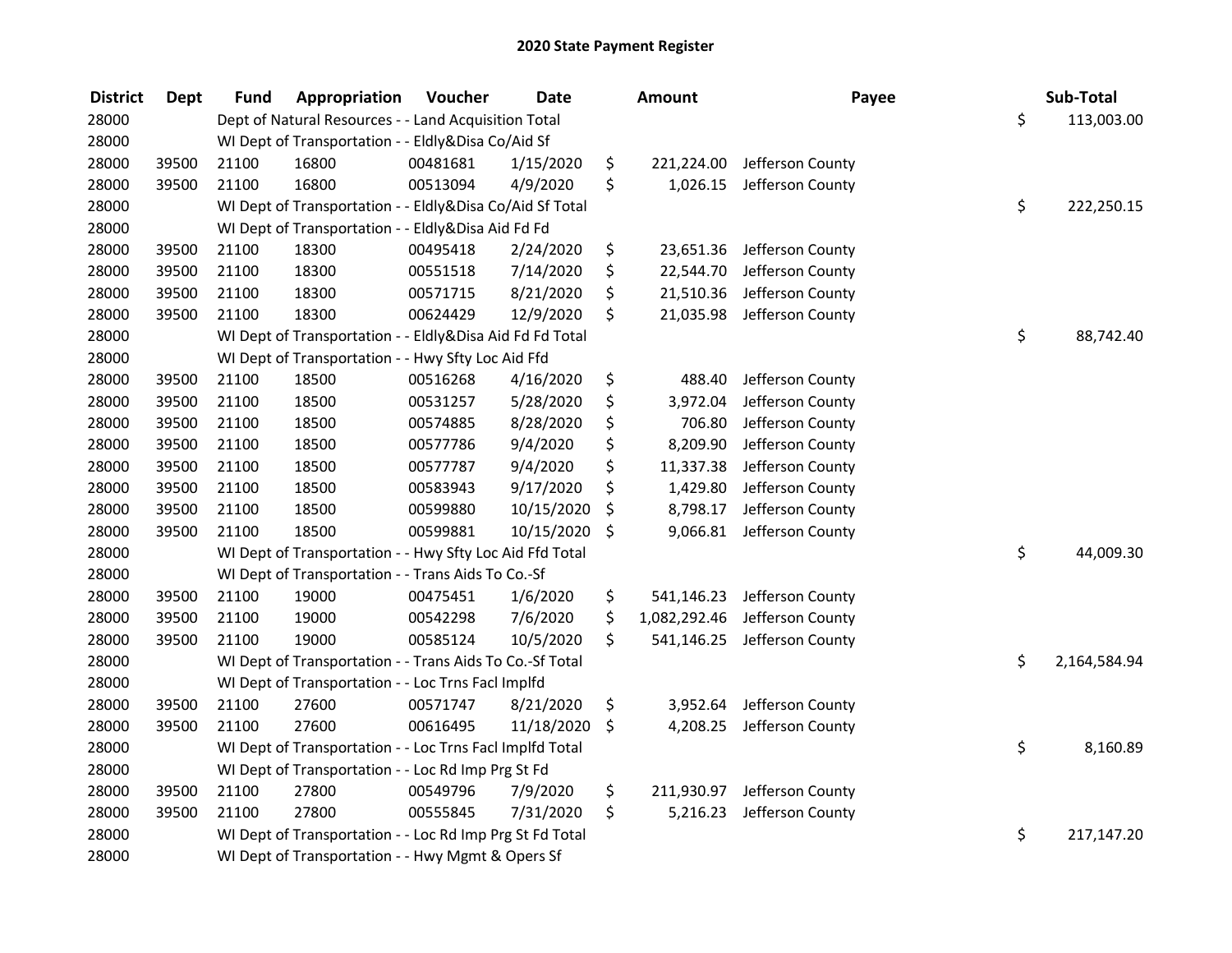| <b>District</b> | <b>Dept</b> | <b>Fund</b> | Appropriation                                           | Voucher  | <b>Date</b> | <b>Amount</b>    | Payee            |    | Sub-Total |
|-----------------|-------------|-------------|---------------------------------------------------------|----------|-------------|------------------|------------------|----|-----------|
| 28000           | 39500       | 21100       | 36500                                                   | 00485169 | 1/27/2020   | \$<br>540.00     | Jefferson County |    |           |
| 28000           | 39500       | 21100       | 36500                                                   | 00498720 | 3/3/2020    | \$<br>886.41     | Jefferson County |    |           |
| 28000           | 39500       | 21100       | 36500                                                   | 00512241 | 4/7/2020    | \$<br>540.00     | Jefferson County |    |           |
| 28000           | 39500       | 21100       | 36500                                                   | 00525756 | 5/13/2020   | \$<br>540.00     | Jefferson County |    |           |
| 28000           | 39500       | 21100       | 36500                                                   | 00536867 | 6/15/2020   | \$<br>540.00     | Jefferson County |    |           |
| 28000           | 39500       | 21100       | 36500                                                   | 00536868 | 6/15/2020   | \$<br>540.00     | Jefferson County |    |           |
| 28000           | 39500       | 21100       | 36500                                                   | 00550173 | 7/9/2020    | \$<br>540.00     | Jefferson County |    |           |
| 28000           | 39500       | 21100       | 36500                                                   | 00571747 | 8/21/2020   | \$<br>540.00     | Jefferson County |    |           |
| 28000           | 39500       | 21100       | 36500                                                   | 00584013 | 9/17/2020   | \$<br>540.00     | Jefferson County |    |           |
| 28000           | 39500       | 21100       | 36500                                                   | 00606892 | 10/28/2020  | \$<br>540.00     | Jefferson County |    |           |
| 28000           | 39500       | 21100       | 36500                                                   | 00616495 | 11/18/2020  | \$<br>781.53     | Jefferson County |    |           |
| 28000           | 39500       | 21100       | 36500                                                   | 00625052 | 12/9/2020   | \$<br>1,396.56   | Jefferson County |    |           |
| 28000           |             |             | WI Dept of Transportation - - Hwy Mgmt & Opers Sf Total |          |             |                  |                  | \$ | 7,924.50  |
| 28000           |             |             | WI Dept of Transportation - - Routine Maint Sf          |          |             |                  |                  |    |           |
| 28000           | 39500       | 21100       | 36800                                                   | 00485169 | 1/27/2020   | \$<br>209,923.33 | Jefferson County |    |           |
| 28000           | 39500       | 21100       | 36800                                                   | 00492571 | 2/20/2020   | \$<br>242,620.55 | Jefferson County |    |           |
| 28000           | 39500       | 21100       | 36800                                                   | 00492572 | 2/20/2020   | \$<br>6,212.02   | Jefferson County |    |           |
| 28000           | 39500       | 21100       | 36800                                                   | 00498720 | 3/3/2020    | \$<br>209,317.23 | Jefferson County |    |           |
| 28000           | 39500       | 21100       | 36800                                                   | 00504129 | 3/18/2020   | \$<br>413,684.54 | Jefferson County |    |           |
| 28000           | 39500       | 21100       | 36800                                                   | 00505021 | 3/23/2020   | \$<br>277.93     | Jefferson County |    |           |
| 28000           | 39500       | 21100       | 36800                                                   | 00509732 | 3/31/2020   | \$<br>3,167.12   | Jefferson County |    |           |
| 28000           | 39500       | 21100       | 36800                                                   | 00510280 | 4/1/2020    | \$<br>3,598.23   | Jefferson County |    |           |
| 28000           | 39500       | 21100       | 36800                                                   | 00512241 | 4/7/2020    | \$<br>15,441.52  | Jefferson County |    |           |
| 28000           | 39500       | 21100       | 36800                                                   | 00519068 | 4/24/2020   | \$<br>147.25     | Jefferson County |    |           |
| 28000           | 39500       | 21100       | 36800                                                   | 00519804 | 4/28/2020   | \$<br>283,066.17 | Jefferson County |    |           |
| 28000           | 39500       | 21100       | 36800                                                   | 00520820 | 4/30/2020   | \$<br>9,251.57   | Jefferson County |    |           |
| 28000           | 39500       | 21100       | 36800                                                   | 00521934 | 5/4/2020    | \$<br>38,971.19  | Jefferson County |    |           |
| 28000           | 39500       | 21100       | 36800                                                   | 00525363 | 5/12/2020   | \$<br>149,892.73 | Jefferson County |    |           |
| 28000           | 39500       | 21100       | 36800                                                   | 00525756 | 5/13/2020   | \$<br>29,860.54  | Jefferson County |    |           |
| 28000           | 39500       | 21100       | 36800                                                   | 00529108 | 5/21/2020   | \$<br>2,029.91   | Jefferson County |    |           |
| 28000           | 39500       | 21100       | 36800                                                   | 00530960 | 5/28/2020   | \$<br>48,642.02  | Jefferson County |    |           |
| 28000           | 39500       | 21100       | 36800                                                   | 00530962 | 5/28/2020   | \$<br>79,106.09  | Jefferson County |    |           |
| 28000           | 39500       | 21100       | 36800                                                   | 00536867 | 6/15/2020   | \$<br>2,296.87   | Jefferson County |    |           |
| 28000           | 39500       | 21100       | 36800                                                   | 00536868 | 6/15/2020   | \$<br>17,834.87  | Jefferson County |    |           |
| 28000           | 39500       | 21100       | 36800                                                   | 00548067 | 7/6/2020    | \$<br>70,582.24  | Jefferson County |    |           |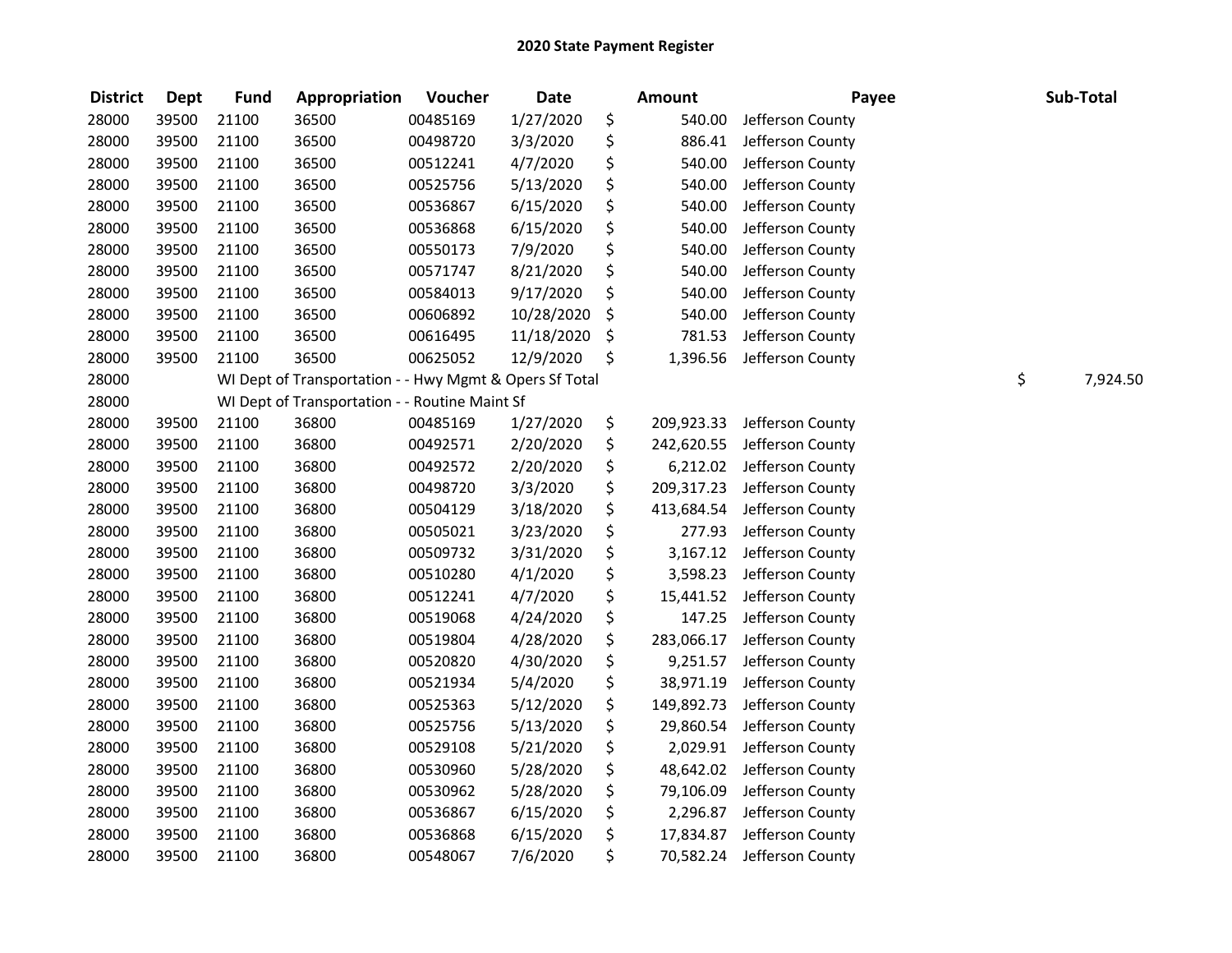| <b>District</b> | <b>Dept</b> | <b>Fund</b> | Appropriation                                                | Voucher  | Date       | <b>Amount</b>    | Payee            | Sub-Total          |
|-----------------|-------------|-------------|--------------------------------------------------------------|----------|------------|------------------|------------------|--------------------|
| 28000           | 39500       | 21100       | 36800                                                        | 00549723 | 7/9/2020   | \$<br>179.05     | Jefferson County |                    |
| 28000           | 39500       | 21100       | 36800                                                        | 00550173 | 7/9/2020   | \$<br>632.35     | Jefferson County |                    |
| 28000           | 39500       | 21100       | 36800                                                        | 00553078 | 7/17/2020  | \$<br>35,199.31  | Jefferson County |                    |
| 28000           | 39500       | 21100       | 36800                                                        | 00558568 | 7/30/2020  | \$<br>124.40     | Jefferson County |                    |
| 28000           | 39500       | 21100       | 36800                                                        | 00561329 | 8/5/2020   | \$<br>47,482.28  | Jefferson County |                    |
| 28000           | 39500       | 21100       | 36800                                                        | 00562130 | 8/5/2020   | \$<br>681.80     | Jefferson County |                    |
| 28000           | 39500       | 21100       | 36800                                                        | 00564960 | 8/11/2020  | \$<br>70,769.11  | Jefferson County |                    |
| 28000           | 39500       | 21100       | 36800                                                        | 00571232 | 8/20/2020  | \$<br>67,629.17  | Jefferson County |                    |
| 28000           | 39500       | 21100       | 36800                                                        | 00571747 | 8/21/2020  | \$<br>785.73     | Jefferson County |                    |
| 28000           | 39500       | 21100       | 36800                                                        | 00572525 | 8/24/2020  | \$<br>95,195.79  | Jefferson County |                    |
| 28000           | 39500       | 21100       | 36800                                                        | 00573866 | 8/26/2020  | \$<br>185.15     | Jefferson County |                    |
| 28000           | 39500       | 21100       | 36800                                                        | 00578263 | 9/4/2020   | \$<br>1,338.96   | Jefferson County |                    |
| 28000           | 39500       | 21100       | 36800                                                        | 00581342 | 9/11/2020  | \$<br>84,509.36  | Jefferson County |                    |
| 28000           | 39500       | 21100       | 36800                                                        | 00584013 | 9/17/2020  | \$<br>823.04     | Jefferson County |                    |
| 28000           | 39500       | 21100       | 36800                                                        | 00589676 | 9/24/2020  | \$<br>479.54     | Jefferson County |                    |
| 28000           | 39500       | 21100       | 36800                                                        | 00591860 | 9/28/2020  | \$<br>92,969.27  | Jefferson County |                    |
| 28000           | 39500       | 21100       | 36800                                                        | 00606892 | 10/28/2020 | \$<br>5,308.24   | Jefferson County |                    |
| 28000           | 39500       | 21100       | 36800                                                        | 00611517 | 11/5/2020  | \$<br>388.72     | Jefferson County |                    |
| 28000           | 39500       | 21100       | 36800                                                        | 00615425 | 11/13/2020 | \$<br>78,343.13  | Jefferson County |                    |
| 28000           | 39500       | 21100       | 36800                                                        | 00616495 | 11/18/2020 | \$<br>6,305.05   | Jefferson County |                    |
| 28000           | 39500       | 21100       | 36800                                                        | 00616941 | 11/18/2020 | \$<br>11,525.84  | Jefferson County |                    |
| 28000           | 39500       | 21100       | 36800                                                        | 00622388 | 12/2/2020  | \$<br>106,118.29 | Jefferson County |                    |
| 28000           | 39500       | 21100       | 36800                                                        | 00625052 | 12/9/2020  | \$<br>7,164.96   | Jefferson County |                    |
| 28000           |             |             | WI Dept of Transportation - - Routine Maint Sf Total         |          |            |                  |                  | \$<br>2,550,062.46 |
| 28000           |             |             | WI Dept of Transportation - - Adm & Planning Sfd             |          |            |                  |                  |                    |
| 28000           | 39500       | 21100       | 36900                                                        | 00485169 | 1/27/2020  | \$<br>4.19       | Jefferson County |                    |
| 28000           | 39500       | 21100       | 36900                                                        | 00498720 | 3/3/2020   | \$<br>4.19       | Jefferson County |                    |
| 28000           |             |             | WI Dept of Transportation - - Adm & Planning Sfd Total       |          |            |                  |                  | \$<br>8.37         |
| 28000           |             |             | WI Dept of Transportation - - Adm & Planning Fd Fd           |          |            |                  |                  |                    |
| 28000           | 39500       | 21100       | 38900                                                        | 00485169 | 1/27/2020  | \$<br>16.74      | Jefferson County |                    |
| 28000           | 39500       | 21100       | 38900                                                        | 00498720 | 3/3/2020   | \$<br>16.74      | Jefferson County |                    |
| 28000           |             |             | WI Dept of Transportation - - Adm & Planning Fd Fd Total     |          |            |                  |                  | \$<br>33.49        |
| 28000           |             |             | Department of Corrections - - Purchased Services For Offende |          |            |                  |                  |                    |
| 28000           | 41000       | 10000       | 11100                                                        | 00375097 | 7/29/2020  | \$<br>106.00     | Jefferson County |                    |
| 28000           | 41000       | 10000       | 11100                                                        | 00390161 | 10/21/2020 | \$<br>2,120.00   | Jefferson County |                    |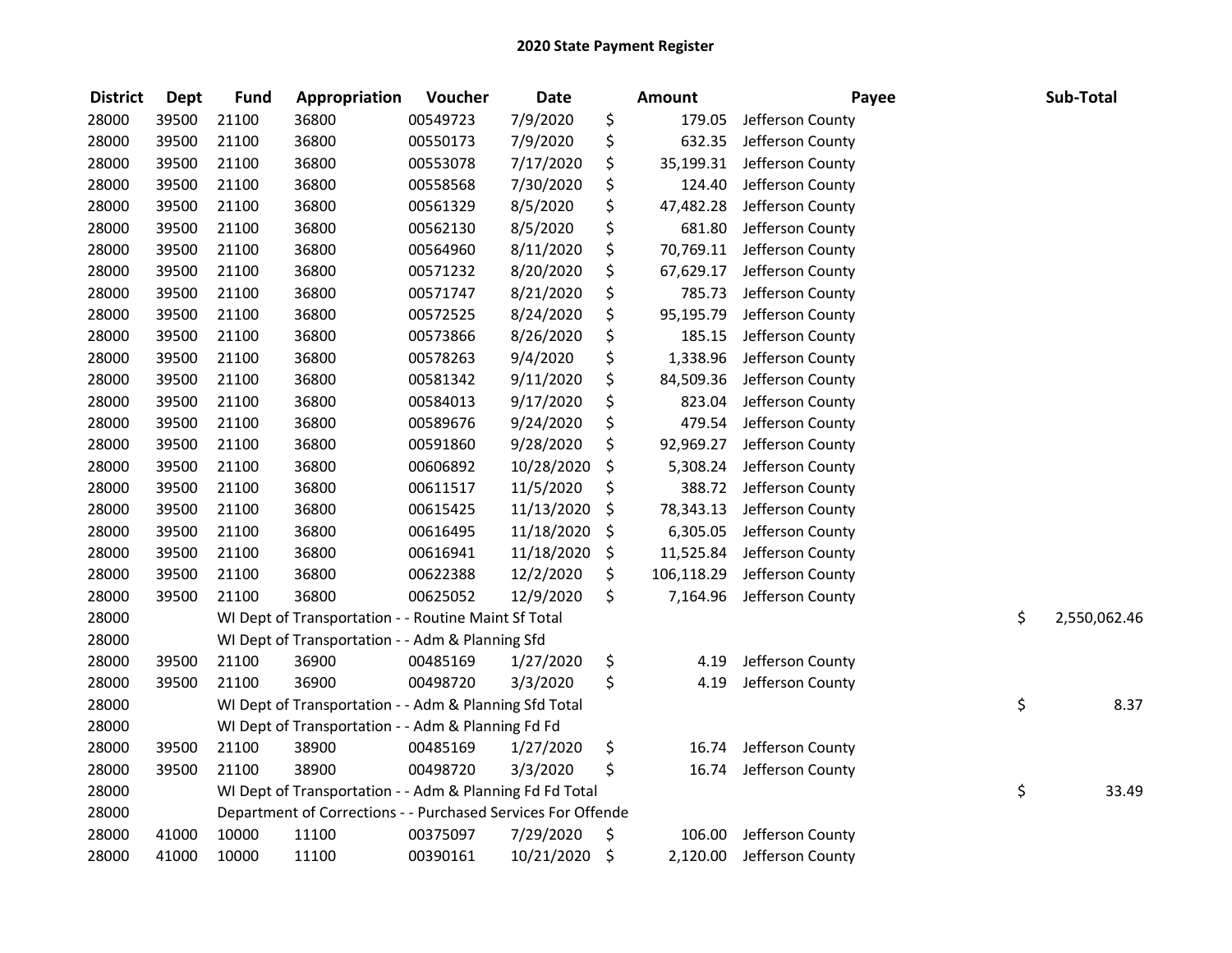| <b>District</b> | <b>Dept</b> | <b>Fund</b> | Appropriation                                                      | Voucher  | <b>Date</b>   | <b>Amount</b>   | Payee            | Sub-Total      |
|-----------------|-------------|-------------|--------------------------------------------------------------------|----------|---------------|-----------------|------------------|----------------|
| 28000           | 41000       | 10000       | 11100                                                              | 00394969 | 11/17/2020    | \$<br>2,120.00  | Jefferson County |                |
| 28000           | 41000       | 10000       | 11100                                                              | 00394970 | 11/17/2020    | \$<br>2,332.00  | Jefferson County |                |
| 28000           | 41000       | 10000       | 11100                                                              | 00400034 | 12/17/2020 \$ | 1,908.00        | Jefferson County |                |
| 28000           |             |             | Department of Corrections - - Purchased Services For Offende Total |          |               |                 |                  | \$<br>8,586.00 |
| 28000           |             |             | Department of Corrections - - Corrections Contracts And Agre       |          |               |                 |                  |                |
| 28000           | 41000       | 10000       | 11400                                                              | 00330188 | 1/2/2020      | \$<br>43,020.56 | Jefferson County |                |
| 28000           | 41000       | 10000       | 11400                                                              | 00334957 | 1/15/2020     | \$<br>11,359.50 | Jefferson County |                |
| 28000           | 41000       | 10000       | 11400                                                              | 00337015 | 1/31/2020     | \$<br>44,667.28 | Jefferson County |                |
| 28000           | 41000       | 10000       | 11400                                                              | 00341122 | 2/13/2020     | \$<br>20,588.22 | Jefferson County |                |
| 28000           | 41000       | 10000       | 11400                                                              | 00345225 | 3/4/2020      | \$<br>44,049.76 | Jefferson County |                |
| 28000           | 41000       | 10000       | 11400                                                              | 00347378 | 3/12/2020     | \$<br>16,694.02 | Jefferson County |                |
| 28000           | 41000       | 10000       | 11400                                                              | 00350933 | 4/2/2020      | \$<br>41,682.60 | Jefferson County |                |
| 28000           | 41000       | 10000       | 11400                                                              | 00353285 | 4/14/2020     | \$<br>10,734.84 | Jefferson County |                |
| 28000           | 41000       | 10000       | 11400                                                              | 00354915 | 4/23/2020     | \$<br>926.28    | Jefferson County |                |
| 28000           | 41000       | 10000       | 11400                                                              | 00355509 | 5/1/2020      | \$<br>44,615.82 | Jefferson County |                |
| 28000           | 41000       | 10000       | 11400                                                              | 00359802 | 5/15/2020     | \$<br>1,543.80  | Jefferson County |                |
| 28000           | 41000       | 10000       | 11400                                                              | 00359862 | 5/22/2020     | \$<br>10,806.60 | Jefferson County |                |
| 28000           | 41000       | 10000       | 11400                                                              | 00360801 | 5/29/2020     | \$<br>43,226.40 | Jefferson County |                |
| 28000           | 41000       | 10000       | 11400                                                              | 00366434 | 6/23/2020     | \$<br>154.38    | Jefferson County |                |
| 28000           | 41000       | 10000       | 11400                                                              | 00367023 | 6/23/2020     | \$<br>19,348.96 | Jefferson County |                |
| 28000           | 41000       | 10000       | 11400                                                              | 00368313 | 7/3/2020      | \$<br>45,181.88 | Jefferson County |                |
| 28000           | 41000       | 10000       | 11400                                                              | 00371935 | 7/10/2020     | \$<br>3,910.96  | Jefferson County |                |
| 28000           | 41000       | 10000       | 11400                                                              | 00372650 | 7/17/2020     | \$<br>43,329.32 | Jefferson County |                |
| 28000           | 41000       | 10000       | 11400                                                              | 00372813 | 7/17/2020     | \$<br>15,952.60 | Jefferson County |                |
| 28000           | 41000       | 10000       | 11400                                                              | 00377075 | 8/11/2020     | \$<br>7,564.62  | Jefferson County |                |
| 28000           | 41000       | 10000       | 11400                                                              | 00379713 | 8/25/2020     | \$<br>5,454.76  | Jefferson County |                |
| 28000           | 41000       | 10000       | 11400                                                              | 00380117 | 9/4/2020      | \$<br>37,102.66 | Jefferson County |                |
| 28000           | 41000       | 10000       | 11400                                                              | 00380122 | 9/4/2020      | \$<br>4,734.32  | Jefferson County |                |
| 28000           | 41000       | 10000       | 11400                                                              | 00382833 | 9/14/2020     | \$<br>5,381.76  | Jefferson County |                |
| 28000           | 41000       | 10000       | 11400                                                              | 00386095 | 10/2/2020     | \$<br>34,426.74 | Jefferson County |                |
| 28000           | 41000       | 10000       | 11400                                                              | 00386097 | 10/2/2020     | \$<br>6,381.04  | Jefferson County |                |
| 28000           | 41000       | 10000       | 11400                                                              | 00389037 | 10/15/2020    | \$<br>4,515.32  | Jefferson County |                |
| 28000           | 41000       | 10000       | 11400                                                              | 00391405 | 10/30/2020    | \$<br>6,175.20  | Jefferson County |                |
| 28000           | 41000       | 10000       | 11400                                                              | 00391408 | 10/30/2020    | \$<br>34,478.20 | Jefferson County |                |
| 28000           | 41000       | 10000       | 11400                                                              | 00394224 | 11/13/2020    | \$<br>4,991.62  | Jefferson County |                |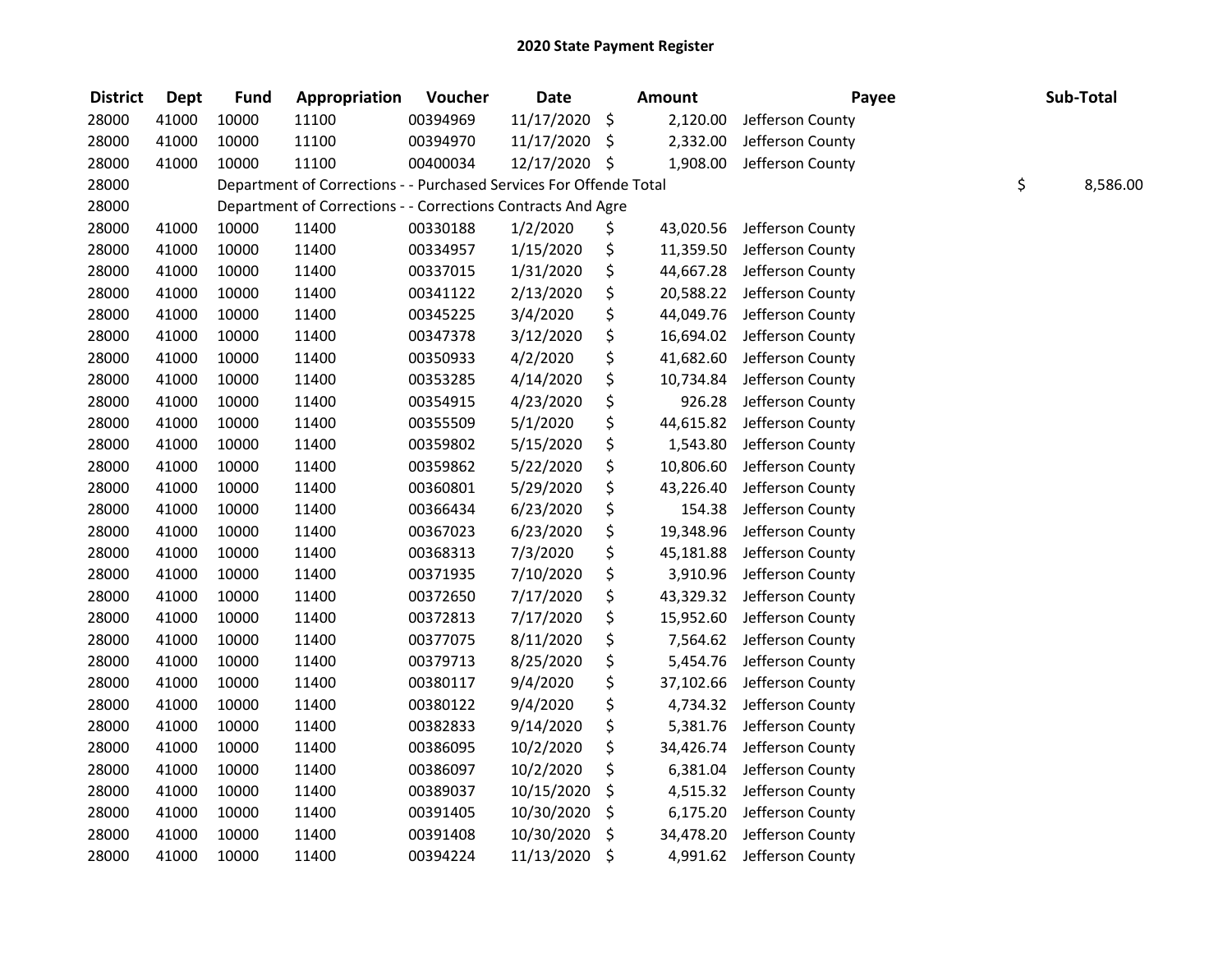| <b>District</b> | <b>Dept</b> | <b>Fund</b> | Appropriation                                                      | Voucher  | <b>Date</b>    |         | Amount       | Payee                                                                                                         | Sub-Total          |
|-----------------|-------------|-------------|--------------------------------------------------------------------|----------|----------------|---------|--------------|---------------------------------------------------------------------------------------------------------------|--------------------|
| 28000           | 41000       | 10000       | 11400                                                              | 00394788 | 12/3/2020      | \$      | 32,677.10    | Jefferson County                                                                                              |                    |
| 28000           | 41000       | 10000       | 11400                                                              | 00394791 | 11/23/2020     | $\zeta$ | 6,381.04     | Jefferson County                                                                                              |                    |
| 28000           | 41000       | 10000       | 11400                                                              | 00399339 | 12/14/2020 \$  |         | 9,754.37     | Jefferson County                                                                                              |                    |
| 28000           |             |             | Department of Corrections - - Corrections Contracts And Agre Total |          |                |         |              |                                                                                                               | \$<br>661,812.53   |
| 28000           |             |             |                                                                    |          |                |         |              | Department of Corrections - - Reimbursing Counties For Probation, Extended Supervision And Parole Holds       |                    |
| 28000           | 41000       | 10000       | 11600                                                              | 00392445 | 11/5/2020      | - \$    |              | 56,120.00 Jefferson County                                                                                    |                    |
| 28000           |             |             |                                                                    |          |                |         |              | Department of Corrections - - Reimbursing Counties For Probation, Extended Supervision And Parole Holds Total | \$<br>56,120.00    |
| 28000           |             |             | Child Abuse & Neglect Prev Bd - - General Aids                     |          |                |         |              |                                                                                                               |                    |
| 28000           | 43300       | 10000       | 99000                                                              | 00002367 | 4/24/2020      | \$      |              | 1,792.18 Jefferson County                                                                                     |                    |
| 28000           |             |             | Child Abuse & Neglect Prev Bd - - General Aids Total               |          |                |         |              |                                                                                                               | \$<br>1,792.18     |
| 28000           |             |             | Department of Health Services - - State/Federal Aids               |          |                |         |              |                                                                                                               |                    |
| 28000           | 43500       | 10000       | 00000                                                              | 92007    | $1/1/2020$ \$  |         | 136,374.00   | Jefferson County                                                                                              |                    |
| 28000           | 43500       | 10000       | 00000                                                              | 92008    | $2/1/2020$ \$  |         | 99,491.00    | Jefferson County                                                                                              |                    |
| 28000           | 43500       | 10000       | 00000                                                              | 92009    | $3/1/2020$ \$  |         | 154,867.00   | Jefferson County                                                                                              |                    |
| 28000           | 43500       | 10000       | 00000                                                              | 92010    | $4/1/2020$ \$  |         | 640,052.00   | Jefferson County                                                                                              |                    |
| 28000           | 43500       | 10000       | 00000                                                              | 92011    | $5/1/2020$ \$  |         | 126,218.00   | Jefferson County                                                                                              |                    |
| 28000           | 43500       | 10000       | 00000                                                              | 92012    | $6/1/2020$ \$  |         | 122,133.00   | Jefferson County                                                                                              |                    |
| 28000           | 43500       | 10000       | 00000                                                              | 92013    | $6/1/2020$ \$  |         | 311,937.00   | Jefferson County                                                                                              |                    |
| 28000           | 43500       | 10000       | 00000                                                              | 92100    | 7/1/2020 \$    |         | 1,605,501.00 | Jefferson County                                                                                              |                    |
| 28000           | 43500       | 10000       | 00000                                                              | 92101    | 8/1/2020 \$    |         | 242,939.00   | Jefferson County                                                                                              |                    |
| 28000           | 43500       | 10000       | 00000                                                              | 92102    | $9/1/2020$ \$  |         | 338,196.00   | Jefferson County                                                                                              |                    |
| 28000           | 43500       | 10000       | 00000                                                              | 92103    | 10/1/2020 \$   |         | 220,951.00   | Jefferson County                                                                                              |                    |
| 28000           | 43500       | 10000       | 00000                                                              | 92104    | $11/1/2020$ \$ |         | 365,240.00   | Jefferson County                                                                                              |                    |
| 28000           | 43500       | 10000       | 00000                                                              | 92105    | 12/1/2020 \$   |         | 471,036.00   | Jefferson County                                                                                              |                    |
| 28000           |             |             | Department of Health Services - - State/Federal Aids Total         |          |                |         |              |                                                                                                               | \$<br>4,834,935.00 |
| 28000           |             |             | Department of Health Services - - Federal Wic Operations           |          |                |         |              |                                                                                                               |                    |
| 28000           | 43500       | 10000       | 14800                                                              | 00331439 | 1/23/2020      | \$      | 546.44       | Jefferson County                                                                                              |                    |
| 28000           | 43500       | 10000       | 14800                                                              | 00333499 | 1/10/2020      | \$      | 339.22       | Jefferson County                                                                                              |                    |
| 28000           | 43500       | 10000       | 14800                                                              | 00337223 | 2/5/2020       | \$      | 498.60       | Jefferson County                                                                                              |                    |
| 28000           | 43500       | 10000       | 14800                                                              | 00343011 | 2/21/2020      | \$      | 2,040.99     | Jefferson County                                                                                              |                    |
| 28000           | 43500       | 10000       | 14800                                                              | 00350060 | 4/3/2020       | \$      | 567.94       | Jefferson County                                                                                              |                    |
| 28000           | 43500       | 10000       | 14800                                                              | 00350275 | 3/27/2020      | \$      | 387.71       | Jefferson County                                                                                              |                    |
| 28000           | 43500       | 10000       | 14800                                                              | 00363168 | 6/18/2020      | \$      | 336.14       | Jefferson County                                                                                              |                    |
| 28000           | 43500       | 10000       | 14800                                                              | 00364354 | 7/10/2020      | \$      | 266.75       | Jefferson County                                                                                              |                    |
| 28000           | 43500       | 10000       | 14800                                                              | 00368510 | 7/17/2020      | \$      | 447.70       | Jefferson County                                                                                              |                    |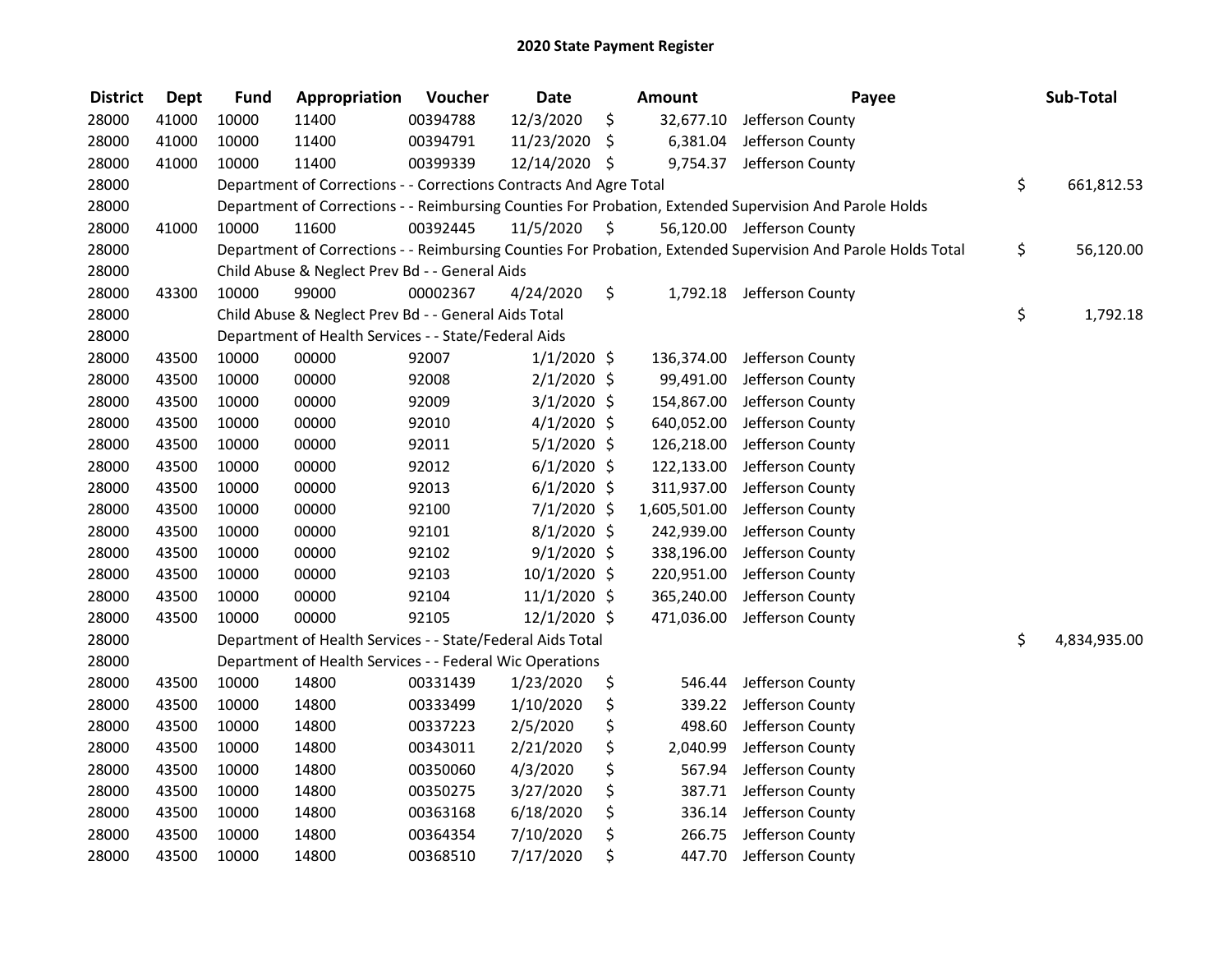| <b>District</b> | <b>Dept</b> | <b>Fund</b> | Appropriation                                                          | Voucher  | <b>Date</b>   |      | Amount   | Payee            | Sub-Total      |
|-----------------|-------------|-------------|------------------------------------------------------------------------|----------|---------------|------|----------|------------------|----------------|
| 28000           | 43500       | 10000       | 14800                                                                  | 00370520 | 8/14/2020     | \$   | 186.50   | Jefferson County |                |
| 28000           | 43500       | 10000       | 14800                                                                  | 00374207 | 9/9/2020      | \$   | 171.50   | Jefferson County |                |
| 28000           | 43500       | 10000       | 14800                                                                  | 00381281 | 10/9/2020     | \$   | 215.50   | Jefferson County |                |
| 28000           | 43500       | 10000       | 14800                                                                  | 00389617 | 11/12/2020    | \$   | 172.00   | Jefferson County |                |
| 28000           | 43500       | 10000       | 14800                                                                  | 00393662 | 12/18/2020 \$ |      | 257.00   | Jefferson County |                |
| 28000           |             |             | Department of Health Services - - Federal Wic Operations Total         |          |               |      |          |                  | \$<br>6,433.99 |
| 28000           |             |             | Department of Health Services - - Federal Projects Operations          |          |               |      |          |                  |                |
| 28000           | 43500       | 10000       | 14900                                                                  | 00347686 | 3/19/2020     | - \$ | 3,000.00 | Jefferson County |                |
| 28000           |             |             | Department of Health Services - - Federal Projects Operations Total    |          |               |      |          |                  | \$<br>3,000.00 |
| 28000           |             |             | Department of Health Services - - General Program Operations           |          |               |      |          |                  |                |
| 28000           | 43500       | 10000       | 40100                                                                  | 00338510 | 1/30/2020     | \$   | 1.00     | Jefferson County |                |
| 28000           | 43500       | 10000       | 40100                                                                  | 00346153 | 3/4/2020      | \$   | 15.00    | Jefferson County |                |
| 28000           | 43500       | 10000       | 40100                                                                  | 00352912 | 4/7/2020      | \$   | 1.50     | Jefferson County |                |
| 28000           | 43500       | 10000       | 40100                                                                  | 00361075 | 6/3/2020      | \$   | 15.00    | Jefferson County |                |
| 28000           | 43500       | 10000       | 40100                                                                  | 00364120 | 6/23/2020     | \$   | 1.50     | Jefferson County |                |
| 28000           | 43500       | 10000       | 40100                                                                  | 00366760 | 7/8/2020      | \$   | 1.50     | Jefferson County |                |
| 28000           | 43500       | 10000       | 40100                                                                  | 00370504 | 7/30/2020     | \$   | 15.00    | Jefferson County |                |
| 28000           | 43500       | 10000       | 40100                                                                  | 00377046 | 9/9/2020      | Ś    | 1.50     | Jefferson County |                |
| 28000           |             |             | Department of Health Services - - General Program Operations Total     |          |               |      |          |                  | \$<br>52.00    |
| 28000           |             |             | Department of Health Services - - Medical Assistance State Admin       |          |               |      |          |                  |                |
| 28000           | 43500       | 10000       | 44000                                                                  | 00338510 | 1/30/2020     | \$   | 1.00     | Jefferson County |                |
| 28000           | 43500       | 10000       | 44000                                                                  | 00346153 | 3/4/2020      | \$   | 15.00    | Jefferson County |                |
| 28000           | 43500       | 10000       | 44000                                                                  | 00352912 | 4/7/2020      | \$   | 1.50     | Jefferson County |                |
| 28000           | 43500       | 10000       | 44000                                                                  | 00361075 | 6/3/2020      | \$   | 15.00    | Jefferson County |                |
| 28000           | 43500       | 10000       | 44000                                                                  | 00364120 | 6/23/2020     | \$   | 1.50     | Jefferson County |                |
| 28000           | 43500       | 10000       | 44000                                                                  | 00366760 | 7/8/2020      | \$   | 1.50     | Jefferson County |                |
| 28000           | 43500       | 10000       | 44000                                                                  | 00370504 | 7/30/2020     | \$   | 15.00    | Jefferson County |                |
| 28000           | 43500       | 10000       | 44000                                                                  | 00377046 | 9/9/2020      | \$   | 1.50     | Jefferson County |                |
| 28000           |             |             | Department of Health Services - - Medical Assistance State Admin Total |          |               |      |          |                  | \$<br>52.00    |
| 28000           |             |             | Dept of Children and Families - - Fees For Administrative Servic       |          |               |      |          |                  |                |
| 28000           | 43700       | 10000       | 23100                                                                  | 00065104 | 1/27/2020     | \$   | 200.00   | Jefferson County |                |
| 28000           | 43700       | 10000       | 23100                                                                  | 00069717 | 5/1/2020      | \$   | 230.00   | Jefferson County |                |
| 28000           | 43700       | 10000       | 23100                                                                  | 00073005 | 7/23/2020     | \$   | 65.00    | Jefferson County |                |
| 28000           | 43700       | 10000       | 23100                                                                  | 00076522 | 10/22/2020    | \$   | 40.00    | Jefferson County |                |
| 28000           |             |             | Dept of Children and Families - - Fees For Administrative Servic Total |          |               |      |          |                  | \$<br>535.00   |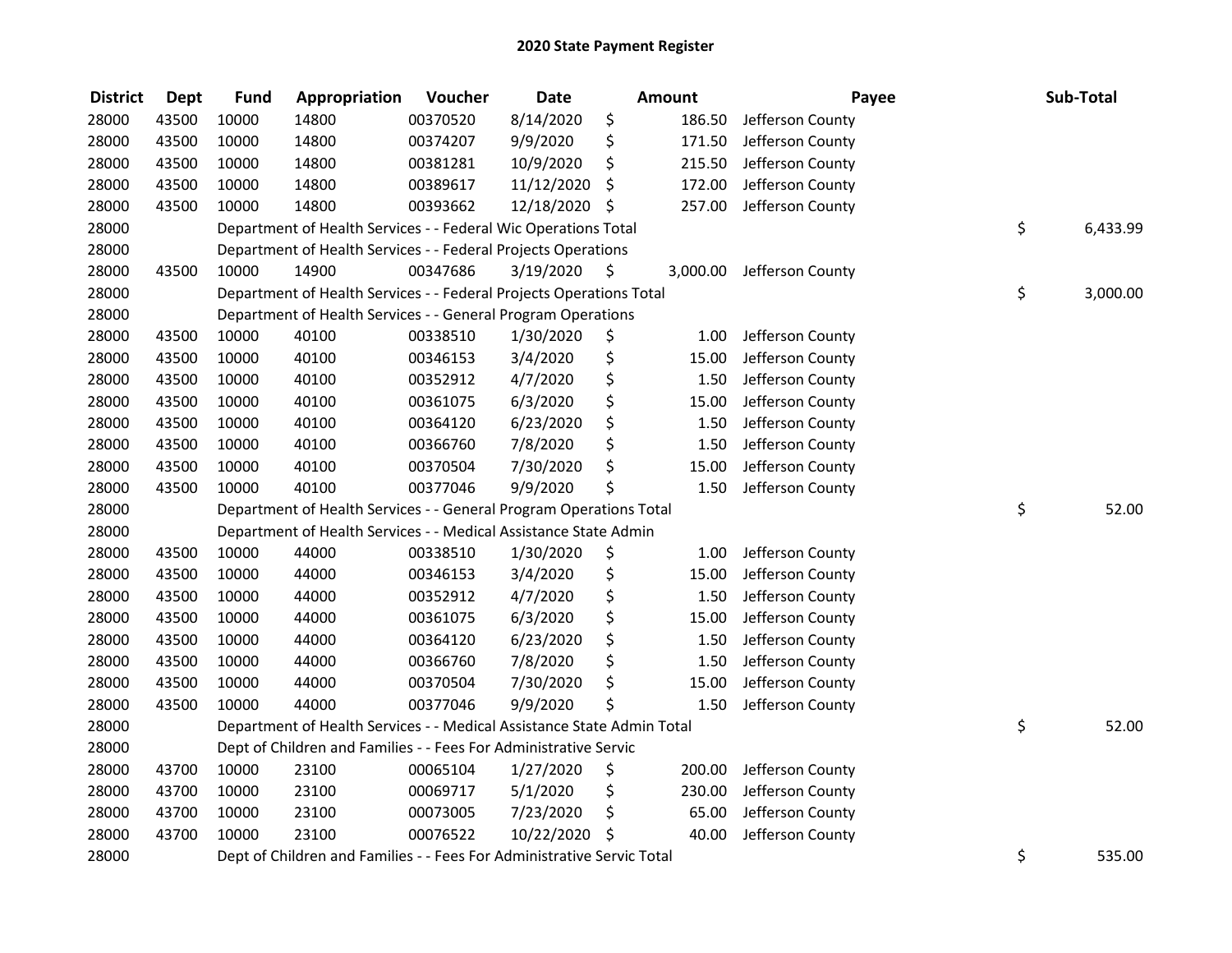| <b>District</b> | <b>Dept</b> | <b>Fund</b> | Appropriation                                        | Voucher  | <b>Date</b> | <b>Amount</b>      | Payee            | Sub-Total          |
|-----------------|-------------|-------------|------------------------------------------------------|----------|-------------|--------------------|------------------|--------------------|
| 28000           |             |             | Dept of Children and Families - - General Aids       |          |             |                    |                  |                    |
| 28000           | 43700       | 10000       | 99000                                                | 00064504 | 1/6/2020    | \$<br>42,862.14    | Jefferson County |                    |
| 28000           | 43700       | 10000       | 99000                                                | 00065355 | 1/30/2020   | \$<br>257,082.83   | Jefferson County |                    |
| 28000           | 43700       | 10000       | 99000                                                | 00065654 | 2/5/2020    | \$<br>28,150.76    | Jefferson County |                    |
| 28000           | 43700       | 10000       | 99000                                                | 00066849 | 3/5/2020    | \$<br>456,795.42   | Jefferson County |                    |
| 28000           | 43700       | 10000       | 99000                                                | 00066924 | 3/5/2020    | \$<br>1,646.35     | Jefferson County |                    |
| 28000           | 43700       | 10000       | 99000                                                | 00068261 | 4/3/2020    | \$<br>260,534.81   | Jefferson County |                    |
| 28000           | 43700       | 10000       | 99000                                                | 00069368 | 4/30/2020   | \$<br>274,246.48   | Jefferson County |                    |
| 28000           | 43700       | 10000       | 99000                                                | 00069900 | 5/5/2020    | \$<br>104,192.93   | Jefferson County |                    |
| 28000           | 43700       | 10000       | 99000                                                | 00070045 | 5/8/2020    | \$<br>15,210.00    | Jefferson County |                    |
| 28000           | 43700       | 10000       | 99000                                                | 00070260 | 5/13/2020   | \$<br>880.00       | Jefferson County |                    |
| 28000           | 43700       | 10000       | 99000                                                | 00070487 | 5/22/2020   | \$<br>18,255.93    | Jefferson County |                    |
| 28000           | 43700       | 10000       | 99000                                                | 00070864 | 6/5/2020    | \$<br>41,077.98    | Jefferson County |                    |
| 28000           | 43700       | 10000       | 99000                                                | 00071478 | 6/17/2020   | \$<br>8,356.84     | Jefferson County |                    |
| 28000           | 43700       | 10000       | 99000                                                | 00072318 | 7/6/2020    | \$<br>44,298.26    | Jefferson County |                    |
| 28000           | 43700       | 10000       | 99000                                                | 00073325 | 7/30/2020   | \$<br>238,394.12   | Jefferson County |                    |
| 28000           | 43700       | 10000       | 99000                                                | 00073562 | 8/5/2020    | \$<br>33,456.51    | Jefferson County |                    |
| 28000           | 43700       | 10000       | 99000                                                | 00073878 | 8/12/2020   | \$<br>56,932.00    | Jefferson County |                    |
| 28000           | 43700       | 10000       | 99000                                                | 00074016 | 8/18/2020   | \$<br>6,125.00     | Jefferson County |                    |
| 28000           | 43700       | 10000       | 99000                                                | 00074667 | 9/8/2020    | \$<br>36,361.09    | Jefferson County |                    |
| 28000           | 43700       | 10000       | 99000                                                | 00074790 | 9/10/2020   | \$<br>1,203,661.68 | Jefferson County |                    |
| 28000           | 43700       | 10000       | 99000                                                | 00075099 | 9/17/2020   | \$<br>100,897.00   | Jefferson County |                    |
| 28000           | 43700       | 10000       | 99000                                                | 00075100 | 9/17/2020   | \$<br>8,065.00     | Jefferson County |                    |
| 28000           | 43700       | 10000       | 99000                                                | 00075212 | 9/18/2020   | \$<br>57,191.74    | Jefferson County |                    |
| 28000           | 43700       | 10000       | 99000                                                | 00075907 | 10/5/2020   | \$<br>45,169.43    | Jefferson County |                    |
| 28000           | 43700       | 10000       | 99000                                                | 00076800 | 10/30/2020  | \$<br>210,253.61   | Jefferson County |                    |
| 28000           | 43700       | 10000       | 99000                                                | 00077027 | 11/5/2020   | \$<br>45,157.83    | Jefferson County |                    |
| 28000           | 43700       | 10000       | 99000                                                | 00077154 | 11/6/2020   | \$<br>7,998.00     | Jefferson County |                    |
| 28000           | 43700       | 10000       | 99000                                                | 00077254 | 11/10/2020  | \$<br>7,540.00     | Jefferson County |                    |
| 28000           | 43700       | 10000       | 99000                                                | 00078159 | 12/4/2020   | \$<br>15,200.00    | Jefferson County |                    |
| 28000           | 43700       | 10000       | 99000                                                | 00078246 | 12/7/2020   | \$<br>61,118.12    | Jefferson County |                    |
| 28000           |             |             | Dept of Children and Families - - General Aids Total |          |             |                    |                  | \$<br>3,687,111.86 |
| 28000           |             |             | Dept of Workforce Development - - Auxiliary Services |          |             |                    |                  |                    |
| 28000           | 44500       | 10000       | 13000                                                | 00304258 | 11/3/2020   | \$<br>30.00        | Jefferson County |                    |
| 28000           | 44500       | 10000       | 13000                                                | 00307389 | 12/2/2020   | \$<br>95.00        | Jefferson County |                    |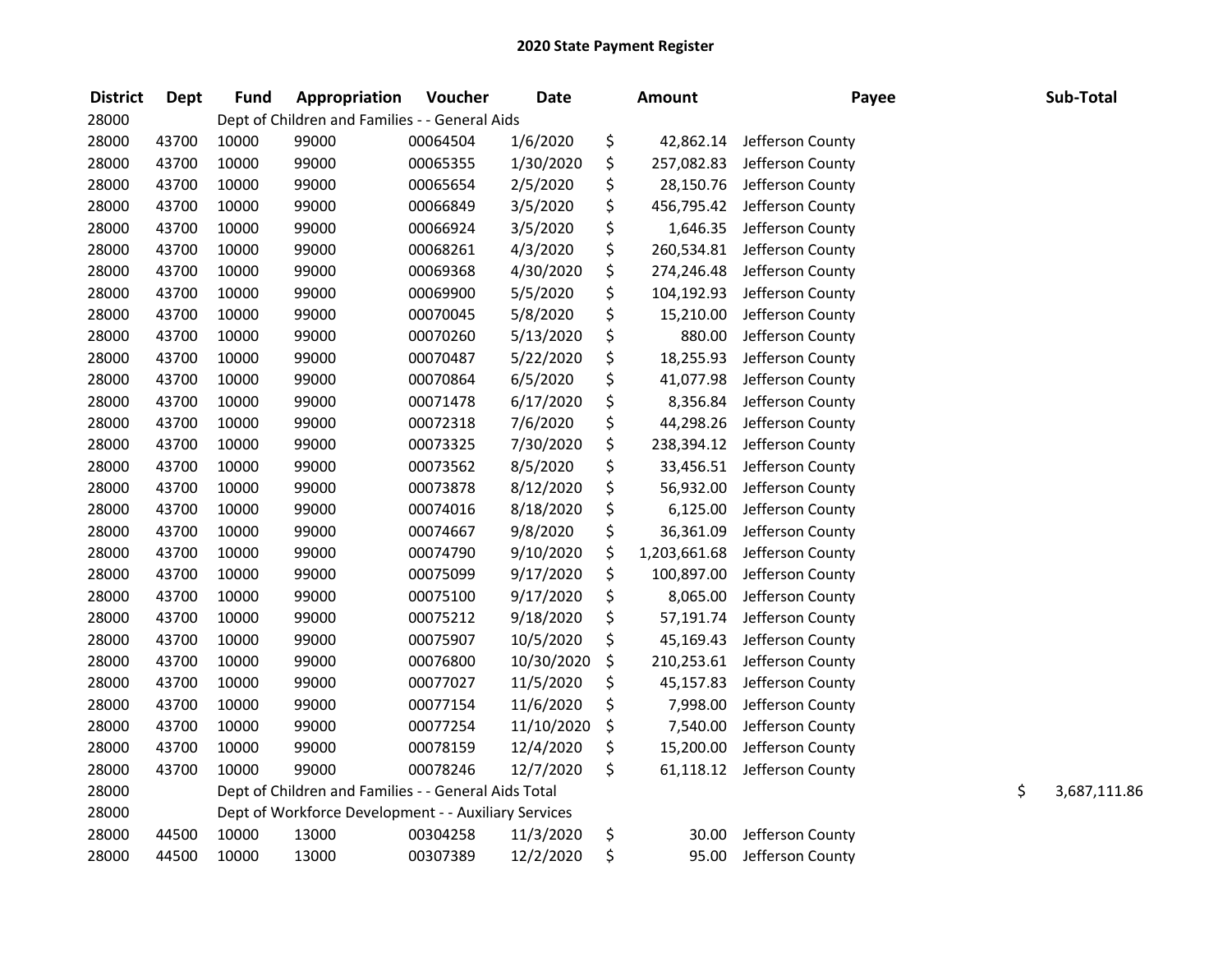| <b>District</b> | <b>Dept</b> | <b>Fund</b> | Appropriation                                                       | Voucher  | <b>Date</b> | <b>Amount</b> | Payee            | Sub-Total       |
|-----------------|-------------|-------------|---------------------------------------------------------------------|----------|-------------|---------------|------------------|-----------------|
| 28000           |             |             | Dept of Workforce Development - - Auxiliary Services Total          |          |             |               |                  | \$<br>125.00    |
| 28000           |             |             | Dept of Workforce Development - - Workforce Invest And Assist       |          |             |               |                  |                 |
| 28000           | 44500       | 10000       | 14100                                                               | 00268897 | 1/24/2020   | \$<br>927.76  | Jefferson County |                 |
| 28000           | 44500       | 10000       | 14100                                                               | 00269118 | 1/27/2020   | \$<br>85.33   | Jefferson County |                 |
| 28000           | 44500       | 10000       | 14100                                                               | 00273203 | 2/19/2020   | \$<br>927.76  | Jefferson County |                 |
| 28000           | 44500       | 10000       | 14100                                                               | 00274681 | 2/27/2020   | \$<br>85.33   | Jefferson County |                 |
| 28000           | 44500       | 10000       | 14100                                                               | 00278528 | 3/20/2020   | \$<br>85.33   | Jefferson County |                 |
| 28000           | 44500       | 10000       | 14100                                                               | 00278543 | 3/23/2020   | \$<br>927.76  | Jefferson County |                 |
| 28000           | 44500       | 10000       | 14100                                                               | 00283179 | 4/23/2020   | \$<br>927.76  | Jefferson County |                 |
| 28000           | 44500       | 10000       | 14100                                                               | 00283793 | 4/27/2020   | \$<br>85.33   | Jefferson County |                 |
| 28000           | 44500       | 10000       | 14100                                                               | 00286055 | 5/20/2020   | \$<br>85.33   | Jefferson County |                 |
| 28000           | 44500       | 10000       | 14100                                                               | 00286061 | 5/20/2020   | \$<br>927.76  | Jefferson County |                 |
| 28000           | 44500       | 10000       | 14100                                                               | 00290071 | 7/2/2020    | \$<br>927.76  | Jefferson County |                 |
| 28000           | 44500       | 10000       | 14100                                                               | 00290780 | 7/8/2020    | \$<br>85.33   | Jefferson County |                 |
| 28000           | 44500       | 10000       | 14100                                                               | 00291624 | 7/17/2020   | \$<br>927.76  | Jefferson County |                 |
| 28000           | 44500       | 10000       | 14100                                                               | 00292026 | 7/22/2020   | \$<br>85.33   | Jefferson County |                 |
| 28000           | 44500       | 10000       | 14100                                                               | 00294832 | 8/18/2020   | \$<br>927.76  | Jefferson County |                 |
| 28000           | 44500       | 10000       | 14100                                                               | 00295237 | 8/20/2020   | \$<br>85.33   | Jefferson County |                 |
| 28000           | 44500       | 10000       | 14100                                                               | 00298738 | 9/22/2020   | \$<br>85.33   | Jefferson County |                 |
| 28000           | 44500       | 10000       | 14100                                                               | 00298741 | 9/22/2020   | \$<br>927.76  | Jefferson County |                 |
| 28000           | 44500       | 10000       | 14100                                                               | 00302503 | 10/20/2020  | \$<br>85.33   | Jefferson County |                 |
| 28000           | 44500       | 10000       | 14100                                                               | 00302566 | 10/20/2020  | \$<br>927.76  | Jefferson County |                 |
| 28000           | 44500       | 10000       | 14100                                                               | 00305898 | 11/19/2020  | \$<br>85.33   | Jefferson County |                 |
| 28000           | 44500       | 10000       | 14100                                                               | 00305901 | 11/19/2020  | \$<br>927.76  | Jefferson County |                 |
| 28000           | 44500       | 10000       | 14100                                                               | 00308982 | 12/17/2020  | \$<br>85.33   | Jefferson County |                 |
| 28000           | 44500       | 10000       | 14100                                                               | 00309007 | 12/17/2020  | \$<br>946.32  | Jefferson County |                 |
| 28000           |             |             | Dept of Workforce Development - - Workforce Invest And Assist Total |          |             |               |                  | \$<br>12,175.64 |
| 28000           |             |             | Dept of Workforce Development - - Ui Admin Fed                      |          |             |               |                  |                 |
| 28000           | 44500       | 10000       | 15100                                                               | 00267632 | 1/14/2020   | \$<br>115.00  | Jefferson County |                 |
| 28000           | 44500       | 10000       | 15100                                                               | 00270874 | 2/4/2020    | \$<br>60.00   | Jefferson County |                 |
| 28000           | 44500       | 10000       | 15100                                                               | 00275604 | 3/3/2020    | \$<br>60.00   | Jefferson County |                 |
| 28000           | 44500       | 10000       | 15100                                                               | 00280588 | 4/2/2020    | \$<br>90.00   | Jefferson County |                 |
| 28000           | 44500       | 10000       | 15100                                                               | 00284483 | 5/4/2020    | \$<br>55.00   | Jefferson County |                 |
| 28000           | 44500       | 10000       | 15100                                                               | 00287333 | 6/2/2020    | \$<br>25.00   | Jefferson County |                 |
| 28000           | 44500       | 10000       | 15100                                                               | 00290153 | 7/2/2020    | \$<br>50.00   | Jefferson County |                 |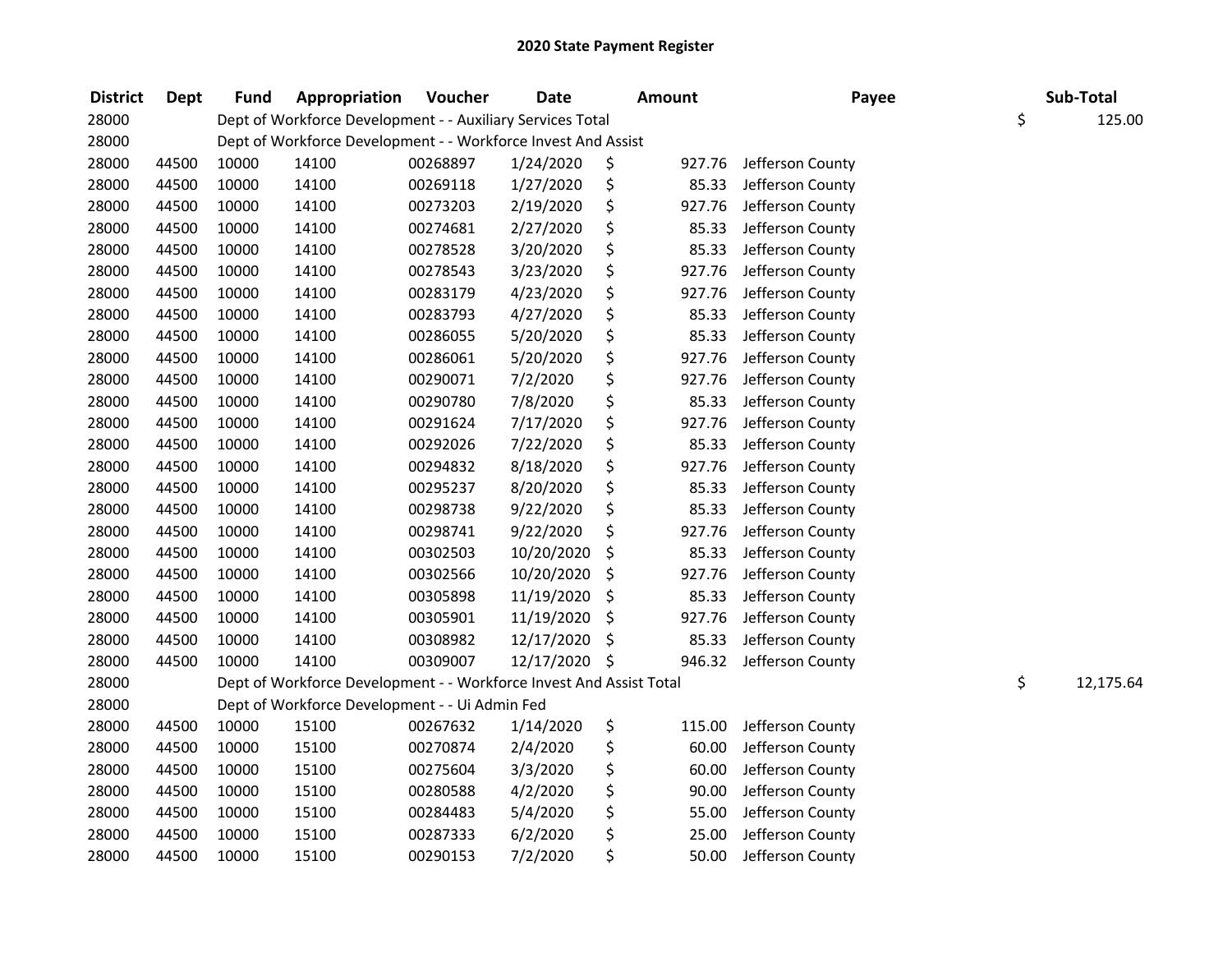| <b>District</b> | <b>Dept</b> | <b>Fund</b> | Appropriation                                                       | Voucher  | <b>Date</b> |     | <b>Amount</b> | Payee            | Sub-Total       |
|-----------------|-------------|-------------|---------------------------------------------------------------------|----------|-------------|-----|---------------|------------------|-----------------|
| 28000           | 44500       | 10000       | 15100                                                               | 00293592 | 8/4/2020    | \$  | 100.00        | Jefferson County |                 |
| 28000           | 44500       | 10000       | 15100                                                               | 00296626 | 9/2/2020    | \$  | 40.00         | Jefferson County |                 |
| 28000           | 44500       | 10000       | 15100                                                               | 00300297 | 10/2/2020   | \$  | 55.00         | Jefferson County |                 |
| 28000           |             |             | Dept of Workforce Development - - Ui Admin Fed Total                |          |             |     |               |                  | \$<br>650.00    |
| 28000           |             |             | Dept of Workforce Development - - Title Ib Aids State GPR           |          |             |     |               |                  |                 |
| 28000           | 44500       | 10000       | 50900                                                               | 00277967 | 3/23/2020   | \$  | 0.85          | Jefferson County |                 |
| 28000           |             |             | Dept of Workforce Development - - Title Ib Aids State GPR Total     |          |             |     |               |                  | \$<br>0.85      |
| 28000           |             |             | Dept of Workforce Development - - Title Ib Operations Federal       |          |             |     |               |                  |                 |
| 28000           | 44500       | 10000       | 54100                                                               | 00268897 | 1/24/2020   | \$  | 1,039.13      | Jefferson County |                 |
| 28000           | 44500       | 10000       | 54100                                                               | 00269118 | 1/27/2020   | \$  | 113.11        | Jefferson County |                 |
| 28000           | 44500       | 10000       | 54100                                                               | 00273203 | 2/19/2020   | \$  | 1,039.13      | Jefferson County |                 |
| 28000           | 44500       | 10000       | 54100                                                               | 00274681 | 2/27/2020   | \$  | 113.11        | Jefferson County |                 |
| 28000           | 44500       | 10000       | 54100                                                               | 00278528 | 3/20/2020   | \$  | 113.11        | Jefferson County |                 |
| 28000           | 44500       | 10000       | 54100                                                               | 00278543 | 3/23/2020   | \$  | 1,039.13      | Jefferson County |                 |
| 28000           | 44500       | 10000       | 54100                                                               | 00283179 | 4/23/2020   | \$  | 1,039.13      | Jefferson County |                 |
| 28000           | 44500       | 10000       | 54100                                                               | 00283793 | 4/27/2020   | \$  | 113.11        | Jefferson County |                 |
| 28000           | 44500       | 10000       | 54100                                                               | 00286055 | 5/20/2020   | \$  | 113.11        | Jefferson County |                 |
| 28000           | 44500       | 10000       | 54100                                                               | 00286061 | 5/20/2020   | \$  | 1,039.13      | Jefferson County |                 |
| 28000           | 44500       | 10000       | 54100                                                               | 00290071 | 7/2/2020    | \$  | 1,039.13      | Jefferson County |                 |
| 28000           | 44500       | 10000       | 54100                                                               | 00290780 | 7/8/2020    | \$  | 113.11        | Jefferson County |                 |
| 28000           | 44500       | 10000       | 54100                                                               | 00291624 | 7/17/2020   | \$  | 1,039.13      | Jefferson County |                 |
| 28000           | 44500       | 10000       | 54100                                                               | 00292026 | 7/22/2020   | \$  | 113.11        | Jefferson County |                 |
| 28000           | 44500       | 10000       | 54100                                                               | 00294832 | 8/18/2020   | \$  | 1,039.13      | Jefferson County |                 |
| 28000           | 44500       | 10000       | 54100                                                               | 00295237 | 8/20/2020   | \$  | 113.11        | Jefferson County |                 |
| 28000           | 44500       | 10000       | 54100                                                               | 00298738 | 9/22/2020   | \$  | 113.11        | Jefferson County |                 |
| 28000           | 44500       | 10000       | 54100                                                               | 00298741 | 9/22/2020   | \$  | 1,039.13      | Jefferson County |                 |
| 28000           | 44500       | 10000       | 54100                                                               | 00302503 | 10/20/2020  | \$  | 113.11        | Jefferson County |                 |
| 28000           | 44500       | 10000       | 54100                                                               | 00302566 | 10/20/2020  | \$  | 1,039.13      | Jefferson County |                 |
| 28000           | 44500       | 10000       | 54100                                                               | 00305898 | 11/19/2020  | \$  | 113.11        | Jefferson County |                 |
| 28000           | 44500       | 10000       | 54100                                                               | 00305901 | 11/19/2020  | \$  | 1,039.13      | Jefferson County |                 |
| 28000           | 44500       | 10000       | 54100                                                               | 00308982 | 12/17/2020  | \$  | 113.11        | Jefferson County |                 |
| 28000           | 44500       | 10000       | 54100                                                               | 00309007 | 12/17/2020  | -\$ | 1,059.91      | Jefferson County |                 |
| 28000           |             |             | Dept of Workforce Development - - Title Ib Operations Federal Total |          |             |     |               |                  | \$<br>13,847.66 |
| 28000           |             |             | Dept of Workforce Development - - Title Ib Aids Federal Prf         |          |             |     |               |                  |                 |
| 28000           | 44500       | 10000       | 54400                                                               | 00277967 | 3/23/2020   | \$  | 3.15          | Jefferson County |                 |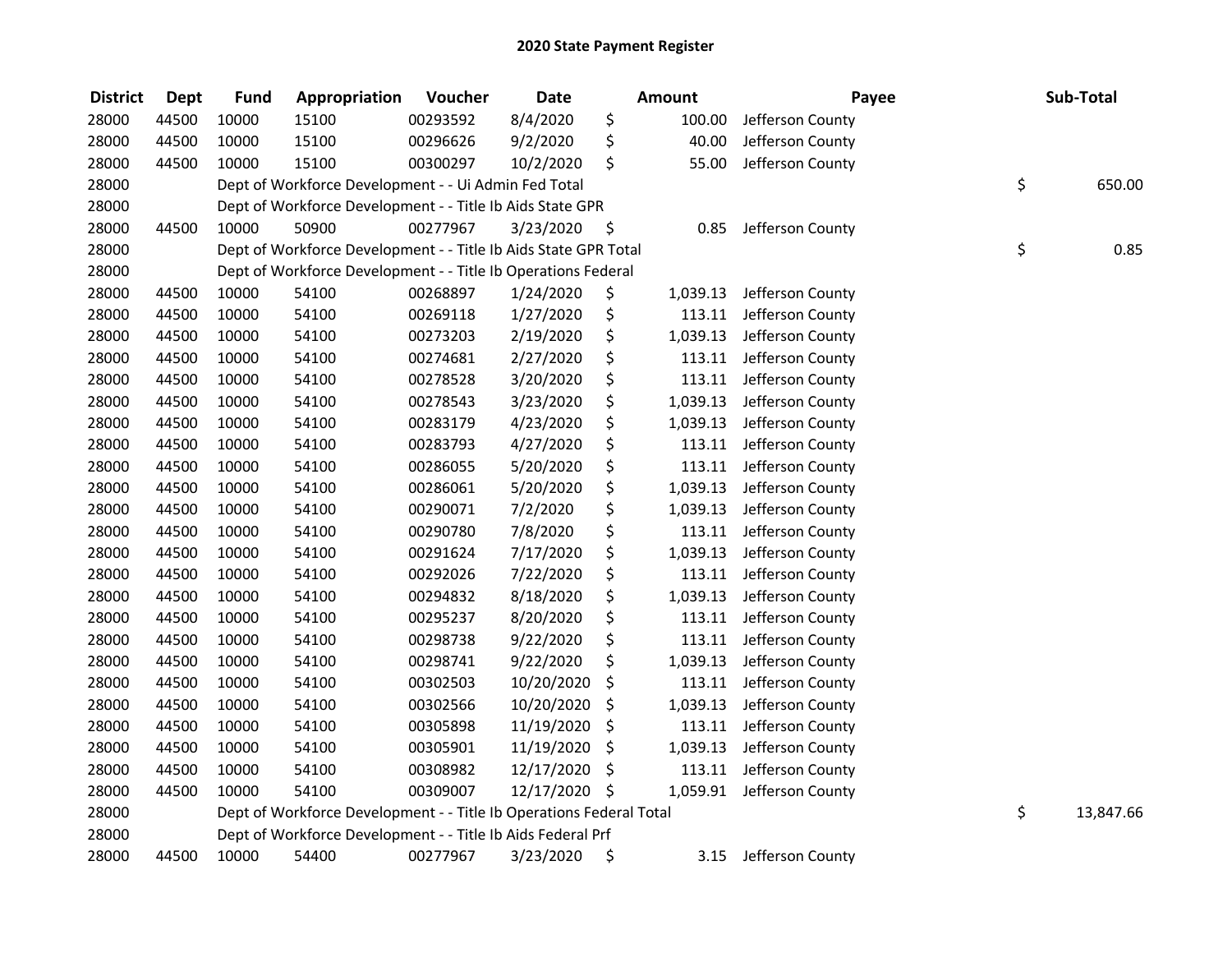| <b>District</b> | <b>Dept</b> | Fund  | Appropriation                                                         | Voucher  | <b>Date</b> |     | <b>Amount</b> | Payee                      | Sub-Total        |
|-----------------|-------------|-------|-----------------------------------------------------------------------|----------|-------------|-----|---------------|----------------------------|------------------|
| 28000           |             |       | Dept of Workforce Development - - Title Ib Aids Federal Prf Total     |          |             |     |               |                            | \$<br>3.15       |
| 28000           |             |       | Dept of Workforce Development - - Wc Ops Uninsured Emplyr Admin       |          |             |     |               |                            |                  |
| 28000           | 44500       | 22700 | 17700                                                                 | 00281673 | 4/10/2020   | \$. | 10.00         | Jefferson County           |                  |
| 28000           | 44500       | 22700 | 17700                                                                 | 00281685 | 4/10/2020   | \$  | 70.00         | Jefferson County           |                  |
| 28000           | 44500       | 22700 | 17700                                                                 | 00282023 | 4/14/2020   | \$  | 110.00        | Jefferson County           |                  |
| 28000           | 44500       | 22700 | 17700                                                                 | 00296820 | 9/3/2020    | \$  | 70.00         | Jefferson County           |                  |
| 28000           | 44500       | 22700 | 17700                                                                 | 00296822 | 9/3/2020    | \$  | 10.00         | Jefferson County           |                  |
| 28000           |             |       | Dept of Workforce Development - - Wc Ops Uninsured Emplyr Admin Total |          |             |     |               |                            | \$<br>270.00     |
| 28000           |             |       | Department of Justice - - Crime Laboratories, Dna                     |          |             |     |               |                            |                  |
| 28000           | 45500       | 10000 | 22100                                                                 | 00085832 | 7/16/2020   | \$  |               | 2,610.00 Jefferson County  |                  |
| 28000           |             |       | Department of Justice - - Crime Laboratories, Dna Total               |          |             |     |               |                            | \$<br>2,610.00   |
| 28000           |             |       | Department of Justice - - Law Enforcement Train, Local                |          |             |     |               |                            |                  |
| 28000           | 45500       | 10000 | 23100                                                                 | 00091530 | 12/7/2020   | \$  | 14,400.00     | Jefferson County           |                  |
| 28000           |             |       | Department of Justice - - Law Enforcement Train, Local Total          |          |             |     |               |                            | \$<br>14,400.00  |
| 28000           |             |       | Department of Justice - - Federal Aid, Local Assistance               |          |             |     |               |                            |                  |
| 28000           | 45500       | 10000 | 25100                                                                 | 00088030 | 9/10/2020   | \$  | 1,199.77      | Jefferson County           |                  |
| 28000           | 45500       | 10000 | 25100                                                                 | 00089467 | 10/27/2020  | \$  | 4,109.58      | Jefferson County           |                  |
| 28000           | 45500       | 10000 | 25100                                                                 | 00090754 | 11/23/2020  | \$  | 3,497.10      | Jefferson County           |                  |
| 28000           |             |       | Department of Justice - - Federal Aid, Local Assistance Total         |          |             |     |               |                            | \$<br>8,806.45   |
| 28000           |             |       | Department of Justice - - Alt Prosecution Alcohol Drugs               |          |             |     |               |                            |                  |
| 28000           | 45500       | 10000 | 27100                                                                 | 00081248 | 3/20/2020   | \$  | 54,570.94     | Jefferson County           |                  |
| 28000           | 45500       | 10000 | 27100                                                                 | 00082136 | 4/6/2020    | \$  | 42,028.43     | Jefferson County           |                  |
| 28000           | 45500       | 10000 | 27100                                                                 | 00083663 | 5/18/2020   | \$  | 44,822.25     | Jefferson County           |                  |
| 28000           | 45500       | 10000 | 27100                                                                 | 00088114 | 9/10/2020   | \$  | 33,513.01     | Jefferson County           |                  |
| 28000           | 45500       | 10000 | 27100                                                                 | 00090165 | 11/9/2020   | \$  | 50,432.36     | Jefferson County           |                  |
| 28000           |             |       | Department of Justice - - Alt Prosecution Alcohol Drugs Total         |          |             |     |               |                            | \$<br>225,366.99 |
| 28000           |             |       | Department of Justice - - Crime Victim Witness Assist                 |          |             |     |               |                            |                  |
| 28000           | 45500       | 10000 | 53200                                                                 | 00080482 | 2/26/2020   | \$  | 19,728.93     | Jefferson County           |                  |
| 28000           | 45500       | 10000 | 53200                                                                 | 00086029 | 7/16/2020   | \$  |               | 18,821.75 Jefferson County |                  |
| 28000           |             |       | Department of Justice - - Crime Victim Witness Assist Total           |          |             |     |               |                            | \$<br>38,550.68  |
| 28000           |             |       | Department of Military Affairs - - Emergency Response Equipment       |          |             |     |               |                            |                  |
| 28000           | 46500       | 10000 | 30800                                                                 | 00071815 | 1/14/2020   | \$  | 5,723.24      | Jefferson County           |                  |
| 28000           |             |       | Department of Military Affairs - - Emergency Response Equipment Total |          |             |     |               |                            | \$<br>5,723.24   |
| 28000           |             |       | Department of Military Affairs - - Mobile Field Force Grants          |          |             |     |               |                            |                  |
| 28000           | 46500       | 10000 | 31200                                                                 | 00076577 | 4/14/2020   | \$  |               | 11,364.00 Jefferson County |                  |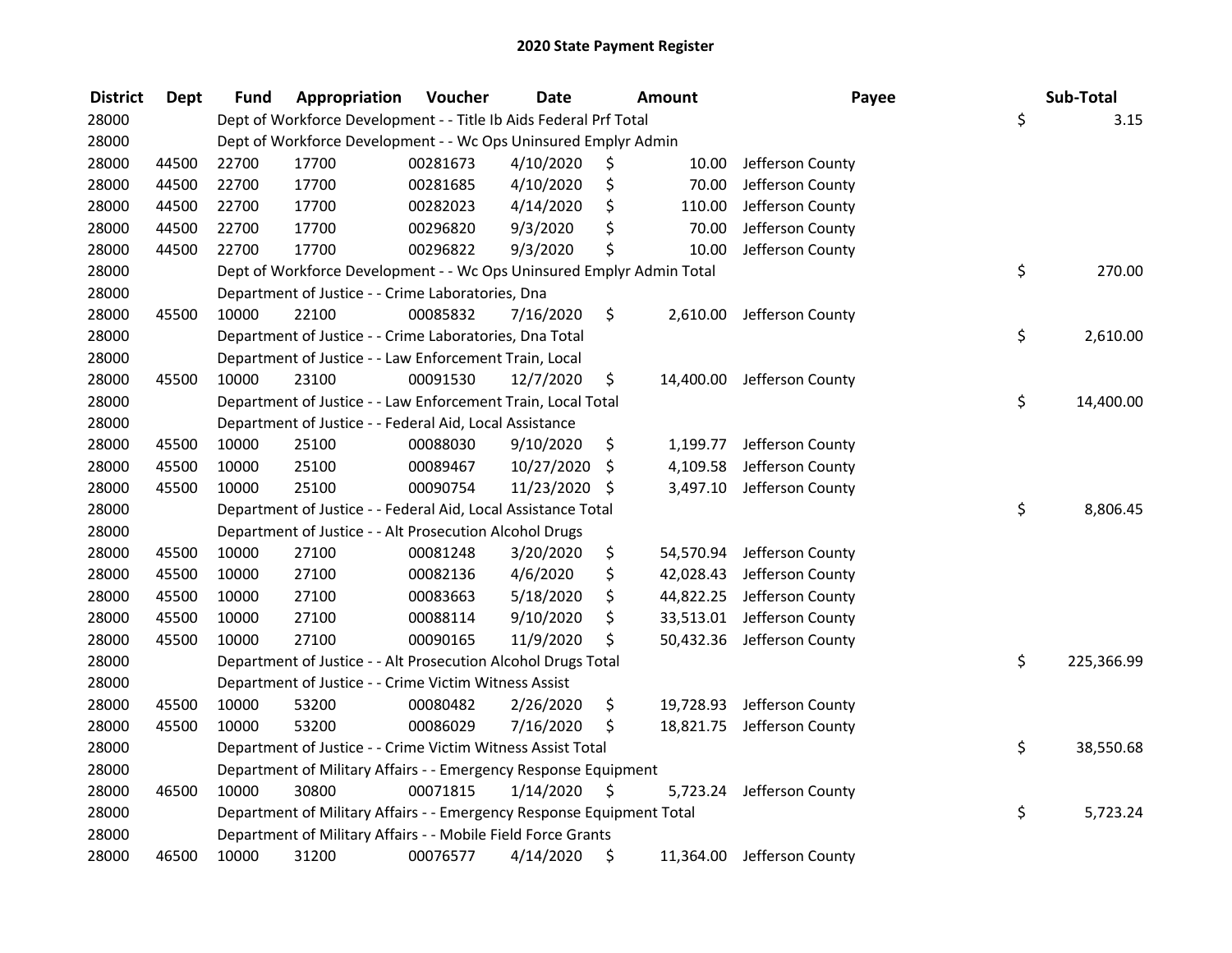| <b>District</b> | <b>Dept</b> | Fund  | Appropriation                                                          | Voucher  | <b>Date</b>   | Amount           | Payee                      | Sub-Total          |
|-----------------|-------------|-------|------------------------------------------------------------------------|----------|---------------|------------------|----------------------------|--------------------|
| 28000           |             |       | Department of Military Affairs - - Mobile Field Force Grants Total     |          |               |                  |                            | \$<br>11,364.00    |
| 28000           |             |       | Department of Military Affairs - - Local Emer Planning Grants          |          |               |                  |                            |                    |
| 28000           | 46500       | 10000 | 33700                                                                  | 00072485 | 1/23/2020     | \$               | 39,848.64 Jefferson County |                    |
| 28000           |             |       | Department of Military Affairs - - Local Emer Planning Grants Total    |          |               |                  |                            | \$<br>39,848.64    |
| 28000           |             |       | Department of Military Affairs - - Federal Aid, Local Assistance       |          |               |                  |                            |                    |
| 28000           | 46500       | 10000 | 34200                                                                  | 00083093 | 9/18/2020     | \$<br>1,367.59   | Jefferson County           |                    |
| 28000           |             |       | Department of Military Affairs - - Federal Aid, Local Assistance Total |          |               |                  |                            | \$<br>1,367.59     |
| 28000           |             |       | Department of Military Affairs - - Next Generation 911                 |          |               |                  |                            |                    |
| 28000           | 46500       | 23900 | 36800                                                                  | 00083864 | 10/30/2020 \$ | 525.00           | Jefferson County           |                    |
| 28000           |             |       | Department of Military Affairs - - Next Generation 911 Total           |          |               |                  |                            | \$<br>525.00       |
| 28000           |             |       | Department of Veterans Affairs - - County Grants                       |          |               |                  |                            |                    |
| 28000           | 48500       | 58200 | 26700                                                                  | 00077457 | 2/24/2020     | \$<br>13,000.00  | Jefferson County           |                    |
| 28000           |             |       | Department of Veterans Affairs - - County Grants Total                 |          |               |                  |                            | \$<br>13,000.00    |
| 28000           |             |       | Department of Veterans Affairs - - Veterans Transportation Grant       |          |               |                  |                            |                    |
| 28000           | 48500       | 58200 | 28000                                                                  | 00086982 | 12/9/2020     | \$<br>5,694.41   | Jefferson County           |                    |
| 28000           |             |       | Department of Veterans Affairs - - Veterans Transportation Grant Total |          |               |                  |                            | \$<br>5,694.41     |
| 28000           |             |       | Department of Administration - - Federal Aid                           |          |               |                  |                            |                    |
| 28000           | 50500       | 10000 | 14200                                                                  | 00117798 | 3/3/2020      | \$<br>16,560.75  | Jefferson County           |                    |
| 28000           | 50500       | 10000 | 14200                                                                  | 00121771 | 4/30/2020     | \$<br>16,560.75  | Jefferson County           |                    |
| 28000           | 50500       | 10000 | 14200                                                                  | 00126651 | 8/11/2020     | \$<br>141,632.66 | Jefferson County           |                    |
| 28000           | 50500       | 10000 | 14200                                                                  | 00129929 | 10/1/2020     | \$<br>160,775.88 | Jefferson County           |                    |
| 28000           | 50500       | 10000 | 14200                                                                  | 00132161 | 11/13/2020    | \$<br>431,062.60 | Jefferson County           |                    |
| 28000           | 50500       | 10000 | 14200                                                                  | 00134592 | 12/9/2020     | \$<br>673,062.45 | Jefferson County           |                    |
| 28000           | 50500       | 10000 | 14200                                                                  | 00136308 | 12/16/2020    | \$<br>145,936.51 | Jefferson County           |                    |
| 28000           |             |       | Department of Administration - - Federal Aid Total                     |          |               |                  |                            | \$<br>1,585,591.60 |
| 28000           |             |       | Department of Administration - - Federal Aid, Local Assistance         |          |               |                  |                            |                    |
| 28000           | 50500       | 10000 | 15500                                                                  | 00116678 | 1/29/2020     | \$<br>8,802.75   | Jefferson County           |                    |
| 28000           | 50500       | 10000 | 15500                                                                  | 00117655 | 2/18/2020     | \$<br>3,973.42   | Jefferson County           |                    |
| 28000           | 50500       | 10000 | 15500                                                                  | 00119387 | 3/17/2020     | \$<br>7,346.37   | Jefferson County           |                    |
| 28000           | 50500       | 10000 | 15500                                                                  | 00120986 | 4/15/2020     | \$<br>5,132.89   | Jefferson County           |                    |
| 28000           | 50500       | 10000 | 15500                                                                  | 00122621 | 5/15/2020     | \$<br>3,922.97   | Jefferson County           |                    |
| 28000           | 50500       | 10000 | 15500                                                                  | 00123936 | 6/16/2020     | \$<br>1,817.05   | Jefferson County           |                    |
| 28000           | 50500       | 10000 | 15500                                                                  | 00126077 | 7/29/2020     | \$               | 1,511.92 Jefferson County  |                    |
| 28000           | 50500       | 10000 | 15500                                                                  | 00127910 | 8/31/2020     | \$<br>2,938.25   | Jefferson County           |                    |
| 28000           | 50500       | 10000 | 15500                                                                  | 00129587 | 9/29/2020     | \$<br>4,888.05   | Jefferson County           |                    |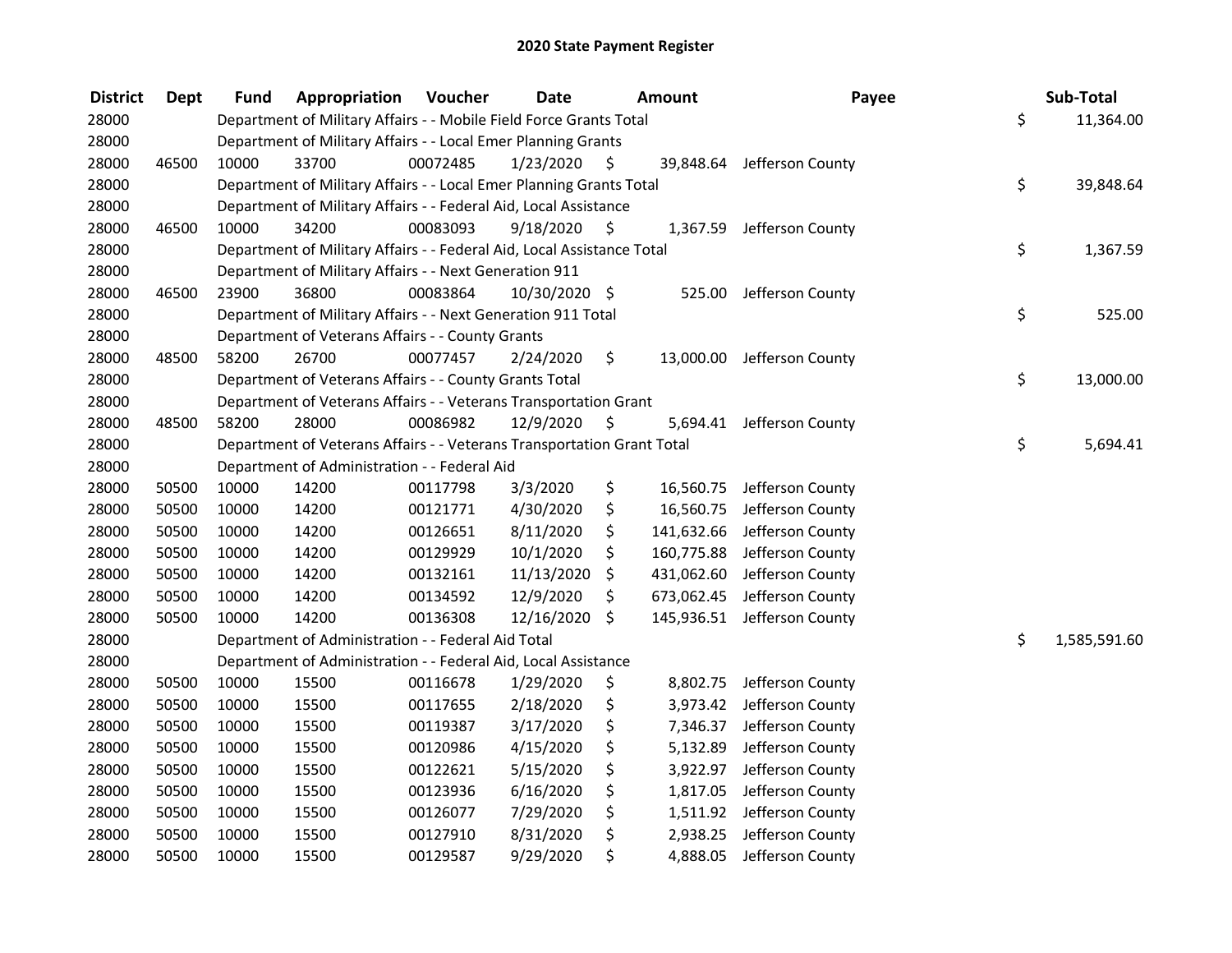| <b>District</b> | <b>Dept</b> | <b>Fund</b> | Appropriation                                                         | Voucher  | <b>Date</b>   | Amount          | Payee                                                                                                   | Sub-Total       |
|-----------------|-------------|-------------|-----------------------------------------------------------------------|----------|---------------|-----------------|---------------------------------------------------------------------------------------------------------|-----------------|
| 28000           | 50500       | 10000       | 15500                                                                 | 00131684 | 10/29/2020 \$ |                 | 10,480.21 Jefferson County                                                                              |                 |
| 28000           |             |             | Department of Administration - - Federal Aid, Local Assistance Total  |          |               |                 |                                                                                                         | \$<br>50,813.88 |
| 28000           |             |             | Department of Administration - - Low-Income Assistance Grants         |          |               |                 |                                                                                                         |                 |
| 28000           | 50500       | 23500       | 37100                                                                 | 00116678 | 1/29/2020     | \$<br>8,041.53  | Jefferson County                                                                                        |                 |
| 28000           | 50500       | 23500       | 37100                                                                 | 00117655 | 2/18/2020     | \$<br>2,937.48  | Jefferson County                                                                                        |                 |
| 28000           | 50500       | 23500       | 37100                                                                 | 00119387 | 3/17/2020     | \$<br>4,862.92  | Jefferson County                                                                                        |                 |
| 28000           | 50500       | 23500       | 37100                                                                 | 00120986 | 4/15/2020     | \$<br>4,853.16  | Jefferson County                                                                                        |                 |
| 28000           | 50500       | 23500       | 37100                                                                 | 00122621 | 5/15/2020     | \$<br>4,262.53  | Jefferson County                                                                                        |                 |
| 28000           | 50500       | 23500       | 37100                                                                 | 00123936 | 6/16/2020     | \$<br>8,546.89  | Jefferson County                                                                                        |                 |
| 28000           | 50500       | 23500       | 37100                                                                 | 00126077 | 7/29/2020     | \$<br>11,628.26 | Jefferson County                                                                                        |                 |
| 28000           | 50500       | 23500       | 37100                                                                 | 00127910 | 8/31/2020     | \$<br>3,452.01  | Jefferson County                                                                                        |                 |
| 28000           | 50500       | 23500       | 37100                                                                 | 00129587 | 9/29/2020     | \$<br>11,512.19 | Jefferson County                                                                                        |                 |
| 28000           | 50500       | 23500       | 37100                                                                 | 00131684 | 10/29/2020    | \$<br>12,312.25 | Jefferson County                                                                                        |                 |
| 28000           | 50500       | 23500       | 37100                                                                 | 00137230 | 12/22/2020    | \$<br>3,279.63  | Jefferson County                                                                                        |                 |
| 28000           |             |             | Department of Administration - - Low-Income Assistance Grants Total   |          |               |                 |                                                                                                         | \$<br>75,688.85 |
| 28000           |             |             | Department of Administration - - Land Information Program; Loca       |          |               |                 |                                                                                                         |                 |
| 28000           | 50500       | 26900       | 17300                                                                 | 00117311 | 2/13/2020     | \$<br>1,000.00  | Jefferson County                                                                                        |                 |
| 28000           | 50500       | 26900       | 17300                                                                 | 00119428 | 4/2/2020      | \$<br>2,648.00  | Jefferson County                                                                                        |                 |
| 28000           | 50500       | 26900       | 17300                                                                 | 00123232 | 6/2/2020      | \$<br>20,000.00 | Jefferson County                                                                                        |                 |
| 28000           | 50500       | 26900       | 17300                                                                 | 00127851 | 9/1/2020      | \$<br>20,000.00 | Jefferson County                                                                                        |                 |
| 28000           |             |             | Department of Administration - - Land Information Program; Loca Total |          |               |                 |                                                                                                         | \$<br>43,648.00 |
| 28000           |             |             | Elections Commission - - 2018 Hava Election Security                  |          |               |                 |                                                                                                         |                 |
| 28000           | 51000       | 22000       | 18200                                                                 | 00004224 | 8/17/2020     | \$<br>54,577.40 | Jefferson County                                                                                        |                 |
| 28000           |             |             | Elections Commission - - 2018 Hava Election Security Total            |          |               |                 |                                                                                                         | \$<br>54,577.40 |
| 28000           |             |             |                                                                       |          |               |                 | Public Defender Board - - Transcript, Discovery and Records Provided to the Public Defender Board       |                 |
| 28000           | 55000       | 10000       | 10600                                                                 | 00234862 | 2/14/2020     | \$<br>7.75      | Jefferson County                                                                                        |                 |
| 28000           | 55000       | 10000       | 10600                                                                 | 00234936 | 2/14/2020     | \$<br>3,268.60  | Jefferson County                                                                                        |                 |
| 28000           | 55000       | 10000       | 10600                                                                 | 00247400 | 5/13/2020     | \$<br>6.60      | Jefferson County                                                                                        |                 |
| 28000           | 55000       | 10000       | 10600                                                                 | 00253141 | 6/23/2020     | \$<br>3.00      | Jefferson County                                                                                        |                 |
| 28000           | 55000       | 10000       | 10600                                                                 | 00253304 | 6/26/2020     | \$<br>2,945.40  | Jefferson County                                                                                        |                 |
| 28000           | 55000       | 10000       | 10600                                                                 | 00257594 | 7/31/2020     | \$<br>1,677.00  | Jefferson County                                                                                        |                 |
| 28000           | 55000       | 10000       | 10600                                                                 | 00269461 | 12/1/2020     | \$              | 1,851.00 Jefferson County                                                                               |                 |
| 28000           |             |             |                                                                       |          |               |                 | Public Defender Board - - Transcript, Discovery and Records Provided to the Public Defender Board Total | \$<br>9,759.35  |
| 28000           |             |             | Department of Revenue - - Warrants and Satisfactions                  |          |               |                 |                                                                                                         |                 |
| 28000           | 56600       | 10000       | 10100                                                                 | 00155937 | 2/5/2020      | \$<br>1,405.00  | Jefferson County                                                                                        |                 |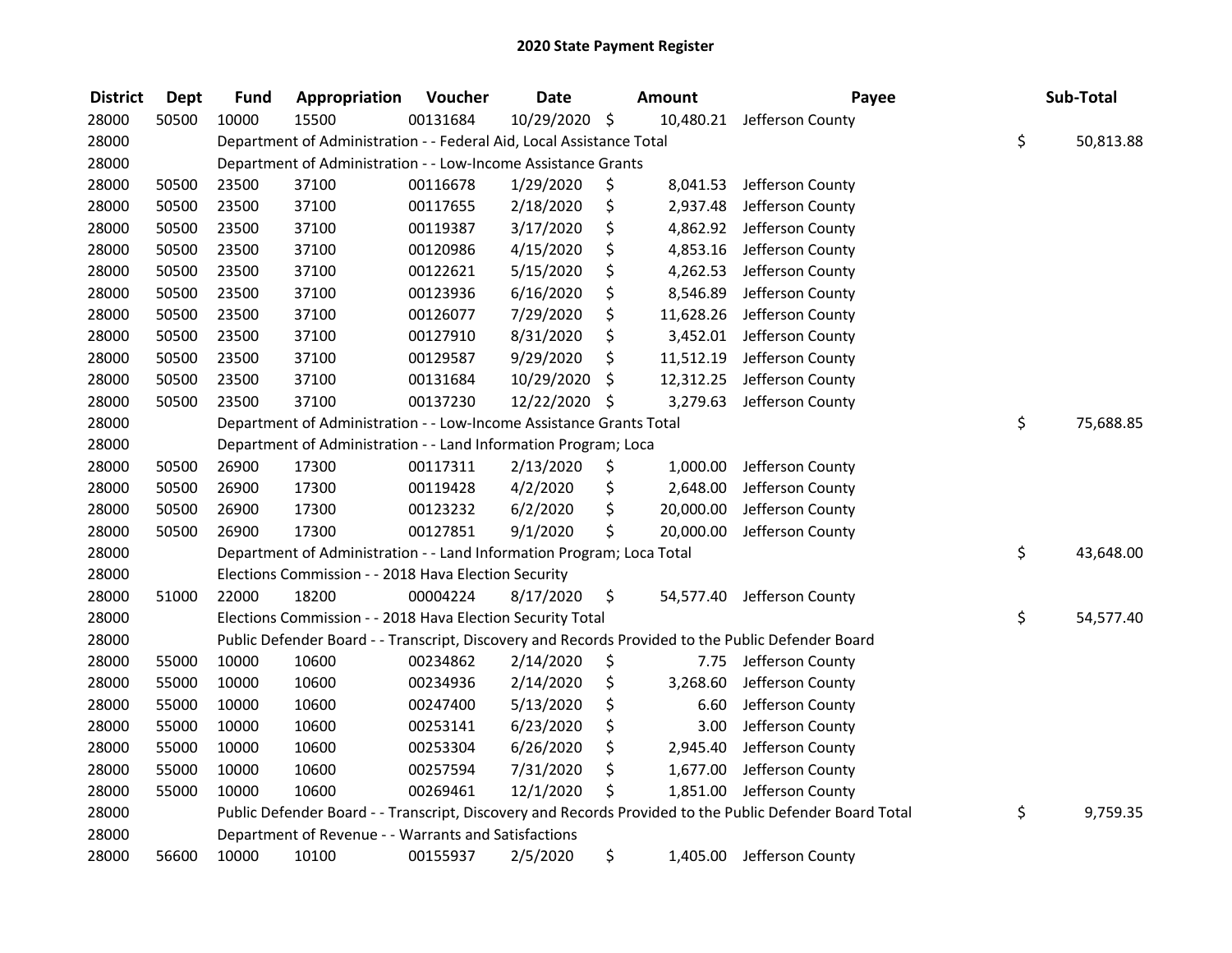| <b>District</b>    | <b>Dept</b> | <b>Fund</b> | Appropriation                                                         | Voucher  | <b>Date</b>   |     | <b>Amount</b> | Payee                          | Sub-Total           |
|--------------------|-------------|-------------|-----------------------------------------------------------------------|----------|---------------|-----|---------------|--------------------------------|---------------------|
| 28000              | 56600       | 10000       | 10100                                                                 | 00163657 | 4/1/2020      | \$  | 60.00         | Jefferson County               |                     |
| 28000              | 56600       | 10000       | 10100                                                                 | 00174932 | 7/16/2020     | \$  | 210.50        | Jefferson County               |                     |
| 28000              | 56600       | 10000       | 10100                                                                 | 00176533 | 7/31/2020     | Ś.  | 1,445.00      | Jefferson County               |                     |
| 28000              | 56600       | 10000       | 10100                                                                 | 00179116 | 8/18/2020     | \$  | 60.00         | Jefferson County               |                     |
| 28000              | 56600       | 10000       | 10100                                                                 | 00179355 | 8/28/2020     | \$  | 60.00         | Jefferson County               |                     |
| 28000              |             |             | Department of Revenue - - Warrants and Satisfactions Total            |          |               |     |               |                                | \$<br>3,240.50      |
| 28000              |             |             | Circuit Courts - - Circuit Court Costs                                |          |               |     |               |                                |                     |
| 28000              | 62500       | 10000       | 10500                                                                 | 00001762 | 1/17/2020     | \$  | 166,657.00    | Jefferson County               |                     |
| 28000              | 62500       | 10000       | 10500                                                                 | 00001956 | 7/17/2020     | \$  | 279,343.00    | Jefferson County               |                     |
| 28000              |             |             | Circuit Courts - - Circuit Court Costs Total                          |          |               |     |               |                                | \$<br>446,000.00    |
| 28000              |             |             | Shared Revenue and Tax Relief - - County And Municipal Aid            |          |               |     |               |                                |                     |
| 28000              | 83500       | 10000       | 10500                                                                 | 00068201 | 7/27/2020     | S.  |               | 176,589.60 Jefferson County    |                     |
| 28000              | 83500       | 10000       | 10500                                                                 | 00072168 | 11/16/2020 \$ |     |               | 1,000,674.38 Jefferson County  |                     |
| 28000              |             |             | Shared Revenue and Tax Relief - - County And Municipal Aid Total      |          |               |     |               |                                | \$<br>1,177,263.98  |
| 28000              |             |             | Shared Revenue and Tax Relief - - Exempt Computer Aid                 |          |               |     |               |                                |                     |
| 28000              | 83500       | 10000       | 10900                                                                 | 00064600 | 7/27/2020     | \$  |               | 66,488.46 Jefferson County     |                     |
| 28000              |             |             | Shared Revenue and Tax Relief - - Exempt Computer Aid Total           |          |               |     |               |                                | \$<br>66,488.46     |
| 28000              |             |             | Shared Revenue and Tax Relief - - Utility Aid                         |          |               |     |               |                                |                     |
| 28000              | 83500       | 10000       | 11000                                                                 | 00068201 | 7/27/2020     | \$  |               | 135,477.95 Jefferson County    |                     |
| 28000              | 83500       | 10000       | 11000                                                                 | 00072168 | 11/16/2020    | \$  |               | 758,752.08 Jefferson County    |                     |
| 28000              |             |             | Shared Revenue and Tax Relief - - Utility Aid Total                   |          |               |     |               |                                | \$<br>894,230.03    |
| 28000              |             |             | Shared Revenue and Tax Relief - - Personal Property Aid               |          |               |     |               |                                |                     |
| 28000              | 83500       | 10000       | 11100                                                                 | 00059963 | 5/4/2020      | \$  |               | 120,116.32 Jefferson County    |                     |
| 28000              |             |             | Shared Revenue and Tax Relief - - Personal Property Aid Total         |          |               |     |               |                                | \$<br>120,116.32    |
| 28000              |             |             | Shared Revenue and Tax Relief - - School Lvy Tx/First Dollar Cr       |          |               |     |               |                                |                     |
| 28000              | 83500       | 10000       | 30200                                                                 | 00063941 | 7/27/2020     | \$  |               | 1,898,752.81 Jefferson County  |                     |
| 28000              | 83500       | 10000       | 30200                                                                 | 00067332 | 7/27/2020     | \$  |               | 11,456,764.41 Jefferson County |                     |
| 28000              |             |             | Shared Revenue and Tax Relief - - School Lvy Tx/First Dollar Cr Total |          |               |     |               |                                | \$<br>13,355,517.22 |
| 28000              |             |             | Shared Revenue and Tax Relief - - Lottery & Gaming Credit             |          |               |     |               |                                |                     |
| 28000              | 83500       | 52100       | 36300                                                                 | 00055664 | 3/23/2020     | \$. |               | 3,581,250.23 Jefferson County  |                     |
| 28000              |             |             | Shared Revenue and Tax Relief - - Lottery & Gaming Credit Total       |          |               |     |               |                                | \$<br>3,581,250.23  |
| <b>28000 Total</b> |             |             |                                                                       |          |               |     |               |                                | \$<br>36,921,761.34 |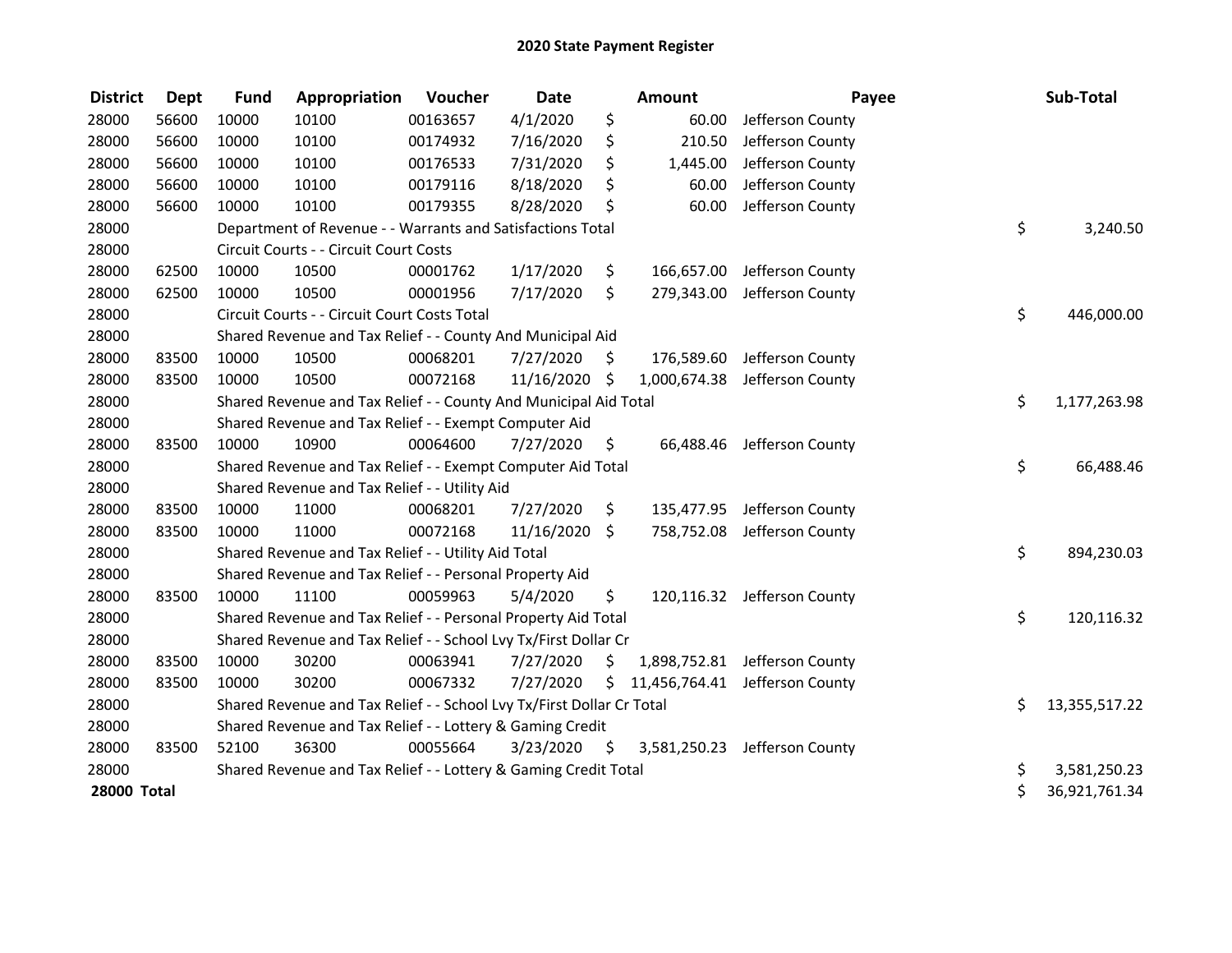| <b>District</b> | Dept  | Fund  | Appropriation                                                      | Voucher  | <b>Date</b> |      | Amount    | Payee                     | Sub-Total       |
|-----------------|-------|-------|--------------------------------------------------------------------|----------|-------------|------|-----------|---------------------------|-----------------|
| 28002           |       |       | Dept of Safety & Prof Services - - Fire Dues Distribution          |          |             |      |           |                           |                 |
| 28002           | 16500 | 10000 | 22500                                                              | 00036263 | 7/20/2020   | \$   |           | 5,938.75 Town of Aztalan  |                 |
| 28002           |       |       | Dept of Safety & Prof Services - - Fire Dues Distribution Total    |          |             |      |           |                           | \$<br>5,938.75  |
| 28002           |       |       | Dept of Natural Resources - - Aids In Lieu Of Taxes - Gener        |          |             |      |           |                           |                 |
| 28002           | 37000 | 10000 | 50300                                                              | 00385444 | 1/24/2020   | \$   | 3,915.88  | Town of Aztalan           |                 |
| 28002           | 37000 | 10000 | 50300                                                              | 00404636 | 4/21/2020   | \$   | 177.83    | Town of Aztalan           |                 |
| 28002           |       |       | Dept of Natural Resources - - Aids In Lieu Of Taxes - Gener Total  |          |             |      |           |                           | \$<br>4,093.71  |
| 28002           |       |       | Dept of Natural Resources - - Resaids - Cnty Forst, Cl & Mfl       |          |             |      |           |                           |                 |
| 28002           | 37000 | 21200 | 57100                                                              | 00417200 | 6/18/2020   | - \$ |           | 36.60 Town of Aztalan     |                 |
| 28002           |       |       | Dept of Natural Resources - - Resaids - Cnty Forst, Cl & Mfl Total |          |             |      |           |                           | \$<br>36.60     |
| 28002           |       |       | Dept of Natural Resources - - Aids In Lieu Of Taxes - Sum S        |          |             |      |           |                           |                 |
| 28002           | 37000 | 21200 | 57900                                                              | 00404635 | 4/21/2020   | -\$  |           | 109.97 Town of Aztalan    |                 |
| 28002           |       |       | Dept of Natural Resources - - Aids In Lieu Of Taxes - Sum S Total  |          |             |      |           |                           | \$<br>109.97    |
| 28002           |       |       | Dept of Natural Resources - - Fin Asst For Responsible Units       |          |             |      |           |                           |                 |
| 28002           | 37000 | 27400 | 67000                                                              | 00412848 | 5/29/2020   | \$   |           | 5,065.02 Town of Aztalan  |                 |
| 28002           |       |       | Dept of Natural Resources - - Fin Asst For Responsible Units Total |          |             |      |           |                           | \$<br>5,065.02  |
| 28002           |       |       | WI Dept of Transportation - - Trns Aids To Mnc.-Sf                 |          |             |      |           |                           |                 |
| 28002           | 39500 | 21100 | 19100                                                              | 00476210 | 1/6/2020    | \$   |           | 23,034.42 Town of Aztalan |                 |
| 28002           | 39500 | 21100 | 19100                                                              | 00506065 | 4/6/2020    | \$   |           | 23,034.42 Town of Aztalan |                 |
| 28002           | 39500 | 21100 | 19100                                                              | 00543057 | 7/6/2020    | \$   |           | 23,034.42 Town of Aztalan |                 |
| 28002           | 39500 | 21100 | 19100                                                              | 00585883 | 10/5/2020   | \$   |           | 23,034.42 Town of Aztalan |                 |
| 28002           |       |       | WI Dept of Transportation - - Trns Aids To Mnc.-Sf Total           |          |             |      |           |                           | \$<br>92,137.68 |
| 28002           |       |       | Department of Administration - - Federal Aid                       |          |             |      |           |                           |                 |
| 28002           | 50500 | 10000 | 14200                                                              | 00132162 | 11/13/2020  | \$   | 12,387.08 | Town of Aztalan           |                 |
| 28002           | 50500 | 10000 | 14200                                                              | 00134593 | 12/10/2020  | \$   |           | 11,381.63 Town of Aztalan |                 |
| 28002           |       |       | Department of Administration - - Federal Aid Total                 |          |             |      |           |                           | \$<br>23,768.71 |
| 28002           |       |       | Elections Commission - - 2018 Hava Election Security               |          |             |      |           |                           |                 |
| 28002           | 51000 | 22000 | 18200                                                              | 00003661 | 7/1/2020    | \$   |           | 1,213.10 Town of Aztalan  |                 |
| 28002           |       |       | Elections Commission - - 2018 Hava Election Security Total         |          |             |      |           |                           | \$<br>1,213.10  |
| 28002           |       |       | Shared Revenue and Tax Relief - - County And Municipal Aid         |          |             |      |           |                           |                 |
| 28002           | 83500 | 10000 | 10500                                                              | 00068178 | 7/27/2020   | \$   |           | 4,519.21 Town of Aztalan  |                 |
| 28002           | 83500 | 10000 | 10500                                                              | 00072144 | 11/16/2020  | - \$ |           | 25,608.88 Town of Aztalan |                 |
| 28002           |       |       | Shared Revenue and Tax Relief - - County And Municipal Aid Total   |          |             |      |           |                           | \$<br>30,128.09 |
| 28002           |       |       | Shared Revenue and Tax Relief - - Exempt Computer Aid              |          |             |      |           |                           |                 |
| 28002           | 83500 | 10000 | 10900                                                              | 00065320 | 7/27/2020   | \$   |           | 584.06 Town of Aztalan    |                 |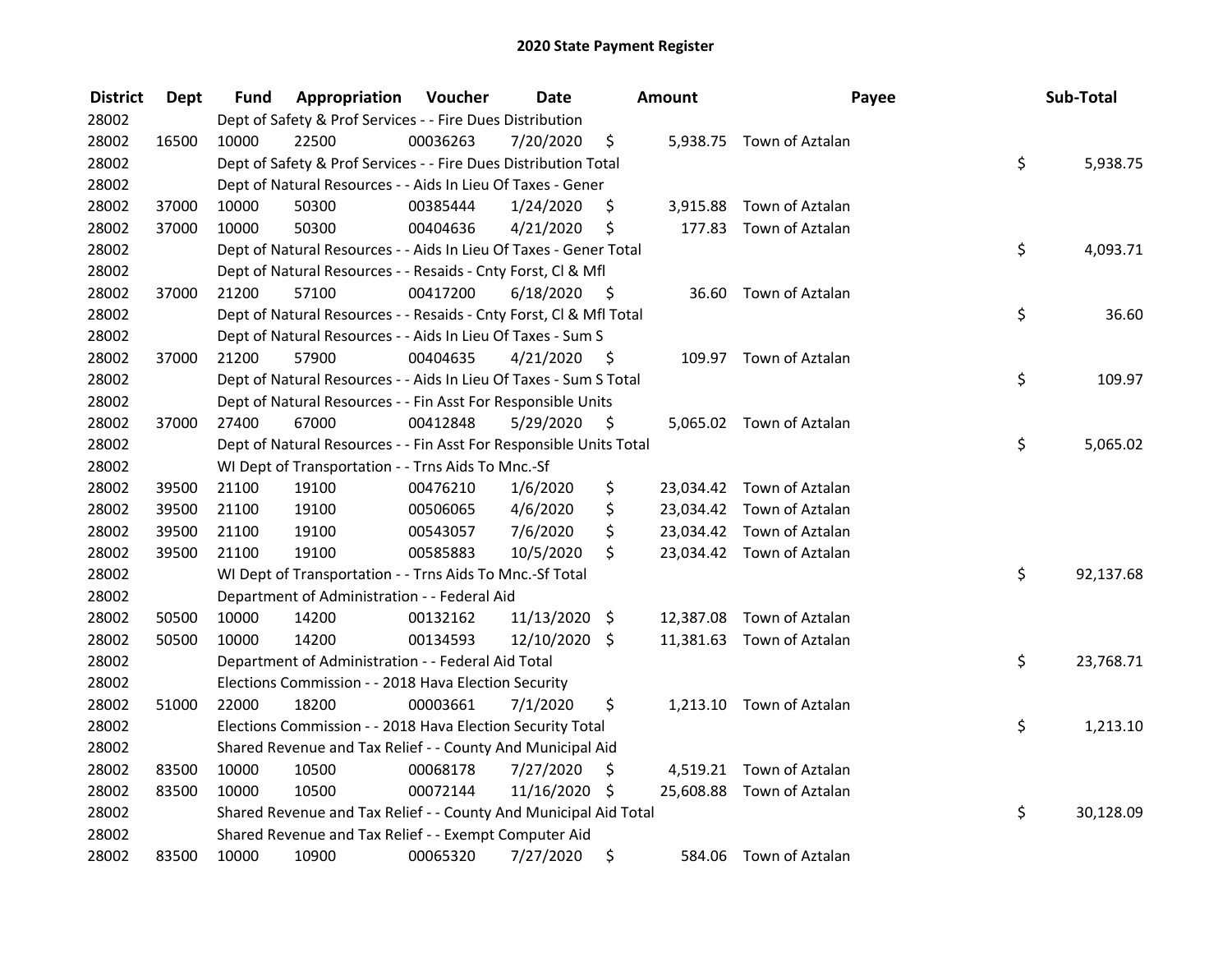| <b>District</b> | Dept  | Fund  | Appropriation                                                                 | <b>Voucher</b> | <b>Date</b> |    | Amount   | Payee           | Sub-Total    |
|-----------------|-------|-------|-------------------------------------------------------------------------------|----------------|-------------|----|----------|-----------------|--------------|
| 28002           |       |       | Shared Revenue and Tax Relief - - Exempt Computer Aid Total                   |                |             |    |          |                 | \$<br>584.06 |
| 28002           |       |       | Shared Revenue and Tax Relief - - Personal Property Aid                       |                |             |    |          |                 |              |
| 28002           | 83500 | 10000 | 11100                                                                         | 00060702       | 5/4/2020    | S  | 193.06   | Town of Aztalan |              |
| 28002           |       |       | Shared Revenue and Tax Relief - - Personal Property Aid Total                 |                |             |    |          |                 | 193.06       |
| 28002           |       |       | Shared Revenue and Tax Relief - - State Aid; Video Service Provider Fee       |                |             |    |          |                 |              |
| 28002           | 83500 | 10000 | 11200                                                                         | 00064224       | 7/27/2020   | S. | 1.068.12 | Town of Aztalan |              |
| 28002           |       |       | Shared Revenue and Tax Relief - - State Aid; Video Service Provider Fee Total |                |             |    |          |                 | 1.068.12     |
| 28002           |       |       | Shared Revenue and Tax Relief - - Payments For Municipal Svcs                 |                |             |    |          |                 |              |
| 28002           | 83500 | 10000 | 50100                                                                         | 00054824       | 2/3/2020    |    | 771.18   | Town of Aztalan |              |
| 28002           |       |       | Shared Revenue and Tax Relief - - Payments For Municipal Svcs Total           |                |             |    |          |                 | 771.18       |
| 28002 Total     |       |       |                                                                               |                |             |    |          |                 | 165,108.05   |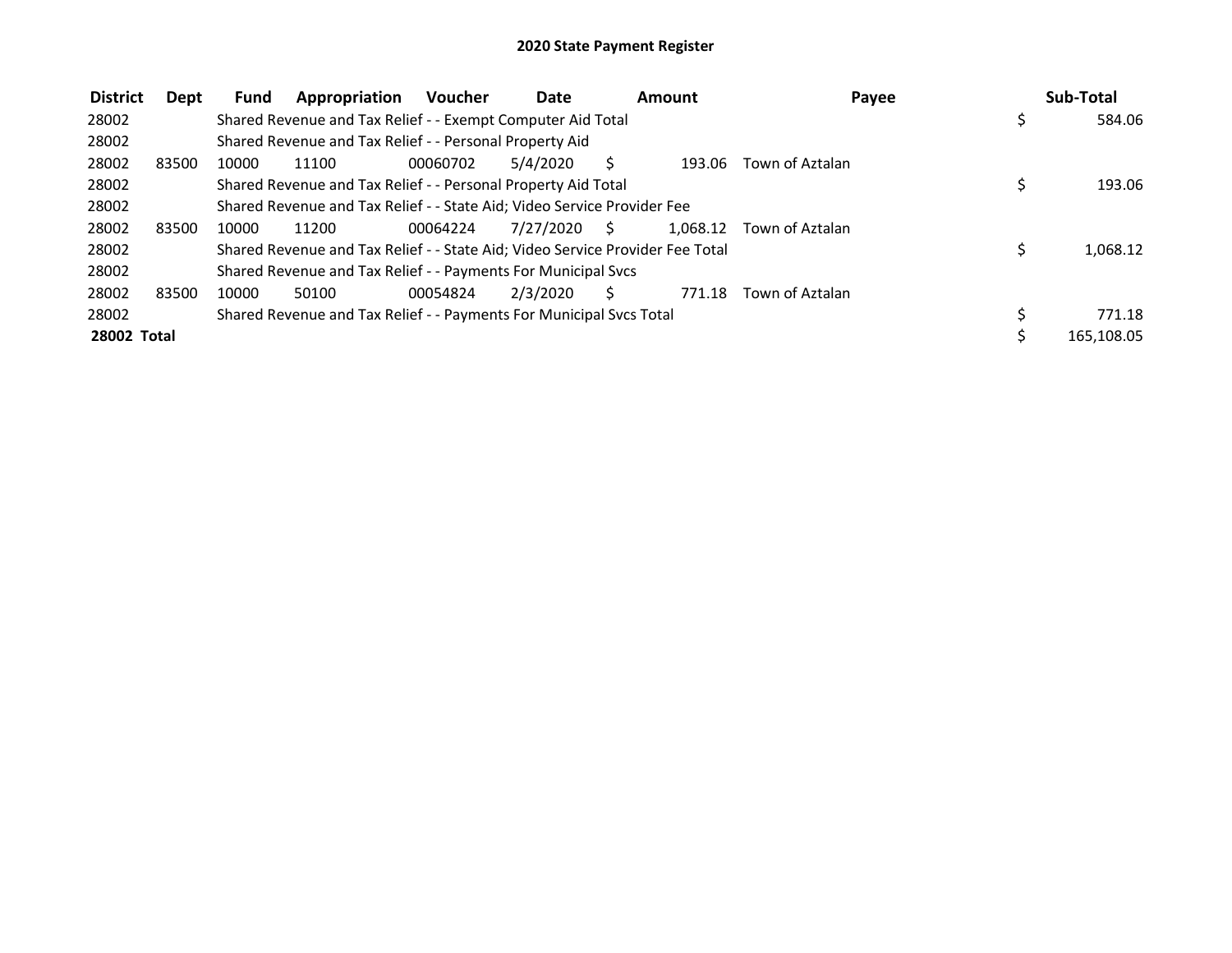| <b>District</b> | <b>Dept</b> | Fund  | Appropriation                                                      | Voucher  | <b>Date</b>   |      | <b>Amount</b> | Payee                         | Sub-Total       |
|-----------------|-------------|-------|--------------------------------------------------------------------|----------|---------------|------|---------------|-------------------------------|-----------------|
| 28004           |             |       | Dept of Safety & Prof Services - - Fire Dues Distribution          |          |               |      |               |                               |                 |
| 28004           | 16500       | 10000 | 22500                                                              | 00036264 | 7/20/2020     | \$   |               | 2,841.63 Town Of Cold Spring  |                 |
| 28004           |             |       | Dept of Safety & Prof Services - - Fire Dues Distribution Total    |          |               |      |               |                               | \$<br>2,841.63  |
| 28004           |             |       | Dept of Natural Resources - - Aids In Lieu Of Taxes - Gener        |          |               |      |               |                               |                 |
| 28004           | 37000       | 10000 | 50300                                                              | 00385417 | 1/24/2020     | \$   |               | 1,756.91 Town Of Cold Spring  |                 |
| 28004           | 37000       | 10000 | 50300                                                              | 00404042 | 4/21/2020     | \$   | 16.00         | Town Of Cold Spring           |                 |
| 28004           |             |       | Dept of Natural Resources - - Aids In Lieu Of Taxes - Gener Total  |          |               |      |               |                               | \$<br>1,772.91  |
| 28004           |             |       | Dept of Natural Resources - - Resaids - Cnty Forst, CI & Mfl       |          |               |      |               |                               |                 |
| 28004           | 37000       | 21200 | 57100                                                              | 00417201 | 6/18/2020     | - \$ | 3.80          | Town Of Cold Spring           |                 |
| 28004           |             |       | Dept of Natural Resources - - Resaids - Cnty Forst, Cl & Mfl Total |          |               |      |               |                               | \$<br>3.80      |
| 28004           |             |       | Dept of Natural Resources - - Aids In Lieu Of Taxes - Sum S        |          |               |      |               |                               |                 |
| 28004           | 37000       | 21200 | 57900                                                              | 00404041 | 4/21/2020     | -\$  |               | 296.62 Town Of Cold Spring    |                 |
| 28004           |             |       | Dept of Natural Resources - - Aids In Lieu Of Taxes - Sum S Total  |          |               |      |               |                               | \$<br>296.62    |
| 28004           |             |       | Dept of Natural Resources - - Fin Asst For Responsible Units       |          |               |      |               |                               |                 |
| 28004           | 37000       | 27400 | 67000                                                              | 00413314 | 5/29/2020     | \$   |               | 2,636.69 Town Of Cold Spring  |                 |
| 28004           |             |       | Dept of Natural Resources - - Fin Asst For Responsible Units Total |          |               |      |               |                               | \$<br>2,636.69  |
| 28004           |             |       | WI Dept of Transportation - - Trns Aids To Mnc.-Sf                 |          |               |      |               |                               |                 |
| 28004           | 39500       | 21100 | 19100                                                              | 00476211 | 1/6/2020      | \$   | 16,076.79     | Town Of Cold Spring           |                 |
| 28004           | 39500       | 21100 | 19100                                                              | 00506066 | 4/6/2020      | \$   |               | 16,076.79 Town Of Cold Spring |                 |
| 28004           | 39500       | 21100 | 19100                                                              | 00543058 | 7/6/2020      | \$   |               | 16,076.79 Town Of Cold Spring |                 |
| 28004           | 39500       | 21100 | 19100                                                              | 00585884 | 10/5/2020     | \$   |               | 16,076.79 Town Of Cold Spring |                 |
| 28004           |             |       | WI Dept of Transportation - - Trns Aids To Mnc.-Sf Total           |          |               |      |               |                               | \$<br>64,307.16 |
| 28004           |             |       | Elections Commission - - 2018 Hava Election Security               |          |               |      |               |                               |                 |
| 28004           | 51000       | 22000 | 18200                                                              | 00004528 | 9/9/2020      | \$   |               | 759.90 Town Of Cold Spring    |                 |
| 28004           |             |       | Elections Commission - - 2018 Hava Election Security Total         |          |               |      |               |                               | \$<br>759.90    |
| 28004           |             |       | Shared Revenue and Tax Relief - - County And Municipal Aid         |          |               |      |               |                               |                 |
| 28004           | 83500       | 10000 | 10500                                                              | 00068179 | 7/27/2020     | \$   |               | 1,567.54 Town Of Cold Spring  |                 |
| 28004           | 83500       | 10000 | 10500                                                              | 00072145 | 11/16/2020 \$ |      |               | 8,882.72 Town Of Cold Spring  |                 |
| 28004           |             |       | Shared Revenue and Tax Relief - - County And Municipal Aid Total   |          |               |      |               |                               | \$<br>10,450.26 |
| 28004           |             |       | Shared Revenue and Tax Relief - - Exempt Computer Aid              |          |               |      |               |                               |                 |
| 28004           | 83500       | 10000 | 10900                                                              | 00065321 | 7/27/2020     | \$   |               | 1.03 Town Of Cold Spring      |                 |
| 28004           |             |       | Shared Revenue and Tax Relief - - Exempt Computer Aid Total        |          |               |      |               |                               | \$<br>1.03      |
| 28004           |             |       | Shared Revenue and Tax Relief - - Personal Property Aid            |          |               |      |               |                               |                 |
| 28004           | 83500       | 10000 | 11100                                                              | 00060703 | 5/4/2020      | \$   | 360.20        | Town Of Cold Spring           |                 |
| 28004           |             |       | Shared Revenue and Tax Relief - - Personal Property Aid Total      |          |               |      |               |                               | \$<br>360.20    |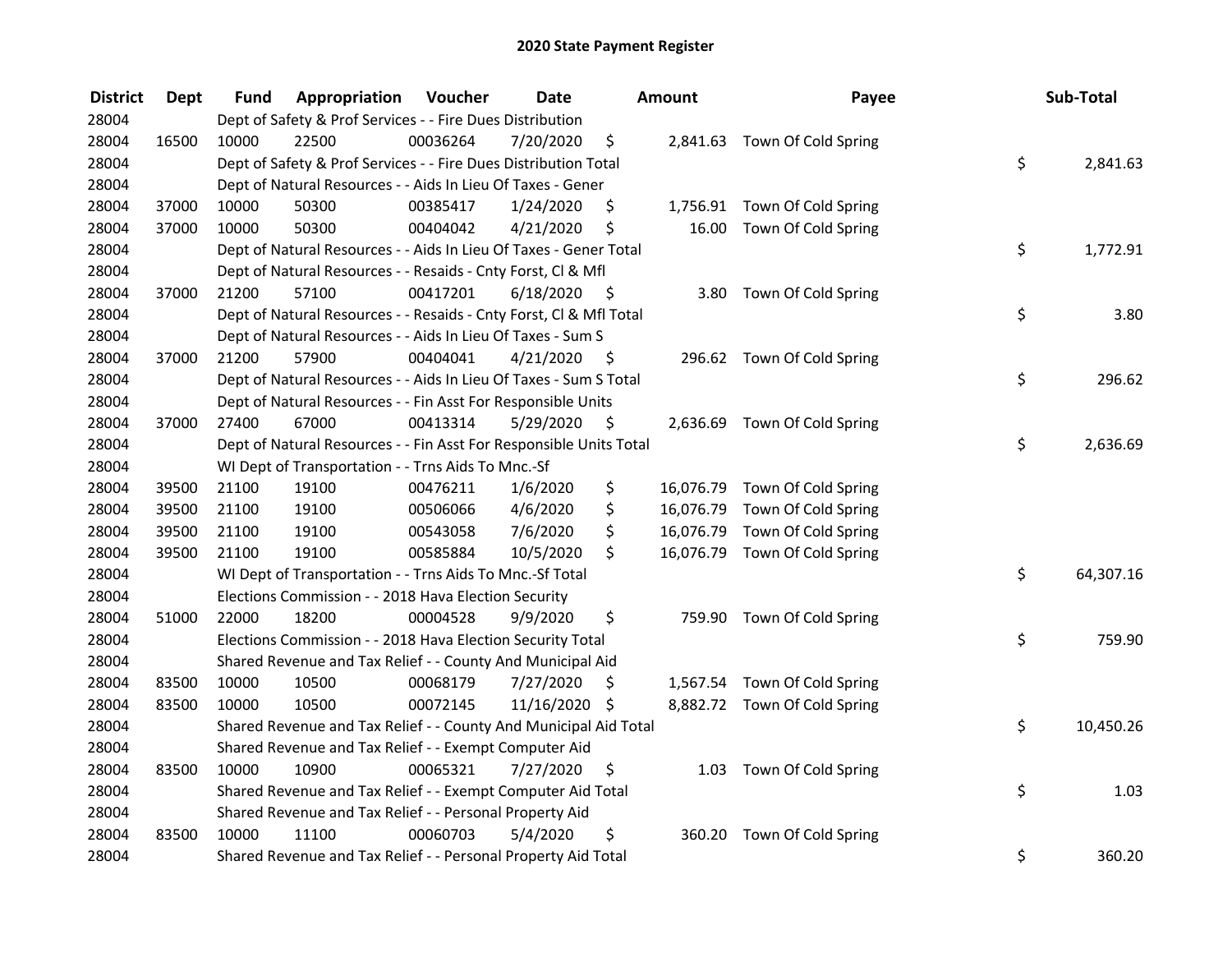|             |  | District Dept Fund Appropriation Voucher | Date | Amount | Payee | Sub-Total |
|-------------|--|------------------------------------------|------|--------|-------|-----------|
| 28004 Total |  |                                          |      |        |       | 83,430.20 |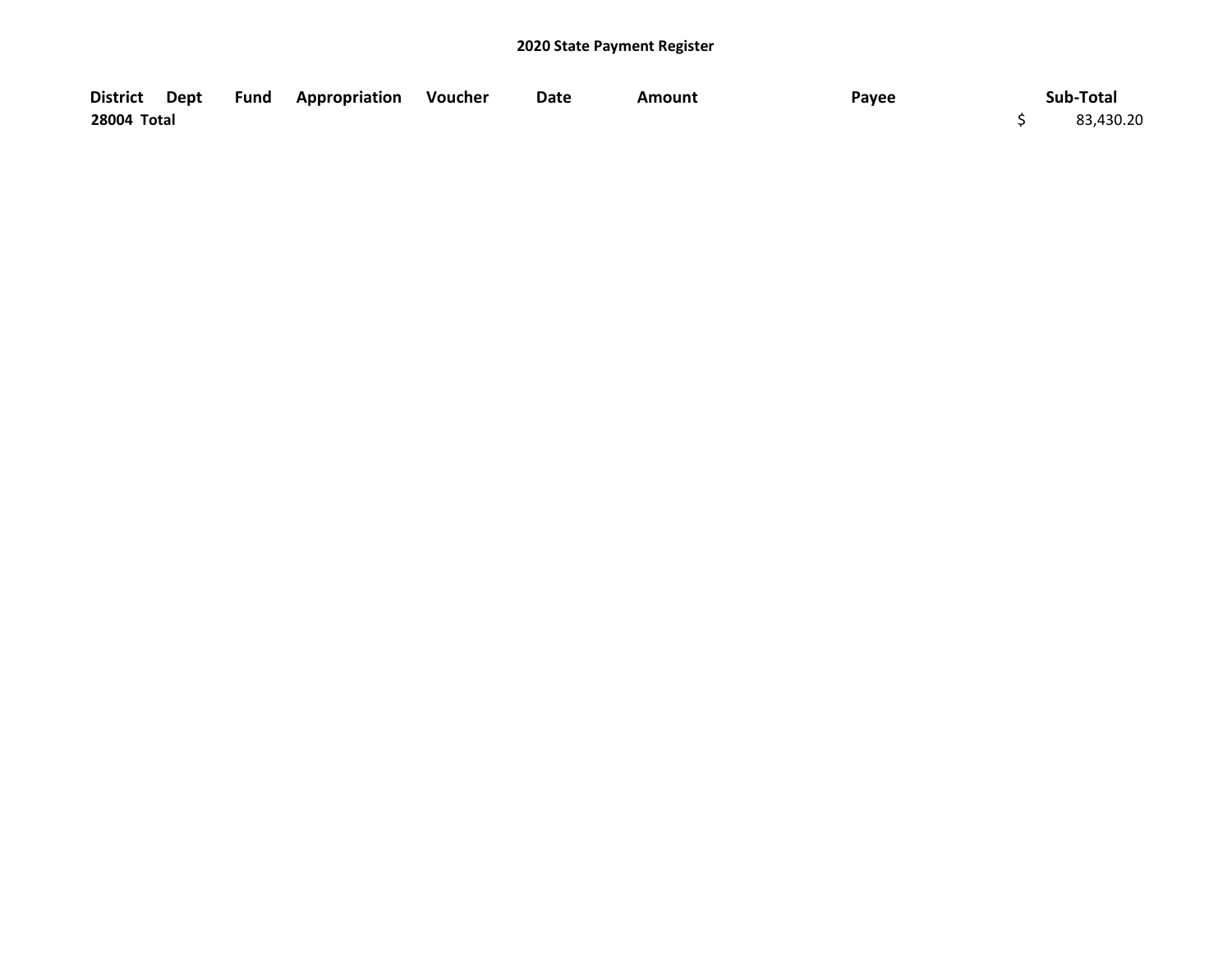| <b>District</b> | Dept  | Fund  | Appropriation                                                      | Voucher  | <b>Date</b>   |      | <b>Amount</b> | Payee                     | Sub-Total        |
|-----------------|-------|-------|--------------------------------------------------------------------|----------|---------------|------|---------------|---------------------------|------------------|
| 28006           |       |       | Dept of Safety & Prof Services - - Fire Dues Distribution          |          |               |      |               |                           |                  |
| 28006           | 16500 | 10000 | 22500                                                              | 00036265 | 7/20/2020     | \$   |               | 7,756.02 Town Of Concord  |                  |
| 28006           |       |       | Dept of Safety & Prof Services - - Fire Dues Distribution Total    |          |               |      |               |                           | \$<br>7,756.02   |
| 28006           |       |       | Dept of Natural Resources - - Aids In Lieu Of Taxes - Gener        |          |               |      |               |                           |                  |
| 28006           | 37000 | 10000 | 50300                                                              | 00403772 | 4/22/2020     | \$   | 331.60        | Town Of Concord           |                  |
| 28006           | 37000 | 10000 | 50300                                                              | 00403773 | 4/22/2020     | \$   | 26.80         | Town Of Concord           |                  |
| 28006           |       |       | Dept of Natural Resources - - Aids In Lieu Of Taxes - Gener Total  |          |               |      |               |                           | \$<br>358.40     |
| 28006           |       |       | Dept of Natural Resources - - Resaids - Cnty Forst, Cl & Mfl       |          |               |      |               |                           |                  |
| 28006           | 37000 | 21200 | 57100                                                              | 00417202 | 6/19/2020     | - \$ |               | 9.00 Town Of Concord      |                  |
| 28006           |       |       | Dept of Natural Resources - - Resaids - Cnty Forst, Cl & Mfl Total |          |               |      |               |                           | \$<br>9.00       |
| 28006           |       |       | Dept of Natural Resources - - Aids In Lieu Of Taxes - Sum S        |          |               |      |               |                           |                  |
| 28006           | 37000 | 21200 | 57900                                                              | 00403774 | 4/22/2020     | \$   | 2.68          | Town Of Concord           |                  |
| 28006           | 37000 | 21200 | 57900                                                              | 00403775 | 4/22/2020     | \$   |               | 82.34 Town Of Concord     |                  |
| 28006           |       |       | Dept of Natural Resources - - Aids In Lieu Of Taxes - Sum S Total  |          |               |      |               |                           | \$<br>85.02      |
| 28006           |       |       | WI Dept of Transportation - - Trns Aids To Mnc.-Sf                 |          |               |      |               |                           |                  |
| 28006           | 39500 | 21100 | 19100                                                              | 00476212 | 1/6/2020      | \$   | 33,290.19     | Town Of Concord           |                  |
| 28006           | 39500 | 21100 | 19100                                                              | 00506067 | 4/6/2020      | \$   |               | 33,290.19 Town Of Concord |                  |
| 28006           | 39500 | 21100 | 19100                                                              | 00543059 | 7/6/2020      | \$   | 33,290.19     | Town Of Concord           |                  |
| 28006           | 39500 | 21100 | 19100                                                              | 00585885 | 10/5/2020     | \$   |               | 33,290.19 Town Of Concord |                  |
| 28006           |       |       | WI Dept of Transportation - - Trns Aids To Mnc.-Sf Total           |          |               |      |               |                           | \$<br>133,160.76 |
| 28006           |       |       | Department of Administration - - Federal Aid                       |          |               |      |               |                           |                  |
| 28006           | 50500 | 10000 | 14200                                                              | 00129930 | 10/2/2020     | \$   |               | 4,420.89 Town Of Concord  |                  |
| 28006           | 50500 | 10000 | 14200                                                              | 00134594 | 12/10/2020    | \$   |               | 19,656.00 Town Of Concord |                  |
| 28006           |       |       | Department of Administration - - Federal Aid Total                 |          |               |      |               |                           | \$<br>24,076.89  |
| 28006           |       |       | Elections Commission - - 2018 Hava Election Security               |          |               |      |               |                           |                  |
| 28006           | 51000 | 22000 | 18200                                                              | 00003601 | 7/1/2020      | \$   |               | 1,691.60 Town Of Concord  |                  |
| 28006           |       |       | Elections Commission - - 2018 Hava Election Security Total         |          |               |      |               |                           | \$<br>1,691.60   |
| 28006           |       |       | Shared Revenue and Tax Relief - - County And Municipal Aid         |          |               |      |               |                           |                  |
| 28006           | 83500 | 10000 | 10500                                                              | 00068180 | 7/27/2020     | \$   |               | 5,088.88 Town Of Concord  |                  |
| 28006           | 83500 | 10000 | 10500                                                              | 00072146 | 11/16/2020 \$ |      |               | 28,836.97 Town Of Concord |                  |
| 28006           |       |       | Shared Revenue and Tax Relief - - County And Municipal Aid Total   |          |               |      |               |                           | \$<br>33,925.85  |
| 28006           |       |       | Shared Revenue and Tax Relief - - Exempt Computer Aid              |          |               |      |               |                           |                  |
| 28006           | 83500 | 10000 | 10900                                                              | 00065322 | 7/27/2020     | \$   | 63.40         | Town Of Concord           |                  |
| 28006           |       |       | Shared Revenue and Tax Relief - - Exempt Computer Aid Total        |          |               |      |               |                           | \$<br>63.40      |
| 28006           |       |       | Shared Revenue and Tax Relief - - Personal Property Aid            |          |               |      |               |                           |                  |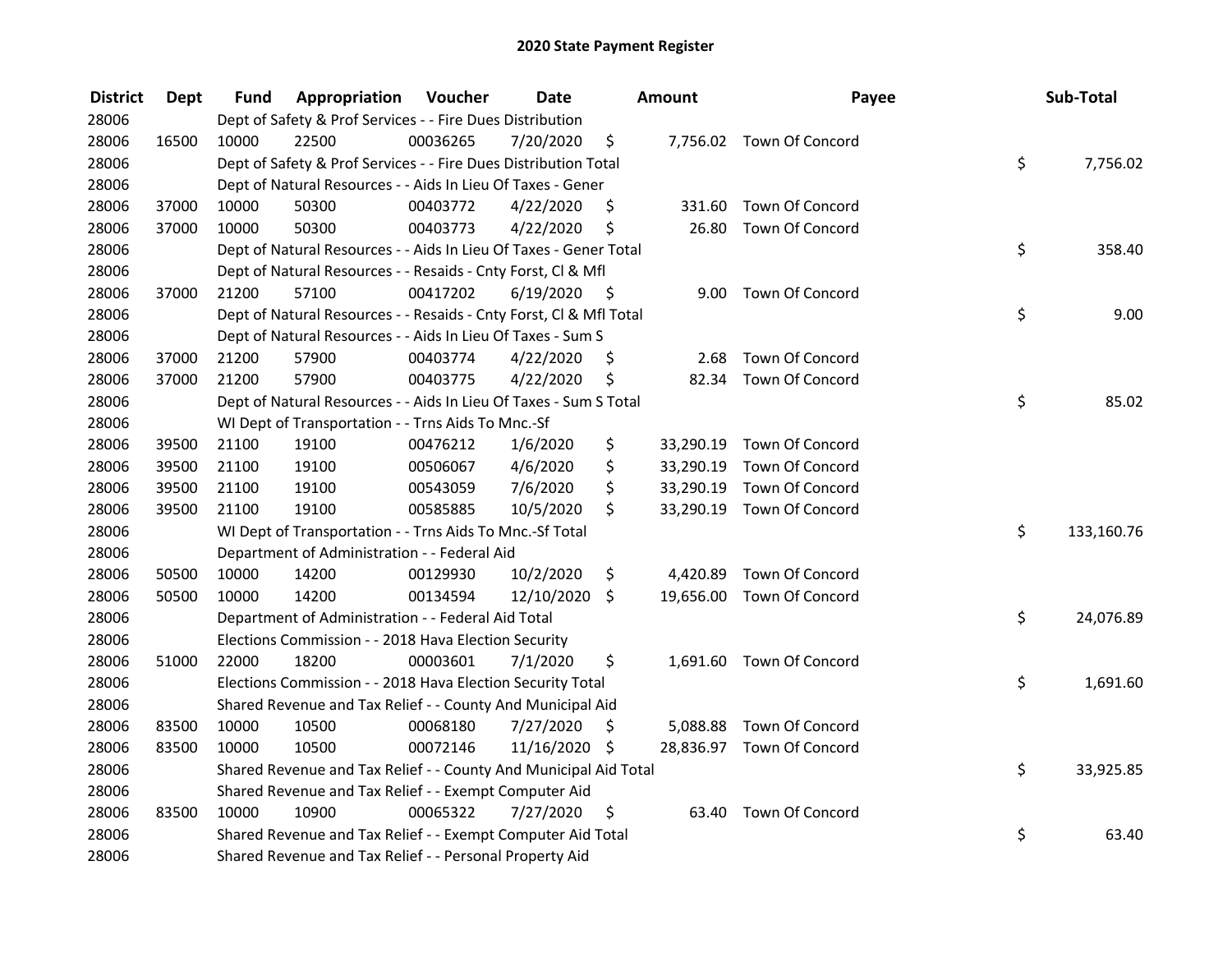| <b>District</b> | Dept  | <b>Fund</b> | <b>Appropriation</b>                                          | Voucher  | Date     | Amount | Pavee                  | Sub-Total  |
|-----------------|-------|-------------|---------------------------------------------------------------|----------|----------|--------|------------------------|------------|
| 28006           | 83500 | 10000       | 11100                                                         | 00060704 | 5/4/2020 |        | 586.31 Town Of Concord |            |
| 28006           |       |             | Shared Revenue and Tax Relief - - Personal Property Aid Total |          |          |        |                        | 586.31     |
| 28006 Total     |       |             |                                                               |          |          |        |                        | 201,713.25 |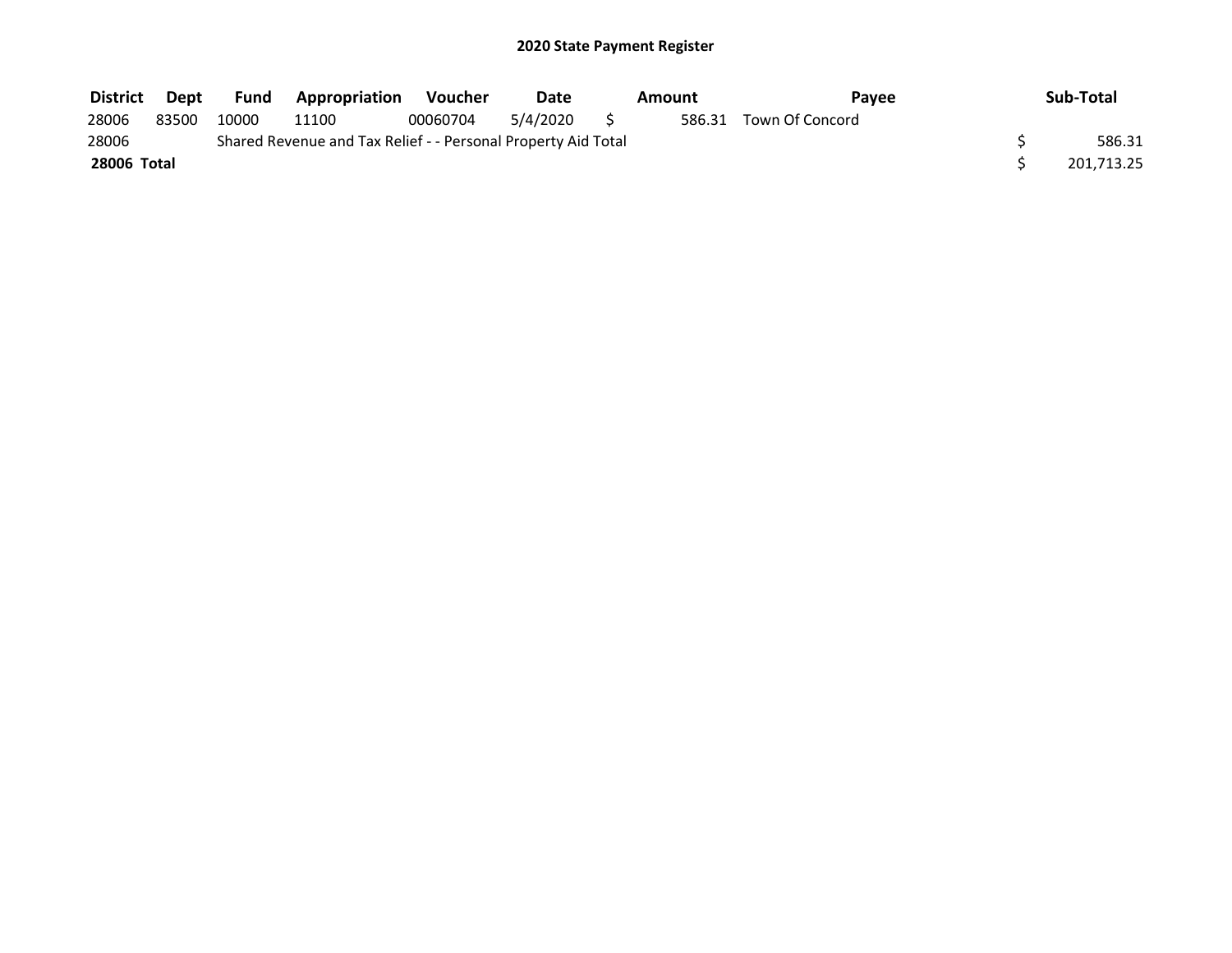| <b>District</b>    | <b>Dept</b> | <b>Fund</b> | Appropriation                                                      | Voucher  | <b>Date</b>   |      | Amount   | Payee                        | Sub-Total        |
|--------------------|-------------|-------------|--------------------------------------------------------------------|----------|---------------|------|----------|------------------------------|------------------|
| 28008              |             |             | Dept of Safety & Prof Services - - Fire Dues Distribution          |          |               |      |          |                              |                  |
| 28008              | 16500       | 10000       | 22500                                                              | 00036266 | 7/20/2020     | \$   |          | 5,198.80 Town Of Farmington  |                  |
| 28008              |             |             | Dept of Safety & Prof Services - - Fire Dues Distribution Total    |          |               |      |          |                              | \$<br>5,198.80   |
| 28008              |             |             | Dept of Natural Resources - - Aids In Lieu Of Taxes - Gener        |          |               |      |          |                              |                  |
| 28008              | 37000       | 10000       | 50300                                                              | 00385418 | 1/24/2020     | \$   | 369.99   | Town Of Farmington           |                  |
| 28008              | 37000       | 10000       | 50300                                                              | 00404065 | 4/21/2020     | \$   | 363.46   | Town Of Farmington           |                  |
| 28008              | 37000       | 10000       | 50300                                                              | 00404066 | 4/21/2020     | \$   | 16.51    | Town Of Farmington           |                  |
| 28008              |             |             | Dept of Natural Resources - - Aids In Lieu Of Taxes - Gener Total  |          |               |      |          |                              | \$<br>749.96     |
| 28008              |             |             | Dept of Natural Resources - - Resaids - Cnty Forst, Cl & Mfl       |          |               |      |          |                              |                  |
| 28008              | 37000       | 21200       | 57100                                                              | 00417203 | 6/18/2020     | - \$ | 31.00    | Town Of Farmington           |                  |
| 28008              |             |             | Dept of Natural Resources - - Resaids - Cnty Forst, Cl & Mfl Total |          |               |      |          |                              | \$<br>31.00      |
| 28008              |             |             | Dept of Natural Resources - - Aids In Lieu Of Taxes - Sum S        |          |               |      |          |                              |                  |
| 28008              | 37000       | 21200       | 57900                                                              | 00404067 | 4/21/2020     | - \$ |          | 142.55 Town Of Farmington    |                  |
| 28008              |             |             | Dept of Natural Resources - - Aids In Lieu Of Taxes - Sum S Total  |          |               |      |          |                              | \$<br>142.55     |
| 28008              |             |             | WI Dept of Transportation - - Trns Aids To Mnc.-Sf                 |          |               |      |          |                              |                  |
| 28008              | 39500       | 21100       | 19100                                                              | 00476213 | 1/6/2020      | \$   |          | 35,891.91 Town Of Farmington |                  |
| 28008              | 39500       | 21100       | 19100                                                              | 00506068 | 4/6/2020      | \$   |          | 35,891.91 Town Of Farmington |                  |
| 28008              | 39500       | 21100       | 19100                                                              | 00543060 | 7/6/2020      | \$   |          | 35,891.91 Town Of Farmington |                  |
| 28008              | 39500       | 21100       | 19100                                                              | 00585886 | 10/5/2020     | \$   |          | 35,891.91 Town Of Farmington |                  |
| 28008              |             |             | WI Dept of Transportation - - Trns Aids To Mnc.-Sf Total           |          |               |      |          |                              | \$<br>143,567.64 |
| 28008              |             |             | Shared Revenue and Tax Relief - - County And Municipal Aid         |          |               |      |          |                              |                  |
| 28008              | 83500       | 10000       | 10500                                                              | 00068181 | 7/27/2020     | \$   | 3,362.66 | Town Of Farmington           |                  |
| 28008              | 83500       | 10000       | 10500                                                              | 00072147 | 11/16/2020 \$ |      |          | 19,055.05 Town Of Farmington |                  |
| 28008              |             |             | Shared Revenue and Tax Relief - - County And Municipal Aid Total   |          |               |      |          |                              | \$<br>22,417.71  |
| 28008              |             |             | Shared Revenue and Tax Relief - - Exempt Computer Aid              |          |               |      |          |                              |                  |
| 28008              | 83500       | 10000       | 10900                                                              | 00065323 | 7/27/2020     | \$   |          | 6.24 Town Of Farmington      |                  |
| 28008              |             |             | Shared Revenue and Tax Relief - - Exempt Computer Aid Total        |          |               |      |          |                              | \$<br>6.24       |
| 28008              |             |             | Shared Revenue and Tax Relief - - Personal Property Aid            |          |               |      |          |                              |                  |
| 28008              | 83500       | 10000       | 11100                                                              | 00060705 | 5/4/2020      | \$   |          | 632.72 Town Of Farmington    |                  |
| 28008              |             |             | Shared Revenue and Tax Relief - - Personal Property Aid Total      |          |               |      |          |                              | \$<br>632.72     |
| <b>28008 Total</b> |             |             |                                                                    |          |               |      |          |                              | \$<br>172,746.62 |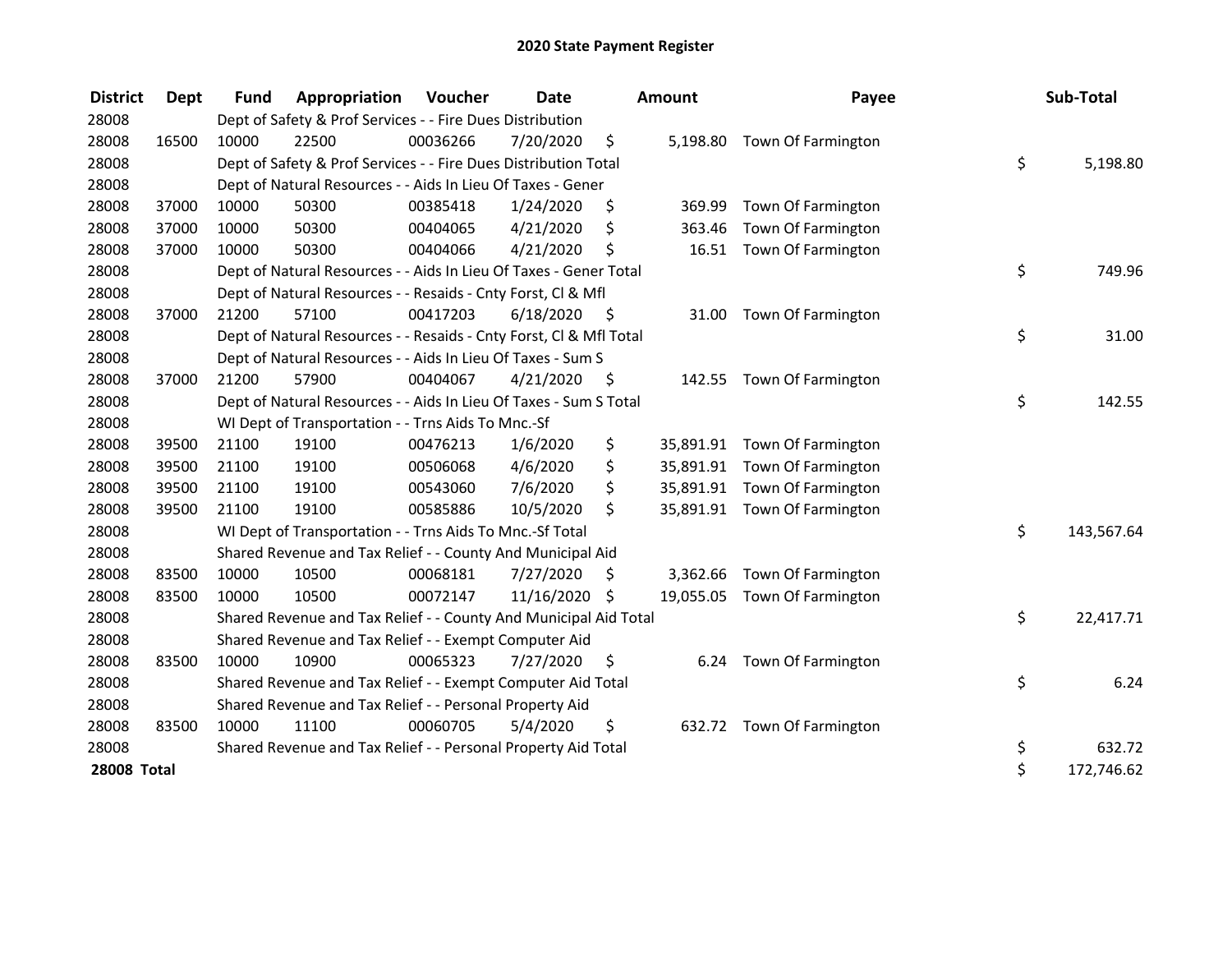| <b>District</b> | Dept  | Fund  | Appropriation                                                      | Voucher  | <b>Date</b>     |      | Amount | Payee                    | Sub-Total       |
|-----------------|-------|-------|--------------------------------------------------------------------|----------|-----------------|------|--------|--------------------------|-----------------|
| 28010           |       |       | Dept of Safety & Prof Services - - Fire Dues Distribution          |          |                 |      |        |                          |                 |
| 28010           | 16500 | 10000 | 22500                                                              | 00036267 | 7/20/2020       | \$   |        | 3,757.99 Town Of Hebron  |                 |
| 28010           |       |       | Dept of Safety & Prof Services - - Fire Dues Distribution Total    |          |                 |      |        |                          | \$<br>3,757.99  |
| 28010           |       |       | Dept of Natural Resources - - Aids In Lieu Of Taxes - Gener        |          |                 |      |        |                          |                 |
| 28010           | 37000 | 10000 | 50300                                                              | 00385420 | 1/24/2020       | \$   |        | 33,569.05 Town Of Hebron |                 |
| 28010           | 37000 | 10000 | 50300                                                              | 00404143 | 4/21/2020       | \$   |        | 477.97 Town Of Hebron    |                 |
| 28010           |       |       | Dept of Natural Resources - - Aids In Lieu Of Taxes - Gener Total  |          |                 |      |        |                          | \$<br>34,047.02 |
| 28010           |       |       | Dept of Natural Resources - - Resaids - Cnty Forst, Cl & Mfl       |          |                 |      |        |                          |                 |
| 28010           | 37000 | 21200 | 57100                                                              | 00417204 | 6/18/2020       | - \$ |        | 103.80 Town Of Hebron    |                 |
| 28010           |       |       | Dept of Natural Resources - - Resaids - Cnty Forst, Cl & Mfl Total |          |                 |      |        |                          | \$<br>103.80    |
| 28010           |       |       | Dept of Natural Resources - - Aids In Lieu Of Taxes - Sum S        |          |                 |      |        |                          |                 |
| 28010           | 37000 | 21200 | 57900                                                              | 00404144 | 4/21/2020       | - \$ |        | 425.19 Town Of Hebron    |                 |
| 28010           |       |       | Dept of Natural Resources - - Aids In Lieu Of Taxes - Sum S Total  |          |                 |      |        |                          | \$<br>425.19    |
| 28010           |       |       | Dept of Natural Resources - - Fin Asst For Responsible Units       |          |                 |      |        |                          |                 |
| 28010           | 37000 | 27400 | 67000                                                              | 00412978 | 5/29/2020       | \$   |        | 3,655.56 Town Of Hebron  |                 |
| 28010           |       |       | Dept of Natural Resources - - Fin Asst For Responsible Units Total |          |                 |      |        |                          | \$<br>3,655.56  |
| 28010           |       |       | WI Dept of Transportation - - Trns Aids To Mnc.-Sf                 |          |                 |      |        |                          |                 |
| 28010           | 39500 | 21100 | 19100                                                              | 00476214 | 1/6/2020        | \$   |        | 24,328.71 Town Of Hebron |                 |
| 28010           | 39500 | 21100 | 19100                                                              | 00506069 | 4/6/2020        | \$   |        | 24,328.71 Town Of Hebron |                 |
| 28010           | 39500 | 21100 | 19100                                                              | 00543061 | 7/6/2020        | \$   |        | 24,328.71 Town Of Hebron |                 |
| 28010           | 39500 | 21100 | 19100                                                              | 00585887 | 10/5/2020       | \$   |        | 24,328.71 Town Of Hebron |                 |
| 28010           |       |       | WI Dept of Transportation - - Trns Aids To Mnc.-Sf Total           |          |                 |      |        |                          | \$<br>97,314.84 |
| 28010           |       |       | Department of Administration - - Federal Aid                       |          |                 |      |        |                          |                 |
| 28010           | 50500 | 10000 | 14200                                                              | 00134595 | $12/10/2020$ \$ |      |        | 1,510.00 Town Of Hebron  |                 |
| 28010           |       |       | Department of Administration - - Federal Aid Total                 |          |                 |      |        |                          | \$<br>1,510.00  |
| 28010           |       |       | Elections Commission - - 2018 Hava Election Security               |          |                 |      |        |                          |                 |
| 28010           | 51000 | 22000 | 18200                                                              | 00003792 | 7/9/2020        | \$   |        | 942.50 Town Of Hebron    |                 |
| 28010           |       |       | Elections Commission - - 2018 Hava Election Security Total         |          |                 |      |        |                          | \$<br>942.50    |
| 28010           |       |       | Shared Revenue and Tax Relief - - County And Municipal Aid         |          |                 |      |        |                          |                 |
| 28010           | 83500 | 10000 | 10500                                                              | 00068182 | 7/27/2020       | \$   |        | 2,304.64 Town Of Hebron  |                 |
| 28010           | 83500 | 10000 | 10500                                                              | 00072148 | 11/16/2020 \$   |      |        | 13,059.62 Town Of Hebron |                 |
| 28010           |       |       | Shared Revenue and Tax Relief - - County And Municipal Aid Total   |          |                 |      |        |                          | \$<br>15,364.26 |
| 28010           |       |       | Shared Revenue and Tax Relief - - Exempt Computer Aid              |          |                 |      |        |                          |                 |
| 28010           | 83500 | 10000 | 10900                                                              | 00065324 | 7/27/2020       | \$   |        | 3.11 Town Of Hebron      |                 |
| 28010           |       |       | Shared Revenue and Tax Relief - - Exempt Computer Aid Total        |          |                 |      |        |                          | \$<br>3.11      |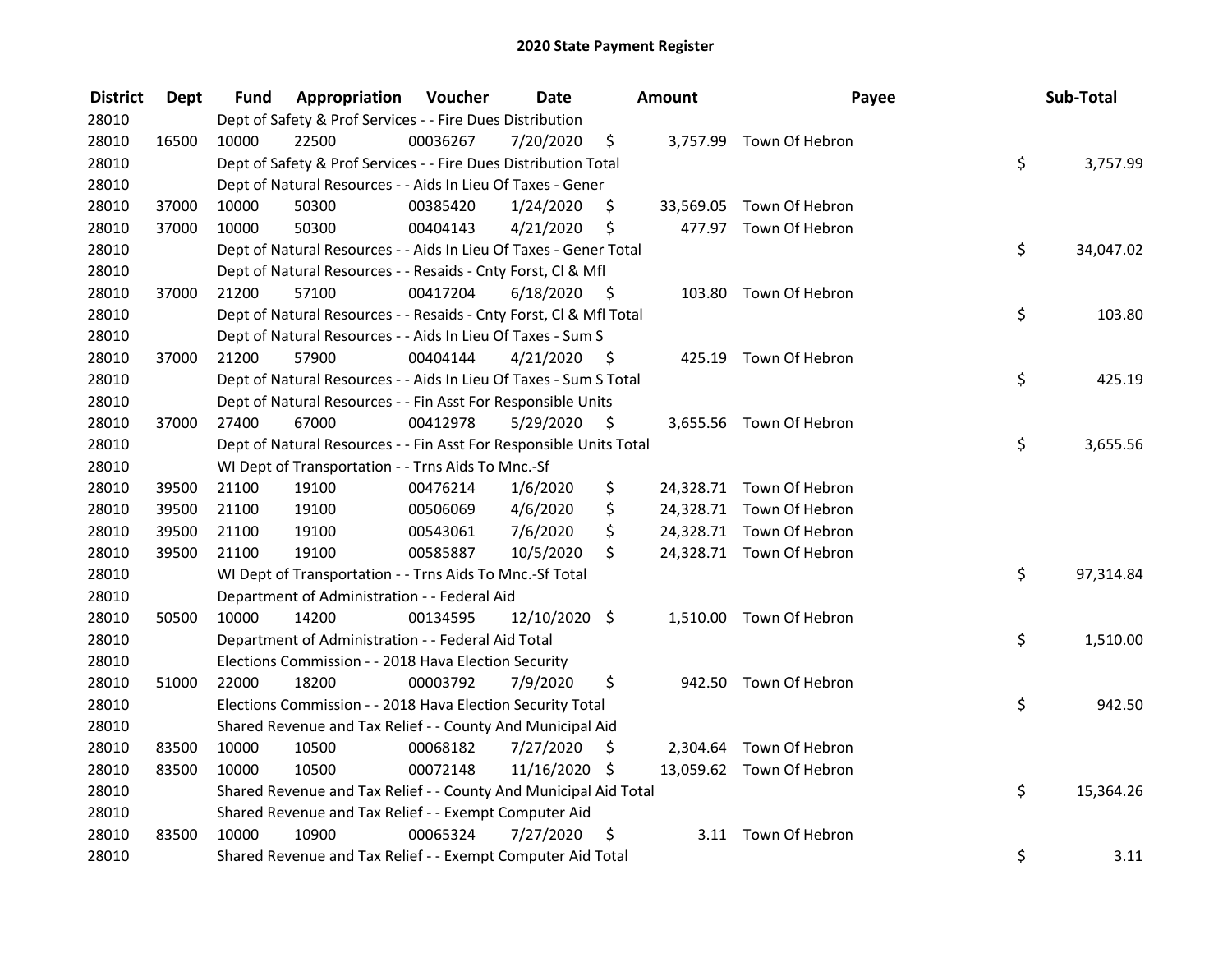| <b>District</b>    | <b>Dept</b> | <b>Fund</b> | Appropriation                                                       | <b>Voucher</b> | <b>Date</b> | Amount |        | Payee          | Sub-Total  |
|--------------------|-------------|-------------|---------------------------------------------------------------------|----------------|-------------|--------|--------|----------------|------------|
| 28010              |             |             | Shared Revenue and Tax Relief - - Personal Property Aid             |                |             |        |        |                |            |
| 28010              | 83500       | 10000       | 11100                                                               | 00060706       | 5/4/2020    |        | 27.21  | Town Of Hebron |            |
| 28010              |             |             | Shared Revenue and Tax Relief - - Personal Property Aid Total       |                |             |        |        |                | 27.21      |
| 28010              |             |             | Shared Revenue and Tax Relief - - Payments For Municipal Svcs       |                |             |        |        |                |            |
| 28010              | 83500       | 10000       | 50100                                                               | 00054693       | 2/3/2020    |        | 248.39 | Town Of Hebron |            |
| 28010              |             |             | Shared Revenue and Tax Relief - - Payments For Municipal Svcs Total |                |             |        |        |                | 248.39     |
| <b>28010 Total</b> |             |             |                                                                     |                |             |        |        |                | 157,399.87 |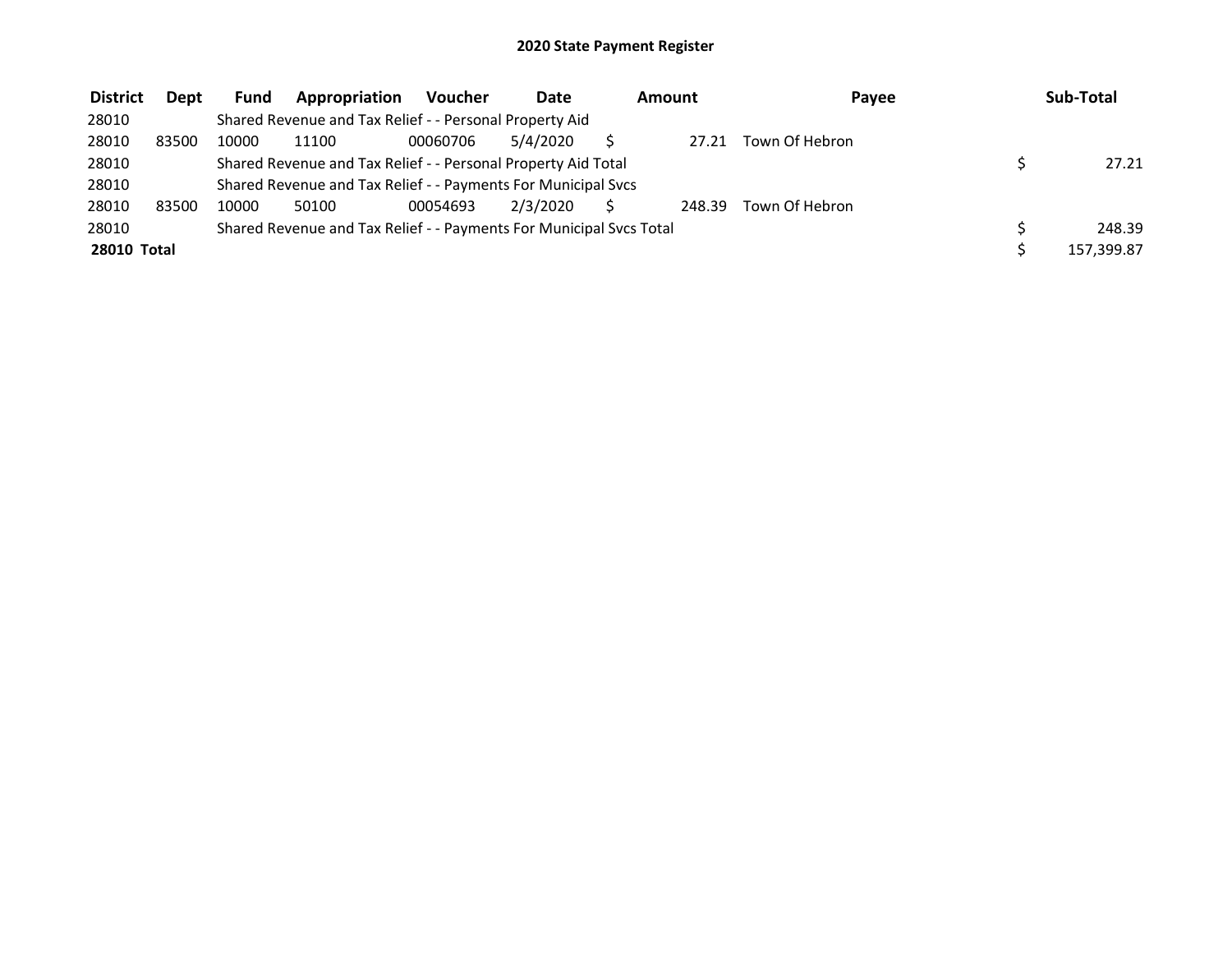| <b>District</b> | <b>Dept</b> | Fund  | <b>Appropriation Voucher</b>                                                    |          | <b>Date</b>             |      | Amount    |                          | Payee | Sub-Total  |
|-----------------|-------------|-------|---------------------------------------------------------------------------------|----------|-------------------------|------|-----------|--------------------------|-------|------------|
| 28012           |             |       | Dept of Safety & Prof Services - - Fire Dues Distribution                       |          |                         |      |           |                          |       |            |
| 28012           | 16500       | 10000 | 22500                                                                           | 00036268 | 7/20/2020               | \$   |           | 20,633.98 Town Of Ixonia |       |            |
| 28012           |             |       | Dept of Safety & Prof Services - - Fire Dues Distribution Total                 |          |                         |      |           |                          | \$    | 20,633.98  |
| 28012           |             |       | Dept of Natural Resources - - Resaids - Cnty Forst, Cl & Mfl                    |          |                         |      |           |                          |       |            |
| 28012           | 37000       | 21200 | 57100                                                                           | 00417205 | 6/18/2020               | - \$ |           | 71.42 Town Of Ixonia     |       |            |
| 28012           |             |       | Dept of Natural Resources - - Resaids - Cnty Forst, CI & Mfl Total              |          |                         |      |           |                          | \$    | 71.42      |
| 28012           |             |       | Dept of Natural Resources - - Rec & Resource Aids, Fed                          |          |                         |      |           |                          |       |            |
| 28012           | 37000       | 21200 | 58300                                                                           | 00414448 | 6/9/2020                | \$   |           | 2,449.32 Town Of Ixonia  |       |            |
| 28012           |             |       | Dept of Natural Resources - - Rec & Resource Aids, Fed Total                    |          |                         |      |           |                          | \$    | 2,449.32   |
| 28012           |             |       | Dept of Natural Resources - - Fin Asst For Responsible Units                    |          |                         |      |           |                          |       |            |
| 28012           | 37000       | 27400 | 67000                                                                           | 00413423 | 5/29/2020               | \$   |           | 7,743.19 Town Of Ixonia  |       |            |
| 28012           |             |       | Dept of Natural Resources - - Fin Asst For Responsible Units Total              |          |                         |      |           |                          | \$    | 7,743.19   |
| 28012           |             |       | Dept of Natural Resources - - Recycling Consolidation Grants                    |          |                         |      |           |                          |       |            |
| 28012           | 37000       | 27400 | 67300                                                                           | 00413423 | 5/29/2020               | \$.  |           | 1,757.98 Town Of Ixonia  |       |            |
| 28012           |             |       | Dept of Natural Resources - - Recycling Consolidation Grants Total              |          |                         |      |           |                          | \$    | 1,757.98   |
| 28012           |             |       | WI Dept of Transportation - - Trns Aids To Mnc.-Sf                              |          |                         |      |           |                          |       |            |
| 28012           | 39500       | 21100 | 19100                                                                           | 00476215 | 1/6/2020                | \$   | 46,824.39 | Town Of Ixonia           |       |            |
| 28012           | 39500       | 21100 | 19100                                                                           | 00506070 | 4/6/2020                | \$   |           | 46,824.39 Town Of Ixonia |       |            |
| 28012           | 39500       | 21100 | 19100                                                                           | 00543062 | 7/6/2020                | \$   |           | 46,824.39 Town Of Ixonia |       |            |
| 28012           | 39500       | 21100 | 19100                                                                           | 00585888 | 10/5/2020               | \$   |           | 46,824.39 Town Of Ixonia |       |            |
| 28012           |             |       | WI Dept of Transportation - - Trns Aids To Mnc.-Sf Total                        |          |                         |      |           |                          | \$    | 187,297.56 |
| 28012           |             |       | Department of Health Services - - Prepaid Medical Transport Reimbursement       |          |                         |      |           |                          |       |            |
| 28012           | 43500       | 10000 | 16300                                                                           |          | AMBULANCE 11/16/2020 \$ |      |           | 2,000.00 Town Of Ixonia  |       |            |
| 28012           |             |       | Department of Health Services - - Prepaid Medical Transport Reimbursement Total |          |                         |      |           |                          | \$    | 2,000.00   |
| 28012           |             |       | Department of Administration - - Federal Aid                                    |          |                         |      |           |                          |       |            |
| 28012           | 50500       | 10000 | 14200                                                                           | 00134596 | 12/10/2020 \$           |      |           | 79,516.00 Town Of Ixonia |       |            |
| 28012           | 50500       | 10000 | 14200                                                                           | 00136309 | 12/17/2020 \$           |      |           | 8,439.20 Town Of Ixonia  |       |            |
| 28012           |             |       | Department of Administration - - Federal Aid Total                              |          |                         |      |           |                          | \$    | 87,955.20  |
| 28012           |             |       | Elections Commission - - 2018 Hava Election Security                            |          |                         |      |           |                          |       |            |
| 28012           | 51000       | 22000 | 18200                                                                           | 00003484 | 6/30/2020               | \$   |           | 3,640.80 Town Of Ixonia  |       |            |
| 28012           |             |       | Elections Commission - - 2018 Hava Election Security Total                      |          |                         |      |           |                          | \$    | 3,640.80   |
| 28012           |             |       | Shared Revenue and Tax Relief - - County And Municipal Aid                      |          |                         |      |           |                          |       |            |
| 28012           | 83500       | 10000 | 10500                                                                           | 00072149 | 11/16/2020 \$           |      |           | 39,460.88 Town Of Ixonia |       |            |
| 28012           |             |       | Shared Revenue and Tax Relief - - County And Municipal Aid Total                |          |                         |      |           |                          | \$    | 39,460.88  |
| 28012           |             |       | Shared Revenue and Tax Relief - - Exempt Computer Aid                           |          |                         |      |           |                          |       |            |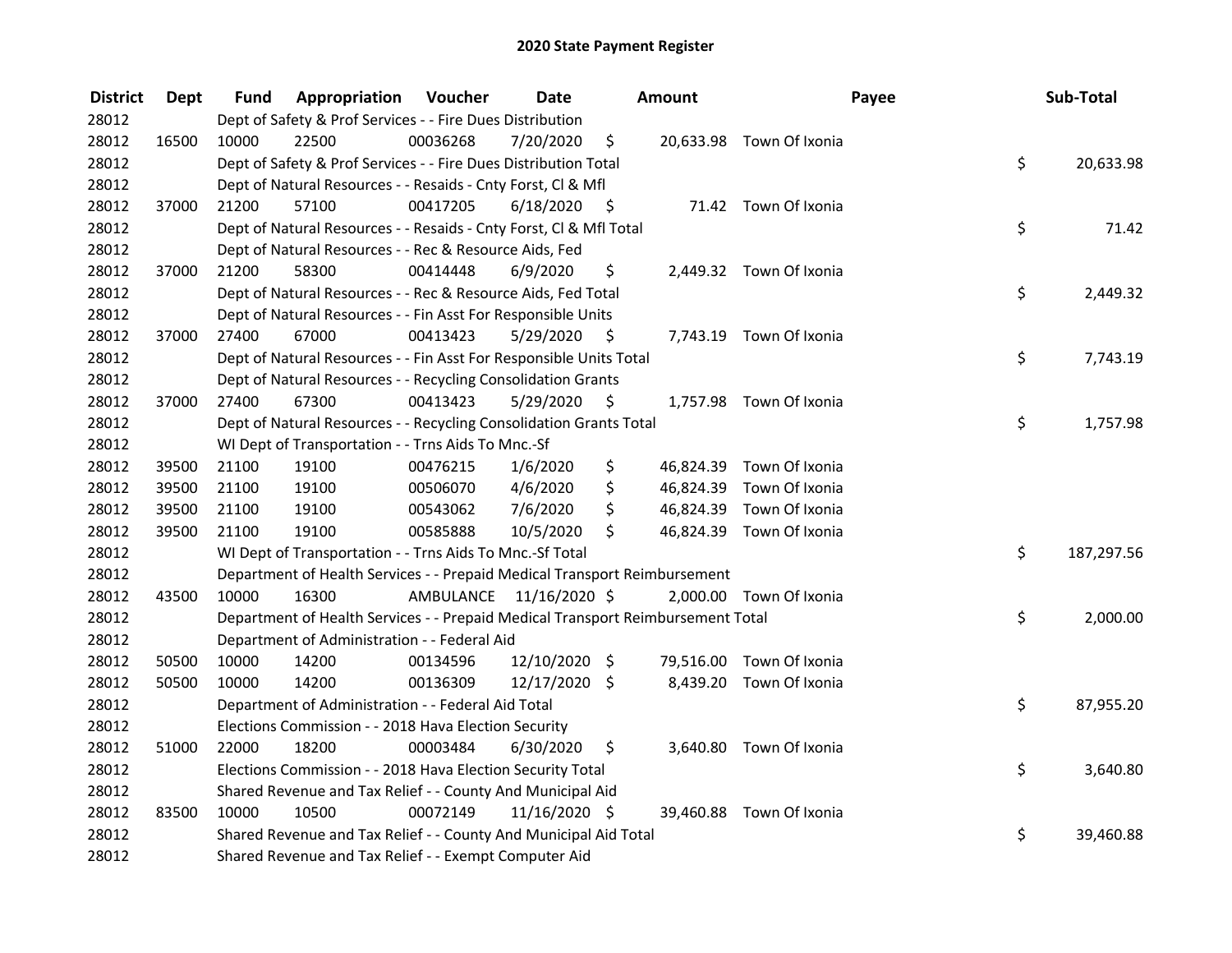| <b>District</b>    | Dept  | <b>Fund</b> | Appropriation                                                                 | <b>Voucher</b> | Date          |    | Amount   |                | Payee | Sub-Total  |
|--------------------|-------|-------------|-------------------------------------------------------------------------------|----------------|---------------|----|----------|----------------|-------|------------|
| 28012              | 83500 | 10000       | 10900                                                                         | 00065325       | 7/27/2020     | S  | 1,678.40 | Town Of Ixonia |       |            |
| 28012              |       |             | Shared Revenue and Tax Relief - - Exempt Computer Aid Total                   |                |               |    |          |                | \$    | 1,678.40   |
| 28012              |       |             | Shared Revenue and Tax Relief - - Utility Aid                                 |                |               |    |          |                |       |            |
| 28012              | 83500 | 10000       | 11000                                                                         | 00072149       | 11/16/2020 \$ |    | 4.242.43 | Town Of Ixonia |       |            |
| 28012              |       |             | Shared Revenue and Tax Relief - - Utility Aid Total                           |                |               |    |          |                | Ś     | 4,242.43   |
| 28012              |       |             | Shared Revenue and Tax Relief - - Personal Property Aid                       |                |               |    |          |                |       |            |
| 28012              | 83500 | 10000       | 11100                                                                         | 00060707       | 5/4/2020      | S  | 6.312.61 | Town Of Ixonia |       |            |
| 28012              |       |             | Shared Revenue and Tax Relief - - Personal Property Aid Total                 |                |               |    |          |                | \$    | 6,312.61   |
| 28012              |       |             | Shared Revenue and Tax Relief - - State Aid; Video Service Provider Fee       |                |               |    |          |                |       |            |
| 28012              | 83500 | 10000       | 11200                                                                         | 00064225       | 7/27/2020     | S. | 3.950.13 | Town Of Ixonia |       |            |
| 28012              |       |             | Shared Revenue and Tax Relief - - State Aid; Video Service Provider Fee Total |                |               |    |          |                |       | 3,950.13   |
| <b>28012 Total</b> |       |             |                                                                               |                |               |    |          |                |       | 369,193.90 |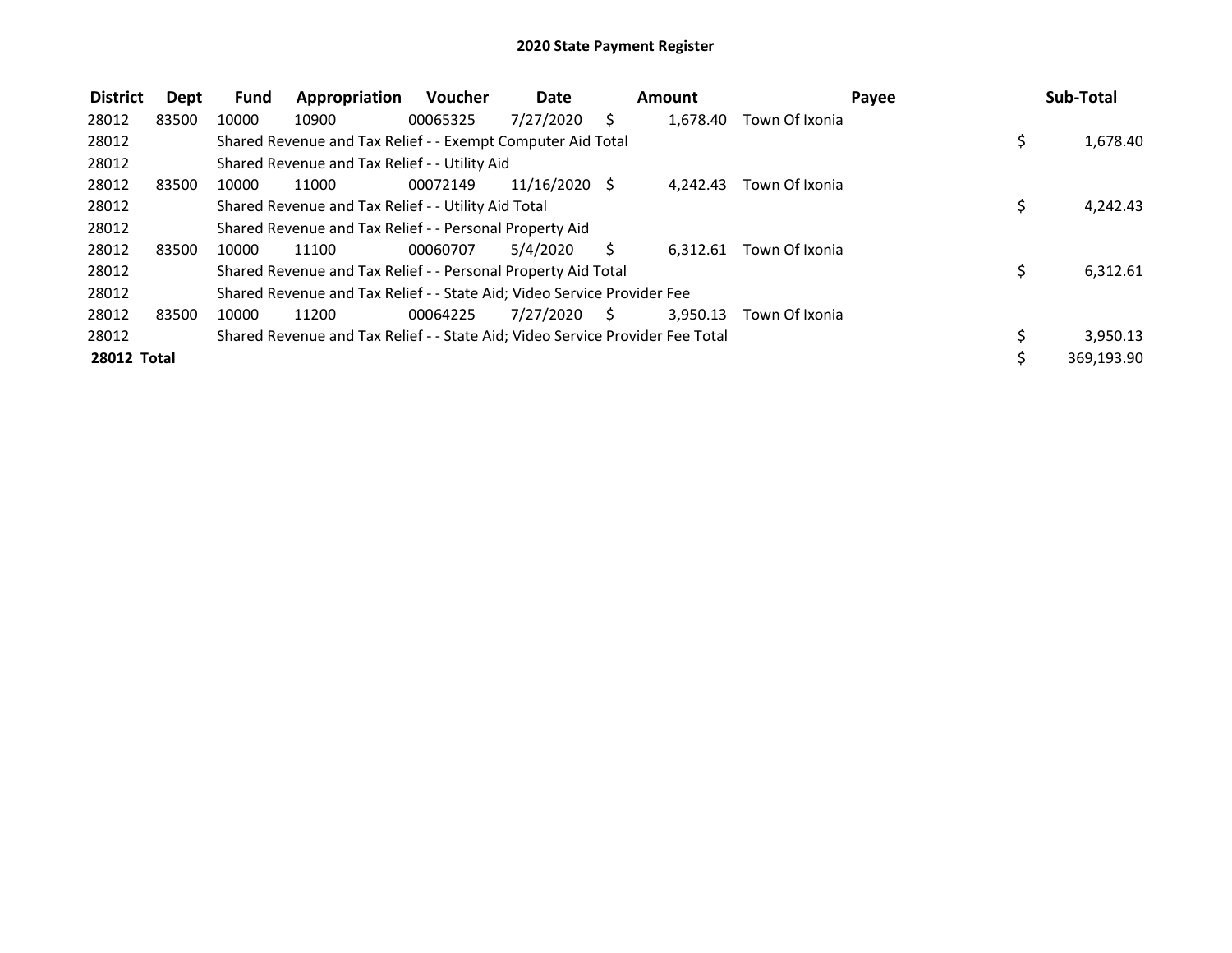| <b>District</b> | <b>Dept</b> | Fund  | Appropriation                                                      | Voucher  | <b>Date</b>   |      | <b>Amount</b> | Payee                       | Sub-Total        |
|-----------------|-------------|-------|--------------------------------------------------------------------|----------|---------------|------|---------------|-----------------------------|------------------|
| 28014           |             |       | Dept of Safety & Prof Services - - Fire Dues Distribution          |          |               |      |               |                             |                  |
| 28014           | 16500       | 10000 | 22500                                                              | 00036269 | 7/17/2020     | \$   |               | 8,577.00 Town Of Jefferson  |                  |
| 28014           |             |       | Dept of Safety & Prof Services - - Fire Dues Distribution Total    |          |               |      |               |                             | \$<br>8,577.00   |
| 28014           |             |       | Dept of Natural Resources - - Aids In Lieu Of Taxes - Gener        |          |               |      |               |                             |                  |
| 28014           | 37000       | 10000 | 50300                                                              | 00385434 | 1/23/2020     | \$   |               | 65,302.66 Town Of Jefferson |                  |
| 28014           | 37000       | 10000 | 50300                                                              | 00404450 | 4/21/2020     | \$   | 425.68        | Town Of Jefferson           |                  |
| 28014           | 37000       | 10000 | 50300                                                              | 00404452 | 4/21/2020     | \$   |               | 38.21 Town Of Jefferson     |                  |
| 28014           |             |       | Dept of Natural Resources - - Aids In Lieu Of Taxes - Gener Total  |          |               |      |               |                             | \$<br>65,766.55  |
| 28014           |             |       | Dept of Natural Resources - - Resaids - Cnty Forst, Cl & Mfl       |          |               |      |               |                             |                  |
| 28014           | 37000       | 21200 | 57100                                                              | 00417206 | 6/18/2020     | - \$ |               | 44.23 Town Of Jefferson     |                  |
| 28014           |             |       | Dept of Natural Resources - - Resaids - Cnty Forst, Cl & Mfl Total |          |               |      |               |                             | \$<br>44.23      |
| 28014           |             |       | Dept of Natural Resources - - Aids In Lieu Of Taxes - Sum S        |          |               |      |               |                             |                  |
| 28014           | 37000       | 21200 | 57900                                                              | 00404451 | 4/21/2020     | - \$ | 44.80         | Town Of Jefferson           |                  |
| 28014           |             |       | Dept of Natural Resources - - Aids In Lieu Of Taxes - Sum S Total  |          |               |      |               |                             | \$<br>44.80      |
| 28014           |             |       | Dept of Natural Resources - - Fin Asst For Responsible Units       |          |               |      |               |                             |                  |
| 28014           | 37000       | 27400 | 67000                                                              | 00412984 | 5/29/2020     | \$   |               | 5,366.08 Town Of Jefferson  |                  |
| 28014           |             |       | Dept of Natural Resources - - Fin Asst For Responsible Units Total |          |               |      |               |                             | \$<br>5,366.08   |
| 28014           |             |       | WI Dept of Transportation - - Trns Aids To Mnc.-Sf                 |          |               |      |               |                             |                  |
| 28014           | 39500       | 21100 | 19100                                                              | 00476216 | 1/6/2020      | \$   |               | 31,089.24 Town Of Jefferson |                  |
| 28014           | 39500       | 21100 | 19100                                                              | 00506071 | 4/6/2020      | \$   |               | 31,089.24 Town Of Jefferson |                  |
| 28014           | 39500       | 21100 | 19100                                                              | 00543063 | 7/6/2020      | \$   |               | 31,089.24 Town Of Jefferson |                  |
| 28014           | 39500       | 21100 | 19100                                                              | 00585889 | 10/5/2020     | \$   |               | 31,089.24 Town Of Jefferson |                  |
| 28014           |             |       | WI Dept of Transportation - - Trns Aids To Mnc.-Sf Total           |          |               |      |               |                             | \$<br>124,356.96 |
| 28014           |             |       | Elections Commission - - 2018 Hava Election Security               |          |               |      |               |                             |                  |
| 28014           | 51000       | 22000 | 18200                                                              | 00004298 | 8/26/2020     | \$   |               | 1,661.90 Town Of Jefferson  |                  |
| 28014           |             |       | Elections Commission - - 2018 Hava Election Security Total         |          |               |      |               |                             | \$<br>1,661.90   |
| 28014           |             |       | Shared Revenue and Tax Relief - - County And Municipal Aid         |          |               |      |               |                             |                  |
| 28014           | 83500       | 10000 | 10500                                                              | 00068183 | 7/27/2020     | \$   |               | 8,248.58 Town Of Jefferson  |                  |
| 28014           | 83500       | 10000 | 10500                                                              | 00072150 | 11/16/2020 \$ |      |               | 46,741.94 Town Of Jefferson |                  |
| 28014           |             |       | Shared Revenue and Tax Relief - - County And Municipal Aid Total   |          |               |      |               |                             | \$<br>54,990.52  |
| 28014           |             |       | Shared Revenue and Tax Relief - - Exempt Computer Aid              |          |               |      |               |                             |                  |
| 28014           | 83500       | 10000 | 10900                                                              | 00065326 | 7/27/2020     | \$   |               | 516.51 Town Of Jefferson    |                  |
| 28014           |             |       | Shared Revenue and Tax Relief - - Exempt Computer Aid Total        |          |               |      |               |                             | \$<br>516.51     |
| 28014           |             |       | Shared Revenue and Tax Relief - - Utility Aid                      |          |               |      |               |                             |                  |
| 28014           | 83500       | 10000 | 11000                                                              | 00068183 | 7/27/2020     | \$   |               | 2,955.09 Town Of Jefferson  |                  |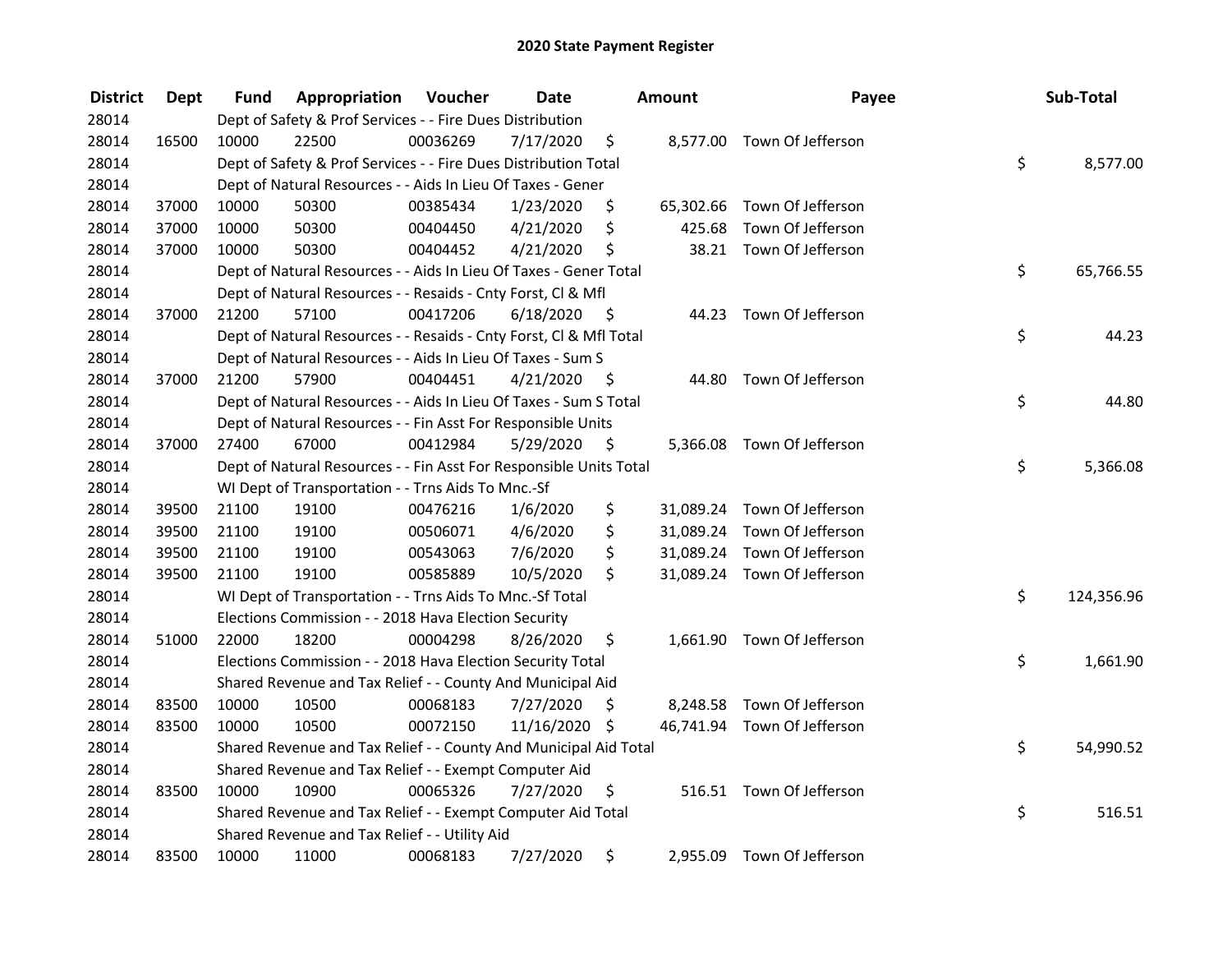| <b>District</b>    | Dept  | <b>Fund</b> | Appropriation                                                       | <b>Voucher</b> | <b>Date</b>     | <b>Amount</b> | Payee             | Sub-Total  |
|--------------------|-------|-------------|---------------------------------------------------------------------|----------------|-----------------|---------------|-------------------|------------|
| 28014              | 83500 | 10000       | 11000                                                               | 00072150       | $11/16/2020$ \$ | 19.182.05     | Town Of Jefferson |            |
| 28014              |       |             | Shared Revenue and Tax Relief - - Utility Aid Total                 |                |                 |               |                   | 22,137.14  |
| 28014              |       |             | Shared Revenue and Tax Relief - - Personal Property Aid             |                |                 |               |                   |            |
| 28014              | 83500 | 10000       | 11100                                                               | 00060708       | 5/4/2020        | 935.99        | Town Of Jefferson |            |
| 28014              |       |             | Shared Revenue and Tax Relief - - Personal Property Aid Total       |                |                 |               |                   | 935.99     |
| 28014              |       |             | Shared Revenue and Tax Relief - - Payments For Municipal Svcs       |                |                 |               |                   |            |
| 28014              | 83500 | 10000       | 50100                                                               | 00054728       | 2/3/2020        | 58.70         | Town Of Jefferson |            |
| 28014              |       |             | Shared Revenue and Tax Relief - - Payments For Municipal Svcs Total |                |                 |               |                   | 58.70      |
| <b>28014 Total</b> |       |             |                                                                     |                |                 |               |                   | 284,456.38 |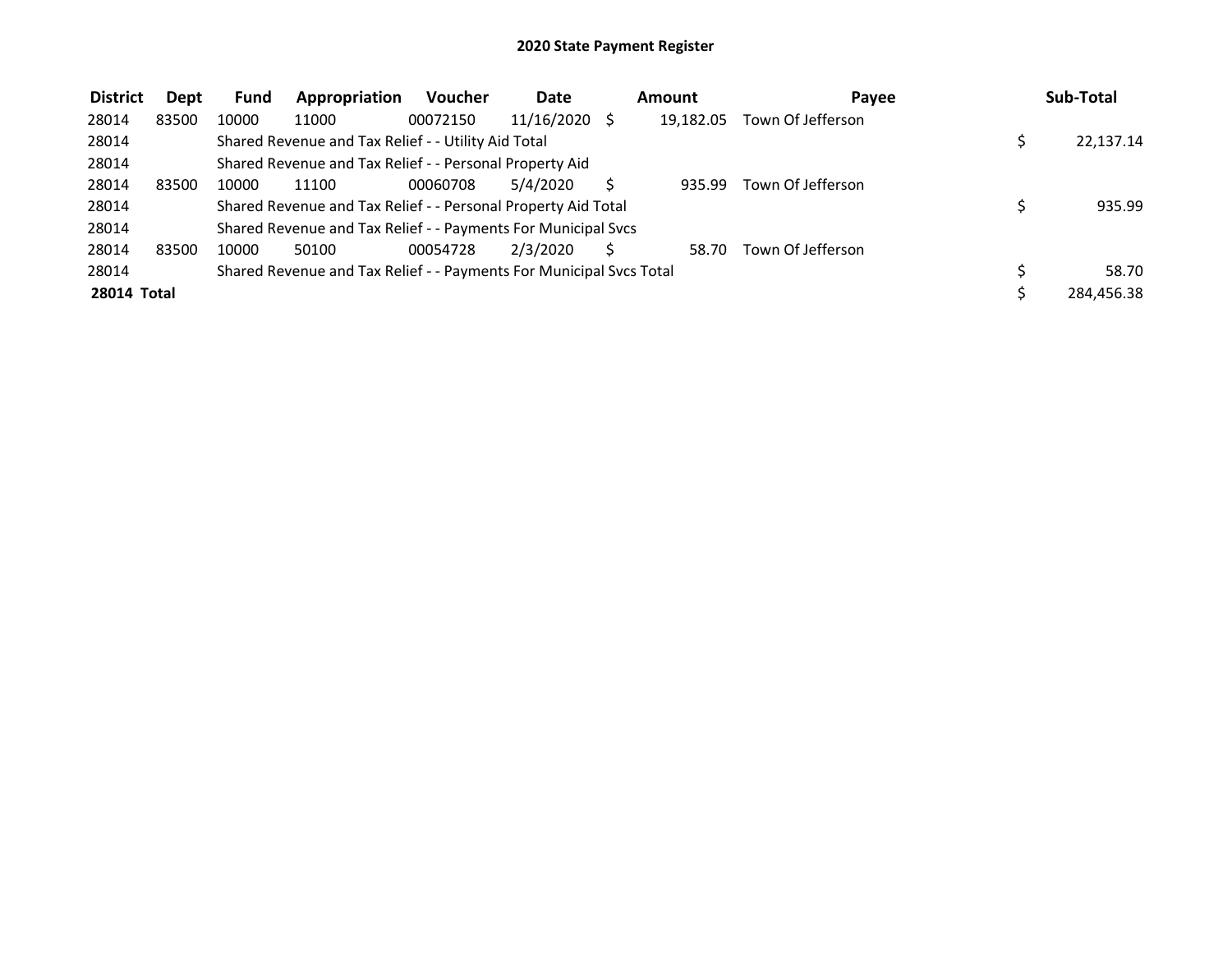| <b>District</b> | <b>Dept</b> | <b>Fund</b> | Appropriation                                                      | Voucher  | <b>Date</b>   |      | <b>Amount</b> | Payee                        | Sub-Total        |
|-----------------|-------------|-------------|--------------------------------------------------------------------|----------|---------------|------|---------------|------------------------------|------------------|
| 28016           |             |             | Dept of Safety & Prof Services - - Fire Dues Distribution          |          |               |      |               |                              |                  |
| 28016           | 16500       | 10000       | 22500                                                              | 00036270 | 7/20/2020     | \$   |               | 16,214.66 Town Of Koshkonong |                  |
| 28016           |             |             | Dept of Safety & Prof Services - - Fire Dues Distribution Total    |          |               |      |               |                              | \$<br>16,214.66  |
| 28016           |             |             | Dept of Natural Resources - - Aids In Lieu Of Taxes - Gener        |          |               |      |               |                              |                  |
| 28016           | 37000       | 10000       | 50300                                                              | 00385428 | 1/24/2020     | \$   |               | 1,237.46 Town Of Koshkonong  |                  |
| 28016           | 37000       | 10000       | 50300                                                              | 00385429 | 1/24/2020     | \$   |               | 1,460.72 Town Of Koshkonong  |                  |
| 28016           | 37000       | 10000       | 50300                                                              | 00404305 | 4/21/2020     | \$   |               | 804.53 Town Of Koshkonong    |                  |
| 28016           | 37000       | 10000       | 50300                                                              | 00404308 | 4/21/2020     | \$   |               | 11.72 Town Of Koshkonong     |                  |
| 28016           |             |             | Dept of Natural Resources - - Aids In Lieu Of Taxes - Gener Total  |          |               |      |               |                              | \$<br>3,514.43   |
| 28016           |             |             | Dept of Natural Resources - - Resaids - Cnty Forst, Cl & Mfl       |          |               |      |               |                              |                  |
| 28016           | 37000       | 21200       | 57100                                                              | 00417207 | 6/18/2020     | - \$ |               | 42.72 Town Of Koshkonong     |                  |
| 28016           |             |             | Dept of Natural Resources - - Resaids - Cnty Forst, Cl & Mfl Total |          |               |      |               |                              | \$<br>42.72      |
| 28016           |             |             | Dept of Natural Resources - - Aids In Lieu Of Taxes - Sum S        |          |               |      |               |                              |                  |
| 28016           | 37000       | 21200       | 57900                                                              | 00404306 | 4/21/2020     | \$   | 83.29         | Town Of Koshkonong           |                  |
| 28016           | 37000       | 21200       | 57900                                                              | 00404307 | 4/21/2020     | \$   |               | 0.33 Town Of Koshkonong      |                  |
| 28016           |             |             | Dept of Natural Resources - - Aids In Lieu Of Taxes - Sum S Total  |          |               |      |               |                              | \$<br>83.62      |
| 28016           |             |             | Dept of Natural Resources - - Fin Asst For Responsible Units       |          |               |      |               |                              |                  |
| 28016           | 37000       | 27400       | 67000                                                              | 00413292 | 5/29/2020     | \$   |               | 8,078.04 Town Of Koshkonong  |                  |
| 28016           |             |             | Dept of Natural Resources - - Fin Asst For Responsible Units Total |          |               |      |               |                              | \$<br>8,078.04   |
| 28016           |             |             | Dept of Natural Resources - - Recycling Consolidation Grants       |          |               |      |               |                              |                  |
| 28016           | 37000       | 27400       | 67300                                                              | 00413292 | 5/29/2020     | \$   |               | 927.32 Town Of Koshkonong    |                  |
| 28016           |             |             | Dept of Natural Resources - - Recycling Consolidation Grants Total |          |               |      |               |                              | \$<br>927.32     |
| 28016           |             |             | WI Dept of Transportation - - Trns Aids To Mnc.-Sf                 |          |               |      |               |                              |                  |
| 28016           | 39500       | 21100       | 19100                                                              | 00476217 | 1/6/2020      | \$   |               | 46,390.77 Town Of Koshkonong |                  |
| 28016           | 39500       | 21100       | 19100                                                              | 00506072 | 4/6/2020      | \$   |               | 46,390.77 Town Of Koshkonong |                  |
| 28016           | 39500       | 21100       | 19100                                                              | 00543064 | 7/6/2020      | \$   |               | 46,390.77 Town Of Koshkonong |                  |
| 28016           | 39500       | 21100       | 19100                                                              | 00585890 | 10/5/2020     | \$   |               | 46,390.77 Town Of Koshkonong |                  |
| 28016           |             |             | WI Dept of Transportation - - Trns Aids To Mnc.-Sf Total           |          |               |      |               |                              | \$<br>185,563.08 |
| 28016           |             |             | Department of Administration - - Federal Aid                       |          |               |      |               |                              |                  |
| 28016           | 50500       | 10000       | 14200                                                              | 00134597 | 12/10/2020 \$ |      |               | 51,264.90 Town Of Koshkonong |                  |
| 28016           |             |             | Department of Administration - - Federal Aid Total                 |          |               |      |               |                              | \$<br>51,264.90  |
| 28016           |             |             | Elections Commission - - 2018 Hava Election Security               |          |               |      |               |                              |                  |
| 28016           | 51000       | 22000       | 18200                                                              | 00004362 | 8/28/2020     | \$   | 2,780.60      | Town Of Koshkonong           |                  |
| 28016           |             |             | Elections Commission - - 2018 Hava Election Security Total         |          |               |      |               |                              | \$<br>2,780.60   |
| 28016           |             |             | Shared Revenue and Tax Relief - - County And Municipal Aid         |          |               |      |               |                              |                  |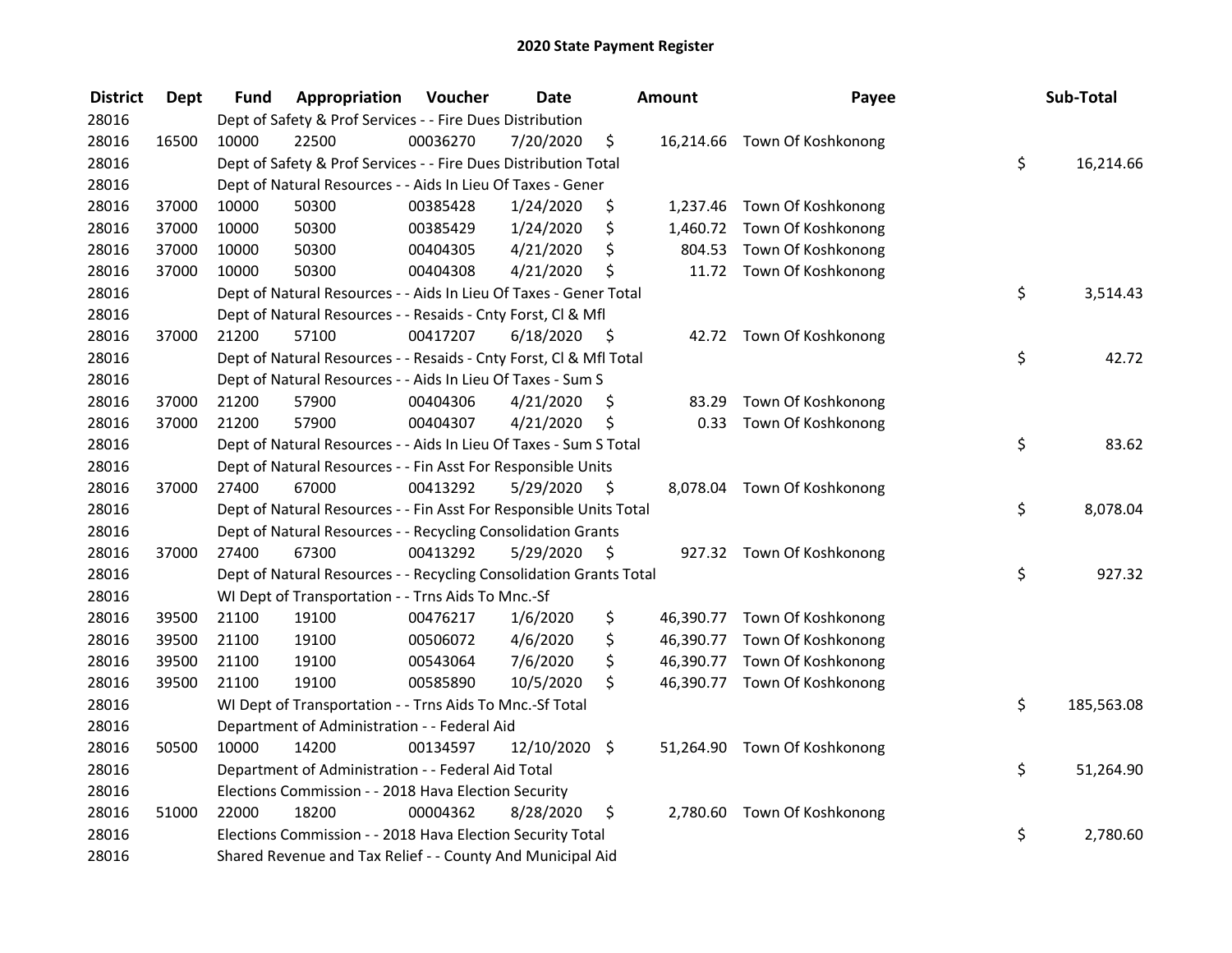| <b>District</b> | <b>Dept</b> | <b>Fund</b> | Appropriation                                                                 | <b>Voucher</b> | Date          |      | Amount   | Payee                        | Sub-Total       |
|-----------------|-------------|-------------|-------------------------------------------------------------------------------|----------------|---------------|------|----------|------------------------------|-----------------|
| 28016           | 83500       | 10000       | 10500                                                                         | 00068184       | 7/27/2020     | \$   | 6,145.98 | Town Of Koshkonong           |                 |
| 28016           | 83500       | 10000       | 10500                                                                         | 00072151       | 11/16/2020    | S.   |          | 34,827.22 Town Of Koshkonong |                 |
| 28016           |             |             | Shared Revenue and Tax Relief - - County And Municipal Aid Total              |                |               |      |          |                              | \$<br>40,973.20 |
| 28016           |             |             | Shared Revenue and Tax Relief - - Exempt Computer Aid                         |                |               |      |          |                              |                 |
| 28016           | 83500       | 10000       | 10900                                                                         | 00065327       | 7/27/2020     | - S  | 98.73    | Town Of Koshkonong           |                 |
| 28016           |             |             | Shared Revenue and Tax Relief - - Exempt Computer Aid Total                   |                |               |      |          |                              | \$<br>98.73     |
| 28016           |             |             | Shared Revenue and Tax Relief - - Utility Aid                                 |                |               |      |          |                              |                 |
| 28016           | 83500       | 10000       | 11000                                                                         | 00068184       | 7/27/2020     | Ŝ.   | 782.89   | Town Of Koshkonong           |                 |
| 28016           | 83500       | 10000       | 11000                                                                         | 00072151       | 11/16/2020 \$ |      | 4,593.32 | Town Of Koshkonong           |                 |
| 28016           |             |             | Shared Revenue and Tax Relief - - Utility Aid Total                           |                |               |      |          |                              | \$<br>5,376.21  |
| 28016           |             |             | Shared Revenue and Tax Relief - - Personal Property Aid                       |                |               |      |          |                              |                 |
| 28016           | 83500       | 10000       | 11100                                                                         | 00060709       | 5/4/2020      | S.   | 1,790.92 | Town Of Koshkonong           |                 |
| 28016           |             |             | Shared Revenue and Tax Relief - - Personal Property Aid Total                 |                |               |      |          |                              | \$<br>1,790.92  |
| 28016           |             |             | Shared Revenue and Tax Relief - - State Aid; Video Service Provider Fee       |                |               |      |          |                              |                 |
| 28016           | 83500       | 10000       | 11200                                                                         | 00064226       | 7/27/2020     | S    | 4,095.56 | Town Of Koshkonong           |                 |
| 28016           |             |             | Shared Revenue and Tax Relief - - State Aid; Video Service Provider Fee Total |                |               |      |          |                              | \$<br>4,095.56  |
| 28016           |             |             | Shared Revenue and Tax Relief - - Lottery & Gaming Credit                     |                |               |      |          |                              |                 |
| 28016           | 83500       | 52100       | 36300                                                                         | 00055336       | 3/23/2020     | - \$ | 324.60   | Town Of Koshkonong           |                 |
| 28016           |             |             | Shared Revenue and Tax Relief - - Lottery & Gaming Credit Total               |                |               |      |          |                              | \$<br>324.60    |
| 28016 Total     |             |             |                                                                               |                |               |      |          |                              | 321,128.59      |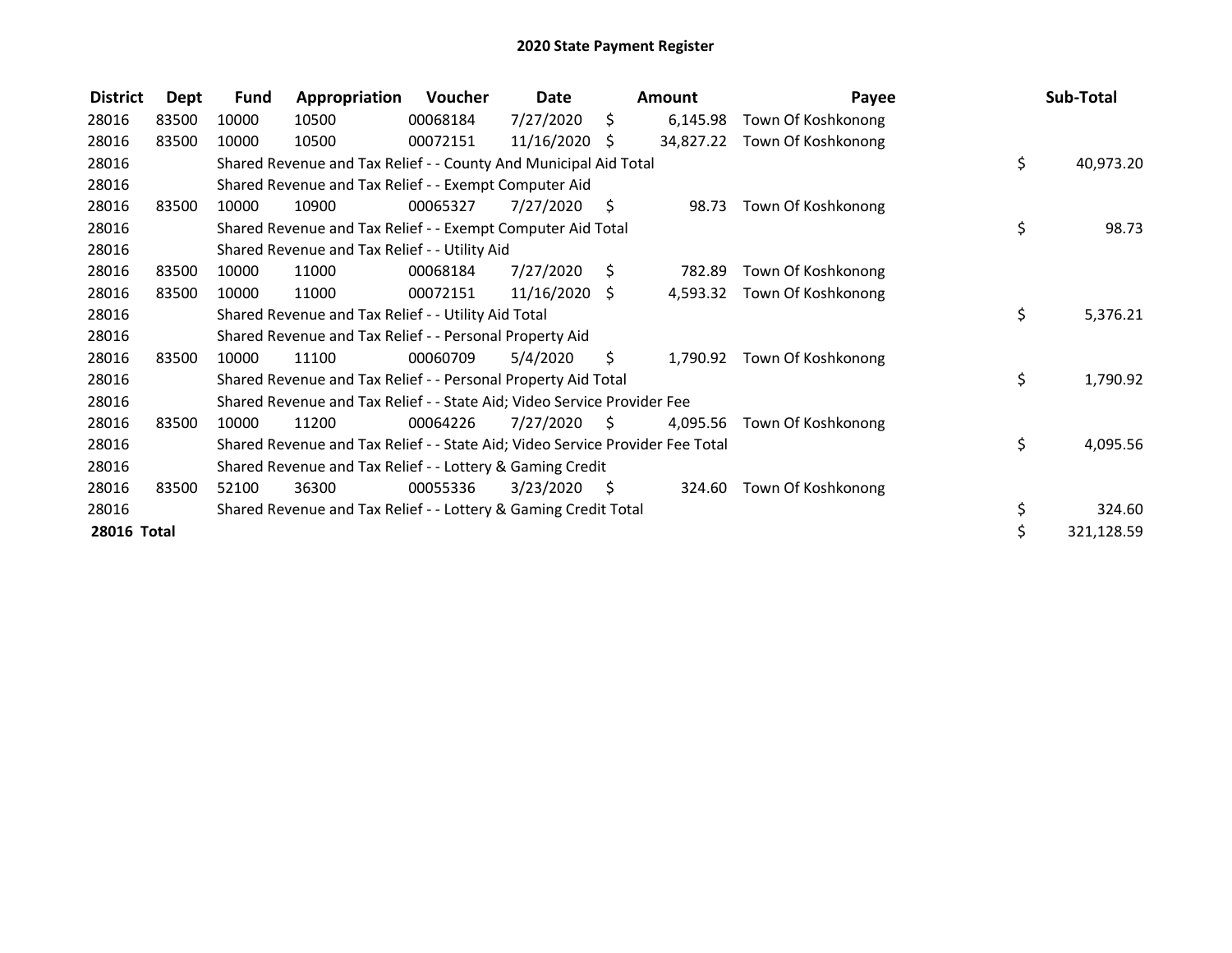| <b>District</b> | Dept  | Fund  | Appropriation                                                      | Voucher  | <b>Date</b> |      | Amount    | Payee                        | Sub-Total       |
|-----------------|-------|-------|--------------------------------------------------------------------|----------|-------------|------|-----------|------------------------------|-----------------|
| 28018           |       |       | Dept of Safety & Prof Services - - Fire Dues Distribution          |          |             |      |           |                              |                 |
| 28018           | 16500 | 10000 | 22500                                                              | 00036271 | 7/20/2020   | \$   |           | 11,004.50 Town Of Lake Mills |                 |
| 28018           |       |       | Dept of Safety & Prof Services - - Fire Dues Distribution Total    |          |             |      |           |                              | \$<br>11,004.50 |
| 28018           |       |       | Dept of Natural Resources - - Aids In Lieu Of Taxes - Gener        |          |             |      |           |                              |                 |
| 28018           | 37000 | 10000 | 50300                                                              | 00385432 | 1/24/2020   | \$   |           | 2,209.15 Town Of Lake Mills  |                 |
| 28018           | 37000 | 10000 | 50300                                                              | 00385433 | 1/24/2020   | \$   | 72,063.66 | Town Of Lake Mills           |                 |
| 28018           | 37000 | 10000 | 50300                                                              | 00404420 | 4/21/2020   | \$   | 237.05    | Town Of Lake Mills           |                 |
| 28018           | 37000 | 10000 | 50300                                                              | 00404421 | 4/21/2020   | \$   |           | 958.14 Town Of Lake Mills    |                 |
| 28018           |       |       | Dept of Natural Resources - - Aids In Lieu Of Taxes - Gener Total  |          |             |      |           |                              | \$<br>75,468.00 |
| 28018           |       |       | Dept of Natural Resources - - GPO -Federal Funds                   |          |             |      |           |                              |                 |
| 28018           | 37000 | 21200 | 38100                                                              | 00394102 | 3/6/2020    | \$   |           | 5,747.30 Town Of Lake Mills  |                 |
| 28018           |       |       | Dept of Natural Resources - - GPO -Federal Funds Total             |          |             |      |           |                              | \$<br>5,747.30  |
| 28018           |       |       | Dept of Natural Resources - - Enf A - Boating Enforcement          |          |             |      |           |                              |                 |
| 28018           | 37000 | 21200 | 55000                                                              | 00394102 | 3/6/2020    | \$   |           | 11,774.95 Town Of Lake Mills |                 |
| 28018           |       |       | Dept of Natural Resources - - Enf A - Boating Enforcement Total    |          |             |      |           |                              | \$<br>11,774.95 |
| 28018           |       |       | Dept of Natural Resources - - Resaids - Cnty Forst, CI & Mfl       |          |             |      |           |                              |                 |
| 28018           | 37000 | 21200 | 57100                                                              | 00417208 | 6/18/2020   | - \$ |           | 32.70 Town Of Lake Mills     |                 |
| 28018           |       |       | Dept of Natural Resources - - Resaids - Cnty Forst, Cl & Mfl Total |          |             |      |           |                              | \$<br>32.70     |
| 28018           |       |       | Dept of Natural Resources - - Aids In Lieu Of Taxes - Sum S        |          |             |      |           |                              |                 |
| 28018           | 37000 | 21200 | 57900                                                              | 00404422 | 4/21/2020   | - \$ |           | 390.32 Town Of Lake Mills    |                 |
| 28018           |       |       | Dept of Natural Resources - - Aids In Lieu Of Taxes - Sum S Total  |          |             |      |           |                              | \$<br>390.32    |
| 28018           |       |       | Dept of Natural Resources - - Ea - Invasive Aqu & Lake Mon         |          |             |      |           |                              |                 |
| 28018           | 37000 | 21200 | 67800                                                              | 00385112 | 1/24/2020   | - S  |           | 937.50 Town Of Lake Mills    |                 |
| 28018           |       |       | Dept of Natural Resources - - Ea - Invasive Aqu & Lake Mon Total   |          |             |      |           |                              | \$<br>937.50    |
| 28018           |       |       | Dept of Natural Resources - - Fin Asst For Responsible Units       |          |             |      |           |                              |                 |
| 28018           | 37000 | 27400 | 67000                                                              | 00413436 | 5/29/2020   | - \$ |           | 2,293.64 Town Of Lake Mills  |                 |
| 28018           |       |       | Dept of Natural Resources - - Fin Asst For Responsible Units Total |          |             |      |           |                              | \$<br>2,293.64  |
| 28018           |       |       | WI Dept of Transportation - - Trns Aids To Mnc.-Sf                 |          |             |      |           |                              |                 |
| 28018           | 39500 | 21100 | 19100                                                              | 00476218 | 1/6/2020    | \$   |           | 24,900.30 Town Of Lake Mills |                 |
| 28018           | 39500 | 21100 | 19100                                                              | 00506073 | 4/6/2020    | \$   |           | 24,900.30 Town Of Lake Mills |                 |
| 28018           | 39500 | 21100 | 19100                                                              | 00543065 | 7/6/2020    | \$   |           | 24,900.30 Town Of Lake Mills |                 |
| 28018           | 39500 | 21100 | 19100                                                              | 00585891 | 10/5/2020   | \$   |           | 24,900.30 Town Of Lake Mills |                 |
| 28018           |       |       | WI Dept of Transportation - - Trns Aids To Mnc.-Sf Total           |          |             |      |           |                              | \$<br>99,601.20 |
| 28018           |       |       | Department of Justice - - Law Enforcement Train, Local             |          |             |      |           |                              |                 |
| 28018           | 45500 | 10000 | 23100                                                              | 00091343 | 12/3/2020   | \$   |           | 480.00 Town Of Lake Mills    |                 |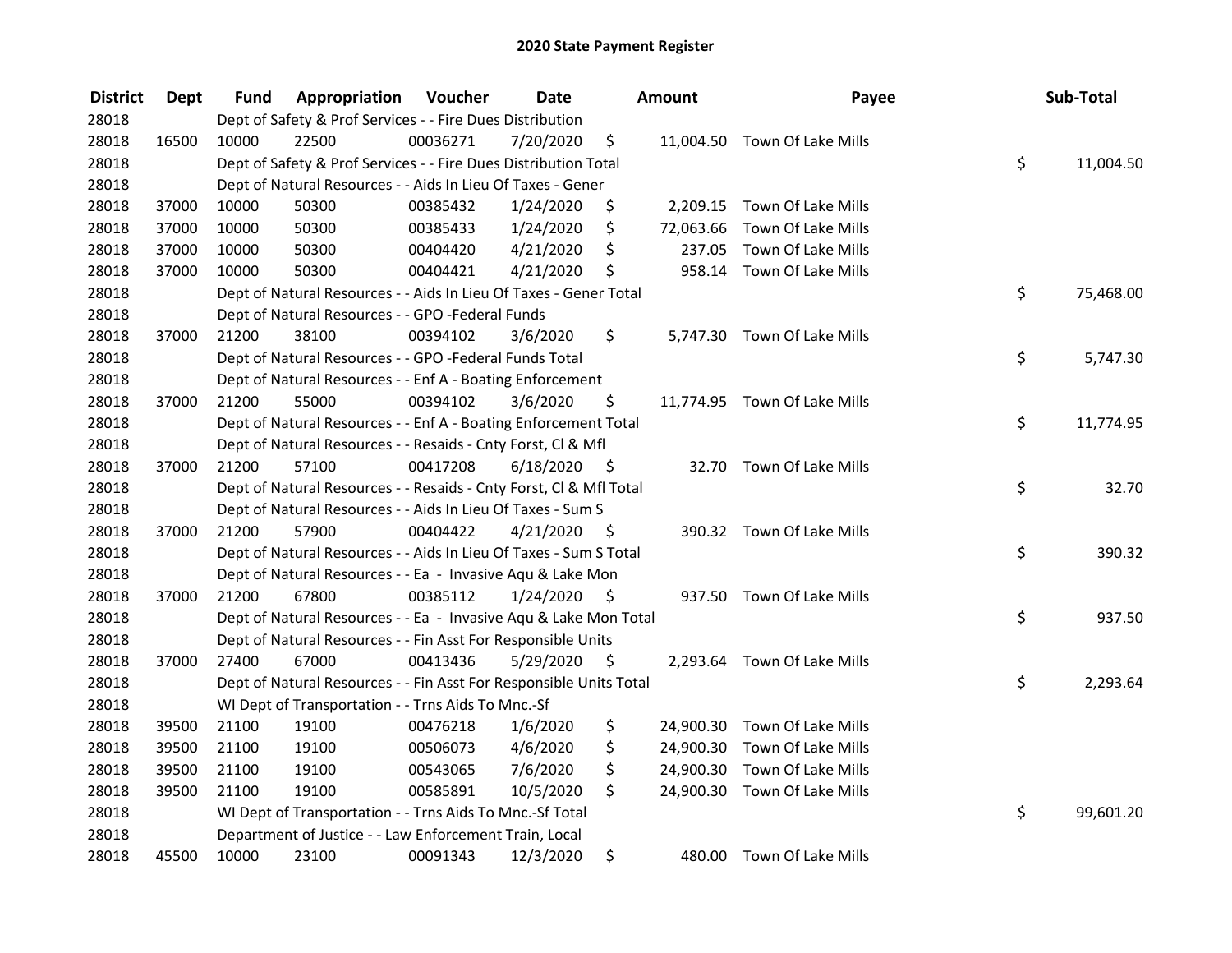| <b>District</b> | Dept  | <b>Fund</b> | Appropriation                                                                 | Voucher  | Date            |      | <b>Amount</b> | Payee                        | Sub-Total        |
|-----------------|-------|-------------|-------------------------------------------------------------------------------|----------|-----------------|------|---------------|------------------------------|------------------|
| 28018           |       |             | Department of Justice - - Law Enforcement Train, Local Total                  |          |                 |      |               |                              | \$<br>480.00     |
| 28018           |       |             | Shared Revenue and Tax Relief - - County And Municipal Aid                    |          |                 |      |               |                              |                  |
| 28018           | 83500 | 10000       | 10500                                                                         | 00068185 | 7/27/2020       | - S  | 3.381.57      | Town Of Lake Mills           |                  |
| 28018           | 83500 | 10000       | 10500                                                                         | 00072152 | $11/16/2020$ \$ |      |               | 19,162.21 Town Of Lake Mills |                  |
| 28018           |       |             | Shared Revenue and Tax Relief - - County And Municipal Aid Total              |          |                 |      |               |                              | \$<br>22,543.78  |
| 28018           |       |             | Shared Revenue and Tax Relief - - Exempt Computer Aid                         |          |                 |      |               |                              |                  |
| 28018           | 83500 | 10000       | 10900                                                                         | 00065328 | 7/27/2020       | - \$ | 127.83        | Town Of Lake Mills           |                  |
| 28018           |       |             | Shared Revenue and Tax Relief - - Exempt Computer Aid Total                   |          |                 |      |               |                              | \$<br>127.83     |
| 28018           |       |             | Shared Revenue and Tax Relief - - Utility Aid                                 |          |                 |      |               |                              |                  |
| 28018           | 83500 | 10000       | 11000                                                                         | 00068185 | 7/27/2020       | - \$ | 0.96          | Town Of Lake Mills           |                  |
| 28018           | 83500 | 10000       | 11000                                                                         | 00072152 | $11/16/2020$ \$ |      | 5.59          | Town Of Lake Mills           |                  |
| 28018           |       |             | Shared Revenue and Tax Relief - - Utility Aid Total                           |          |                 |      |               |                              | \$<br>6.55       |
| 28018           |       |             | Shared Revenue and Tax Relief - - Personal Property Aid                       |          |                 |      |               |                              |                  |
| 28018           | 83500 | 10000       | 11100                                                                         | 00060710 | 5/4/2020        | \$.  |               | 1,175.40 Town Of Lake Mills  |                  |
| 28018           |       |             | Shared Revenue and Tax Relief - - Personal Property Aid Total                 |          |                 |      |               |                              | \$<br>1,175.40   |
| 28018           |       |             | Shared Revenue and Tax Relief - - State Aid; Video Service Provider Fee       |          |                 |      |               |                              |                  |
| 28018           | 83500 | 10000       | 11200                                                                         | 00064227 | 7/27/2020       | - S  | 2.338.83      | Town Of Lake Mills           |                  |
| 28018           |       |             | Shared Revenue and Tax Relief - - State Aid; Video Service Provider Fee Total |          |                 |      |               |                              | \$<br>2,338.83   |
| 28018           |       |             | Shared Revenue and Tax Relief - - Lottery & Gaming Credit                     |          |                 |      |               |                              |                  |
| 28018           | 83500 | 52100       | 36300                                                                         | 00055337 | 3/23/2020       | - \$ |               | 7,159.22 Town Of Lake Mills  |                  |
| 28018           |       |             | Shared Revenue and Tax Relief - - Lottery & Gaming Credit Total               |          |                 |      |               |                              | \$<br>7,159.22   |
| 28018 Total     |       |             |                                                                               |          |                 |      |               |                              | \$<br>241,081.72 |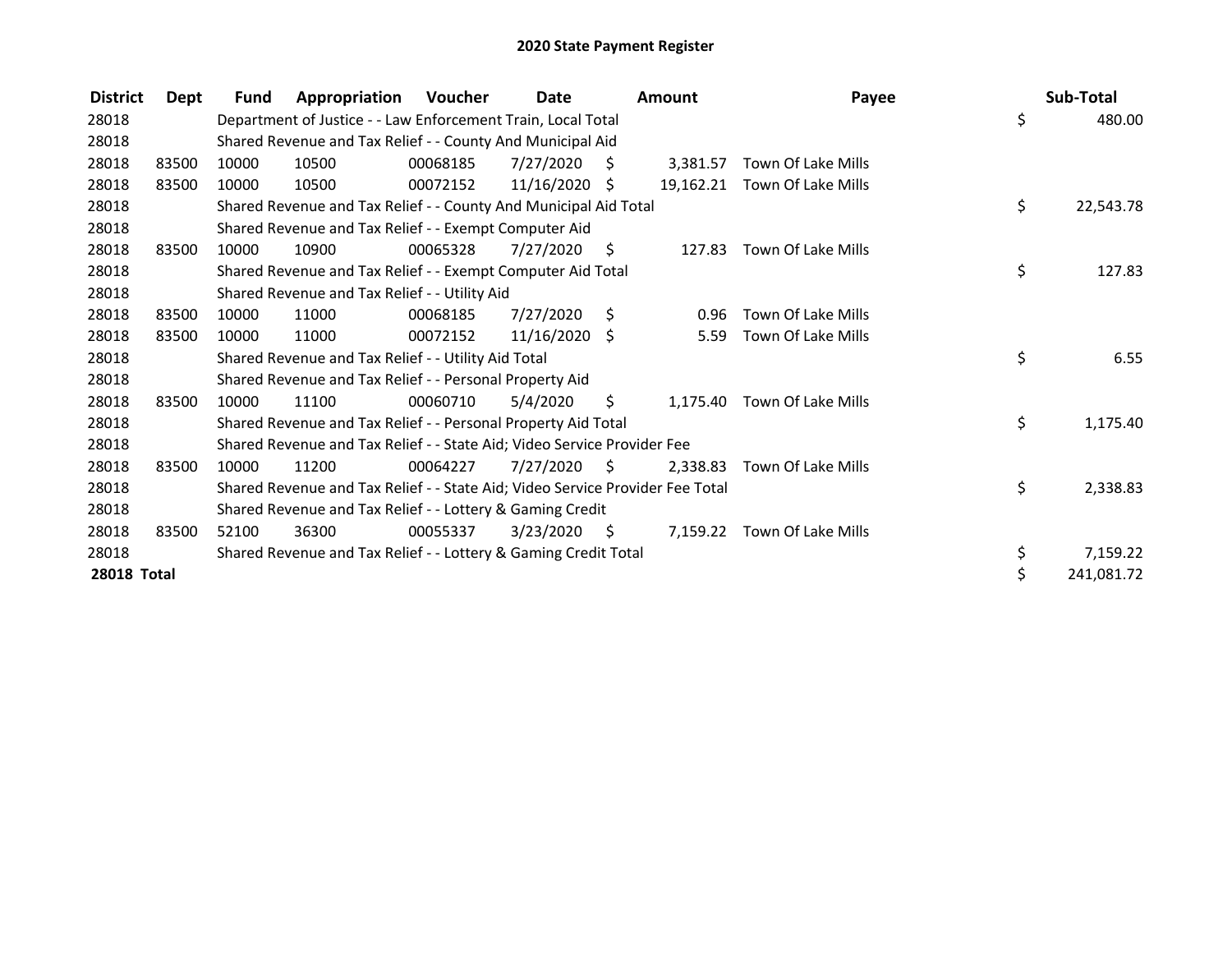| <b>District</b> | <b>Dept</b> | <b>Fund</b> | Appropriation                                                        | Voucher  | <b>Date</b>   |                    | <b>Amount</b> | Payee                     | Sub-Total       |
|-----------------|-------------|-------------|----------------------------------------------------------------------|----------|---------------|--------------------|---------------|---------------------------|-----------------|
| 28020           |             |             | Dept of Safety & Prof Services - - Fire Dues Distribution            |          |               |                    |               |                           |                 |
| 28020           | 16500       | 10000       | 22500                                                                | 00036272 | 7/20/2020     | $\ddot{\varsigma}$ |               | 4,389.41 Town Of Milford  |                 |
| 28020           |             |             | Dept of Safety & Prof Services - - Fire Dues Distribution Total      |          |               |                    |               |                           | \$<br>4,389.41  |
| 28020           |             |             | Dept of Natural Resources - - Resaids - Cnty Forst, Cl & Mfl         |          |               |                    |               |                           |                 |
| 28020           | 37000       | 21200       | 57100                                                                | 00417209 | 6/18/2020     | - \$               | 20.16         | Town Of Milford           |                 |
| 28020           |             |             | Dept of Natural Resources - - Resaids - Cnty Forst, Cl & Mfl Total   |          |               |                    |               |                           | \$<br>20.16     |
| 28020           |             |             | Dept of Natural Resources - - Fin Asst For Responsible Units         |          |               |                    |               |                           |                 |
| 28020           | 37000       | 27400       | 67000                                                                | 00413397 | 5/29/2020     | \$                 |               | 2,849.82 Town Of Milford  |                 |
| 28020           |             |             | Dept of Natural Resources - - Fin Asst For Responsible Units Total   |          |               |                    |               |                           | \$<br>2,849.82  |
| 28020           |             |             | WI Dept of Transportation - - Trns Aids To Mnc.-Sf                   |          |               |                    |               |                           |                 |
| 28020           | 39500       | 21100       | 19100                                                                | 00476219 | 1/6/2020      | \$                 | 15,444.00     | Town Of Milford           |                 |
| 28020           | 39500       | 21100       | 19100                                                                | 00506074 | 4/6/2020      | \$                 | 15,444.00     | Town Of Milford           |                 |
| 28020           | 39500       | 21100       | 19100                                                                | 00543066 | 7/6/2020      | \$                 | 15,444.00     | Town Of Milford           |                 |
| 28020           | 39500       | 21100       | 19100                                                                | 00585892 | 10/5/2020     | \$                 |               | 15,444.02 Town Of Milford |                 |
| 28020           |             |             | WI Dept of Transportation - - Trns Aids To Mnc.-Sf Total             |          |               |                    |               |                           | \$<br>61,776.02 |
| 28020           |             |             | WI Dept of Transportation - - Supplemental Transportation Aids       |          |               |                    |               |                           |                 |
| 28020           | 39500       | 21100       | 19600                                                                | 00477513 | 1/6/2020      | \$                 |               | 10,901.65 Town Of Milford |                 |
| 28020           |             |             | WI Dept of Transportation - - Supplemental Transportation Aids Total |          |               |                    |               |                           | \$<br>10,901.65 |
| 28020           |             |             | Shared Revenue and Tax Relief - - County And Municipal Aid           |          |               |                    |               |                           |                 |
| 28020           | 83500       | 10000       | 10500                                                                | 00068186 | 7/27/2020     | Ŝ.                 |               | 2,061.52 Town Of Milford  |                 |
| 28020           | 83500       | 10000       | 10500                                                                | 00072153 | 11/16/2020 \$ |                    |               | 11,681.94 Town Of Milford |                 |
| 28020           |             |             | Shared Revenue and Tax Relief - - County And Municipal Aid Total     |          |               |                    |               |                           | \$<br>13,743.46 |
| 28020           |             |             | Shared Revenue and Tax Relief - - Exempt Computer Aid                |          |               |                    |               |                           |                 |
| 28020           | 83500       | 10000       | 10900                                                                | 00065329 | 7/27/2020     | \$                 | 106.00        | Town Of Milford           |                 |
| 28020           |             |             | Shared Revenue and Tax Relief - - Exempt Computer Aid Total          |          |               |                    |               |                           | \$<br>106.00    |
| 28020           |             |             | Shared Revenue and Tax Relief - - Personal Property Aid              |          |               |                    |               |                           |                 |
| 28020           | 83500       | 10000       | 11100                                                                | 00060711 | 5/4/2020      | \$                 | 207.45        | Town Of Milford           |                 |
| 28020           |             |             | Shared Revenue and Tax Relief - - Personal Property Aid Total        |          |               |                    |               |                           | \$<br>207.45    |
| 28020           |             |             | Shared Revenue and Tax Relief - - Payments For Municipal Svcs        |          |               |                    |               |                           |                 |
| 28020           | 83500       | 10000       | 50100                                                                | 00054636 | 2/3/2020      | \$                 |               | 692.53 Town Of Milford    |                 |
| 28020           |             |             | Shared Revenue and Tax Relief - - Payments For Municipal Svcs Total  |          |               |                    |               |                           | \$<br>692.53    |
| 28020 Total     |             |             |                                                                      |          |               |                    |               |                           | \$<br>94,686.50 |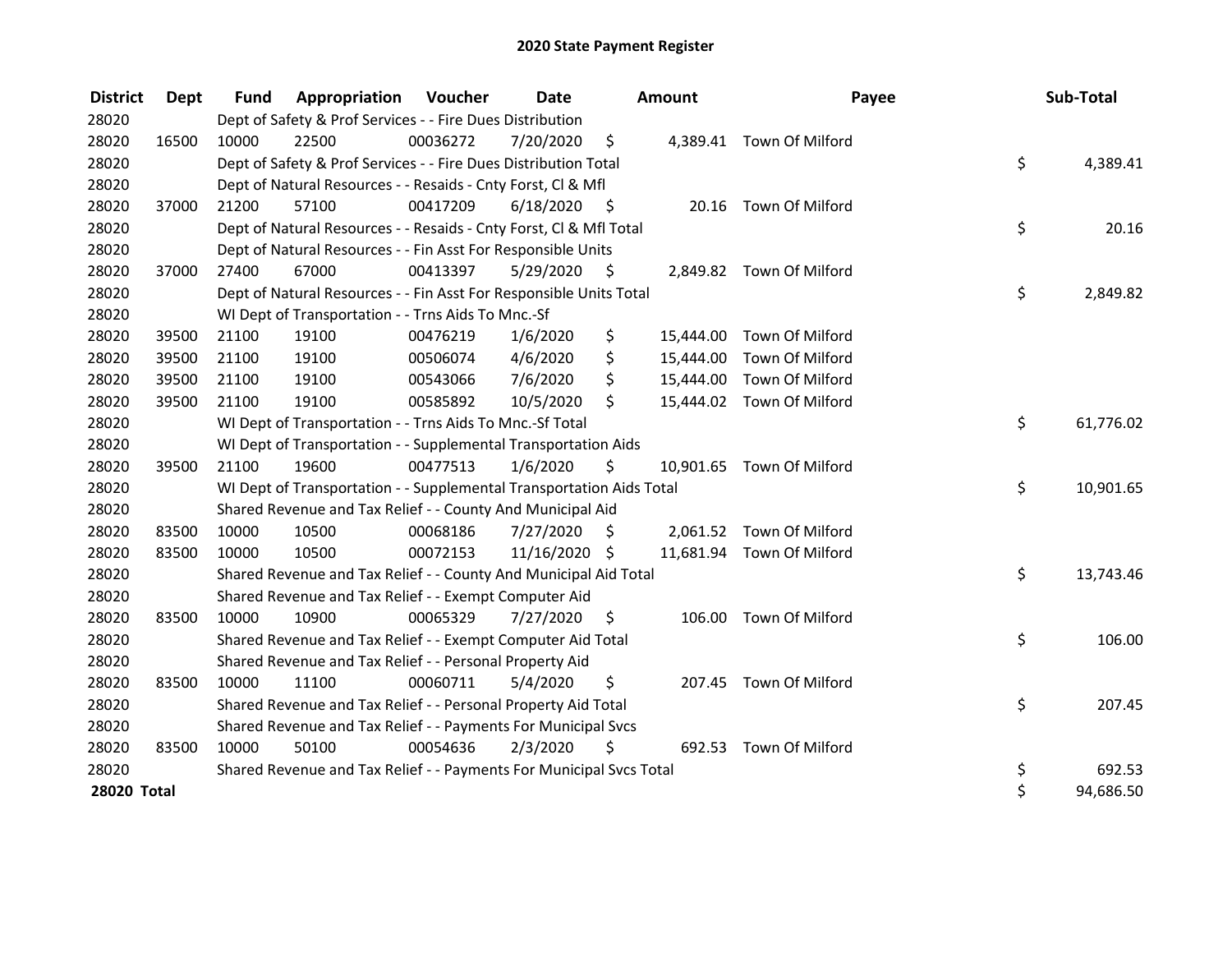| <b>District</b> | <b>Dept</b> | Fund  | Appropriation                                                      | Voucher  | <b>Date</b> |      | Amount    | Payee                      | Sub-Total        |
|-----------------|-------------|-------|--------------------------------------------------------------------|----------|-------------|------|-----------|----------------------------|------------------|
| 28022           |             |       | Dept of Safety & Prof Services - - Fire Dues Distribution          |          |             |      |           |                            |                  |
| 28022           | 16500       | 10000 | 22500                                                              | 00036273 | 7/20/2020   | \$   |           | 16,032.38 Oakland, Town of |                  |
| 28022           |             |       | Dept of Safety & Prof Services - - Fire Dues Distribution Total    |          |             |      |           |                            | \$<br>16,032.38  |
| 28022           |             |       | Dept of Natural Resources - - Aids In Lieu Of Taxes - Gener        |          |             |      |           |                            |                  |
| 28022           | 37000       | 10000 | 50300                                                              | 00405317 | 4/21/2020   | \$   | 79.93     | Oakland, Town of           |                  |
| 28022           | 37000       | 10000 | 50300                                                              | 00405318 | 4/21/2020   | \$   | 75.20     | Oakland, Town of           |                  |
| 28022           |             |       | Dept of Natural Resources - - Aids In Lieu Of Taxes - Gener Total  |          |             |      |           |                            | \$<br>155.13     |
| 28022           |             |       | Dept of Natural Resources - - GPO -Federal Funds                   |          |             |      |           |                            |                  |
| 28022           | 37000       | 21200 | 38100                                                              | 00395099 | 3/12/2020   | \$   |           | 2,509.80 Oakland, Town of  |                  |
| 28022           |             |       | Dept of Natural Resources - - GPO -Federal Funds Total             |          |             |      |           |                            | \$<br>2,509.80   |
| 28022           |             |       | Dept of Natural Resources - - Enf A - Boating Enforcement          |          |             |      |           |                            |                  |
| 28022           | 37000       | 21200 | 55000                                                              | 00395099 | 3/12/2020   | -Ş   |           | 5,142.03 Oakland, Town of  |                  |
| 28022           |             |       | Dept of Natural Resources - - Enf A - Boating Enforcement Total    |          |             |      |           |                            | \$<br>5,142.03   |
| 28022           |             |       | Dept of Natural Resources - - Resaids - Cnty Forst, CI & Mfl       |          |             |      |           |                            |                  |
| 28022           | 37000       | 21200 | 57100                                                              | 00417210 | 6/18/2020   | - \$ | 52.67     | Oakland, Town of           |                  |
| 28022           |             |       | Dept of Natural Resources - - Resaids - Cnty Forst, Cl & Mfl Total |          |             |      |           |                            | \$<br>52.67      |
| 28022           |             |       | Dept of Natural Resources - - Aids In Lieu Of Taxes - Sum S        |          |             |      |           |                            |                  |
| 28022           | 37000       | 21200 | 57900                                                              | 00405316 | 4/21/2020   | - \$ | 3.50      | Oakland, Town of           |                  |
| 28022           |             |       | Dept of Natural Resources - - Aids In Lieu Of Taxes - Sum S Total  |          |             |      |           |                            | \$<br>3.50       |
| 28022           |             |       | Dept of Natural Resources - - Fin Asst For Responsible Units       |          |             |      |           |                            |                  |
| 28022           | 37000       | 27400 | 67000                                                              | 00413125 | 5/29/2020   | - \$ | 7,601.88  | Oakland, Town of           |                  |
| 28022           |             |       | Dept of Natural Resources - - Fin Asst For Responsible Units Total |          |             |      |           |                            | \$<br>7,601.88   |
| 28022           |             |       | WI Dept of Transportation - - Trns Aids To Mnc.-Sf                 |          |             |      |           |                            |                  |
| 28022           | 39500       | 21100 | 19100                                                              | 00476220 | 1/6/2020    | \$   | 33,014.25 | Oakland, Town of           |                  |
| 28022           | 39500       | 21100 | 19100                                                              | 00506075 | 4/6/2020    | \$   | 33,014.25 | Oakland, Town of           |                  |
| 28022           | 39500       | 21100 | 19100                                                              | 00543067 | 7/6/2020    | \$   | 33,014.25 | Oakland, Town of           |                  |
| 28022           | 39500       | 21100 | 19100                                                              | 00585893 | 10/5/2020   | \$   | 33,014.25 | Oakland, Town of           |                  |
| 28022           |             |       | WI Dept of Transportation - - Trns Aids To Mnc.-Sf Total           |          |             |      |           |                            | \$<br>132,057.00 |
| 28022           |             |       | Department of Justice - - Law Enforcement Train, Local             |          |             |      |           |                            |                  |
| 28022           | 45500       | 10000 | 23100                                                              | 00091805 | 12/9/2020   | \$   | 640.00    | Oakland, Town of           |                  |
| 28022           |             |       | Department of Justice - - Law Enforcement Train, Local Total       |          |             |      |           |                            | \$<br>640.00     |
| 28022           |             |       | Department of Administration - - Federal Aid                       |          |             |      |           |                            |                  |
| 28022           | 50500       | 10000 | 14200                                                              | 00129931 | 10/2/2020   | \$   | 3,419.93  | Oakland, Town of           |                  |
| 28022           | 50500       | 10000 | 14200                                                              | 00134598 | 12/10/2020  | \$   | 47,499.07 | Oakland, Town of           |                  |
| 28022           | 50500       | 10000 | 14200                                                              | 00136310 | 12/17/2020  | \$   | 5,404.14  | Oakland, Town of           |                  |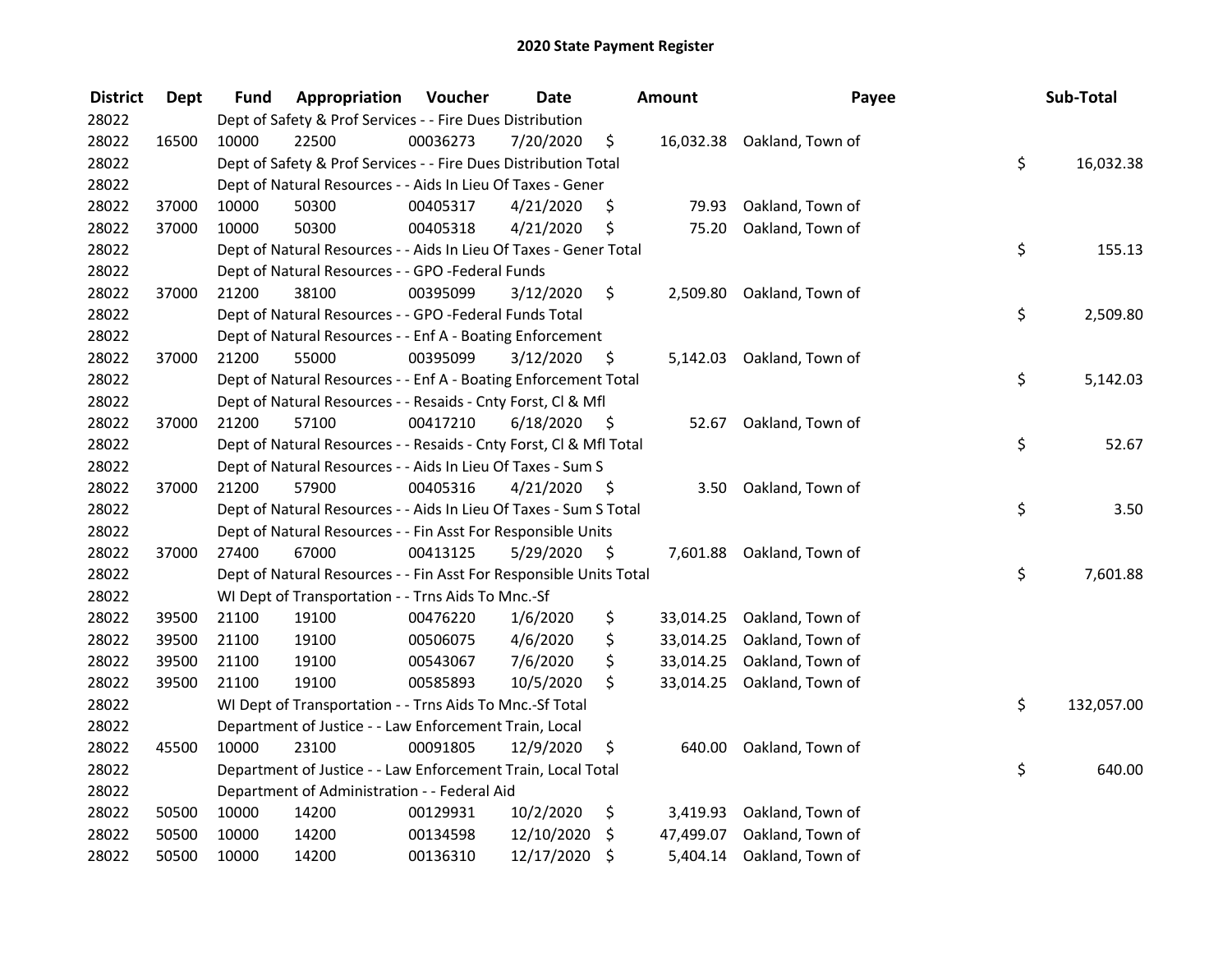| <b>District</b> | Dept  | <b>Fund</b> | Appropriation                                                                 | Voucher  | Date            |     | <b>Amount</b> | Payee            | Sub-Total       |
|-----------------|-------|-------------|-------------------------------------------------------------------------------|----------|-----------------|-----|---------------|------------------|-----------------|
| 28022           |       |             | Department of Administration - - Federal Aid Total                            |          |                 |     |               |                  | \$<br>56,323.14 |
| 28022           |       |             | Elections Commission - - 2018 Hava Election Security                          |          |                 |     |               |                  |                 |
| 28022           | 51000 | 22000       | 18200                                                                         | 00003552 | 6/30/2020       | \$  | 2,611.20      | Oakland, Town of |                 |
| 28022           |       |             | Elections Commission - - 2018 Hava Election Security Total                    |          |                 |     |               |                  | \$<br>2,611.20  |
| 28022           |       |             | Shared Revenue and Tax Relief - - County And Municipal Aid                    |          |                 |     |               |                  |                 |
| 28022           | 83500 | 10000       | 10500                                                                         | 00068187 | 7/27/2020       | - S | 5,770.25      | Oakland, Town of |                 |
| 28022           | 83500 | 10000       | 10500                                                                         | 00072154 | $11/16/2020$ \$ |     | 32,698.10     | Oakland, Town of |                 |
| 28022           |       |             | Shared Revenue and Tax Relief - - County And Municipal Aid Total              |          |                 |     |               |                  | \$<br>38,468.35 |
| 28022           |       |             | Shared Revenue and Tax Relief - - Exempt Computer Aid                         |          |                 |     |               |                  |                 |
| 28022           | 83500 | 10000       | 10900                                                                         | 00065330 | 7/27/2020       | - S | 43.65         | Oakland, Town of |                 |
| 28022           |       |             | Shared Revenue and Tax Relief - - Exempt Computer Aid Total                   |          |                 |     |               |                  | \$<br>43.65     |
| 28022           |       |             | Shared Revenue and Tax Relief - - Personal Property Aid                       |          |                 |     |               |                  |                 |
| 28022           | 83500 | 10000       | 11100                                                                         | 00060712 | 5/4/2020        | S   | 803.20        | Oakland, Town of |                 |
| 28022           |       |             | Shared Revenue and Tax Relief - - Personal Property Aid Total                 |          |                 |     |               |                  | \$<br>803.20    |
| 28022           |       |             | Shared Revenue and Tax Relief - - State Aid; Video Service Provider Fee       |          |                 |     |               |                  |                 |
| 28022           | 83500 | 10000       | 11200                                                                         | 00064228 | 7/27/2020       | \$  | 190.79        | Oakland, Town of |                 |
| 28022           |       |             | Shared Revenue and Tax Relief - - State Aid; Video Service Provider Fee Total |          |                 |     |               |                  | \$<br>190.79    |
| 28022           |       |             | Shared Revenue and Tax Relief - - Lottery & Gaming Credit                     |          |                 |     |               |                  |                 |
| 28022           | 83500 | 52100       | 36300                                                                         | 00055338 | 3/23/2020       | -\$ | 33,305.76     | Oakland, Town of |                 |
| 28022           |       |             | Shared Revenue and Tax Relief - - Lottery & Gaming Credit Total               |          |                 |     |               |                  | \$<br>33,305.76 |
| 28022 Total     |       |             |                                                                               |          |                 |     |               |                  | 295,940.48      |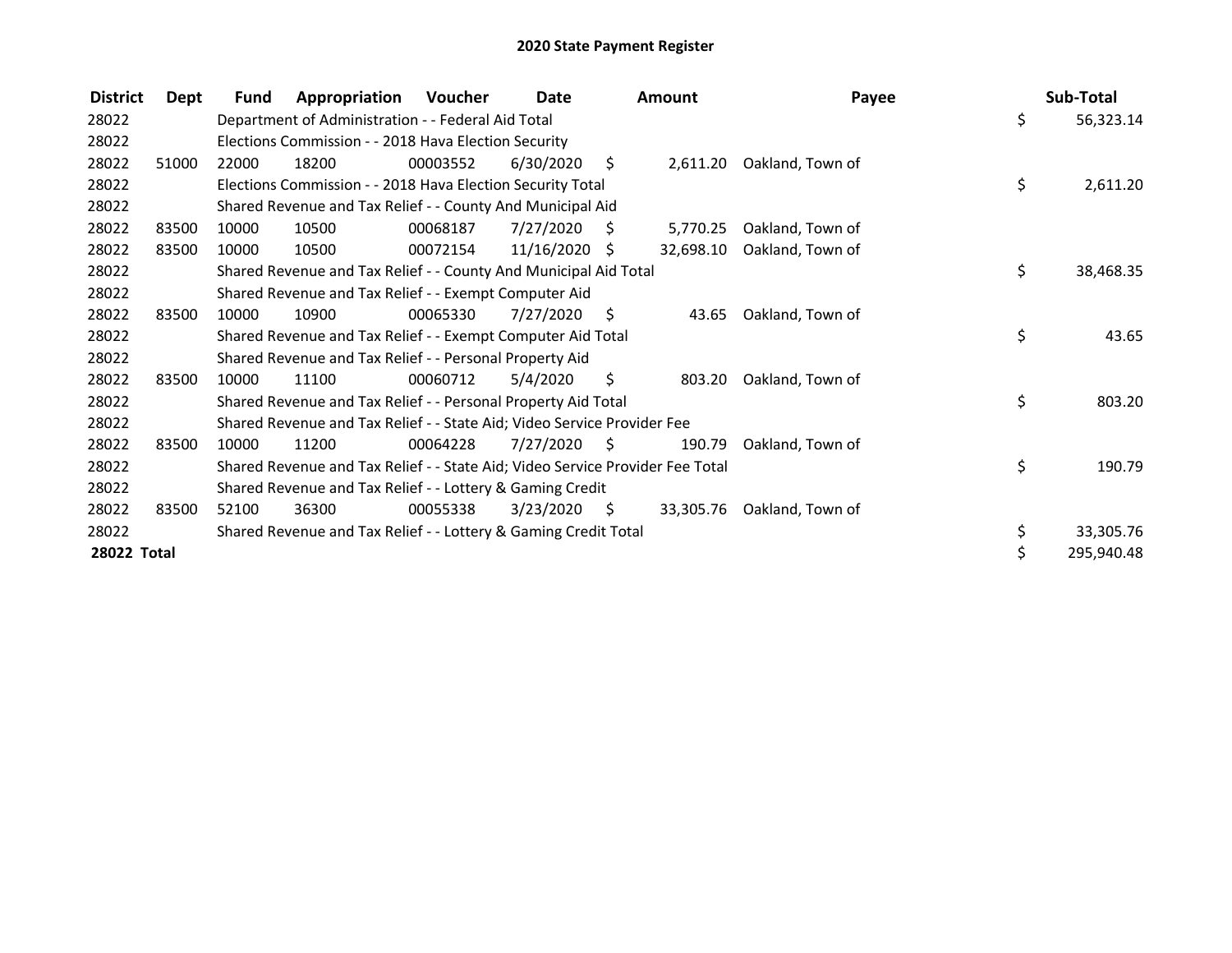| <b>District</b> | <b>Dept</b> | <b>Fund</b> | Appropriation                                                      | Voucher  | <b>Date</b> |      | <b>Amount</b> | Payee                     | Sub-Total       |
|-----------------|-------------|-------------|--------------------------------------------------------------------|----------|-------------|------|---------------|---------------------------|-----------------|
| 28024           |             |             | Dept of Safety & Prof Services - - Fire Dues Distribution          |          |             |      |               |                           |                 |
| 28024           | 16500       | 10000       | 22500                                                              | 00036274 | 7/20/2020   | \$   |               | 7,795.49 Town Of Palmyra  |                 |
| 28024           |             |             | Dept of Safety & Prof Services - - Fire Dues Distribution Total    |          |             |      |               |                           | \$<br>7,795.49  |
| 28024           |             |             | Dept of Natural Resources - - Aids In Lieu Of Taxes - Gener        |          |             |      |               |                           |                 |
| 28024           | 37000       | 10000       | 50300                                                              | 00385393 | 1/24/2020   | \$   |               | 16,208.40 Town Of Palmyra |                 |
| 28024           | 37000       | 10000       | 50300                                                              | 00385394 | 1/24/2020   | \$   | 4,807.23      | Town Of Palmyra           |                 |
| 28024           | 37000       | 10000       | 50300                                                              | 00403664 | 4/21/2020   | \$   | 30.06         | Town Of Palmyra           |                 |
| 28024           |             |             | Dept of Natural Resources - - Aids In Lieu Of Taxes - Gener Total  |          |             |      |               |                           | \$<br>21,045.69 |
| 28024           |             |             | Dept of Natural Resources - - Resaids - Cnty Forst, Cl & Mfl       |          |             |      |               |                           |                 |
| 28024           | 37000       | 21200       | 57100                                                              | 00417211 | 6/18/2020   | - \$ |               | 35.00 Town Of Palmyra     |                 |
| 28024           |             |             | Dept of Natural Resources - - Resaids - Cnty Forst, Cl & Mfl Total |          |             |      |               |                           | \$<br>35.00     |
| 28024           |             |             | Dept of Natural Resources - - Aids In Lieu Of Taxes - Sum S        |          |             |      |               |                           |                 |
| 28024           | 37000       | 21200       | 57900                                                              | 00403663 | 4/21/2020   | \$.  | 4,402.08      | Town Of Palmyra           |                 |
| 28024           | 37000       | 21200       | 57900                                                              | 00403665 | 4/21/2020   | \$   |               | 3.01 Town Of Palmyra      |                 |
| 28024           |             |             | Dept of Natural Resources - - Aids In Lieu Of Taxes - Sum S Total  |          |             |      |               |                           | \$<br>4,405.09  |
| 28024           |             |             | Dept of Natural Resources - - Resaids - Urban Forestry Grant       |          |             |      |               |                           |                 |
| 28024           | 37000       | 21200       | 58700                                                              | 00433100 | 9/1/2020    | \$   |               | 5,000.00 Town Of Palmyra  |                 |
| 28024           |             |             | Dept of Natural Resources - - Resaids - Urban Forestry Grant Total |          |             |      |               |                           | \$<br>5,000.00  |
| 28024           |             |             | Dept of Natural Resources - - Fin Asst For Responsible Units       |          |             |      |               |                           |                 |
| 28024           | 37000       | 27400       | 67000                                                              | 00412682 | 5/29/2020   | - \$ |               | 4,480.32 Town Of Palmyra  |                 |
| 28024           |             |             | Dept of Natural Resources - - Fin Asst For Responsible Units Total |          |             |      |               |                           | \$<br>4,480.32  |
| 28024           |             |             | WI Dept of Transportation - - Trns Aids To Mnc.-Sf                 |          |             |      |               |                           |                 |
| 28024           | 39500       | 21100       | 19100                                                              | 00476221 | 1/6/2020    | \$   | 24,400.98     | Town Of Palmyra           |                 |
| 28024           | 39500       | 21100       | 19100                                                              | 00506076 | 4/6/2020    | \$   | 24,400.98     | Town Of Palmyra           |                 |
| 28024           | 39500       | 21100       | 19100                                                              | 00543068 | 7/6/2020    | \$   | 24,400.98     | Town Of Palmyra           |                 |
| 28024           | 39500       | 21100       | 19100                                                              | 00585894 | 10/5/2020   | \$   | 24,400.98     | Town Of Palmyra           |                 |
| 28024           |             |             | WI Dept of Transportation - - Trns Aids To Mnc.-Sf Total           |          |             |      |               |                           | \$<br>97,603.92 |
| 28024           |             |             | Department of Administration - - Federal Aid                       |          |             |      |               |                           |                 |
| 28024           | 50500       | 10000       | 14200                                                              | 00129932 | 10/2/2020   | \$   | 9,756.86      | Town Of Palmyra           |                 |
| 28024           | 50500       | 10000       | 14200                                                              | 00134599 | 12/10/2020  | \$   | 9,329.14      | Town Of Palmyra           |                 |
| 28024           | 50500       | 10000       | 14200                                                              | 00136311 | 12/17/2020  | \$   | 37.01         | Town Of Palmyra           |                 |
| 28024           |             |             | Department of Administration - - Federal Aid Total                 |          |             |      |               |                           | \$<br>19,123.01 |
| 28024           |             |             | Shared Revenue and Tax Relief - - County And Municipal Aid         |          |             |      |               |                           |                 |
| 28024           | 83500       | 10000       | 10500                                                              | 00068188 | 7/27/2020   | \$   | 2,491.23      | Town Of Palmyra           |                 |
| 28024           | 83500       | 10000       | 10500                                                              | 00072155 | 11/16/2020  | \$   | 14,116.98     | Town Of Palmyra           |                 |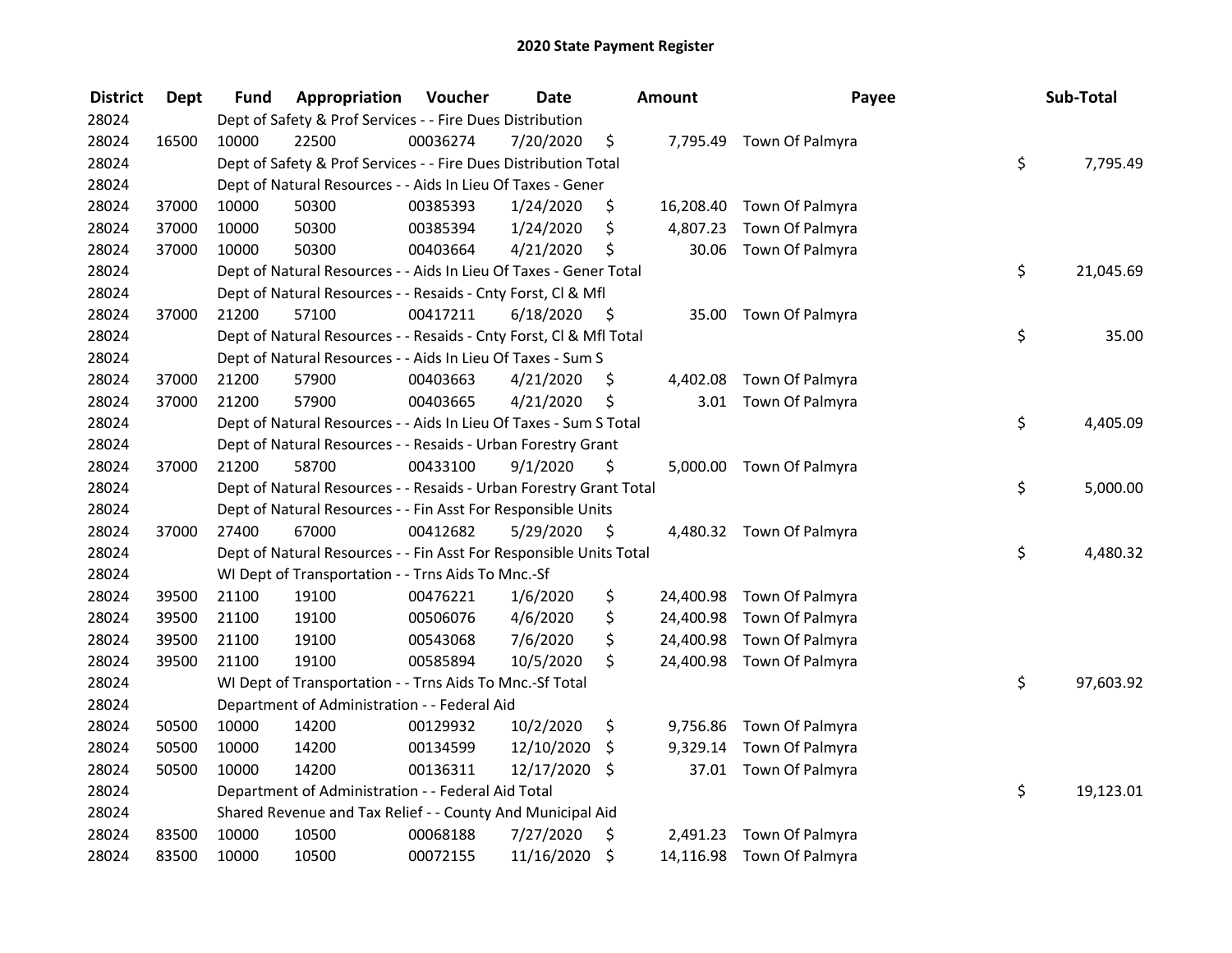| <b>District</b> | Dept  | Fund  | Appropriation                                                                 | <b>Voucher</b> | Date            |     | <b>Amount</b> | Payee           | Sub-Total        |
|-----------------|-------|-------|-------------------------------------------------------------------------------|----------------|-----------------|-----|---------------|-----------------|------------------|
| 28024           |       |       | Shared Revenue and Tax Relief - - County And Municipal Aid Total              |                |                 |     |               |                 | \$<br>16,608.21  |
| 28024           |       |       | Shared Revenue and Tax Relief - - Exempt Computer Aid                         |                |                 |     |               |                 |                  |
| 28024           | 83500 | 10000 | 10900                                                                         | 00065331       | 7/27/2020       | S.  | 23.90         | Town Of Palmyra |                  |
| 28024           |       |       | Shared Revenue and Tax Relief - - Exempt Computer Aid Total                   |                |                 |     |               |                 | \$<br>23.90      |
| 28024           |       |       | Shared Revenue and Tax Relief - - Utility Aid                                 |                |                 |     |               |                 |                  |
| 28024           | 83500 | 10000 | 11000                                                                         | 00068188       | 7/27/2020       | S.  | 395.32        | Town Of Palmyra |                  |
| 28024           | 83500 | 10000 | 11000                                                                         | 00072155       | $11/16/2020$ \$ |     | 2,416.37      | Town Of Palmyra |                  |
| 28024           |       |       | Shared Revenue and Tax Relief - - Utility Aid Total                           |                |                 |     |               |                 | \$<br>2,811.69   |
| 28024           |       |       | Shared Revenue and Tax Relief - - Personal Property Aid                       |                |                 |     |               |                 |                  |
| 28024           | 83500 | 10000 | 11100                                                                         | 00060713       | 5/4/2020        | S.  | 340.07        | Town Of Palmyra |                  |
| 28024           |       |       | Shared Revenue and Tax Relief - - Personal Property Aid Total                 |                |                 |     |               |                 | \$<br>340.07     |
| 28024           |       |       | Shared Revenue and Tax Relief - - State Aid; Video Service Provider Fee       |                |                 |     |               |                 |                  |
| 28024           | 83500 | 10000 | 11200                                                                         | 00064229       | 7/27/2020       | - S | 708.40        | Town Of Palmyra |                  |
| 28024           |       |       | Shared Revenue and Tax Relief - - State Aid; Video Service Provider Fee Total |                |                 |     |               |                 | \$<br>708.40     |
| 28024           |       |       | Shared Revenue and Tax Relief - - Payments For Municipal Svcs                 |                |                 |     |               |                 |                  |
| 28024           | 83500 | 10000 | 50100                                                                         | 00054625       | 2/3/2020        | S.  | 117.97        | Town Of Palmyra |                  |
| 28024           |       |       | Shared Revenue and Tax Relief - - Payments For Municipal Svcs Total           |                |                 |     |               |                 | \$<br>117.97     |
| 28024 Total     |       |       |                                                                               |                |                 |     |               |                 | \$<br>180,098.76 |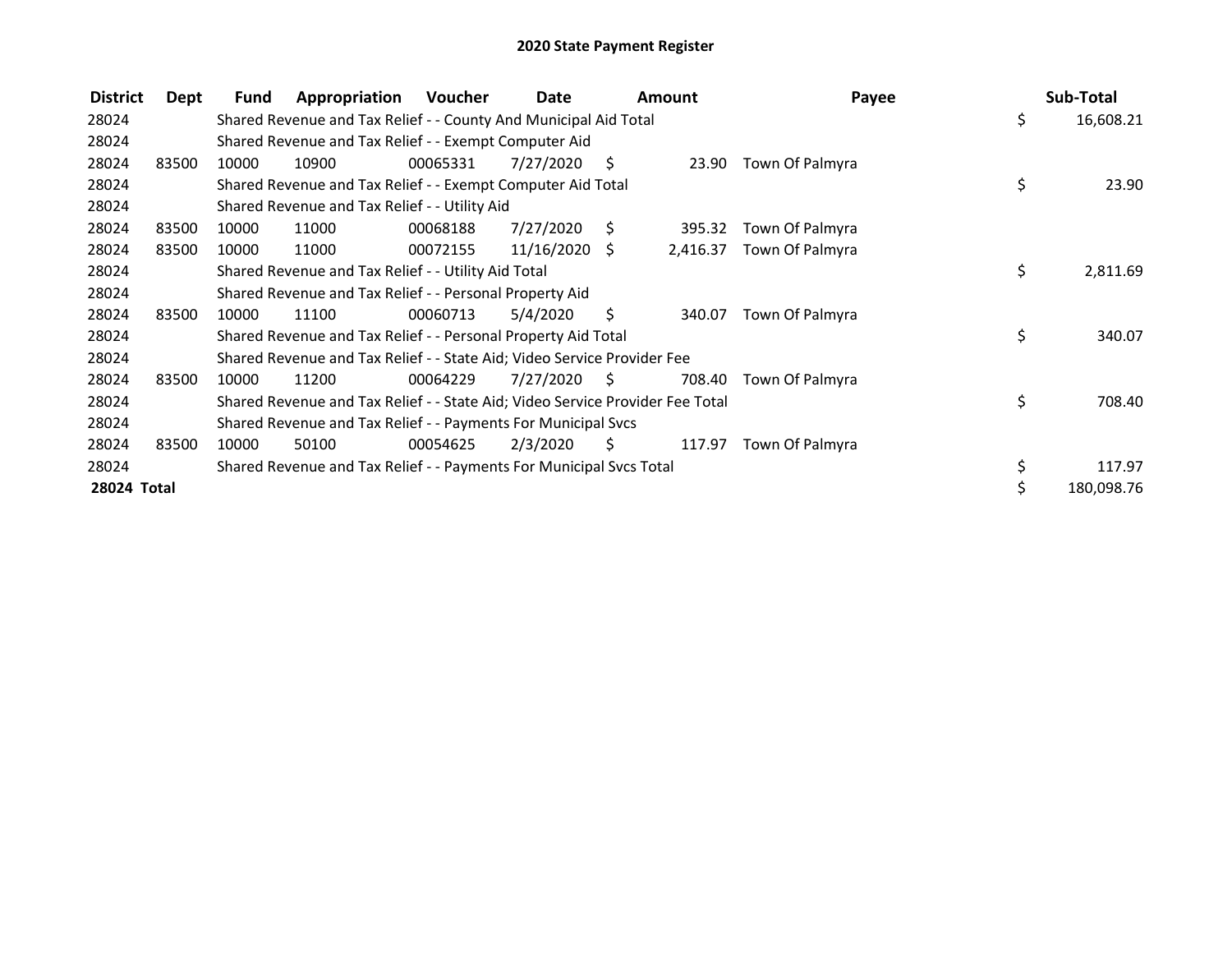| <b>District</b> | Dept  | Fund  | Appropriation                                                      | Voucher  | <b>Date</b>   |     | <b>Amount</b> | Payee                      | Sub-Total        |
|-----------------|-------|-------|--------------------------------------------------------------------|----------|---------------|-----|---------------|----------------------------|------------------|
| 28026           |       |       | Dept of Safety & Prof Services - - Fire Dues Distribution          |          |               |     |               |                            |                  |
| 28026           | 16500 | 10000 | 22500                                                              | 00036275 | 7/20/2020     | \$  |               | 7,978.76 Town Of Sullivan  |                  |
| 28026           |       |       | Dept of Safety & Prof Services - - Fire Dues Distribution Total    |          |               |     |               |                            | \$<br>7,978.76   |
| 28026           |       |       | Dept of Natural Resources - - Aids In Lieu Of Taxes - Gener        |          |               |     |               |                            |                  |
| 28026           | 37000 | 10000 | 50300                                                              | 00385403 | 1/24/2020     | \$  |               | 1,650.46 Town Of Sullivan  |                  |
| 28026           | 37000 | 10000 | 50300                                                              | 00403782 | 4/21/2020     | \$  | 966.54        | Town Of Sullivan           |                  |
| 28026           | 37000 | 10000 | 50300                                                              | 00403783 | 4/21/2020     | \$  |               | 135.53 Town Of Sullivan    |                  |
| 28026           |       |       | Dept of Natural Resources - - Aids In Lieu Of Taxes - Gener Total  |          |               |     |               |                            | \$<br>2,752.53   |
| 28026           |       |       | Dept of Natural Resources - - Resaids - Cnty Forst, Cl & Mfl       |          |               |     |               |                            |                  |
| 28026           | 37000 | 21200 | 57100                                                              | 00417212 | 10/22/2020 \$ |     |               | 115.17 Town Of Sullivan    |                  |
| 28026           |       |       | Dept of Natural Resources - - Resaids - Cnty Forst, Cl & Mfl Total |          |               |     |               |                            | \$<br>115.17     |
| 28026           |       |       | Dept of Natural Resources - - Aids In Lieu Of Taxes - Sum S        |          |               |     |               |                            |                  |
| 28026           | 37000 | 21200 | 57900                                                              | 00403784 | 4/21/2020     | -\$ |               | 1,180.00 Town Of Sullivan  |                  |
| 28026           |       |       | Dept of Natural Resources - - Aids In Lieu Of Taxes - Sum S Total  |          |               |     |               |                            | \$<br>1,180.00   |
| 28026           |       |       | Dept of Natural Resources - - Fin Asst For Responsible Units       |          |               |     |               |                            |                  |
| 28026           | 37000 | 27400 | 67000                                                              | 00413210 | 5/29/2020     | \$  |               | 7,389.55 Town Of Sullivan  |                  |
| 28026           |       |       | Dept of Natural Resources - - Fin Asst For Responsible Units Total |          |               |     |               |                            | \$<br>7,389.55   |
| 28026           |       |       | WI Dept of Transportation - - Trns Aids To Mnc.-Sf                 |          |               |     |               |                            |                  |
| 28026           | 39500 | 21100 | 19100                                                              | 00476222 | 1/6/2020      | \$  |               | 26,345.70 Town Of Sullivan |                  |
| 28026           | 39500 | 21100 | 19100                                                              | 00506077 | 4/6/2020      | \$  |               | 26,345.70 Town Of Sullivan |                  |
| 28026           | 39500 | 21100 | 19100                                                              | 00543069 | 7/6/2020      | \$  |               | 26,345.70 Town Of Sullivan |                  |
| 28026           | 39500 | 21100 | 19100                                                              | 00585895 | 10/5/2020     | \$  |               | 26,345.70 Town Of Sullivan |                  |
| 28026           |       |       | WI Dept of Transportation - - Trns Aids To Mnc.-Sf Total           |          |               |     |               |                            | \$<br>105,382.80 |
| 28026           |       |       | Department of Administration - - Federal Aid                       |          |               |     |               |                            |                  |
| 28026           | 50500 | 10000 | 14200                                                              | 00134600 | 12/10/2020    | \$  |               | 36,124.00 Town Of Sullivan |                  |
| 28026           |       |       | Department of Administration - - Federal Aid Total                 |          |               |     |               |                            | \$<br>36,124.00  |
| 28026           |       |       | Shared Revenue and Tax Relief - - County And Municipal Aid         |          |               |     |               |                            |                  |
| 28026           | 83500 | 10000 | 10500                                                              | 00068189 | 7/27/2020     | \$  |               | 6,851.25 Town Of Sullivan  |                  |
| 28026           | 83500 | 10000 | 10500                                                              | 00072156 | 11/16/2020 \$ |     |               | 38,823.78 Town Of Sullivan |                  |
| 28026           |       |       | Shared Revenue and Tax Relief - - County And Municipal Aid Total   |          |               |     |               |                            | \$<br>45,675.03  |
| 28026           |       |       | Shared Revenue and Tax Relief - - Exempt Computer Aid              |          |               |     |               |                            |                  |
| 28026           | 83500 | 10000 | 10900                                                              | 00065332 | 7/27/2020     | \$  | 16.63         | Town Of Sullivan           |                  |
| 28026           |       |       | Shared Revenue and Tax Relief - - Exempt Computer Aid Total        |          |               |     |               |                            | \$<br>16.63      |
| 28026           |       |       | Shared Revenue and Tax Relief - - Utility Aid                      |          |               |     |               |                            |                  |
| 28026           | 83500 | 10000 | 11000                                                              | 00068189 | 7/27/2020     | \$  | 162.98        | Town Of Sullivan           |                  |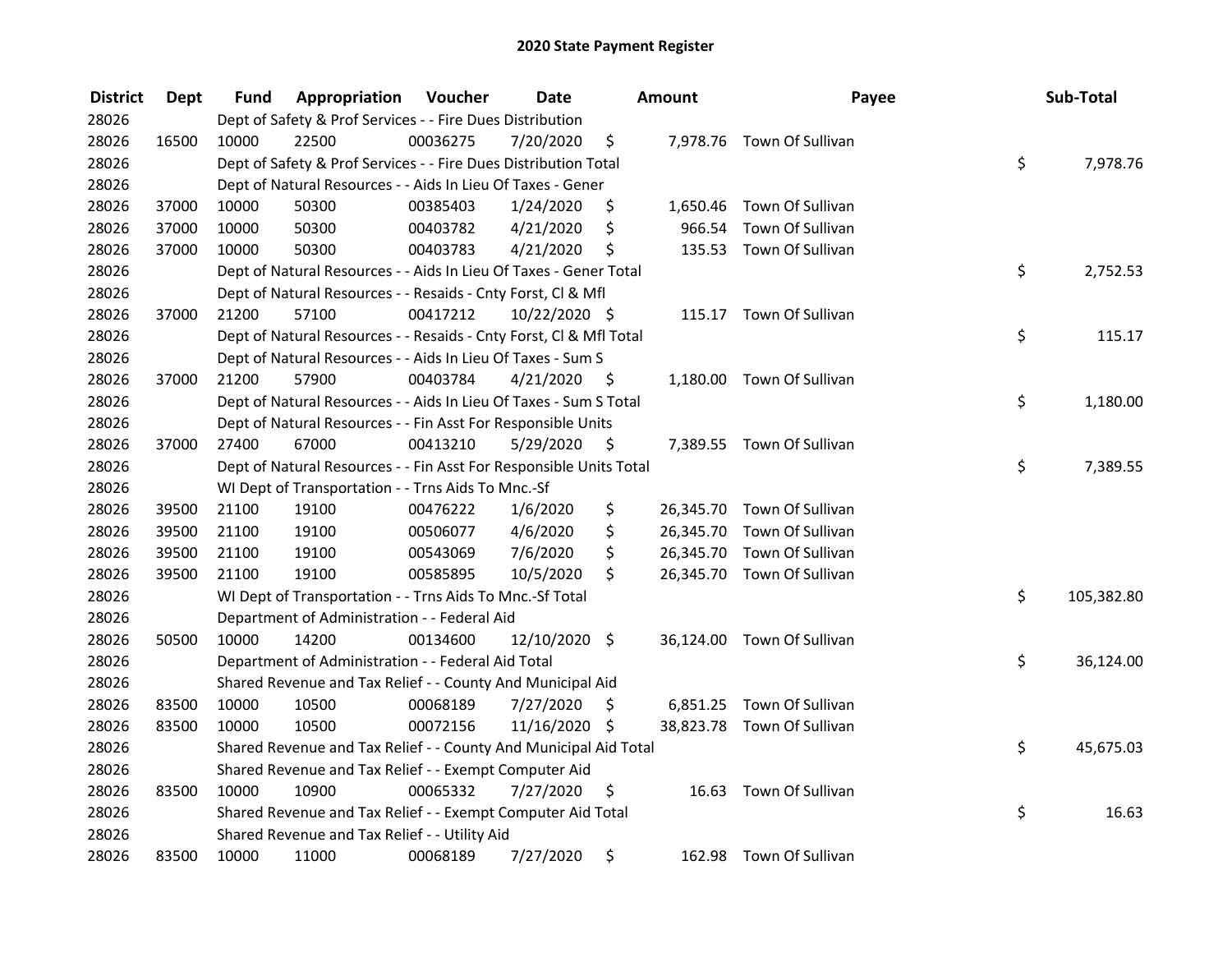| <b>District</b> | Dept  | <b>Fund</b> | Appropriation                                                                 | <b>Voucher</b> | <b>Date</b>   |              | Amount    | Payee            |    | Sub-Total  |
|-----------------|-------|-------------|-------------------------------------------------------------------------------|----------------|---------------|--------------|-----------|------------------|----|------------|
| 28026           | 83500 | 10000       | 11000                                                                         | 00072156       | 11/16/2020 \$ |              | 1.549.72  | Town Of Sullivan |    |            |
| 28026           |       |             | Shared Revenue and Tax Relief - - Utility Aid Total                           |                |               |              |           |                  | \$ | 1,712.70   |
| 28026           |       |             | Shared Revenue and Tax Relief - - Personal Property Aid                       |                |               |              |           |                  |    |            |
| 28026           | 83500 | 10000       | 11100                                                                         | 00060714       | 5/4/2020      | S            | 1.676.19  | Town Of Sullivan |    |            |
| 28026           |       |             | Shared Revenue and Tax Relief - - Personal Property Aid Total                 |                |               |              |           |                  | Ś. | 1,676.19   |
| 28026           |       |             | Shared Revenue and Tax Relief - - State Aid; Video Service Provider Fee       |                |               |              |           |                  |    |            |
| 28026           | 83500 | 10000       | 11200                                                                         | 00064230       | 7/27/2020     | <sub>S</sub> | 701.57    | Town Of Sullivan |    |            |
| 28026           |       |             | Shared Revenue and Tax Relief - - State Aid; Video Service Provider Fee Total |                |               |              |           |                  | \$ | 701.57     |
| 28026           |       |             | Shared Revenue and Tax Relief - - Lottery & Gaming Credit                     |                |               |              |           |                  |    |            |
| 28026           | 83500 | 52100       | 36300                                                                         | 00055339       | 3/23/2020     | S.           | 30.265.08 | Town Of Sullivan |    |            |
| 28026           |       |             | Shared Revenue and Tax Relief - - Lottery & Gaming Credit Total               |                |               |              |           |                  |    | 30,265.08  |
| 28026 Total     |       |             |                                                                               |                |               |              |           |                  |    | 240,970.01 |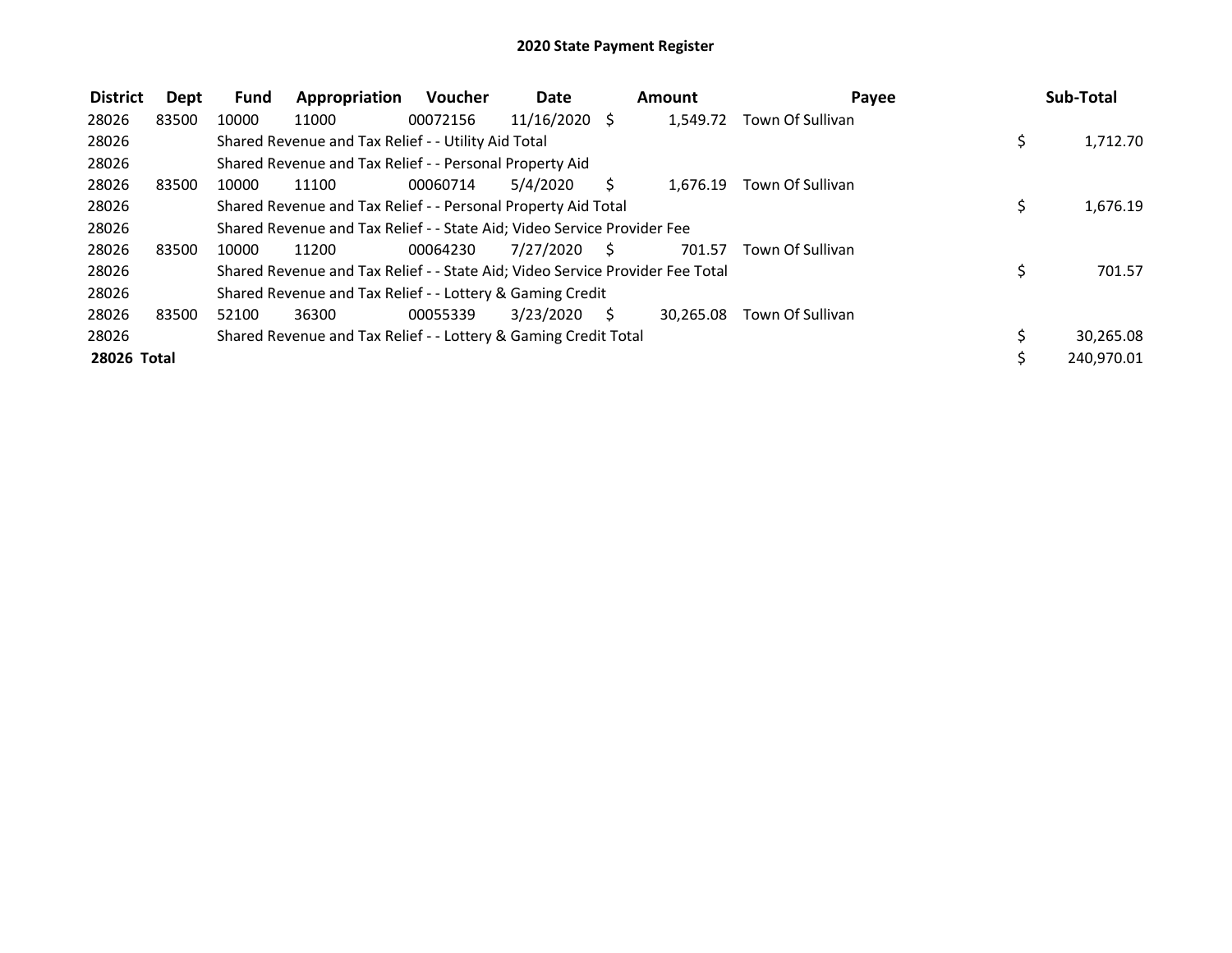| <b>District</b> | <b>Dept</b> | Fund  | Appropriation                                                      | Voucher  | <b>Date</b>   |      | Amount | Payee                    | Sub-Total       |
|-----------------|-------------|-------|--------------------------------------------------------------------|----------|---------------|------|--------|--------------------------|-----------------|
| 28028           |             |       | Dept of Safety & Prof Services - - Fire Dues Distribution          |          |               |      |        |                          |                 |
| 28028           | 16500       | 10000 | 22500                                                              | 00036276 | 7/20/2020     | \$   |        | 3,770.49 Town Of Sumner  |                 |
| 28028           |             |       | Dept of Safety & Prof Services - - Fire Dues Distribution Total    |          |               |      |        |                          | \$<br>3,770.49  |
| 28028           |             |       | Dept of Natural Resources - - Resaids - Cnty Forst, Cl & Mfl       |          |               |      |        |                          |                 |
| 28028           | 37000       | 21200 | 57100                                                              | 00417213 | 6/18/2020     | - \$ |        | 117.59 Town Of Sumner    |                 |
| 28028           |             |       | Dept of Natural Resources - - Resaids - Cnty Forst, Cl & Mfl Total |          |               |      |        |                          | \$<br>117.59    |
| 28028           |             |       | Dept of Natural Resources - - Fin Asst For Responsible Units       |          |               |      |        |                          |                 |
| 28028           | 37000       | 27400 | 67000                                                              | 00412891 | 5/29/2020     | - \$ |        | 2,919.54 Town Of Sumner  |                 |
| 28028           |             |       | Dept of Natural Resources - - Fin Asst For Responsible Units Total |          |               |      |        |                          | \$<br>2,919.54  |
| 28028           |             |       | Dept of Natural Resources - - Recycling Consolidation Grants       |          |               |      |        |                          |                 |
| 28028           | 37000       | 27400 | 67300                                                              | 00412891 | 5/29/2020     | \$   |        | 203.44 Town Of Sumner    |                 |
| 28028           |             |       | Dept of Natural Resources - - Recycling Consolidation Grants Total |          |               |      |        |                          | \$<br>203.44    |
| 28028           |             |       | WI Dept of Transportation - - Trns Aids To Mnc.-Sf                 |          |               |      |        |                          |                 |
| 28028           | 39500       | 21100 | 19100                                                              | 00476223 | 1/6/2020      | \$   |        | 16,622.10 Town Of Sumner |                 |
| 28028           | 39500       | 21100 | 19100                                                              | 00506078 | 4/6/2020      | \$   |        | 16,622.10 Town Of Sumner |                 |
| 28028           | 39500       | 21100 | 19100                                                              | 00543070 | 7/6/2020      | \$   |        | 16,622.10 Town Of Sumner |                 |
| 28028           | 39500       | 21100 | 19100                                                              | 00585896 | 10/5/2020     | \$   |        | 16,622.10 Town Of Sumner |                 |
| 28028           |             |       | WI Dept of Transportation - - Trns Aids To Mnc.-Sf Total           |          |               |      |        |                          | \$<br>66,488.40 |
| 28028           |             |       | WI Dept of Transportation - - Loc Rd Imp Prg St Fd                 |          |               |      |        |                          |                 |
| 28028           | 39500       | 21100 | 27800                                                              | 00622429 | 12/3/2020     | \$   |        | 28,847.02 Town Of Sumner |                 |
| 28028           |             |       | WI Dept of Transportation - - Loc Rd Imp Prg St Fd Total           |          |               |      |        |                          | \$<br>28,847.02 |
| 28028           |             |       | Department of Administration - - Federal Aid                       |          |               |      |        |                          |                 |
| 28028           | 50500       | 10000 | 14200                                                              | 00134601 | 12/10/2020    | \$   |        | 13,104.00 Town Of Sumner |                 |
| 28028           | 50500       | 10000 | 14200                                                              | 00136312 | 12/17/2020 \$ |      |        | 1,390.75 Town Of Sumner  |                 |
| 28028           |             |       | Department of Administration - - Federal Aid Total                 |          |               |      |        |                          | \$<br>14,494.75 |
| 28028           |             |       | Elections Commission - - 2018 Hava Election Security               |          |               |      |        |                          |                 |
| 28028           | 51000       | 22000 | 18200                                                              | 00003558 | 6/30/2020     | \$   |        | 858.90 Town Of Sumner    |                 |
| 28028           |             |       | Elections Commission - - 2018 Hava Election Security Total         |          |               |      |        |                          | \$<br>858.90    |
| 28028           |             |       | Shared Revenue and Tax Relief - - County And Municipal Aid         |          |               |      |        |                          |                 |
| 28028           | 83500       | 10000 | 10500                                                              | 00068190 | 7/27/2020     | \$   |        | 831.74 Town Of Sumner    |                 |
| 28028           | 83500       | 10000 | 10500                                                              | 00072157 | 11/16/2020 \$ |      |        | 9,019.87 Town Of Sumner  |                 |
| 28028           |             |       | Shared Revenue and Tax Relief - - County And Municipal Aid Total   |          |               |      |        |                          | \$<br>9,851.61  |
| 28028           |             |       | Shared Revenue and Tax Relief - - Exempt Computer Aid              |          |               |      |        |                          |                 |
| 28028           | 83500       | 10000 | 10900                                                              | 00065333 | 7/27/2020     | \$   | 10.40  | Town Of Sumner           |                 |
| 28028           |             |       | Shared Revenue and Tax Relief - - Exempt Computer Aid Total        |          |               |      |        |                          | \$<br>10.40     |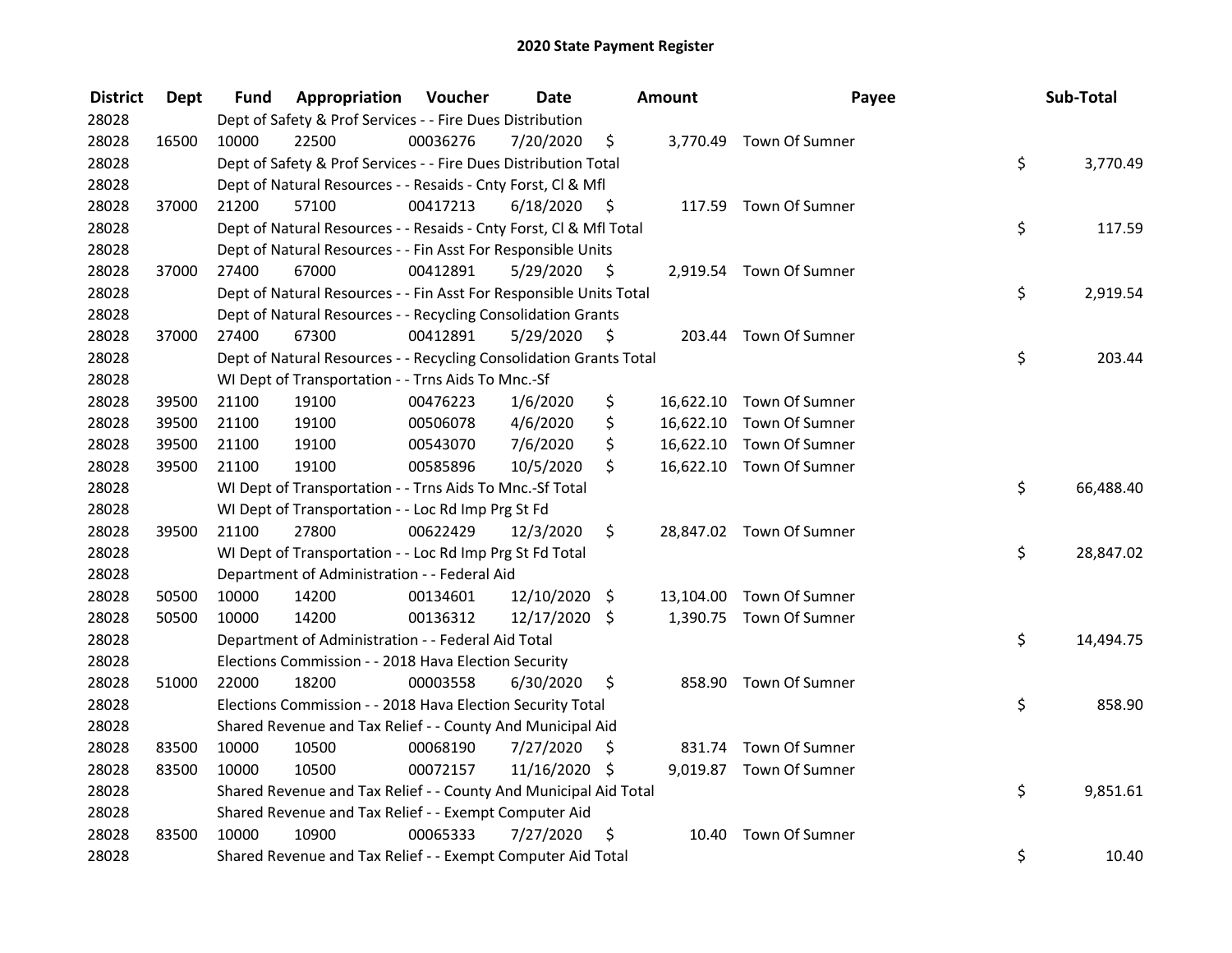| <b>District</b>    | Dept  | <b>Fund</b> | Appropriation                                                                 | Voucher  | Date      | Amount |        | Payee          | Sub-Total  |
|--------------------|-------|-------------|-------------------------------------------------------------------------------|----------|-----------|--------|--------|----------------|------------|
| 28028              |       |             | Shared Revenue and Tax Relief - - Personal Property Aid                       |          |           |        |        |                |            |
| 28028              | 83500 | 10000       | 11100                                                                         | 00060715 | 5/4/2020  |        | 478.63 | Town Of Sumner |            |
| 28028              |       |             | Shared Revenue and Tax Relief - - Personal Property Aid Total                 |          |           |        |        |                | 478.63     |
| 28028              |       |             | Shared Revenue and Tax Relief - - State Aid; Video Service Provider Fee       |          |           |        |        |                |            |
| 28028              | 83500 | 10000       | 11200                                                                         | 00064231 | 7/27/2020 |        | 327.69 | Town Of Sumner |            |
| 28028              |       |             | Shared Revenue and Tax Relief - - State Aid; Video Service Provider Fee Total |          |           |        |        |                | 327.69     |
| <b>28028 Total</b> |       |             |                                                                               |          |           |        |        |                | 128.368.46 |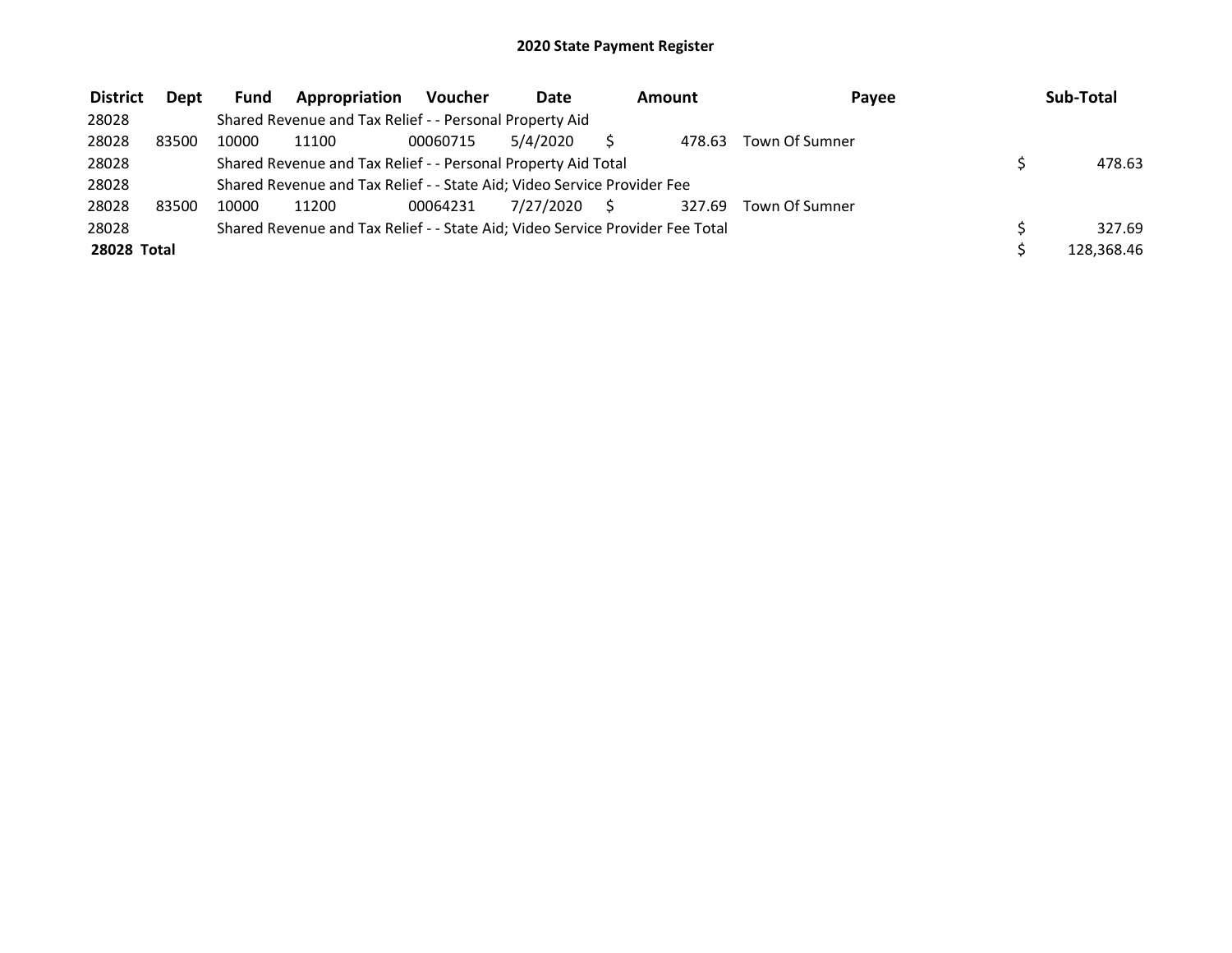| <b>District</b> | Dept  | Fund  | <b>Appropriation Voucher</b>                                       |          | <b>Date</b>   |      | Amount    | Payee                      | Sub-Total        |
|-----------------|-------|-------|--------------------------------------------------------------------|----------|---------------|------|-----------|----------------------------|------------------|
| 28030           |       |       | Dept of Safety & Prof Services - - Fire Dues Distribution          |          |               |      |           |                            |                  |
| 28030           | 16500 | 10000 | 22500                                                              | 00036277 | 7/20/2020     | \$   |           | 3,527.71 Town Of Waterloo  |                  |
| 28030           |       |       | Dept of Safety & Prof Services - - Fire Dues Distribution Total    |          |               |      |           |                            | \$<br>3,527.71   |
| 28030           |       |       | Dept of Natural Resources - - Aids In Lieu Of Taxes - Gener        |          |               |      |           |                            |                  |
| 28030           | 37000 | 10000 | 50300                                                              | 00385436 | 1/24/2020     | \$   |           | 8,058.59 Town Of Waterloo  |                  |
| 28030           | 37000 | 10000 | 50300                                                              | 00385437 | 1/24/2020     | \$   | 24,881.09 | Town Of Waterloo           |                  |
| 28030           | 37000 | 10000 | 50300                                                              | 00404510 | 4/21/2020     | \$   |           | 1,033.10 Town Of Waterloo  |                  |
| 28030           |       |       | Dept of Natural Resources - - Aids In Lieu Of Taxes - Gener Total  |          |               |      |           |                            | \$<br>33,972.78  |
| 28030           |       |       | Dept of Natural Resources - - Resaids - Cnty Forst, Cl & Mfl       |          |               |      |           |                            |                  |
| 28030           | 37000 | 21200 | 57100                                                              | 00417214 | 6/18/2020     | - \$ |           | 48.20 Town Of Waterloo     |                  |
| 28030           |       |       | Dept of Natural Resources - - Resaids - Cnty Forst, Cl & Mfl Total |          |               |      |           |                            | \$<br>48.20      |
| 28030           |       |       | Dept of Natural Resources - - Aids In Lieu Of Taxes - Sum S        |          |               |      |           |                            |                  |
| 28030           | 37000 | 21200 | 57900                                                              | 00404509 | 4/21/2020     | - \$ |           | 505.15 Town Of Waterloo    |                  |
| 28030           |       |       | Dept of Natural Resources - - Aids In Lieu Of Taxes - Sum S Total  |          |               |      |           |                            | \$<br>505.15     |
| 28030           |       |       | Dept of Natural Resources - - Fin Asst For Responsible Units       |          |               |      |           |                            |                  |
| 28030           | 37000 | 27400 | 67000                                                              | 00413319 | 5/29/2020     | \$   |           | 887.35 Town Of Waterloo    |                  |
| 28030           |       |       | Dept of Natural Resources - - Fin Asst For Responsible Units Total |          |               |      |           |                            | \$<br>887.35     |
| 28030           |       |       | WI Dept of Transportation - - Trns Aids To Mnc.-Sf                 |          |               |      |           |                            |                  |
| 28030           | 39500 | 21100 | 19100                                                              | 00476224 | 1/6/2020      | \$   |           | 25,728.12 Town Of Waterloo |                  |
| 28030           | 39500 | 21100 | 19100                                                              | 00506079 | 4/6/2020      | \$   |           | 25,728.12 Town Of Waterloo |                  |
| 28030           | 39500 | 21100 | 19100                                                              | 00543071 | 7/6/2020      | \$   |           | 25,728.12 Town Of Waterloo |                  |
| 28030           | 39500 | 21100 | 19100                                                              | 00585897 | 10/5/2020     | \$   |           | 25,728.12 Town Of Waterloo |                  |
| 28030           |       |       | WI Dept of Transportation - - Trns Aids To Mnc.-Sf Total           |          |               |      |           |                            | \$<br>102,912.48 |
| 28030           |       |       | Shared Revenue and Tax Relief - - County And Municipal Aid         |          |               |      |           |                            |                  |
| 28030           | 83500 | 10000 | 10500                                                              | 00068191 | 7/27/2020     | \$.  |           | 1,619.39 Town Of Waterloo  |                  |
| 28030           | 83500 | 10000 | 10500                                                              | 00072158 | 11/16/2020 \$ |      |           | 9,176.55 Town Of Waterloo  |                  |
| 28030           |       |       | Shared Revenue and Tax Relief - - County And Municipal Aid Total   |          |               |      |           |                            | \$<br>10,795.94  |
| 28030           |       |       | Shared Revenue and Tax Relief - - Exempt Computer Aid              |          |               |      |           |                            |                  |
| 28030           | 83500 | 10000 | 10900                                                              | 00065334 | 7/27/2020     | \$   |           | 21.83 Town Of Waterloo     |                  |
| 28030           |       |       | Shared Revenue and Tax Relief - - Exempt Computer Aid Total        |          |               |      |           |                            | \$<br>21.83      |
| 28030           |       |       | Shared Revenue and Tax Relief - - Utility Aid                      |          |               |      |           |                            |                  |
| 28030           | 83500 | 10000 | 11000                                                              | 00068191 | 7/27/2020     | \$   | 490.40    | Town Of Waterloo           |                  |
| 28030           | 83500 | 10000 | 11000                                                              | 00072158 | 11/16/2020    | \$   |           | 2,857.77 Town Of Waterloo  |                  |
| 28030           |       |       | Shared Revenue and Tax Relief - - Utility Aid Total                |          |               |      |           |                            | \$<br>3,348.17   |
| 28030           |       |       | Shared Revenue and Tax Relief - - Personal Property Aid            |          |               |      |           |                            |                  |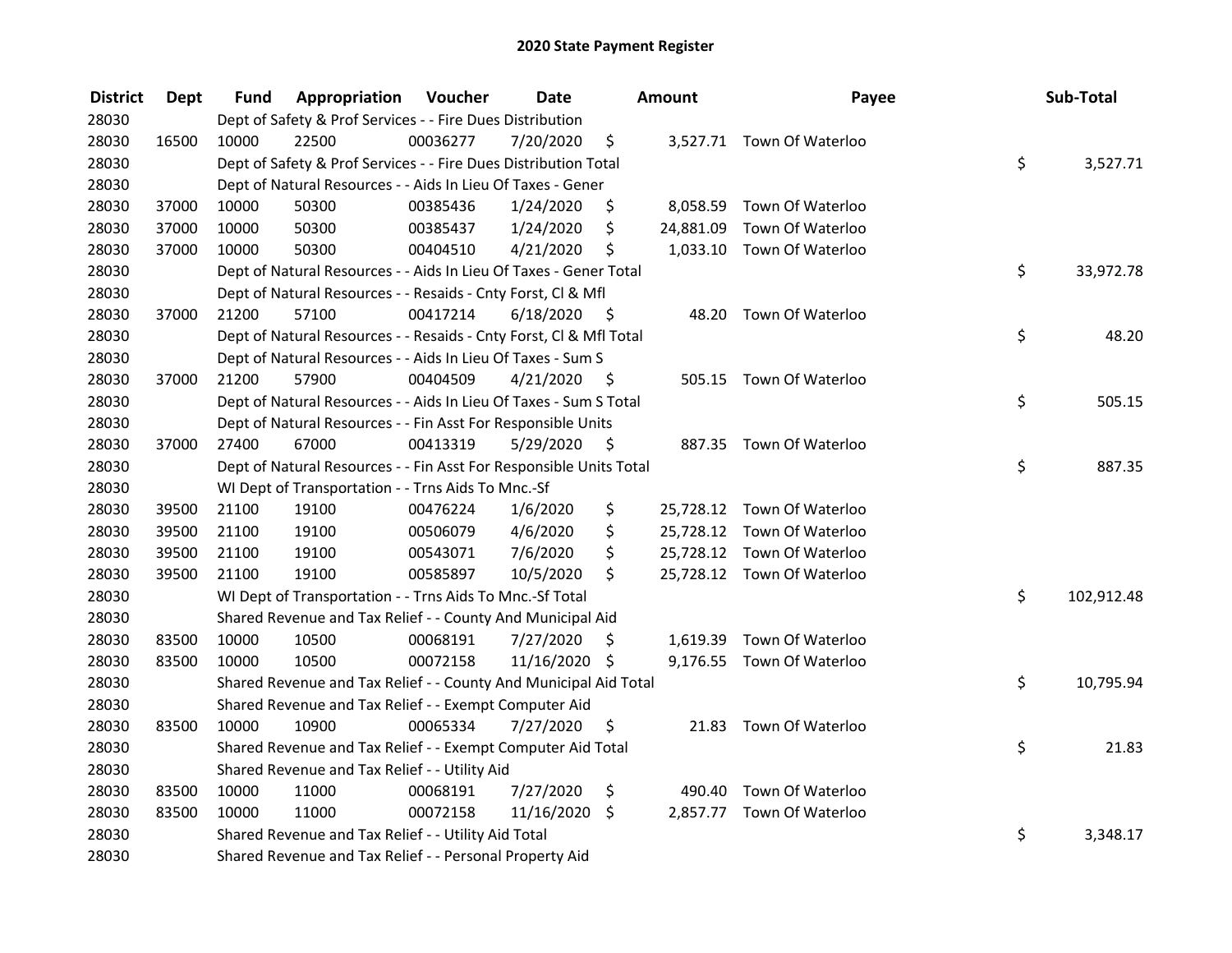| District    | Dept  | Fund  | <b>Appropriation</b>                                          | Voucher  | Date     | Amount | Pavee                     | Sub-Total  |
|-------------|-------|-------|---------------------------------------------------------------|----------|----------|--------|---------------------------|------------|
| 28030       | 83500 | 10000 | 11100                                                         | 00060716 | 5/4/2020 |        | 2,734.27 Town Of Waterloo |            |
| 28030       |       |       | Shared Revenue and Tax Relief - - Personal Property Aid Total |          |          |        |                           | 2.734.27   |
| 28030 Total |       |       |                                                               |          |          |        |                           | 158,753.88 |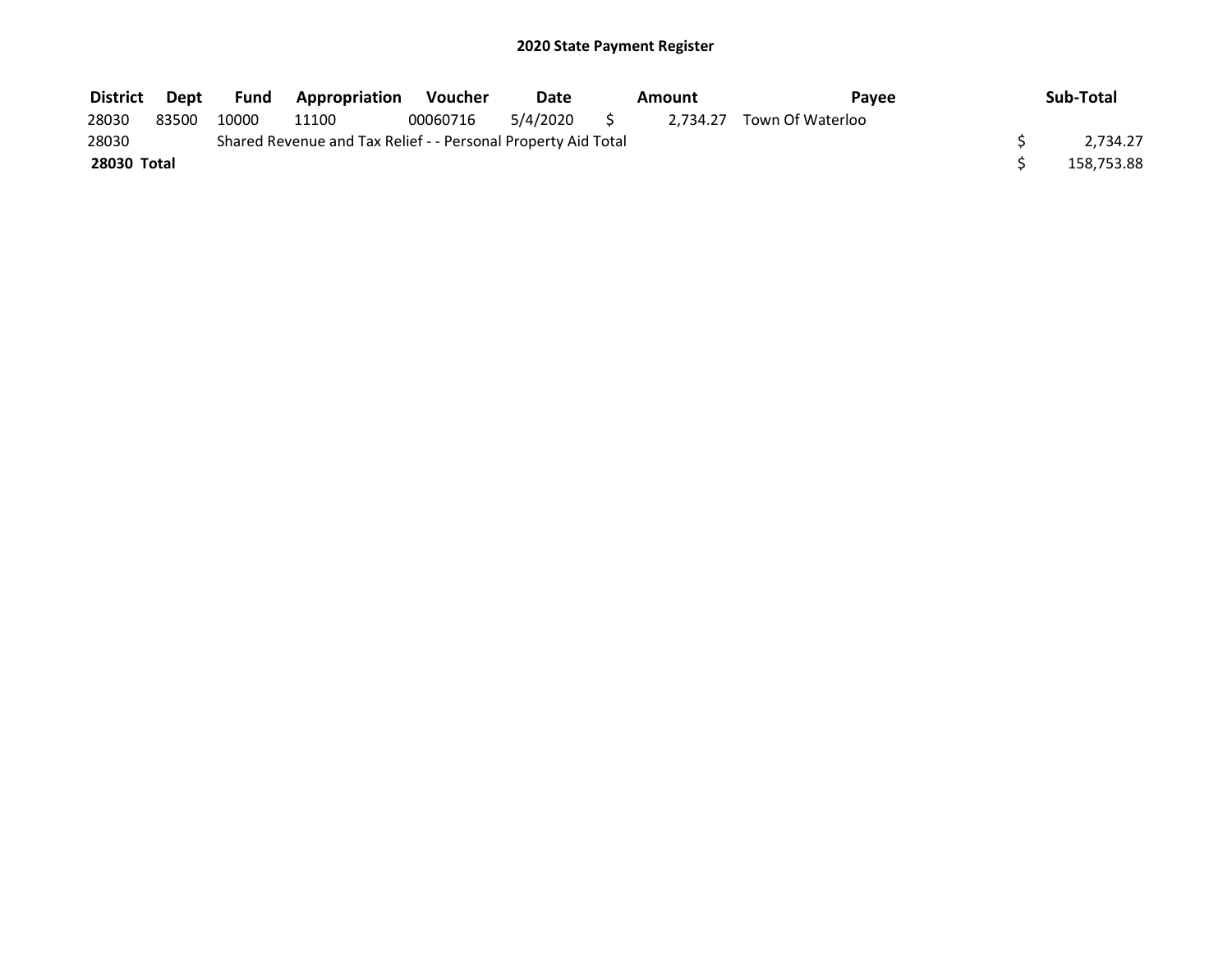| <b>District</b> | <b>Dept</b> | Fund  | Appropriation                                                      | Voucher  | <b>Date</b>   |      | Amount | Payee                       | Sub-Total        |
|-----------------|-------------|-------|--------------------------------------------------------------------|----------|---------------|------|--------|-----------------------------|------------------|
| 28032           |             |       | Dept of Safety & Prof Services - - Fire Dues Distribution          |          |               |      |        |                             |                  |
| 28032           | 16500       | 10000 | 22500                                                              | 00036278 | 7/20/2020     | \$   |        | 7,732.72 Town Of Watertown  |                  |
| 28032           |             |       | Dept of Safety & Prof Services - - Fire Dues Distribution Total    |          |               |      |        |                             | \$<br>7,732.72   |
| 28032           |             |       | Dept of Natural Resources - - Aids In Lieu Of Taxes - Gener        |          |               |      |        |                             |                  |
| 28032           | 37000       | 10000 | 50300                                                              | 00385425 | 1/24/2020     | \$   |        | 2,433.52 Town Of Watertown  |                  |
| 28032           | 37000       | 10000 | 50300                                                              | 00404240 | 4/21/2020     | \$   |        | 104.87 Town Of Watertown    |                  |
| 28032           |             |       | Dept of Natural Resources - - Aids In Lieu Of Taxes - Gener Total  |          |               |      |        |                             | \$<br>2,538.39   |
| 28032           |             |       | Dept of Natural Resources - - Resaids - Cnty Forst, Cl & Mfl       |          |               |      |        |                             |                  |
| 28032           | 37000       | 21200 | 57100                                                              | 00417215 | 6/18/2020     | - \$ |        | 31.00 Town Of Watertown     |                  |
| 28032           |             |       | Dept of Natural Resources - - Resaids - Cnty Forst, Cl & Mfl Total |          |               |      |        |                             | \$<br>31.00      |
| 28032           |             |       | Dept of Natural Resources - - Fin Asst For Responsible Units       |          |               |      |        |                             |                  |
| 28032           | 37000       | 27400 | 67000                                                              | 00413277 | 5/29/2020     | -\$  |        | 5,542.76 Town Of Watertown  |                  |
| 28032           |             |       | Dept of Natural Resources - - Fin Asst For Responsible Units Total |          |               |      |        |                             | \$<br>5,542.76   |
| 28032           |             |       | WI Dept of Transportation - - Trns Aids To Mnc.-Sf                 |          |               |      |        |                             |                  |
| 28032           | 39500       | 21100 | 19100                                                              | 00476225 | 1/6/2020      | \$   |        | 39,866.76 Town Of Watertown |                  |
| 28032           | 39500       | 21100 | 19100                                                              | 00506080 | 4/6/2020      | \$   |        | 39,866.76 Town Of Watertown |                  |
| 28032           | 39500       | 21100 | 19100                                                              | 00543072 | 7/6/2020      | \$   |        | 39,866.76 Town Of Watertown |                  |
| 28032           | 39500       | 21100 | 19100                                                              | 00585898 | 10/5/2020     | \$   |        | 39,866.76 Town Of Watertown |                  |
| 28032           |             |       | WI Dept of Transportation - - Trns Aids To Mnc.-Sf Total           |          |               |      |        |                             | \$<br>159,467.04 |
| 28032           |             |       | WI Dept of Transportation - - Loc Rd Imp Prg St Fd                 |          |               |      |        |                             |                  |
| 28032           | 39500       | 21100 | 27800                                                              | 00533904 | 6/4/2020      | \$   |        | 28,544.66 Town Of Watertown |                  |
| 28032           |             |       | WI Dept of Transportation - - Loc Rd Imp Prg St Fd Total           |          |               |      |        |                             | \$<br>28,544.66  |
| 28032           |             |       | Department of Administration - - Federal Aid                       |          |               |      |        |                             |                  |
| 28032           | 50500       | 10000 | 14200                                                              | 00134602 | 12/10/2020 \$ |      |        | 3,254.44 Town Of Watertown  |                  |
| 28032           |             |       | Department of Administration - - Federal Aid Total                 |          |               |      |        |                             | \$<br>3,254.44   |
| 28032           |             |       | Elections Commission - - 2018 Hava Election Security               |          |               |      |        |                             |                  |
| 28032           | 51000       | 22000 | 18200                                                              | 00004711 | 9/22/2020     | \$   |        | 1,632.20 Town Of Watertown  |                  |
| 28032           |             |       | Elections Commission - - 2018 Hava Election Security Total         |          |               |      |        |                             | \$<br>1,632.20   |
| 28032           |             |       | Shared Revenue and Tax Relief - - County And Municipal Aid         |          |               |      |        |                             |                  |
| 28032           | 83500       | 10000 | 10500                                                              | 00068192 | 7/27/2020     | \$   |        | 7,282.23 Town Of Watertown  |                  |
| 28032           | 83500       | 10000 | 10500                                                              | 00072159 | 11/16/2020 \$ |      |        | 41,266.00 Town Of Watertown |                  |
| 28032           |             |       | Shared Revenue and Tax Relief - - County And Municipal Aid Total   |          |               |      |        |                             | \$<br>48,548.23  |
| 28032           |             |       | Shared Revenue and Tax Relief - - Exempt Computer Aid              |          |               |      |        |                             |                  |
| 28032           | 83500       | 10000 | 10900                                                              | 00065335 | 7/27/2020     | \$   |        | 3.11 Town Of Watertown      |                  |
| 28032           |             |       | Shared Revenue and Tax Relief - - Exempt Computer Aid Total        |          |               |      |        |                             | \$<br>3.11       |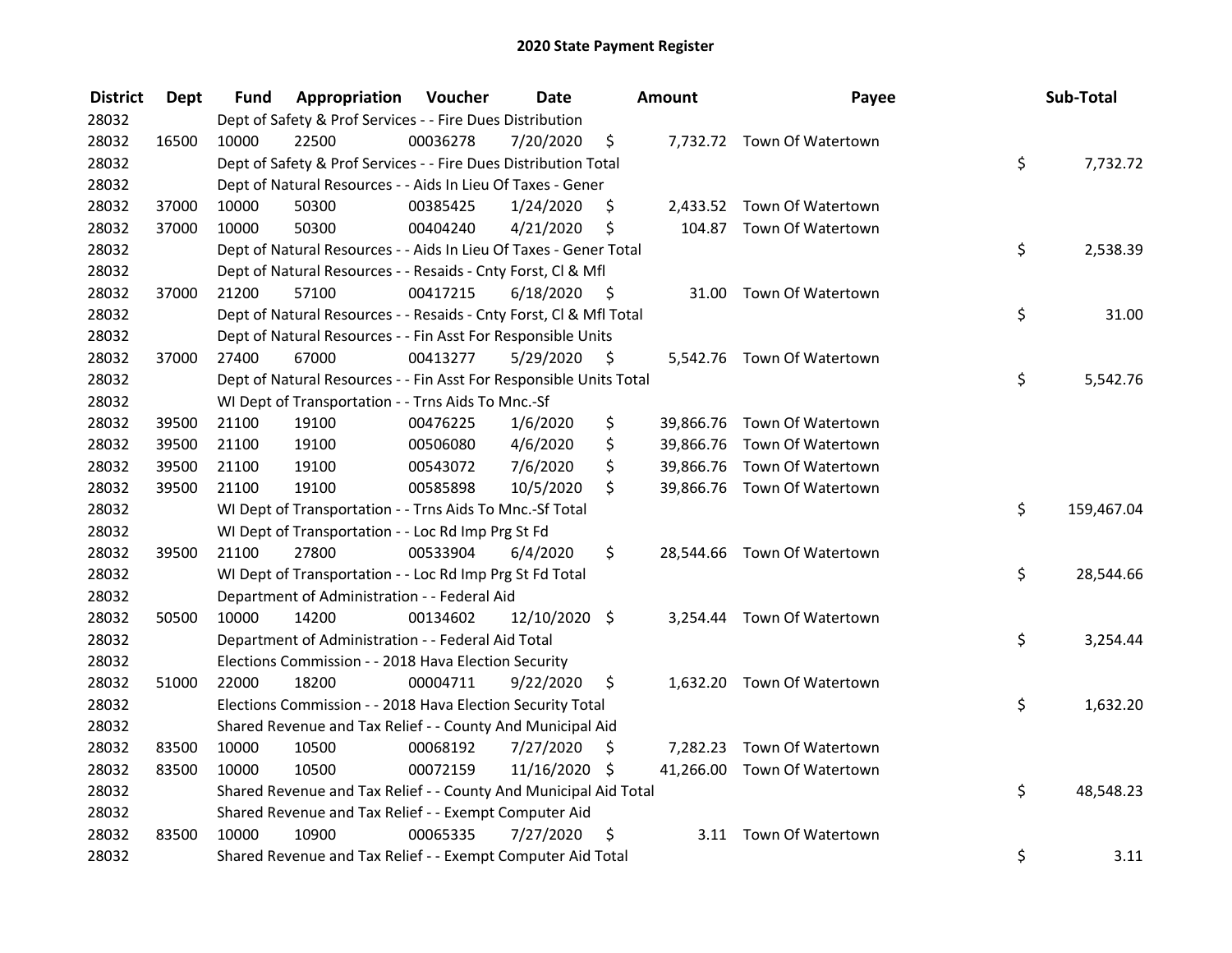| <b>District</b> | Dept  | Fund  | Appropriation                                                   | <b>Voucher</b> | <b>Date</b> |              | Amount     | Payee             |    | Sub-Total  |
|-----------------|-------|-------|-----------------------------------------------------------------|----------------|-------------|--------------|------------|-------------------|----|------------|
| 28032           |       |       | Shared Revenue and Tax Relief - - Utility Aid                   |                |             |              |            |                   |    |            |
| 28032           | 83500 | 10000 | 11000                                                           | 00068192       | 7/27/2020   |              | 45.116.45  | Town Of Watertown |    |            |
| 28032           | 83500 | 10000 | 11000                                                           | 00072159       | 11/16/2020  | <sup>S</sup> | 256.668.73 | Town Of Watertown |    |            |
| 28032           |       |       | Shared Revenue and Tax Relief - - Utility Aid Total             |                |             |              |            |                   |    | 301,785.18 |
| 28032           |       |       | Shared Revenue and Tax Relief - - Personal Property Aid         |                |             |              |            |                   |    |            |
| 28032           | 83500 | 10000 | 11100                                                           | 00060717       | 5/4/2020    |              | 966.05     | Town Of Watertown |    |            |
| 28032           |       |       | Shared Revenue and Tax Relief - - Personal Property Aid Total   |                |             |              |            |                   | \$ | 966.05     |
| 28032           |       |       | Shared Revenue and Tax Relief - - Lottery & Gaming Credit       |                |             |              |            |                   |    |            |
| 28032           | 83500 | 52100 | 36300                                                           | 00055340       | 3/23/2020   |              | 1.998.72   | Town Of Watertown |    |            |
| 28032           |       |       | Shared Revenue and Tax Relief - - Lottery & Gaming Credit Total |                |             |              |            |                   | Ś. | 1,998.72   |
| 28032 Total     |       |       |                                                                 |                |             |              |            |                   |    | 562,044.50 |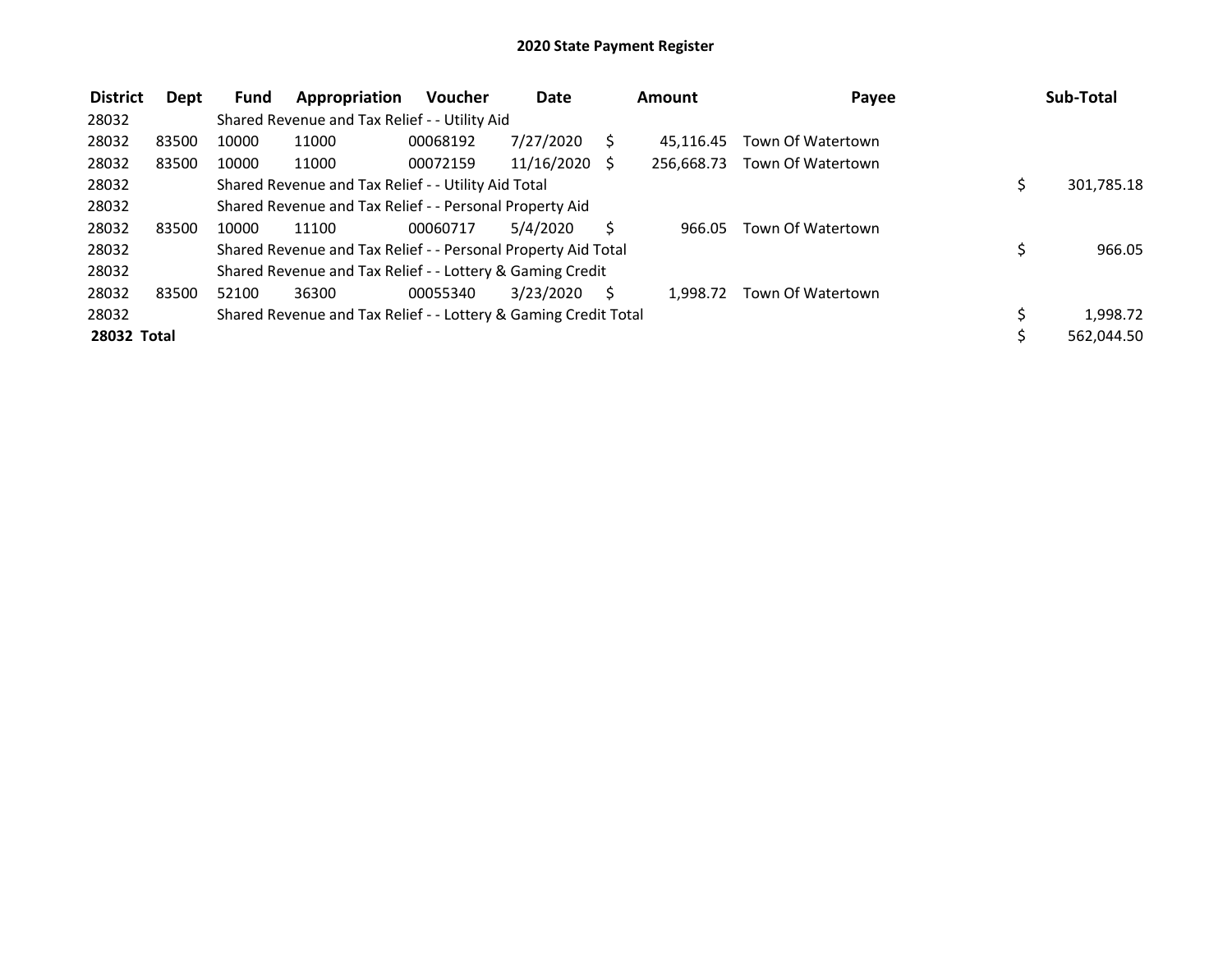| <b>District</b>    | Dept  | <b>Fund</b> | Appropriation                                                 | Voucher  | Date     | Amount | Payee                | Sub-Total |
|--------------------|-------|-------------|---------------------------------------------------------------|----------|----------|--------|----------------------|-----------|
| 28111              |       |             | Shared Revenue and Tax Relief - - Personal Property Aid       |          |          |        |                      |           |
| 28111              | 83500 | 10000       | 11100                                                         | 00060718 | 5/4/2020 | 0.81   | Village of Cambridge |           |
| 28111              |       |             | Shared Revenue and Tax Relief - - Personal Property Aid Total |          |          |        |                      | 0.81      |
| <b>28111 Total</b> |       |             |                                                               |          |          |        |                      | 0.81      |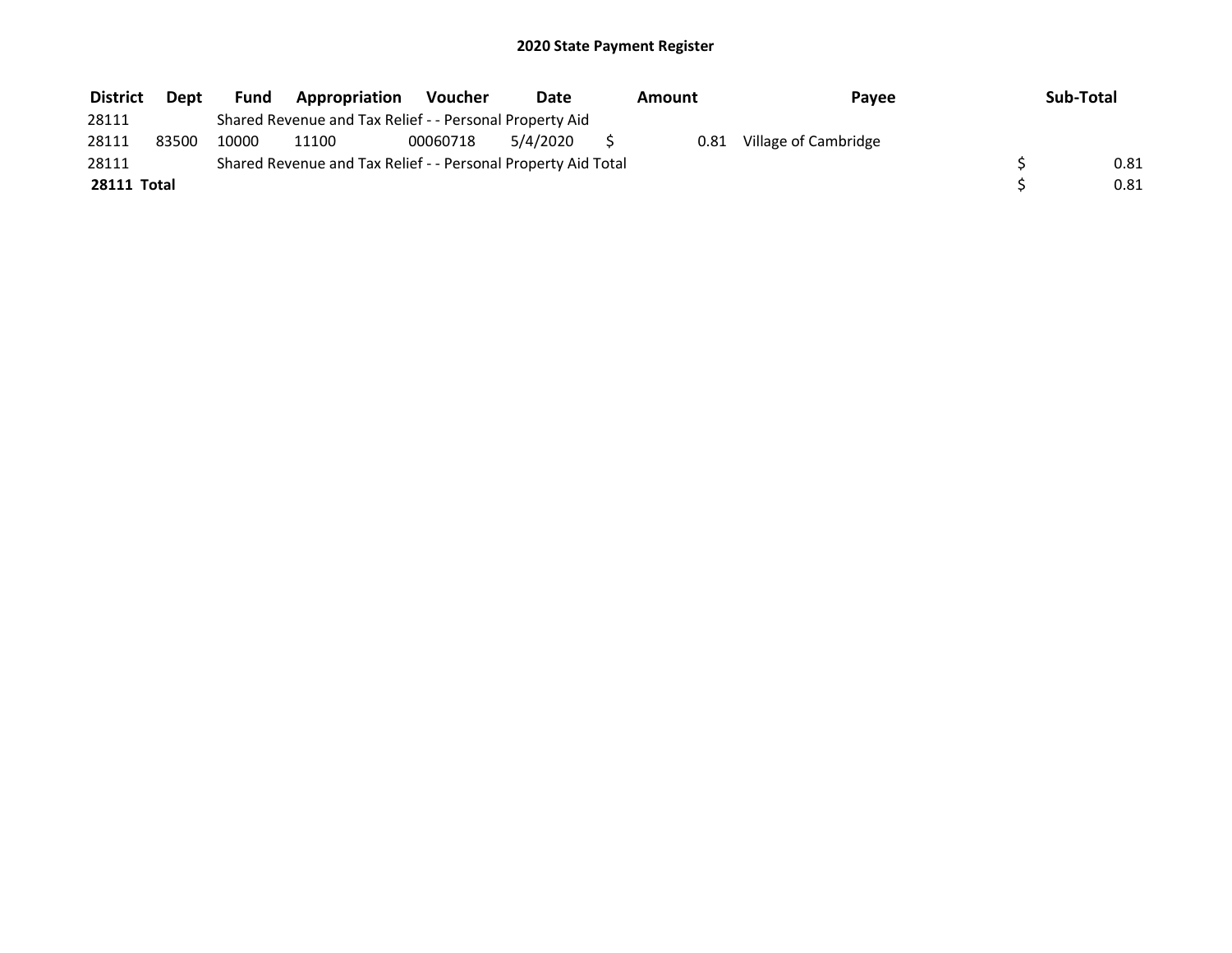| <b>District</b> | <b>Dept</b> | Fund  | Appropriation                                                                   | Voucher   | <b>Date</b>   |      | <b>Amount</b> | Payee                              | Sub-Total        |
|-----------------|-------------|-------|---------------------------------------------------------------------------------|-----------|---------------|------|---------------|------------------------------------|------------------|
| 28141           |             |       | Dept of Safety & Prof Services - - Fire Dues Distribution                       |           |               |      |               |                                    |                  |
| 28141           | 16500       | 10000 | 22500                                                                           | 00036279  | 7/20/2020     | \$   |               | 14,025.00 Village Of Johnson Creek |                  |
| 28141           |             |       | Dept of Safety & Prof Services - - Fire Dues Distribution Total                 |           |               |      |               |                                    | \$<br>14,025.00  |
| 28141           |             |       | Dept of Natural Resources - - Fin Asst For Responsible Units                    |           |               |      |               |                                    |                  |
| 28141           | 37000       | 27400 | 67000                                                                           | 00413283  | 5/29/2020     | \$   |               | 5,626.74 Village Of Johnson Creek  |                  |
| 28141           |             |       | Dept of Natural Resources - - Fin Asst For Responsible Units Total              |           |               |      |               |                                    | \$<br>5,626.74   |
| 28141           |             |       | Department of Tourism - - Revenue, Gifts/Grants/Proceed                         |           |               |      |               |                                    |                  |
| 28141           | 38000       | 10000 | 12000                                                                           | 00009426  | 12/7/2020     | - \$ |               | 11,000.00 Village Of Johnson Creek |                  |
| 28141           |             |       | Department of Tourism - - Revenue, Gifts/Grants/Proceed Total                   |           |               |      |               |                                    | \$<br>11,000.00  |
| 28141           |             |       | WI Dept of Transportation - - Trns Aids To Mnc.-Sf                              |           |               |      |               |                                    |                  |
| 28141           | 39500       | 21100 | 19100                                                                           | 00476226  | 1/6/2020      | \$   |               | 36,544.51 Village Of Johnson Creek |                  |
| 28141           | 39500       | 21100 | 19100                                                                           | 00506081  | 4/6/2020      | \$   | 36,544.51     | Village Of Johnson Creek           |                  |
| 28141           | 39500       | 21100 | 19100                                                                           | 00543073  | 7/6/2020      | \$   | 36,544.51     | Village Of Johnson Creek           |                  |
| 28141           | 39500       | 21100 | 19100                                                                           | 00585899  | 10/5/2020     | \$   |               | 36,544.52 Village Of Johnson Creek |                  |
| 28141           |             |       | WI Dept of Transportation - - Trns Aids To Mnc.-Sf Total                        |           |               |      |               |                                    | \$<br>146,178.05 |
| 28141           |             |       | WI Dept of Transportation - - Routine Maint Sf                                  |           |               |      |               |                                    |                  |
| 28141           | 39500       | 21100 | 36800                                                                           | 00482367  | 1/16/2020     | \$   | 810.12        | Village Of Johnson Creek           |                  |
| 28141           | 39500       | 21100 | 36800                                                                           | 00496539  | 2/25/2020     | \$   | 619.18        | Village Of Johnson Creek           |                  |
| 28141           | 39500       | 21100 | 36800                                                                           | 00503879  | 3/19/2020     | \$   | 579.77        | Village Of Johnson Creek           |                  |
| 28141           | 39500       | 21100 | 36800                                                                           | 00515930  | 4/17/2020     | \$   | 568.51        | Village Of Johnson Creek           |                  |
| 28141           | 39500       | 21100 | 36800                                                                           | 00526470  | 5/14/2020     | \$   | 540.36        | Village Of Johnson Creek           |                  |
| 28141           | 39500       | 21100 | 36800                                                                           | 00539372  | 6/19/2020     | \$   | 545.99        | Village Of Johnson Creek           |                  |
| 28141           | 39500       | 21100 | 36800                                                                           | 00553766  | 7/21/2020     | \$   | 720.52        | Village Of Johnson Creek           |                  |
| 28141           | 39500       | 21100 | 36800                                                                           | 00568706  | 8/18/2020     | \$   | 878.16        | Village Of Johnson Creek           |                  |
| 28141           | 39500       | 21100 | 36800                                                                           | 00584059  | 9/17/2020     | \$   | 743.04        | Village Of Johnson Creek           |                  |
| 28141           | 39500       | 21100 | 36800                                                                           | 00602688  | 10/20/2020    | \$   | 883.79        | Village Of Johnson Creek           |                  |
| 28141           | 39500       | 21100 | 36800                                                                           | 00616028  | 11/16/2020    | \$   | 585.40        | Village Of Johnson Creek           |                  |
| 28141           | 39500       | 21100 | 36800                                                                           | 00629363  | 12/18/2020 \$ |      | 529.10        | Village Of Johnson Creek           |                  |
| 28141           |             |       | WI Dept of Transportation - - Routine Maint Sf Total                            |           |               |      |               |                                    | \$<br>8,003.94   |
| 28141           |             |       | Department of Health Services - - Prepaid Medical Transport Reimbursement       |           |               |      |               |                                    |                  |
| 28141           | 43500       | 10000 | 16300                                                                           | AMBULANCE | 11/16/2020 \$ |      |               | 4,473.20 Village Of Johnson Creek  |                  |
| 28141           |             |       | Department of Health Services - - Prepaid Medical Transport Reimbursement Total |           |               |      |               |                                    | \$<br>4,473.20   |
| 28141           |             |       | Department of Justice - - Law Enforcement Train, Local                          |           |               |      |               |                                    |                  |
| 28141           | 45500       | 10000 | 23100                                                                           | 00091532  | 12/7/2020     | \$   | 800.00        | Village Of Johnson Creek           |                  |
| 28141           |             |       | Department of Justice - - Law Enforcement Train, Local Total                    |           |               |      |               |                                    | \$<br>800.00     |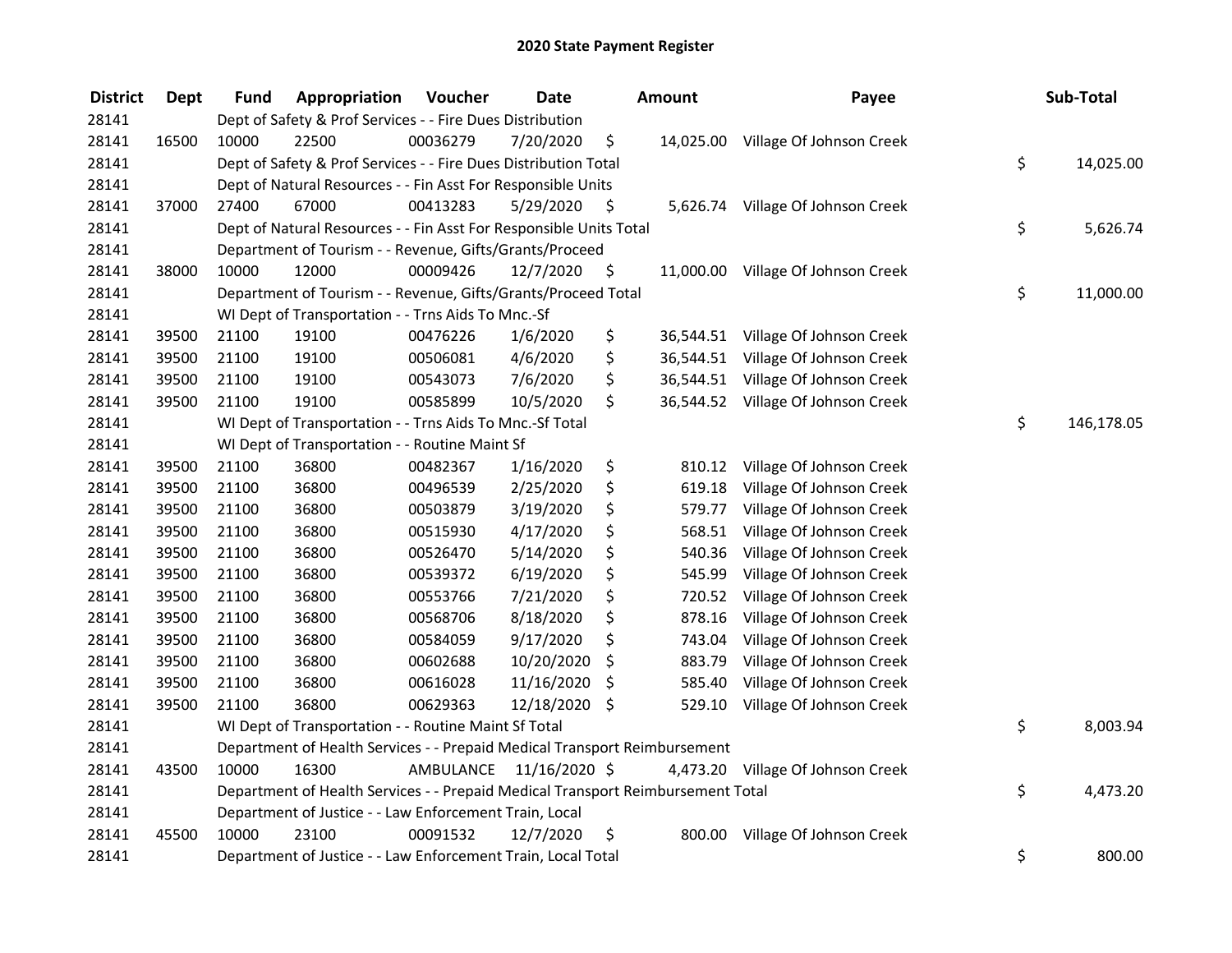| <b>District</b>    | <b>Dept</b> | <b>Fund</b> | Appropriation                                                                 | Voucher  | <b>Date</b>   |         | <b>Amount</b> | Payee                               | Sub-Total        |
|--------------------|-------------|-------------|-------------------------------------------------------------------------------|----------|---------------|---------|---------------|-------------------------------------|------------------|
| 28141              |             |             | Department of Administration - - Federal Aid                                  |          |               |         |               |                                     |                  |
| 28141              | 50500       | 10000       | 14200                                                                         | 00129933 | 10/2/2020     | \$      |               | 16,630.18 Village Of Johnson Creek  |                  |
| 28141              | 50500       | 10000       | 14200                                                                         | 00134603 | 12/10/2020    | $\zeta$ |               | 10,637.34 Village Of Johnson Creek  |                  |
| 28141              |             |             | Department of Administration - - Federal Aid Total                            |          |               |         |               |                                     | \$<br>27,267.52  |
| 28141              |             |             | Elections Commission - - 2018 Hava Election Security                          |          |               |         |               |                                     |                  |
| 28141              | 51000       | 22000       | 18200                                                                         | 00004415 | 9/9/2020      | \$      | 2,187.70      | Village Of Johnson Creek            |                  |
| 28141              |             |             | Elections Commission - - 2018 Hava Election Security Total                    |          |               |         |               |                                     | \$<br>2,187.70   |
| 28141              |             |             | Shared Revenue and Tax Relief - - Expenditure Restraint Program               |          |               |         |               |                                     |                  |
| 28141              | 83500       | 10000       | 10100                                                                         | 00068193 | 7/27/2020     | Ŝ.      |               | 25,019.51 Village Of Johnson Creek  |                  |
| 28141              |             |             | Shared Revenue and Tax Relief - - Expenditure Restraint Program Total         |          |               |         |               |                                     | \$<br>25,019.51  |
| 28141              |             |             | Shared Revenue and Tax Relief - - County And Municipal Aid                    |          |               |         |               |                                     |                  |
| 28141              | 83500       | 10000       | 10500                                                                         | 00068193 | 7/27/2020     | \$      |               | 39,273.57 Village Of Johnson Creek  |                  |
| 28141              | 83500       | 10000       | 10500                                                                         | 00072160 | 11/16/2020 \$ |         |               | 218,077.01 Village Of Johnson Creek |                  |
| 28141              |             |             | Shared Revenue and Tax Relief - - County And Municipal Aid Total              |          |               |         |               |                                     | \$<br>257,350.58 |
| 28141              |             |             | Shared Revenue and Tax Relief - - Exempt Computer Aid                         |          |               |         |               |                                     |                  |
| 28141              | 83500       | 10000       | 10900                                                                         | 00065336 | 7/27/2020     | \$      | 3,178.04      | Village Of Johnson Creek            |                  |
| 28141              | 83500       | 10000       | 10900                                                                         | 00067047 | 7/27/2020     | \$      |               | 34,387.32 Village Of Johnson Creek  |                  |
| 28141              |             |             | Shared Revenue and Tax Relief - - Exempt Computer Aid Total                   |          |               |         |               |                                     | \$<br>37,565.36  |
| 28141              |             |             | Shared Revenue and Tax Relief - - Utility Aid                                 |          |               |         |               |                                     |                  |
| 28141              | 83500       | 10000       | 11000                                                                         | 00068193 | 7/27/2020     | \$      | 227.21        | Village Of Johnson Creek            |                  |
| 28141              | 83500       | 10000       | 11000                                                                         | 00072160 | 11/16/2020    | \$      | 1,313.43      | Village Of Johnson Creek            |                  |
| 28141              |             |             | Shared Revenue and Tax Relief - - Utility Aid Total                           |          |               |         |               |                                     | \$<br>1,540.64   |
| 28141              |             |             | Shared Revenue and Tax Relief - - Personal Property Aid                       |          |               |         |               |                                     |                  |
| 28141              | 83500       | 10000       | 11100                                                                         | 00060719 | 5/4/2020      | \$      |               | 13,022.14 Village Of Johnson Creek  |                  |
| 28141              | 83500       | 10000       | 11100                                                                         | 00062488 | 5/4/2020      | \$      | 37,598.69     | Village Of Johnson Creek            |                  |
| 28141              |             |             | Shared Revenue and Tax Relief - - Personal Property Aid Total                 |          |               |         |               |                                     | \$<br>50,620.83  |
| 28141              |             |             | Shared Revenue and Tax Relief - - State Aid; Video Service Provider Fee       |          |               |         |               |                                     |                  |
| 28141              | 83500       | 10000       | 11200                                                                         | 00064232 | 7/27/2020     | - \$    | 4,134.09      | Village Of Johnson Creek            |                  |
| 28141              |             |             | Shared Revenue and Tax Relief - - State Aid; Video Service Provider Fee Total |          |               |         |               |                                     | \$<br>4,134.09   |
| 28141              |             |             | Shared Revenue and Tax Relief - - Lottery & Gaming Credit                     |          |               |         |               |                                     |                  |
| 28141              | 83500       | 52100       | 36300                                                                         | 00055341 | 3/23/2020     | - \$    |               | 23,773.20 Village Of Johnson Creek  |                  |
| 28141              |             |             | Shared Revenue and Tax Relief - - Lottery & Gaming Credit Total               |          |               |         |               |                                     | \$<br>23,773.20  |
| <b>28141 Total</b> |             |             |                                                                               |          |               |         |               |                                     | \$<br>619,566.36 |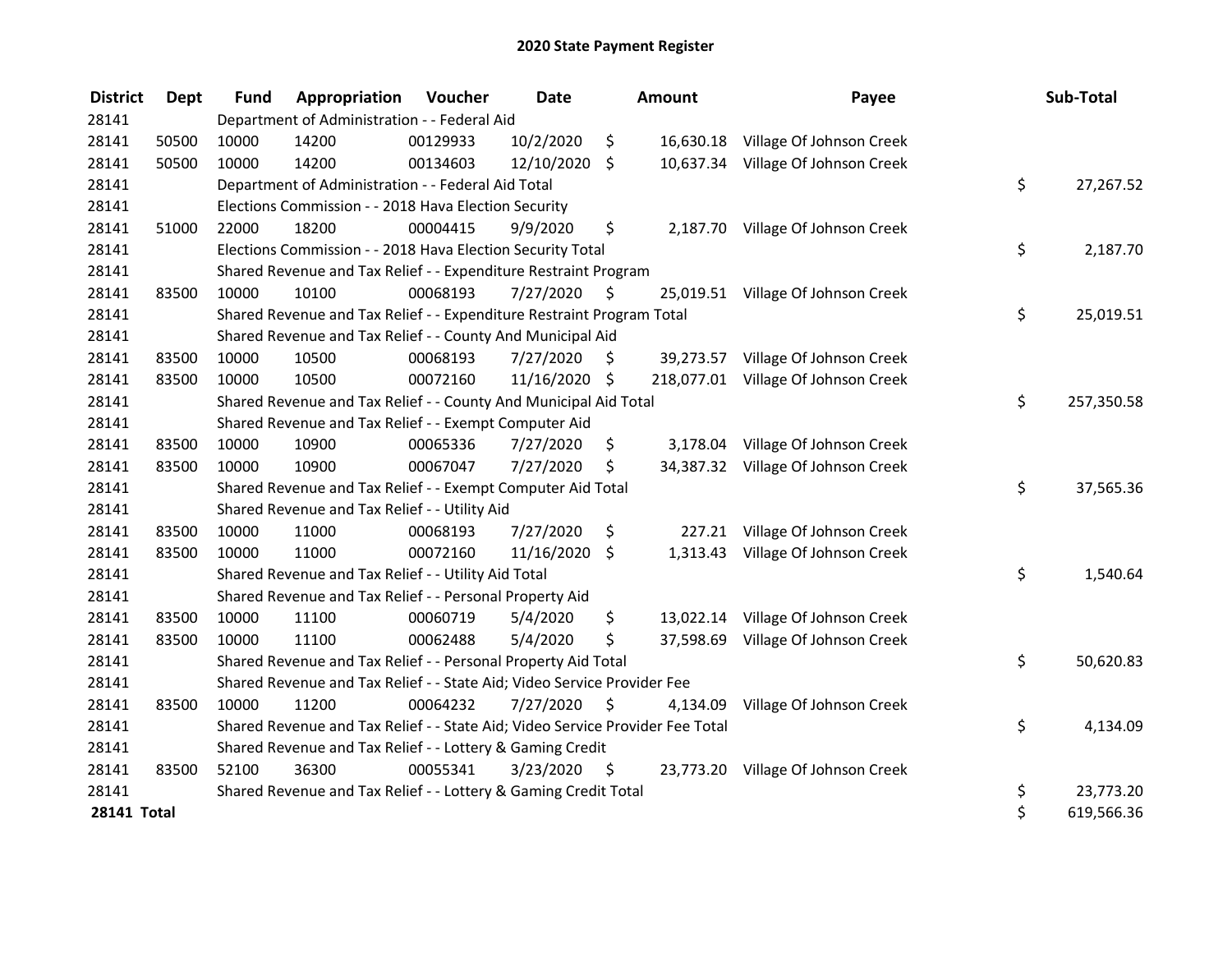| <b>District</b> | <b>Dept</b> | Fund  | Appropriation                                                          | Voucher  | <b>Date</b>     |      | Amount     | Payee                         | Sub-Total        |
|-----------------|-------------|-------|------------------------------------------------------------------------|----------|-----------------|------|------------|-------------------------------|------------------|
| 28171           |             |       | Dept of Safety & Prof Services - - Fire Dues Distribution              |          |                 |      |            |                               |                  |
| 28171           | 16500       | 10000 | 22500                                                                  | 00036280 | 7/20/2020       | \$   | 5,335.75   | Palmyra, Village of           |                  |
| 28171           |             |       | Dept of Safety & Prof Services - - Fire Dues Distribution Total        |          |                 |      |            |                               | \$<br>5,335.75   |
| 28171           |             |       | Dept of Natural Resources - - Fin Asst For Responsible Units           |          |                 |      |            |                               |                  |
| 28171           | 37000       | 27400 | 67000                                                                  | 00412822 | 5/29/2020       | \$   | 6,002.28   | Palmyra, Village of           |                  |
| 28171           |             |       | Dept of Natural Resources - - Fin Asst For Responsible Units Total     |          |                 |      |            |                               | \$<br>6,002.28   |
| 28171           |             |       | WI Dept of Transportation - - Trns Aids To Mnc.-Sf                     |          |                 |      |            |                               |                  |
| 28171           | 39500       | 21100 | 19100                                                                  | 00476227 | 1/6/2020        | \$   | 15,950.30  | Palmyra, Village of           |                  |
| 28171           | 39500       | 21100 | 19100                                                                  | 00506082 | 4/6/2020        | \$   | 15,950.30  | Palmyra, Village of           |                  |
| 28171           | 39500       | 21100 | 19100                                                                  | 00543074 | 7/6/2020        | \$   | 15,950.30  | Palmyra, Village of           |                  |
| 28171           | 39500       | 21100 | 19100                                                                  | 00585900 | 10/5/2020       | \$   | 15,950.30  | Palmyra, Village of           |                  |
| 28171           |             |       | WI Dept of Transportation - - Trns Aids To Mnc.-Sf Total               |          |                 |      |            |                               | \$<br>63,801.20  |
| 28171           |             |       | Department of Health Services - - Emergency Medical Services, Ai       |          |                 |      |            |                               |                  |
| 28171           | 43500       | 10000 | 11900                                                                  | 00379102 | 9/15/2020       | \$   | 5,476.04   | Palmyra, Village of           |                  |
| 28171           |             |       | Department of Health Services - - Emergency Medical Services, Ai Total |          |                 |      |            |                               | \$<br>5,476.04   |
| 28171           |             |       | Department of Justice - - Law Enforcement Train, Local                 |          |                 |      |            |                               |                  |
| 28171           | 45500       | 10000 | 23100                                                                  | 00091619 | 12/7/2020       | \$   | 960.00     | Palmyra, Village of           |                  |
| 28171           |             |       | Department of Justice - - Law Enforcement Train, Local Total           |          |                 |      |            |                               | \$<br>960.00     |
| 28171           |             |       | Department of Administration - - Federal Aid                           |          |                 |      |            |                               |                  |
| 28171           | 50500       | 10000 | 14200                                                                  | 00134604 | $12/10/2020$ \$ |      | 28,548.00  | Palmyra, Village of           |                  |
| 28171           | 50500       | 10000 | 14200                                                                  | 00136313 | 12/17/2020 \$   |      | 2.60       | Palmyra, Village of           |                  |
| 28171           |             |       | Department of Administration - - Federal Aid Total                     |          |                 |      |            |                               | \$<br>28,550.60  |
| 28171           |             |       | Elections Commission - - 2018 Hava Election Security                   |          |                 |      |            |                               |                  |
| 28171           | 51000       | 22000 | 18200                                                                  | 00003830 | 7/13/2020       | \$   | 1,397.90   | Palmyra, Village of           |                  |
| 28171           |             |       | Elections Commission - - 2018 Hava Election Security Total             |          |                 |      |            |                               | \$<br>1,397.90   |
| 28171           |             |       | Shared Revenue and Tax Relief - - Expenditure Restraint Program        |          |                 |      |            |                               |                  |
| 28171           | 83500       | 10000 | 10100                                                                  | 00068194 | 7/27/2020       | \$   | 34,412.37  | Palmyra, Village of           |                  |
| 28171           |             |       | Shared Revenue and Tax Relief - - Expenditure Restraint Program Total  |          |                 |      |            |                               | \$<br>34,412.37  |
| 28171           |             |       | Shared Revenue and Tax Relief - - County And Municipal Aid             |          |                 |      |            |                               |                  |
| 28171           | 83500       | 10000 | 10500                                                                  | 00068194 | 7/27/2020       | \$   | 31,476.57  | Palmyra, Village of           |                  |
| 28171           | 83500       | 10000 | 10500                                                                  | 00072161 | 11/16/2020      | - \$ | 178,367.21 | Palmyra, Village of           |                  |
| 28171           |             |       | Shared Revenue and Tax Relief - - County And Municipal Aid Total       |          |                 |      |            |                               | \$<br>209,843.78 |
| 28171           |             |       | Shared Revenue and Tax Relief - - Exempt Computer Aid                  |          |                 |      |            |                               |                  |
| 28171           | 83500       | 10000 | 10900                                                                  | 00065337 | 7/27/2020       | \$   |            | 19,924.61 Palmyra, Village of |                  |
| 28171           | 83500       | 10000 | 10900                                                                  | 00067048 | 7/27/2020       | \$   | 16,907.28  | Palmyra, Village of           |                  |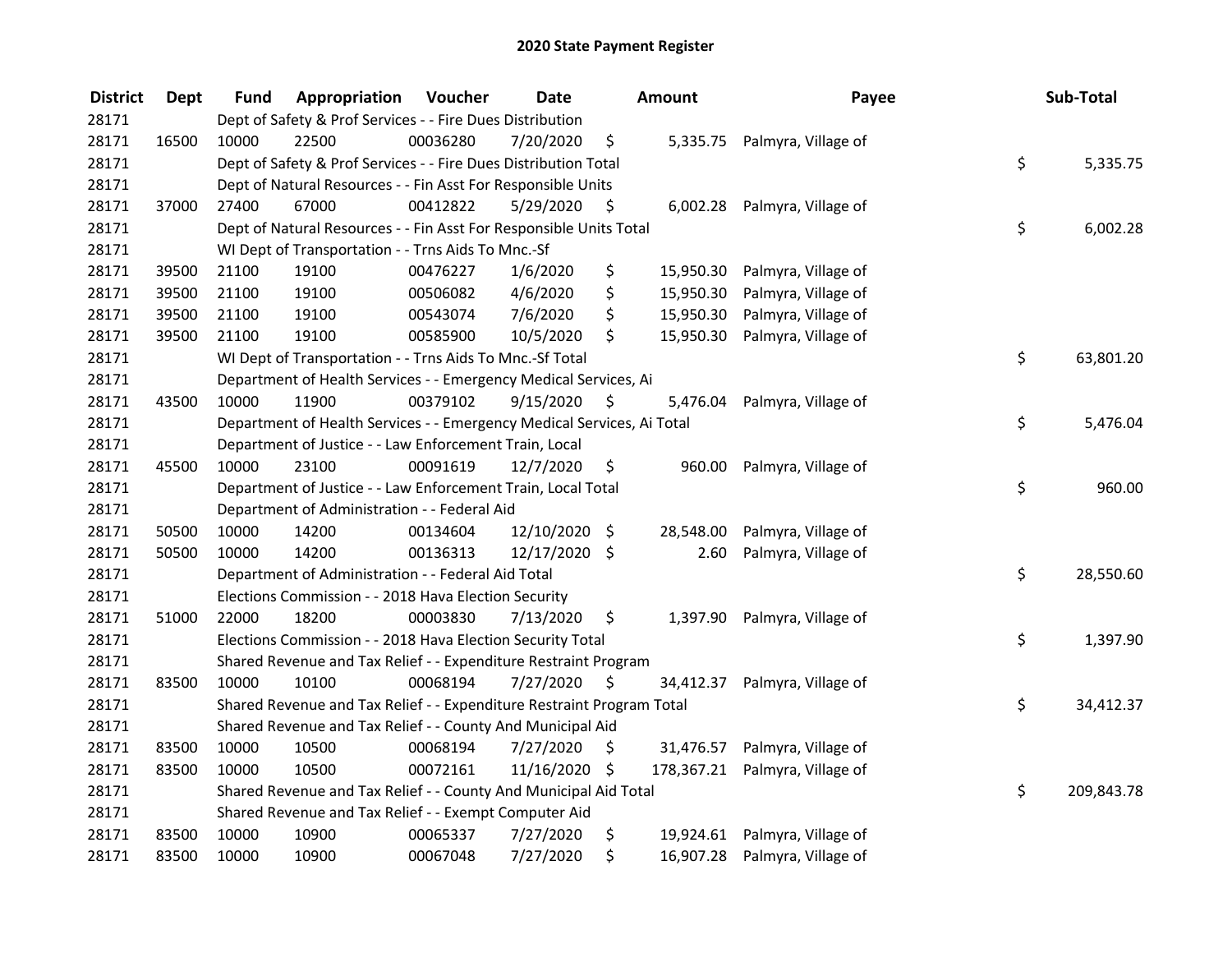| <b>District</b> | Dept  | Fund  | Appropriation                                                                 | <b>Voucher</b> | <b>Date</b> |    | Amount   | Payee               | Sub-Total  |
|-----------------|-------|-------|-------------------------------------------------------------------------------|----------------|-------------|----|----------|---------------------|------------|
| 28171           |       |       | Shared Revenue and Tax Relief - - Exempt Computer Aid Total                   |                |             |    |          |                     | 36,831.89  |
| 28171           |       |       | Shared Revenue and Tax Relief - - Personal Property Aid                       |                |             |    |          |                     |            |
| 28171           | 83500 | 10000 | 11100                                                                         | 00060720       | 5/4/2020    | S  | 5.588.51 | Palmyra, Village of |            |
| 28171           |       |       | Shared Revenue and Tax Relief - - Personal Property Aid Total                 |                |             |    |          |                     | 5,588.51   |
| 28171           |       |       | Shared Revenue and Tax Relief - - State Aid; Video Service Provider Fee       |                |             |    |          |                     |            |
| 28171           | 83500 | 10000 | 11200                                                                         | 00064233       | 7/27/2020   | S. | 2.068.11 | Palmyra. Village of |            |
| 28171           |       |       | Shared Revenue and Tax Relief - - State Aid; Video Service Provider Fee Total |                |             |    |          |                     | 2,068.11   |
| 28171           |       |       | Shared Revenue and Tax Relief - - Lottery & Gaming Credit                     |                |             |    |          |                     |            |
| 28171           | 83500 | 52100 | 36300                                                                         | 00055342       | 3/23/2020   |    | 4.128.48 | Palmyra, Village of |            |
| 28171           |       |       | Shared Revenue and Tax Relief - - Lottery & Gaming Credit Total               |                |             |    |          |                     | 4,128.48   |
| 28171 Total     |       |       |                                                                               |                |             |    |          |                     | 404,396.91 |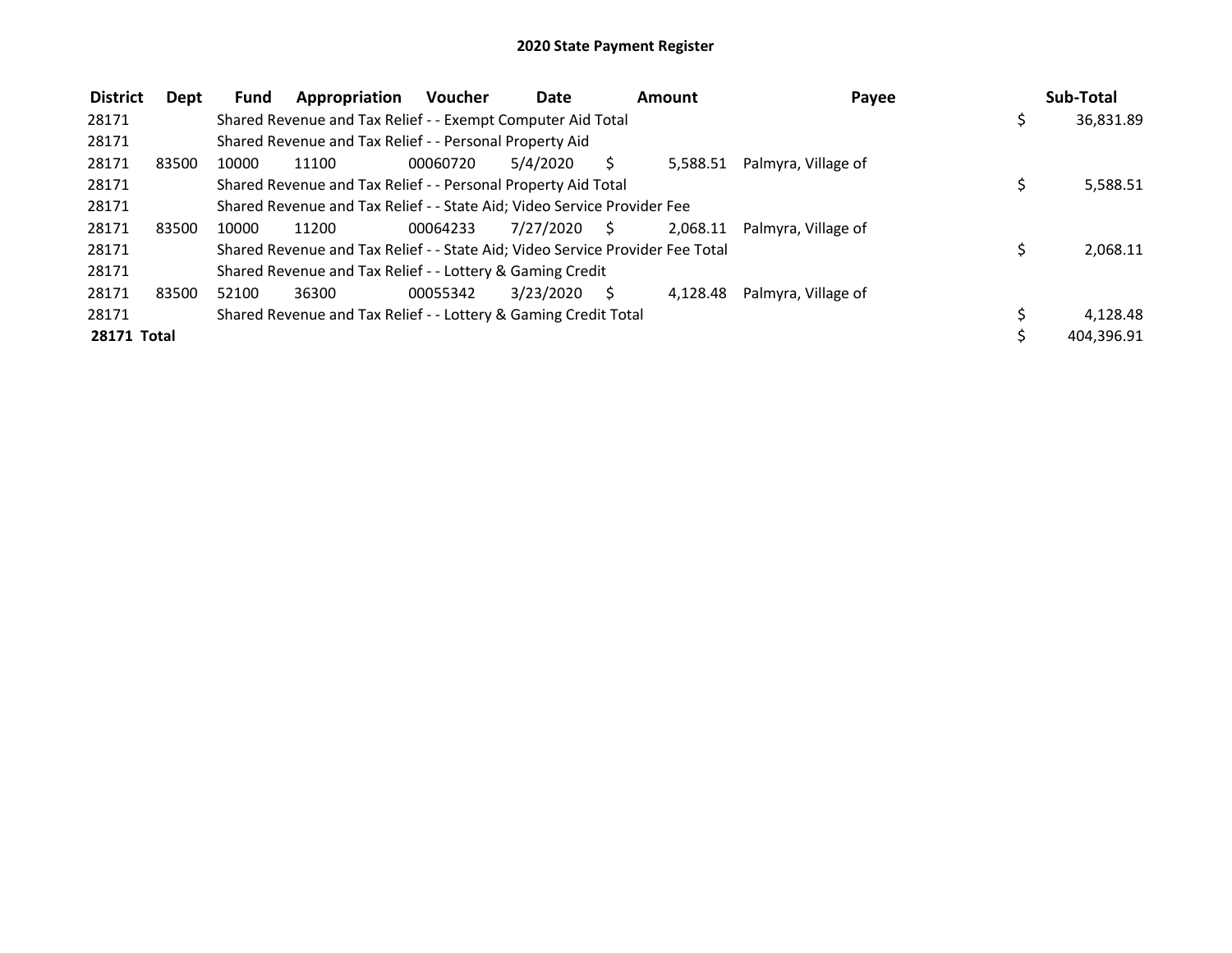| <b>District</b> | <b>Dept</b> | Fund  | Appropriation                                                         | Voucher  | <b>Date</b>   |      | <b>Amount</b> | Payee                         | Sub-Total       |
|-----------------|-------------|-------|-----------------------------------------------------------------------|----------|---------------|------|---------------|-------------------------------|-----------------|
| 28181           |             |       | Dept of Safety & Prof Services - - Fire Dues Distribution             |          |               |      |               |                               |                 |
| 28181           | 16500       | 10000 | 22500                                                                 | 00036281 | 7/20/2020     | \$   |               | 1,905.54 Village Of Sullivan  |                 |
| 28181           |             |       | Dept of Safety & Prof Services - - Fire Dues Distribution Total       |          |               |      |               |                               | \$<br>1,905.54  |
| 28181           |             |       | Dept of Natural Resources - - Aids In Lieu Of Taxes - Gener           |          |               |      |               |                               |                 |
| 28181           | 37000       | 10000 | 50300                                                                 | 00405291 | 4/21/2020     | \$   |               | 80.07 Village Of Sullivan     |                 |
| 28181           |             |       | Dept of Natural Resources - - Aids In Lieu Of Taxes - Gener Total     |          |               |      |               |                               | \$<br>80.07     |
| 28181           |             |       | Dept of Natural Resources - - Gen Program Ops-State Funds             |          |               |      |               |                               |                 |
| 28181           | 37000       | 21200 | 16100                                                                 | 00382822 | 1/15/2020     | \$   |               | 200.00 Village Of Sullivan    |                 |
| 28181           | 37000       | 21200 | 16100                                                                 | 00402781 | 4/16/2020     | \$   | 200.00        | Village Of Sullivan           |                 |
| 28181           | 37000       | 21200 | 16100                                                                 | 00444329 | 10/28/2020 \$ |      |               | 270.00 Village Of Sullivan    |                 |
| 28181           |             |       | Dept of Natural Resources - - Gen Program Ops-State Funds Total       |          |               |      |               |                               | \$<br>670.00    |
| 28181           |             |       | Dept of Natural Resources - - Fin Asst For Responsible Units          |          |               |      |               |                               |                 |
| 28181           | 37000       | 27400 | 67000                                                                 | 00413015 | 5/29/2020     | \$   |               | 2,173.21 Village Of Sullivan  |                 |
| 28181           |             |       | Dept of Natural Resources - - Fin Asst For Responsible Units Total    |          |               |      |               |                               | \$<br>2,173.21  |
| 28181           |             |       | WI Dept of Transportation - - Trns Aids To Mnc.-Sf                    |          |               |      |               |                               |                 |
| 28181           | 39500       | 21100 | 19100                                                                 | 00476228 | 1/6/2020      | \$   |               | 6,123.87 Village Of Sullivan  |                 |
| 28181           | 39500       | 21100 | 19100                                                                 | 00506083 | 4/6/2020      | \$   | 6,123.87      | Village Of Sullivan           |                 |
| 28181           | 39500       | 21100 | 19100                                                                 | 00543075 | 7/6/2020      | \$   |               | 6,123.87 Village Of Sullivan  |                 |
| 28181           | 39500       | 21100 | 19100                                                                 | 00585901 | 10/5/2020     | \$   | 6,123.88      | Village Of Sullivan           |                 |
| 28181           |             |       | WI Dept of Transportation - - Trns Aids To Mnc.-Sf Total              |          |               |      |               |                               | \$<br>24,495.49 |
| 28181           |             |       | Department of Administration - - Federal Aid                          |          |               |      |               |                               |                 |
| 28181           | 50500       | 10000 | 14200                                                                 | 00134605 | 12/10/2020 \$ |      |               | 10,697.00 Village Of Sullivan |                 |
| 28181           |             |       | Department of Administration - - Federal Aid Total                    |          |               |      |               |                               | \$<br>10,697.00 |
| 28181           |             |       | Shared Revenue and Tax Relief - - Expenditure Restraint Program       |          |               |      |               |                               |                 |
| 28181           | 83500       | 10000 | 10100                                                                 | 00068195 | 7/27/2020     | - \$ |               | 5,316.46 Village Of Sullivan  |                 |
| 28181           |             |       | Shared Revenue and Tax Relief - - Expenditure Restraint Program Total |          |               |      |               |                               | \$<br>5,316.46  |
| 28181           |             |       | Shared Revenue and Tax Relief - - County And Municipal Aid            |          |               |      |               |                               |                 |
| 28181           | 83500       | 10000 | 10500                                                                 | 00068195 | 7/27/2020     | \$.  |               | 7,212.91 Village Of Sullivan  |                 |
| 28181           | 83500       | 10000 | 10500                                                                 | 00072162 | 11/16/2020 \$ |      |               | 40,873.15 Village Of Sullivan |                 |
| 28181           |             |       | Shared Revenue and Tax Relief - - County And Municipal Aid Total      |          |               |      |               |                               | \$<br>48,086.06 |
| 28181           |             |       | Shared Revenue and Tax Relief - - Exempt Computer Aid                 |          |               |      |               |                               |                 |
| 28181           | 83500       | 10000 | 10900                                                                 | 00065338 | 7/27/2020     | \$   |               | 735.80 Village Of Sullivan    |                 |
| 28181           |             |       | Shared Revenue and Tax Relief - - Exempt Computer Aid Total           |          |               |      |               |                               | \$<br>735.80    |
| 28181           |             |       | Shared Revenue and Tax Relief - - Personal Property Aid               |          |               |      |               |                               |                 |
| 28181           | 83500       | 10000 | 11100                                                                 | 00060721 | 5/4/2020      | \$   |               | 1,037.13 Village Of Sullivan  |                 |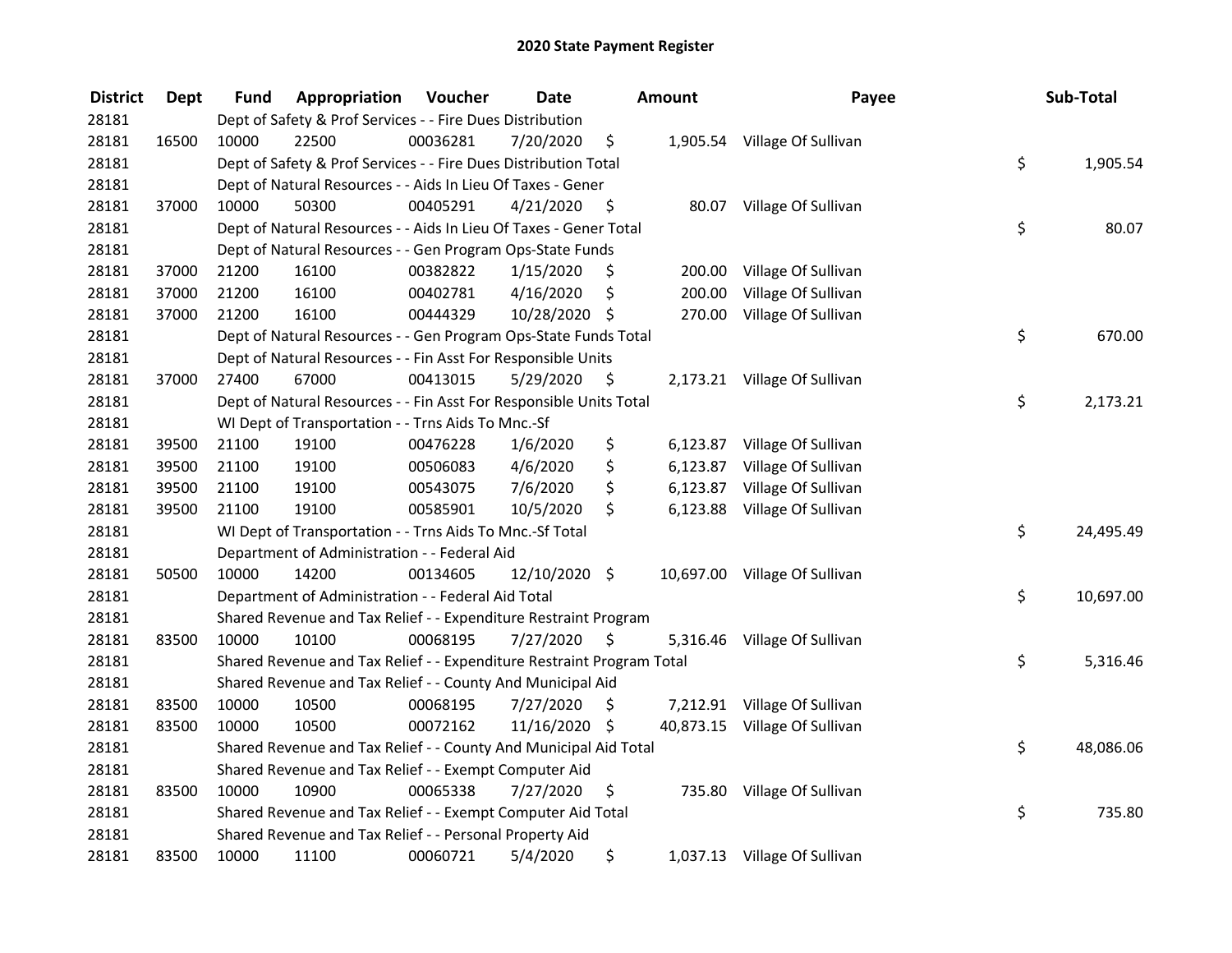| <b>District</b>    | Dept  | <b>Fund</b> | Appropriation                                                                 | <b>Voucher</b> | <b>Date</b> |    | Amount   | Payee               | Sub-Total |
|--------------------|-------|-------------|-------------------------------------------------------------------------------|----------------|-------------|----|----------|---------------------|-----------|
| 28181              |       |             | Shared Revenue and Tax Relief - - Personal Property Aid Total                 |                |             |    |          |                     | 1,037.13  |
| 28181              |       |             | Shared Revenue and Tax Relief - - State Aid; Video Service Provider Fee       |                |             |    |          |                     |           |
| 28181              | 83500 | 10000       | 11200                                                                         | 00064234       | 7/27/2020   | S. | 2.031.38 | Village Of Sullivan |           |
| 28181              |       |             | Shared Revenue and Tax Relief - - State Aid; Video Service Provider Fee Total |                |             |    |          |                     | 2.031.38  |
| 28181              |       |             | Shared Revenue and Tax Relief - - Payments For Municipal Svcs                 |                |             |    |          |                     |           |
| 28181              | 83500 | 10000       | 50100                                                                         | 00054955       | 2/3/2020    |    | 94.55    | Village Of Sullivan |           |
| 28181              |       |             | Shared Revenue and Tax Relief - - Payments For Municipal Svcs Total           |                |             |    |          |                     | 94.55     |
| <b>28181 Total</b> |       |             |                                                                               |                |             |    |          |                     | 97.322.69 |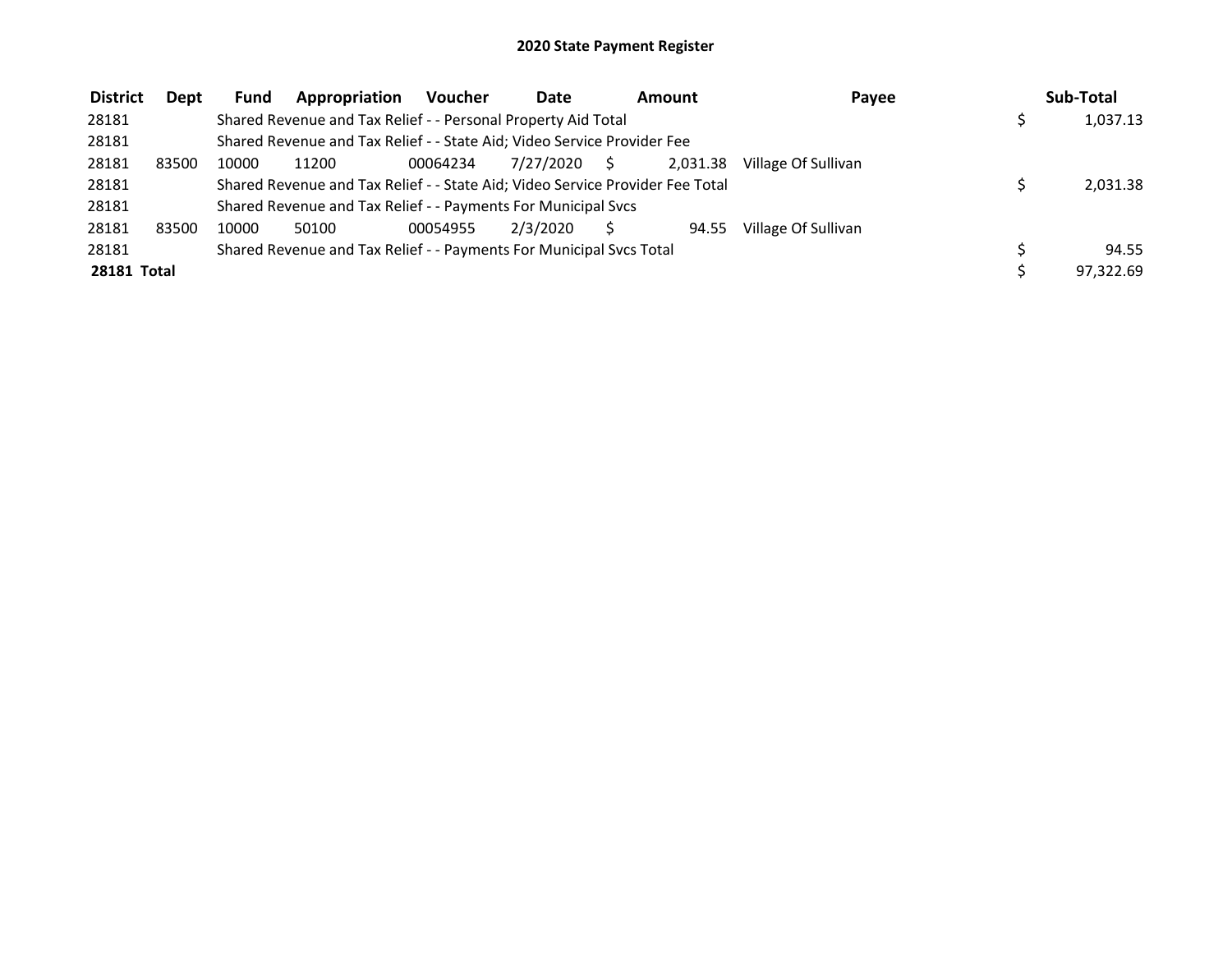| <b>District</b> | <b>Dept</b> | <b>Fund</b> | Appropriation                                                      | Voucher  | <b>Date</b> |      | <b>Amount</b> | Payee                           | Sub-Total        |
|-----------------|-------------|-------------|--------------------------------------------------------------------|----------|-------------|------|---------------|---------------------------------|------------------|
| 28226           |             |             | Dept of Safety & Prof Services - - Fire Dues Distribution          |          |             |      |               |                                 |                  |
| 28226           | 16500       | 10000       | 22500                                                              | 00036282 | 7/20/2020   | \$   |               | 42,355.27 City of Fort Atkinson |                  |
| 28226           |             |             | Dept of Safety & Prof Services - - Fire Dues Distribution Total    |          |             |      |               |                                 | \$<br>42,355.27  |
| 28226           |             |             | Dept of Natural Resources - - Petrostorage Envr Remd Awards        |          |             |      |               |                                 |                  |
| 28226           | 37000       | 27200       | 66700                                                              | 00391225 | 2/20/2020   | \$   | 295.92        | City of Fort Atkinson           |                  |
| 28226           | 37000       | 27200       | 66700                                                              | 00430674 | 8/21/2020   | \$   | 5,728.04      | City of Fort Atkinson           |                  |
| 28226           |             |             | Dept of Natural Resources - - Petrostorage Envr Remd Awards Total  |          |             |      |               |                                 | \$<br>6,023.96   |
| 28226           |             |             | Dept of Natural Resources - - Fin Asst For Responsible Units       |          |             |      |               |                                 |                  |
| 28226           | 37000       | 27400       | 67000                                                              | 00412768 | 5/29/2020   | - \$ |               | 35,095.43 City of Fort Atkinson |                  |
| 28226           |             |             | Dept of Natural Resources - - Fin Asst For Responsible Units Total |          |             |      |               |                                 | \$<br>35,095.43  |
| 28226           |             |             | WI Dept of Transportation - - Conn Hwy Aids St Fds                 |          |             |      |               |                                 |                  |
| 28226           | 39500       | 21100       | 16200                                                              | 00477380 | 1/6/2020    | \$   | 25,055.24     | City of Fort Atkinson           |                  |
| 28226           | 39500       | 21100       | 16200                                                              | 00507235 | 4/6/2020    | \$   | 25,055.24     | City of Fort Atkinson           |                  |
| 28226           | 39500       | 21100       | 16200                                                              | 00544227 | 7/6/2020    | \$   | 25,055.24     | City of Fort Atkinson           |                  |
| 28226           | 39500       | 21100       | 16200                                                              | 00587053 | 10/5/2020   | \$   | 25,055.24     | City of Fort Atkinson           |                  |
| 28226           |             |             | WI Dept of Transportation - - Conn Hwy Aids St Fds Total           |          |             |      |               |                                 | \$<br>100,220.96 |
| 28226           |             |             | WI Dept of Transportation - - Tc, Trns Oper Aid Sf                 |          |             |      |               |                                 |                  |
| 28226           | 39500       | 21100       | 17700                                                              | 00525222 | 5/13/2020   | \$   | 28,296.00     | City of Fort Atkinson           |                  |
| 28226           | 39500       | 21100       | 17700                                                              | 00574249 | 8/28/2020   | \$   | 84,887.00     | City of Fort Atkinson           |                  |
| 28226           |             |             | WI Dept of Transportation - - Tc, Trns Oper Aid Sf Total           |          |             |      |               |                                 | \$<br>113,183.00 |
| 28226           |             |             | WI Dept of Transportation - - Trnst/Trns-Rel Aid F                 |          |             |      |               |                                 |                  |
| 28226           | 39500       | 21100       | 18200                                                              | 00496360 | 2/24/2020   | \$   | 43,595.75     | City of Fort Atkinson           |                  |
| 28226           | 39500       | 21100       | 18200                                                              | 00550238 | 7/10/2020   | \$   | 32,256.65     | City of Fort Atkinson           |                  |
| 28226           | 39500       | 21100       | 18200                                                              | 00551461 | 7/14/2020   | \$   | 59,003.19     | City of Fort Atkinson           |                  |
| 28226           | 39500       | 21100       | 18200                                                              | 00578941 | 9/8/2020    | \$   | 81,214.52     | City of Fort Atkinson           |                  |
| 28226           |             |             | WI Dept of Transportation - - Trnst/Trns-Rel Aid F Total           |          |             |      |               |                                 | \$<br>216,070.11 |
| 28226           |             |             | WI Dept of Transportation - - Trns Aids To Mnc.-Sf                 |          |             |      |               |                                 |                  |
| 28226           | 39500       | 21100       | 19100                                                              | 00476229 | 1/6/2020    | \$   | 138,938.79    | City of Fort Atkinson           |                  |
| 28226           | 39500       | 21100       | 19100                                                              | 00506084 | 4/6/2020    | \$   | 138,938.79    | City of Fort Atkinson           |                  |
| 28226           | 39500       | 21100       | 19100                                                              | 00543076 | 7/6/2020    | \$   | 138,938.79    | City of Fort Atkinson           |                  |
| 28226           | 39500       | 21100       | 19100                                                              | 00585902 | 10/5/2020   | \$   | 138,938.81    | City of Fort Atkinson           |                  |
| 28226           |             |             | WI Dept of Transportation - - Trns Aids To Mnc.-Sf Total           |          |             |      |               |                                 | \$<br>555,755.18 |
| 28226           |             |             | WI Dept of Transportation - - Dept Mgt & Oper St Fd                |          |             |      |               |                                 |                  |
| 28226           | 39500       | 21100       | 46100                                                              | 00511656 | 4/6/2020    | \$   | 638.15        | City of Fort Atkinson           |                  |
| 28226           | 39500       | 21100       | 46100                                                              | 00623617 | 12/23/2020  | \$   | 127.63        | City of Fort Atkinson           |                  |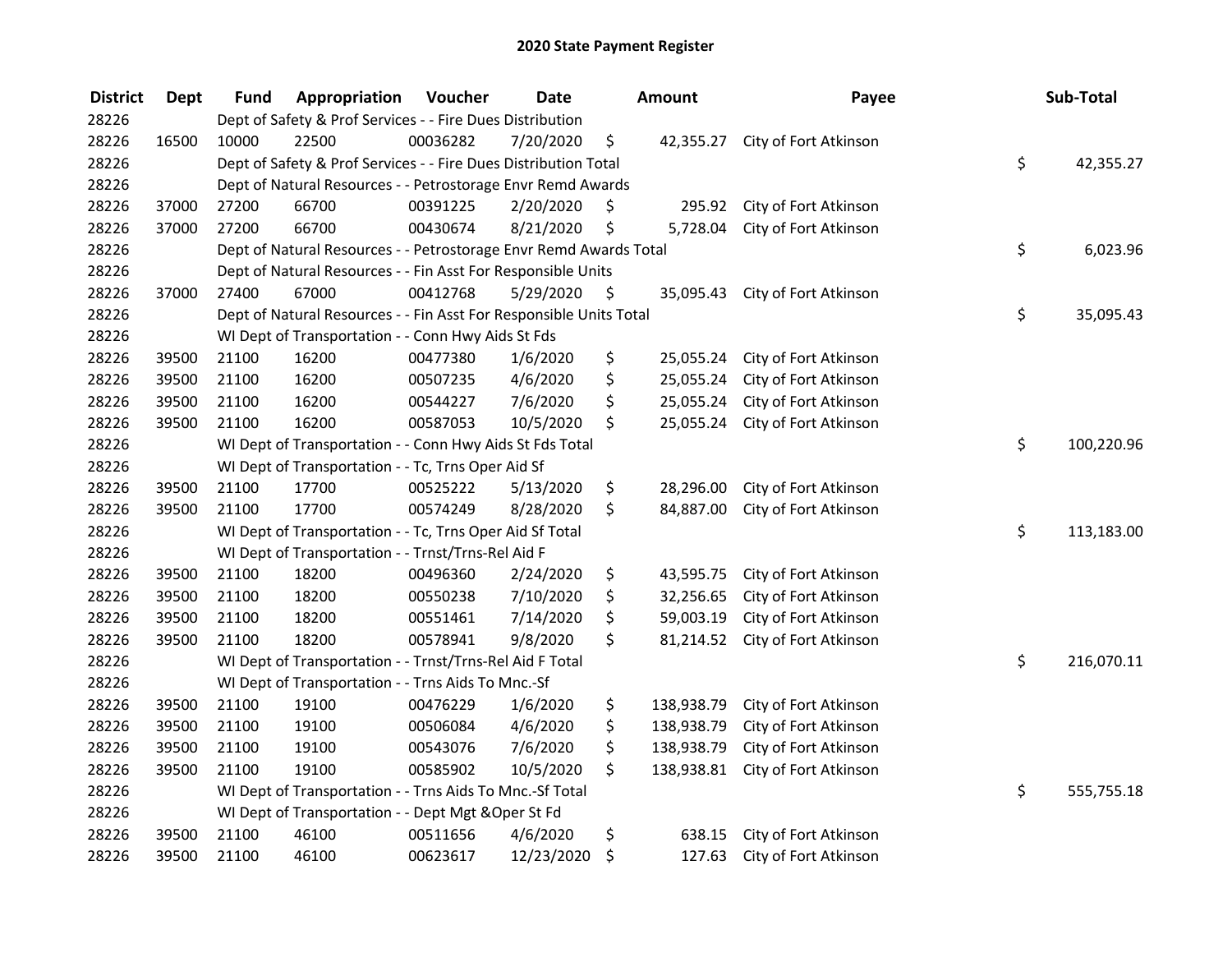| <b>District</b> | <b>Dept</b> | Fund  | Appropriation                                                                 | Voucher  | <b>Date</b>   | <b>Amount</b>    | Payee                           | Sub-Total        |
|-----------------|-------------|-------|-------------------------------------------------------------------------------|----------|---------------|------------------|---------------------------------|------------------|
| 28226           |             |       | WI Dept of Transportation - - Dept Mgt & Oper St Fd Total                     |          |               |                  |                                 | \$<br>765.78     |
| 28226           |             |       | Department of Justice - - Law Enforcement Train, Local                        |          |               |                  |                                 |                  |
| 28226           | 45500       | 10000 | 23100                                                                         | 00091210 | 12/1/2020     | \$               | 2,720.00 City of Fort Atkinson  |                  |
| 28226           |             |       | Department of Justice - - Law Enforcement Train, Local Total                  |          |               |                  |                                 | \$<br>2,720.00   |
| 28226           |             |       | Department of Administration - - Federal Aid                                  |          |               |                  |                                 |                  |
| 28226           | 50500       | 10000 | 14200                                                                         | 00126649 | 8/12/2020     | \$               | 34,378.35 City of Fort Atkinson |                  |
| 28226           | 50500       | 10000 | 14200                                                                         | 00134587 | 12/10/2020    | \$<br>238,868.08 | City of Fort Atkinson           |                  |
| 28226           | 50500       | 10000 | 14200                                                                         | 00136305 | 12/17/2020 \$ | 21,459.38        | City of Fort Atkinson           |                  |
| 28226           |             |       | Department of Administration - - Federal Aid Total                            |          |               |                  |                                 | \$<br>294,705.81 |
| 28226           |             |       | Elections Commission - - 2018 Hava Election Security                          |          |               |                  |                                 |                  |
| 28226           | 51000       | 22000 | 18200                                                                         | 00003846 | 7/14/2020     | \$<br>7,377.50   | City of Fort Atkinson           |                  |
| 28226           |             |       | Elections Commission - - 2018 Hava Election Security Total                    |          |               |                  |                                 | \$<br>7,377.50   |
| 28226           |             |       | Shared Revenue and Tax Relief - - Expenditure Restraint Program               |          |               |                  |                                 |                  |
| 28226           | 83500       | 10000 | 10100                                                                         | 00068196 | 7/27/2020     | \$<br>196,948.82 | City of Fort Atkinson           |                  |
| 28226           |             |       | Shared Revenue and Tax Relief - - Expenditure Restraint Program Total         |          |               |                  |                                 | \$<br>196,948.82 |
| 28226           |             |       | Shared Revenue and Tax Relief - - County And Municipal Aid                    |          |               |                  |                                 |                  |
| 28226           | 83500       | 10000 | 10500                                                                         | 00068196 | 7/27/2020     | \$<br>143,159.86 | City of Fort Atkinson           |                  |
| 28226           | 83500       | 10000 | 10500                                                                         | 00072163 | 11/16/2020 \$ | 811,239.20       | City of Fort Atkinson           |                  |
| 28226           |             |       | Shared Revenue and Tax Relief - - County And Municipal Aid Total              |          |               |                  |                                 | \$<br>954,399.06 |
| 28226           |             |       | Shared Revenue and Tax Relief - - Exempt Computer Aid                         |          |               |                  |                                 |                  |
| 28226           | 83500       | 10000 | 10900                                                                         | 00065339 | 7/27/2020     | \$<br>47,958.53  | City of Fort Atkinson           |                  |
| 28226           | 83500       | 10000 | 10900                                                                         | 00067049 | 7/27/2020     | \$<br>4,866.22   | City of Fort Atkinson           |                  |
| 28226           |             |       | Shared Revenue and Tax Relief - - Exempt Computer Aid Total                   |          |               |                  |                                 | \$<br>52,824.75  |
| 28226           |             |       | Shared Revenue and Tax Relief - - Utility Aid                                 |          |               |                  |                                 |                  |
| 28226           | 83500       | 10000 | 11000                                                                         | 00068196 | 7/27/2020     | \$<br>4,374.93   | City of Fort Atkinson           |                  |
| 28226           | 83500       | 10000 | 11000                                                                         | 00072163 | 11/16/2020    | \$<br>24,380.92  | City of Fort Atkinson           |                  |
| 28226           |             |       | Shared Revenue and Tax Relief - - Utility Aid Total                           |          |               |                  |                                 | \$<br>28,755.85  |
| 28226           |             |       | Shared Revenue and Tax Relief - - Personal Property Aid                       |          |               |                  |                                 |                  |
| 28226           | 83500       | 10000 | 11100                                                                         | 00060722 | 5/4/2020      | \$<br>29,401.11  | City of Fort Atkinson           |                  |
| 28226           | 83500       | 10000 | 11100                                                                         | 00062489 | 5/4/2020      | \$<br>6,520.22   | City of Fort Atkinson           |                  |
| 28226           |             |       | Shared Revenue and Tax Relief - - Personal Property Aid Total                 |          |               |                  |                                 | \$<br>35,921.33  |
| 28226           |             |       | Shared Revenue and Tax Relief - - State Aid; Video Service Provider Fee       |          |               |                  |                                 |                  |
| 28226           | 83500       | 10000 | 11200                                                                         | 00064235 | 7/27/2020     | \$               | 15,774.26 City of Fort Atkinson |                  |
| 28226           |             |       | Shared Revenue and Tax Relief - - State Aid; Video Service Provider Fee Total |          |               |                  |                                 | \$<br>15,774.26  |
| 28226           |             |       | Shared Revenue and Tax Relief - - Payments For Municipal Svcs                 |          |               |                  |                                 |                  |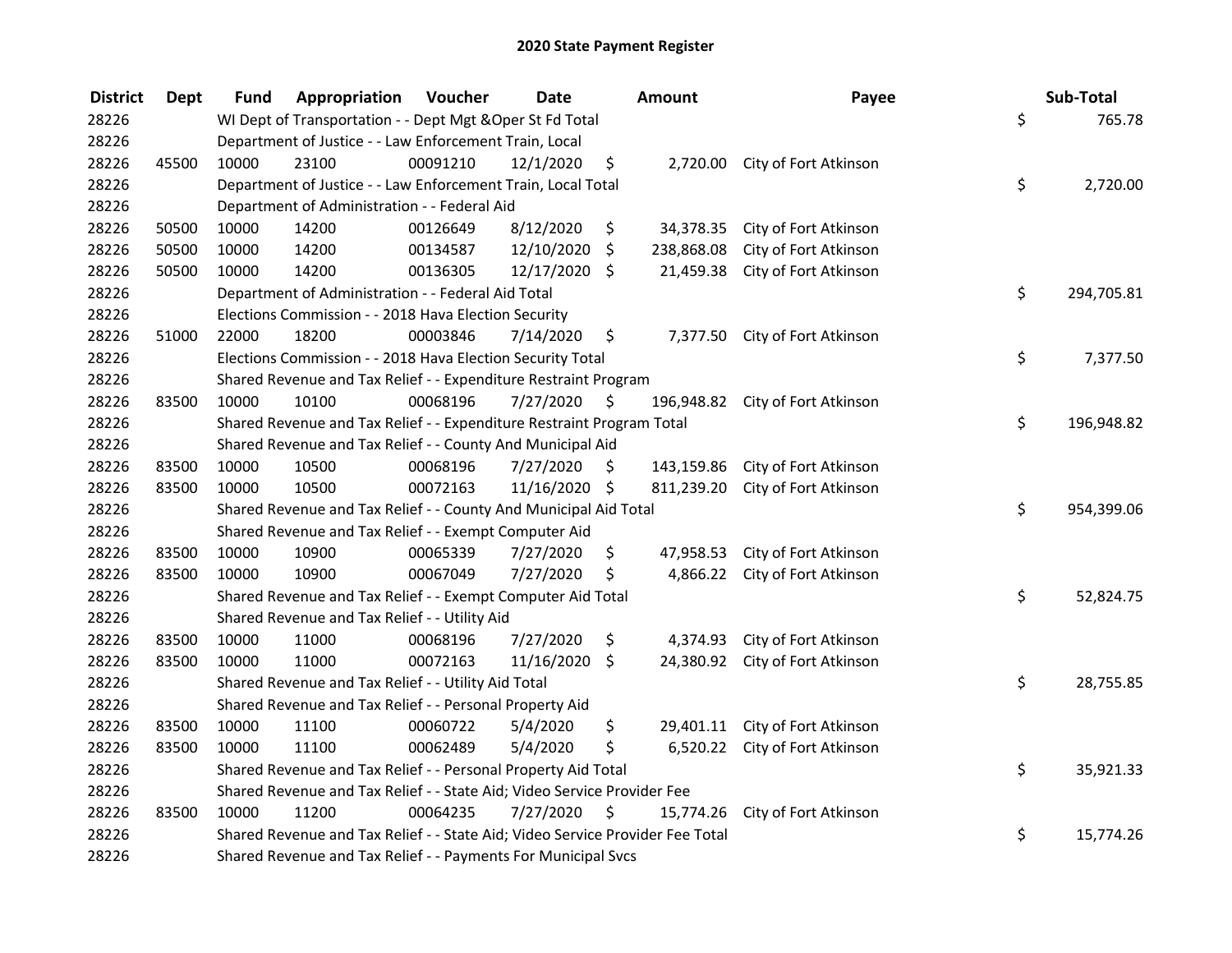| District Dept |       | Fund  | <b>Appropriation</b>                                                | Voucher  | Date     | Amount | Pavee                          | Sub-Total    |
|---------------|-------|-------|---------------------------------------------------------------------|----------|----------|--------|--------------------------------|--------------|
| 28226         | 83500 | 10000 | 50100                                                               | 00054762 | 2/3/2020 |        | 3,066.24 City of Fort Atkinson |              |
| 28226         |       |       | Shared Revenue and Tax Relief - - Payments For Municipal Svcs Total |          |          |        |                                | 3.066.24     |
| 28226 Total   |       |       |                                                                     |          |          |        |                                | 2,661,963.31 |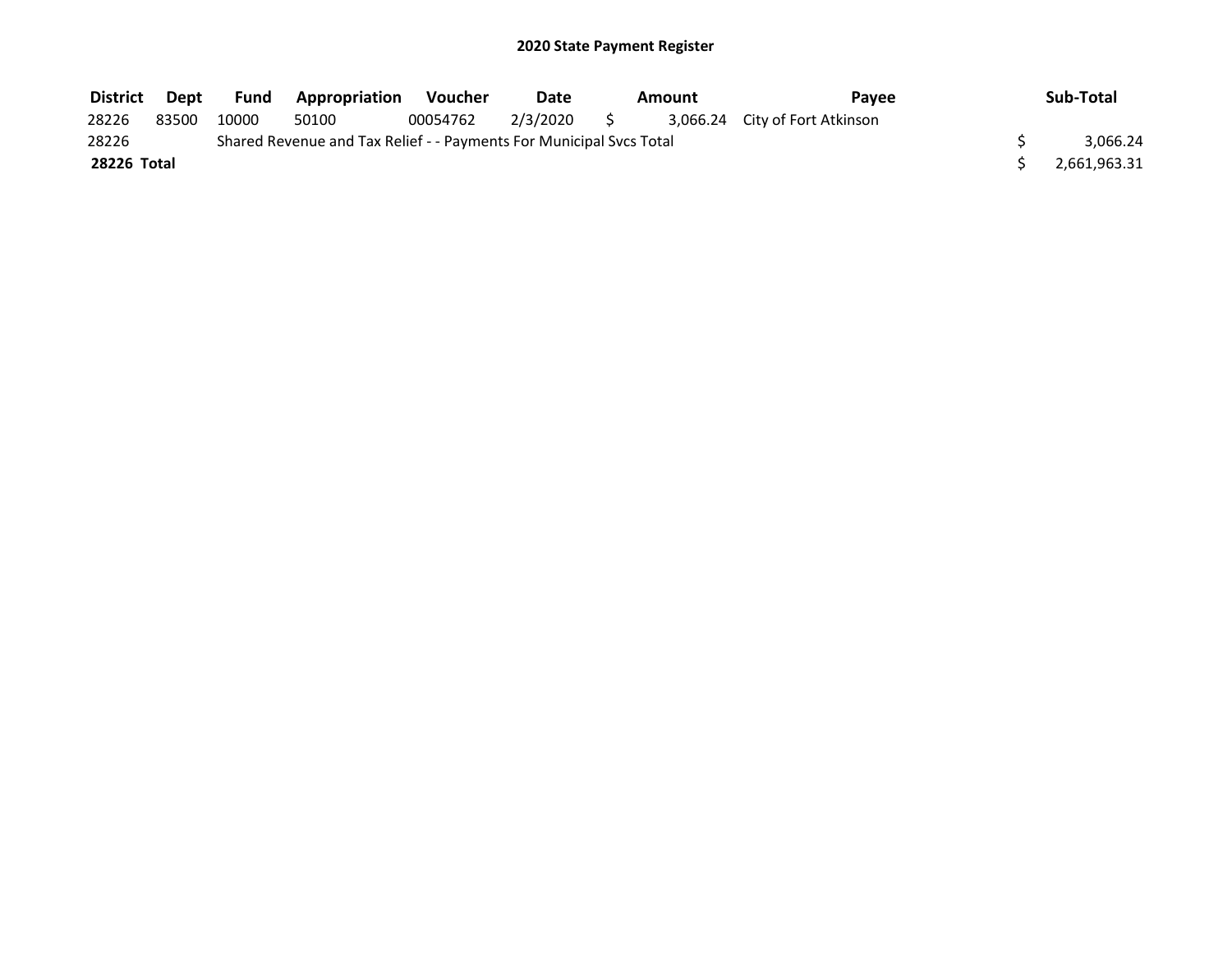| <b>District</b> | <b>Dept</b> | Fund  | Appropriation                                                           | Voucher  | <b>Date</b> | Amount          | Payee                       | Sub-Total        |
|-----------------|-------------|-------|-------------------------------------------------------------------------|----------|-------------|-----------------|-----------------------------|------------------|
| 28241           |             |       | Dept of Safety & Prof Services - - Fire Dues Distribution               |          |             |                 |                             |                  |
| 28241           | 16500       | 10000 | 22500                                                                   | 00036283 | 7/17/2020   | \$              | 26,433.78 City Of Jefferson |                  |
| 28241           |             |       | Dept of Safety & Prof Services - - Fire Dues Distribution Total         |          |             |                 |                             | \$<br>26,433.78  |
| 28241           |             |       | Environmental Improvement Prog - - Clean Water Fund Program Finan       |          |             |                 |                             |                  |
| 28241           | 32000       | 57300 | 16300                                                                   | 00000271 | 2/20/2020   | \$<br>4,346.10  | City Of Jefferson           |                  |
| 28241           |             |       | Environmental Improvement Prog - - Clean Water Fund Program Finan Total |          |             |                 |                             | \$<br>4,346.10   |
| 28241           |             |       | Dept of Natural Resources - - GPO--State Funds                          |          |             |                 |                             |                  |
| 28241           | 37000       | 21200 | 36100                                                                   | 00391015 | 2/18/2020   | \$              | 35.00 City Of Jefferson     |                  |
| 28241           |             |       | Dept of Natural Resources - - GPO--State Funds Total                    |          |             |                 |                             | \$<br>35.00      |
| 28241           |             |       | Dept of Natural Resources - - Rec & Resource Aids, Fed                  |          |             |                 |                             |                  |
| 28241           | 37000       | 21200 | 58300                                                                   | 00408373 | 5/13/2020   | \$              | 2,928.27 City Of Jefferson  |                  |
| 28241           |             |       | Dept of Natural Resources - - Rec & Resource Aids, Fed Total            |          |             |                 |                             | \$<br>2,928.27   |
| 28241           |             |       | Dept of Natural Resources - - Fin Asst For Responsible Units            |          |             |                 |                             |                  |
| 28241           | 37000       | 27400 | 67000                                                                   | 00413149 | 5/29/2020   | \$              | 23,838.78 City Of Jefferson |                  |
| 28241           |             |       | Dept of Natural Resources - - Fin Asst For Responsible Units Total      |          |             |                 |                             | \$<br>23,838.78  |
| 28241           |             |       | WI Dept of Transportation - - Conn Hwy Aids St Fds                      |          |             |                 |                             |                  |
| 28241           | 39500       | 21100 | 16200                                                                   | 00477381 | 1/6/2020    | \$<br>6,551.59  | City Of Jefferson           |                  |
| 28241           | 39500       | 21100 | 16200                                                                   | 00507236 | 4/6/2020    | \$<br>6,551.59  | City Of Jefferson           |                  |
| 28241           | 39500       | 21100 | 16200                                                                   | 00544228 | 7/6/2020    | \$<br>6,551.59  | City Of Jefferson           |                  |
| 28241           | 39500       | 21100 | 16200                                                                   | 00587054 | 10/5/2020   | \$<br>6,551.61  | City Of Jefferson           |                  |
| 28241           |             |       | WI Dept of Transportation - - Conn Hwy Aids St Fds Total                |          |             |                 |                             | \$<br>26,206.38  |
| 28241           |             |       | WI Dept of Transportation - - Tc, Trns Oper Aid Sf                      |          |             |                 |                             |                  |
| 28241           | 39500       | 21100 | 17700                                                                   | 00525226 | 5/12/2020   | \$<br>8,461.00  | City Of Jefferson           |                  |
| 28241           | 39500       | 21100 | 17700                                                                   | 00574250 | 8/27/2020   | \$<br>25,386.00 | City Of Jefferson           |                  |
| 28241           |             |       | WI Dept of Transportation - - Tc, Trns Oper Aid Sf Total                |          |             |                 |                             | \$<br>33,847.00  |
| 28241           |             |       | WI Dept of Transportation - - Trnst/Trns-Rel Aid F                      |          |             |                 |                             |                  |
| 28241           | 39500       | 21100 | 18200                                                                   | 00493973 | 2/18/2020   | \$<br>12,771.20 | City Of Jefferson           |                  |
| 28241           | 39500       | 21100 | 18200                                                                   | 00496361 | 2/24/2020   | \$<br>17,112.37 | City Of Jefferson           |                  |
| 28241           | 39500       | 21100 | 18200                                                                   | 00531781 | 6/1/2020    | \$<br>32,916.01 | City Of Jefferson           |                  |
| 28241           | 39500       | 21100 | 18200                                                                   | 00578317 | 9/4/2020    | \$<br>43,933.00 | City Of Jefferson           |                  |
| 28241           |             |       | WI Dept of Transportation - - Trnst/Trns-Rel Aid F Total                |          |             |                 |                             | \$<br>106,732.58 |
| 28241           |             |       | WI Dept of Transportation - - Hwy Sfty Loc Aid Ffd                      |          |             |                 |                             |                  |
| 28241           | 39500       | 21100 | 18500                                                                   | 00521228 | 5/1/2020    | \$<br>3,984.29  | City Of Jefferson           |                  |
| 28241           |             |       | WI Dept of Transportation - - Hwy Sfty Loc Aid Ffd Total                |          |             |                 |                             | \$<br>3,984.29   |
| 28241           |             |       | WI Dept of Transportation - - Trns Aids To Mnc.-Sf                      |          |             |                 |                             |                  |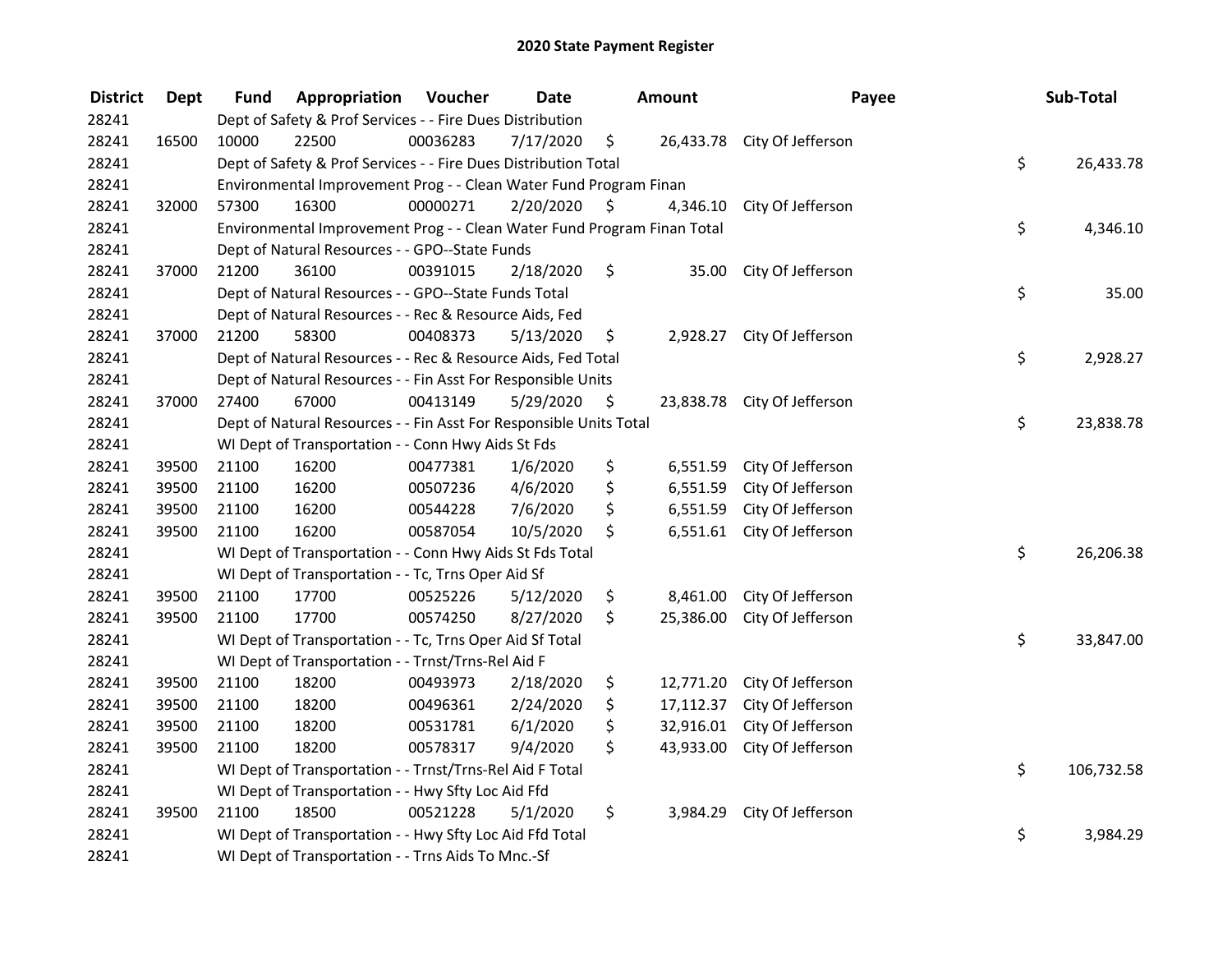| <b>District</b> | <b>Dept</b> | <b>Fund</b> | Appropriation                                                                   | Voucher                 | <b>Date</b>   | Amount           | Payee                       | Sub-Total        |
|-----------------|-------------|-------------|---------------------------------------------------------------------------------|-------------------------|---------------|------------------|-----------------------------|------------------|
| 28241           | 39500       | 21100       | 19100                                                                           | 00476230                | 1/6/2020      | \$<br>107,022.80 | City Of Jefferson           |                  |
| 28241           | 39500       | 21100       | 19100                                                                           | 00506085                | 4/6/2020      | \$<br>107,022.80 | City Of Jefferson           |                  |
| 28241           | 39500       | 21100       | 19100                                                                           | 00543077                | 7/6/2020      | \$<br>107,022.80 | City Of Jefferson           |                  |
| 28241           | 39500       | 21100       | 19100                                                                           | 00585903                | 10/5/2020     | \$<br>107,022.82 | City Of Jefferson           |                  |
| 28241           |             |             | WI Dept of Transportation - - Trns Aids To Mnc.-Sf Total                        |                         |               |                  |                             | \$<br>428,091.22 |
| 28241           |             |             | WI Dept of Transportation - - Veh Insp, Trf EnfSf                               |                         |               |                  |                             |                  |
| 28241           | 39500       | 21100       | 56400                                                                           | 00493915                | 2/28/2020     | \$               | 75.00 City Of Jefferson     |                  |
| 28241           |             |             | WI Dept of Transportation - - Veh Insp, Trf EnfSf Total                         |                         |               |                  |                             | \$<br>75.00      |
| 28241           |             |             | Department of Health Services - - Emergency Medical Services, Ai                |                         |               |                  |                             |                  |
| 28241           | 43500       | 10000       | 11900                                                                           | 00379054                | 9/15/2020     | \$               | 5,857.44 City Of Jefferson  |                  |
| 28241           |             |             | Department of Health Services - - Emergency Medical Services, Ai Total          |                         |               |                  |                             | \$<br>5,857.44   |
| 28241           |             |             | Department of Health Services - - Prepaid Medical Transport Reimbursement       |                         |               |                  |                             |                  |
| 28241           | 43500       | 10000       | 16300                                                                           | AMBULANCE 11/16/2020 \$ |               |                  | 30,339.94 City Of Jefferson |                  |
| 28241           |             |             | Department of Health Services - - Prepaid Medical Transport Reimbursement Total |                         |               |                  |                             | \$<br>30,339.94  |
| 28241           |             |             | Department of Justice - - Law Enforcement Train, Local                          |                         |               |                  |                             |                  |
| 28241           | 45500       | 10000       | 23100                                                                           | 00091531                | 12/4/2020     | \$               | 2,560.00 City Of Jefferson  |                  |
| 28241           |             |             | Department of Justice - - Law Enforcement Train, Local Total                    |                         |               |                  |                             | \$<br>2,560.00   |
| 28241           |             |             | Department of Administration - - Federal Aid                                    |                         |               |                  |                             |                  |
| 28241           | 50500       | 10000       | 14200                                                                           | 00126650                | 8/11/2020     | \$<br>8,018.06   | City Of Jefferson           |                  |
| 28241           | 50500       | 10000       | 14200                                                                           | 00129925                | 10/1/2020     | \$<br>32,662.16  | City Of Jefferson           |                  |
| 28241           | 50500       | 10000       | 14200                                                                           | 00134588                | 12/9/2020     | \$<br>89,200.78  | City Of Jefferson           |                  |
| 28241           | 50500       | 10000       | 14200                                                                           | 00136306                | 12/16/2020    | \$<br>13,784.55  | City Of Jefferson           |                  |
| 28241           |             |             | Department of Administration - - Federal Aid Total                              |                         |               |                  |                             | \$<br>143,665.55 |
| 28241           |             |             | Elections Commission - - 2018 Hava Election Security                            |                         |               |                  |                             |                  |
| 28241           | 51000       | 22000       | 18200                                                                           | 00004355                | 8/27/2020     | \$<br>4,606.60   | City Of Jefferson           |                  |
| 28241           |             |             | Elections Commission - - 2018 Hava Election Security Total                      |                         |               |                  |                             | \$<br>4,606.60   |
| 28241           |             |             | Shared Revenue and Tax Relief - - County And Municipal Aid                      |                         |               |                  |                             |                  |
| 28241           | 83500       | 10000       | 10500                                                                           | 00068197                | 7/27/2020     | \$               | 96,911.57 City Of Jefferson |                  |
| 28241           | 83500       | 10000       | 10500                                                                           | 00072164                | 11/16/2020 \$ | 518,825.64       | City Of Jefferson           |                  |
| 28241           |             |             | Shared Revenue and Tax Relief - - County And Municipal Aid Total                |                         |               |                  |                             | \$<br>615,737.21 |
| 28241           |             |             | Shared Revenue and Tax Relief - - Exempt Computer Aid                           |                         |               |                  |                             |                  |
| 28241           | 83500       | 10000       | 10900                                                                           | 00065340                | 7/27/2020     | \$               | 9,559.07 City Of Jefferson  |                  |
| 28241           | 83500       | 10000       | 10900                                                                           | 00067050                | 7/27/2020     | \$<br>4,934.93   | City Of Jefferson           |                  |
| 28241           |             |             | Shared Revenue and Tax Relief - - Exempt Computer Aid Total                     |                         |               |                  |                             | \$<br>14,494.00  |
| 28241           |             |             | Shared Revenue and Tax Relief - - Utility Aid                                   |                         |               |                  |                             |                  |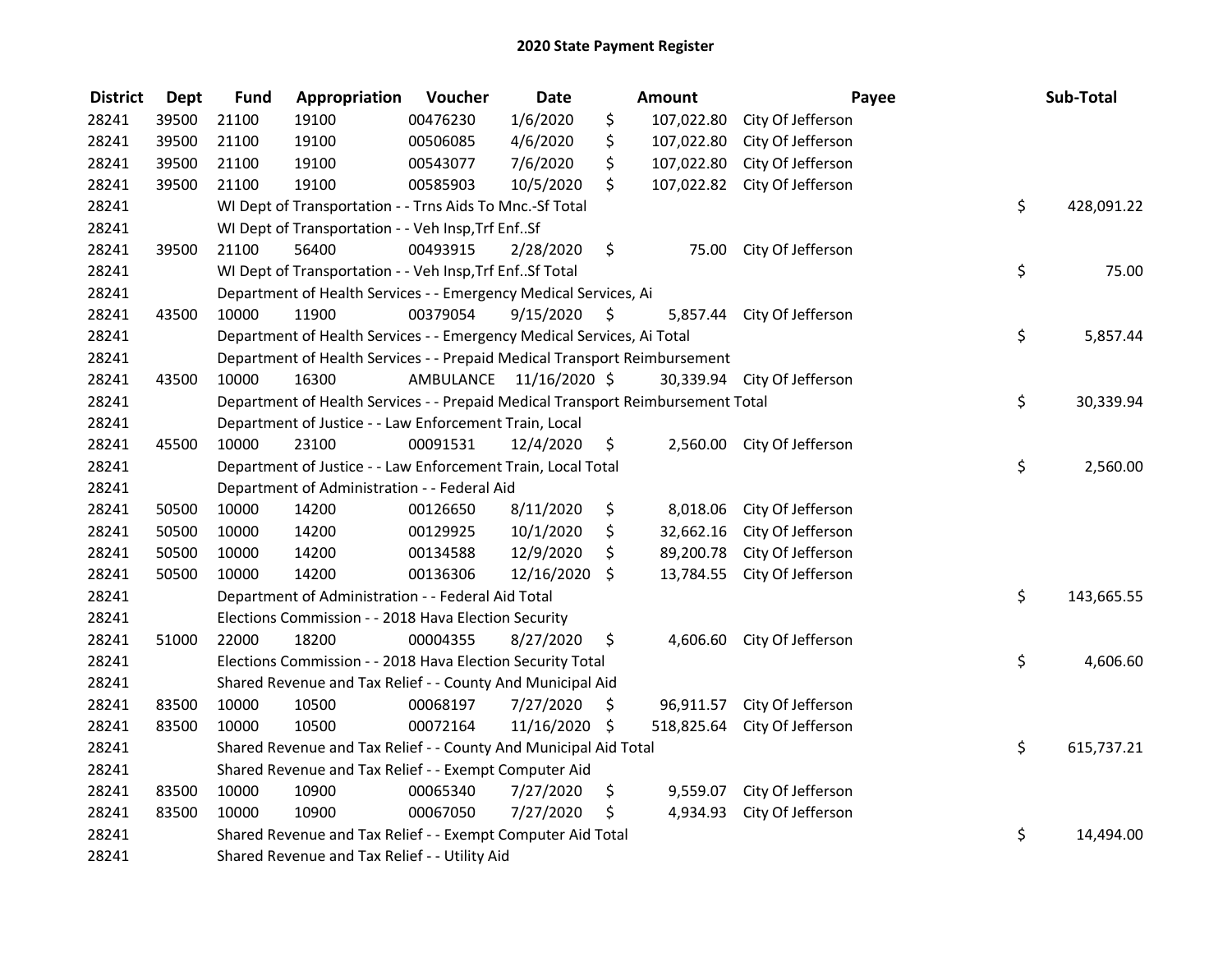| <b>District</b> | Dept  | <b>Fund</b> | Appropriation                                                                 | Voucher  | Date          | <b>Amount</b>       |           | Payee                       |     | Sub-Total    |
|-----------------|-------|-------------|-------------------------------------------------------------------------------|----------|---------------|---------------------|-----------|-----------------------------|-----|--------------|
| 28241           | 83500 | 10000       | 11000                                                                         | 00068197 | 7/27/2020     | - S                 | 737.99    | City Of Jefferson           |     |              |
| 28241           | 83500 | 10000       | 11000                                                                         | 00072164 | 11/16/2020 \$ |                     | 4,237.38  | City Of Jefferson           |     |              |
| 28241           |       |             | Shared Revenue and Tax Relief - - Utility Aid Total                           |          |               |                     |           |                             | \$  | 4,975.37     |
| 28241           |       |             | Shared Revenue and Tax Relief - - Personal Property Aid                       |          |               |                     |           |                             |     |              |
| 28241           | 83500 | 10000       | 11100                                                                         | 00060723 | 5/4/2020      | S.                  | 24,022.74 | City Of Jefferson           |     |              |
| 28241           | 83500 | 10000       | 11100                                                                         | 00062490 | 5/4/2020      | S.                  |           | 14,226.10 City Of Jefferson |     |              |
| 28241           |       |             | Shared Revenue and Tax Relief - - Personal Property Aid Total                 |          |               |                     |           |                             | \$. | 38,248.84    |
| 28241           |       |             | Shared Revenue and Tax Relief - - State Aid; Video Service Provider Fee       |          |               |                     |           |                             |     |              |
| 28241           | 83500 | 10000       | 11200                                                                         | 00064236 | 7/27/2020     | - \$                | 9,610.08  | City Of Jefferson           |     |              |
| 28241           |       |             | Shared Revenue and Tax Relief - - State Aid; Video Service Provider Fee Total |          |               |                     |           |                             | \$  | 9,610.08     |
| 28241           |       |             | Shared Revenue and Tax Relief - - Lottery & Gaming Credit                     |          |               |                     |           |                             |     |              |
| 28241           | 83500 | 52100       | 36300                                                                         | 00055343 | 3/23/2020     | $\ddot{\mathsf{S}}$ | 25,204.77 | City Of Jefferson           |     |              |
| 28241           |       |             | Shared Revenue and Tax Relief - - Lottery & Gaming Credit Total               |          |               |                     |           |                             | \$. | 25,204.77    |
| 28241 Total     |       |             |                                                                               |          |               |                     |           |                             | Ś.  | 1,551,818.20 |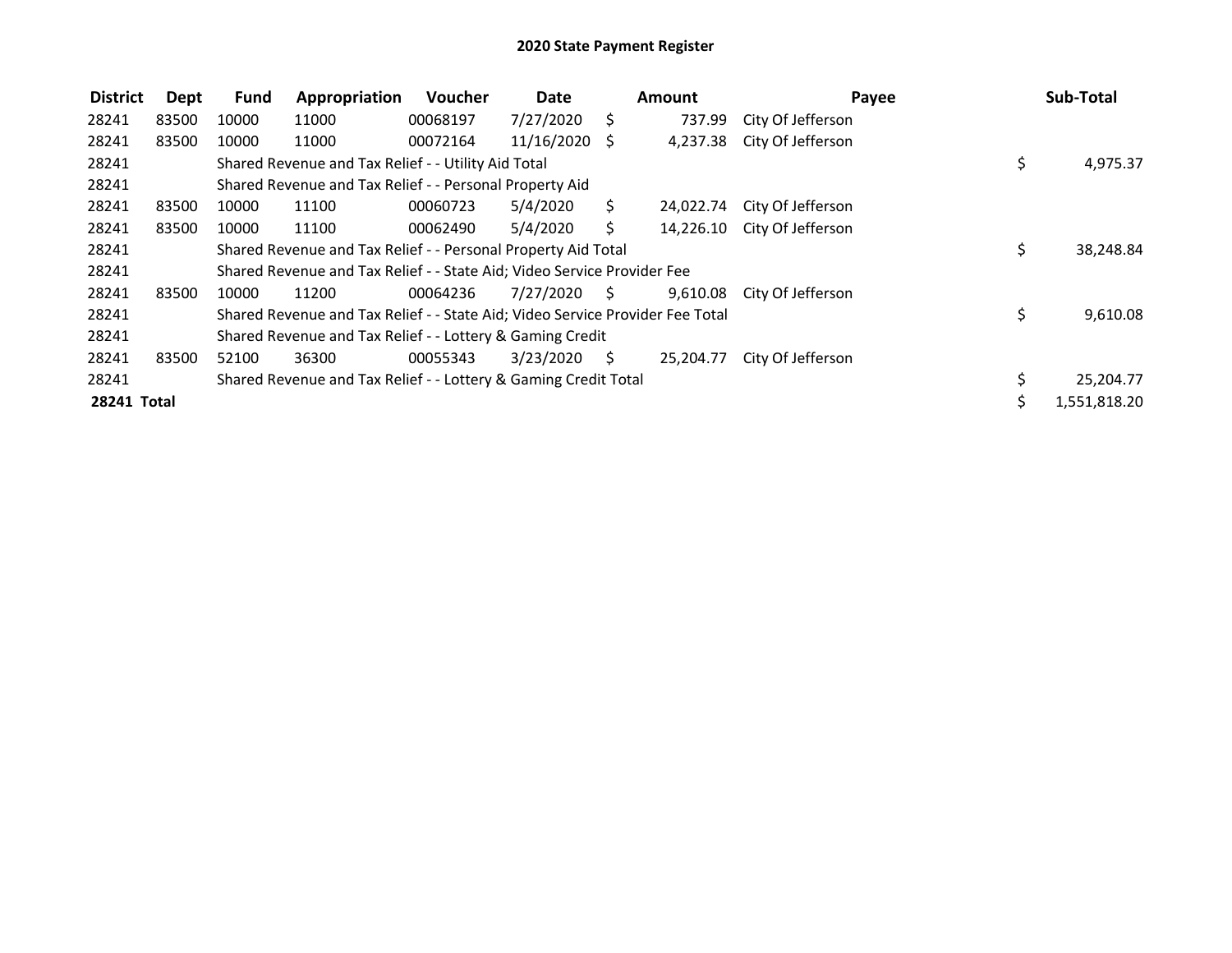| <b>District</b> | <b>Dept</b> | <b>Fund</b> | Appropriation                                                     | Voucher  | <b>Date</b> | <b>Amount</b>   | Payee              | Sub-Total       |
|-----------------|-------------|-------------|-------------------------------------------------------------------|----------|-------------|-----------------|--------------------|-----------------|
| 28246           |             |             | Dept of Ag, Trade & Cons Protc - - Retail Petroleum               |          |             |                 |                    |                 |
| 28246           | 11500       | 27200       | 16100                                                             | 00060087 | 7/14/2020   | \$<br>92.00     | City of Lake Mills |                 |
| 28246           | 11500       | 27200       | 16100                                                             | 00060108 | 7/14/2020   | \$<br>6.90      | City of Lake Mills |                 |
| 28246           |             |             | Dept of Ag, Trade & Cons Protc - - Retail Petroleum Total         |          |             |                 |                    | \$<br>98.90     |
| 28246           |             |             | Dept of Safety & Prof Services - - Fire Dues Distribution         |          |             |                 |                    |                 |
| 28246           | 16500       | 10000       | 22500                                                             | 00036284 | 7/20/2020   | \$<br>22,948.37 | City of Lake Mills |                 |
| 28246           |             |             | Dept of Safety & Prof Services - - Fire Dues Distribution Total   |          |             |                 |                    | \$<br>22,948.37 |
| 28246           |             |             | Dept of Natural Resources - - Aids In Lieu Of Taxes - Gener       |          |             |                 |                    |                 |
| 28246           | 37000       | 10000       | 50300                                                             | 00385443 | 1/24/2020   | \$<br>10,388.99 | City of Lake Mills |                 |
| 28246           | 37000       | 10000       | 50300                                                             | 00404581 | 4/21/2020   | \$<br>59.76     | City of Lake Mills |                 |
| 28246           | 37000       | 10000       | 50300                                                             | 00404582 | 4/21/2020   | \$<br>206.50    | City of Lake Mills |                 |
| 28246           |             |             | Dept of Natural Resources - - Aids In Lieu Of Taxes - Gener Total |          |             |                 |                    | \$<br>10,655.25 |
| 28246           |             |             | Dept of Natural Resources - - Gen Program Ops-State Funds         |          |             |                 |                    |                 |
| 28246           | 37000       | 21200       | 16100                                                             | 00382217 | 1/13/2020   | \$<br>284.29    | City of Lake Mills |                 |
| 28246           | 37000       | 21200       | 16100                                                             | 00382218 | 1/13/2020   | \$<br>425.39    | City of Lake Mills |                 |
| 28246           | 37000       | 21200       | 16100                                                             | 00382219 | 1/13/2020   | \$<br>42.08     | City of Lake Mills |                 |
| 28246           | 37000       | 21200       | 16100                                                             | 00386427 | 1/29/2020   | \$<br>861.11    | City of Lake Mills |                 |
| 28246           | 37000       | 21200       | 16100                                                             | 00386430 | 1/29/2020   | \$<br>37.29     | City of Lake Mills |                 |
| 28246           | 37000       | 21200       | 16100                                                             | 00386432 | 1/29/2020   | \$<br>687.34    | City of Lake Mills |                 |
| 28246           | 37000       | 21200       | 16100                                                             | 00386434 | 1/29/2020   | \$<br>17.52     | City of Lake Mills |                 |
| 28246           | 37000       | 21200       | 16100                                                             | 00388435 | 2/6/2020    | \$<br>282.52    | City of Lake Mills |                 |
| 28246           | 37000       | 21200       | 16100                                                             | 00388436 | 2/6/2020    | \$<br>489.52    | City of Lake Mills |                 |
| 28246           | 37000       | 21200       | 16100                                                             | 00388437 | 2/6/2020    | \$<br>51.65     | City of Lake Mills |                 |
| 28246           | 37000       | 21200       | 16100                                                             | 00391176 | 2/19/2020   | \$<br>1,133.37  | City of Lake Mills |                 |
| 28246           | 37000       | 21200       | 16100                                                             | 00391179 | 2/19/2020   | \$<br>37.93     | City of Lake Mills |                 |
| 28246           | 37000       | 21200       | 16100                                                             | 00391183 | 2/19/2020   | \$<br>705.64    | City of Lake Mills |                 |
| 28246           | 37000       | 21200       | 16100                                                             | 00391184 | 2/19/2020   | \$<br>17.69     | City of Lake Mills |                 |
| 28246           | 37000       | 21200       | 16100                                                             | 00394581 | 3/6/2020    | \$<br>332.02    | City of Lake Mills |                 |
| 28246           | 37000       | 21200       | 16100                                                             | 00394582 | 3/6/2020    | \$<br>513.33    | City of Lake Mills |                 |
| 28246           | 37000       | 21200       | 16100                                                             | 00394583 | 3/6/2020    | \$<br>50.94     | City of Lake Mills |                 |
| 28246           | 37000       | 21200       | 16100                                                             | 00397133 | 3/18/2020   | \$<br>17.52     | City of Lake Mills |                 |
| 28246           | 37000       | 21200       | 16100                                                             | 00397138 | 3/18/2020   | \$<br>131.52    | City of Lake Mills |                 |
| 28246           | 37000       | 21200       | 16100                                                             | 00397140 | 3/18/2020   | \$<br>36.63     | City of Lake Mills |                 |
| 28246           | 37000       | 21200       | 16100                                                             | 00397144 | 3/18/2020   | \$<br>941.50    | City of Lake Mills |                 |
| 28246           | 37000       | 21200       | 16100                                                             | 00400301 | 4/10/2020   | \$<br>180.07    | City of Lake Mills |                 |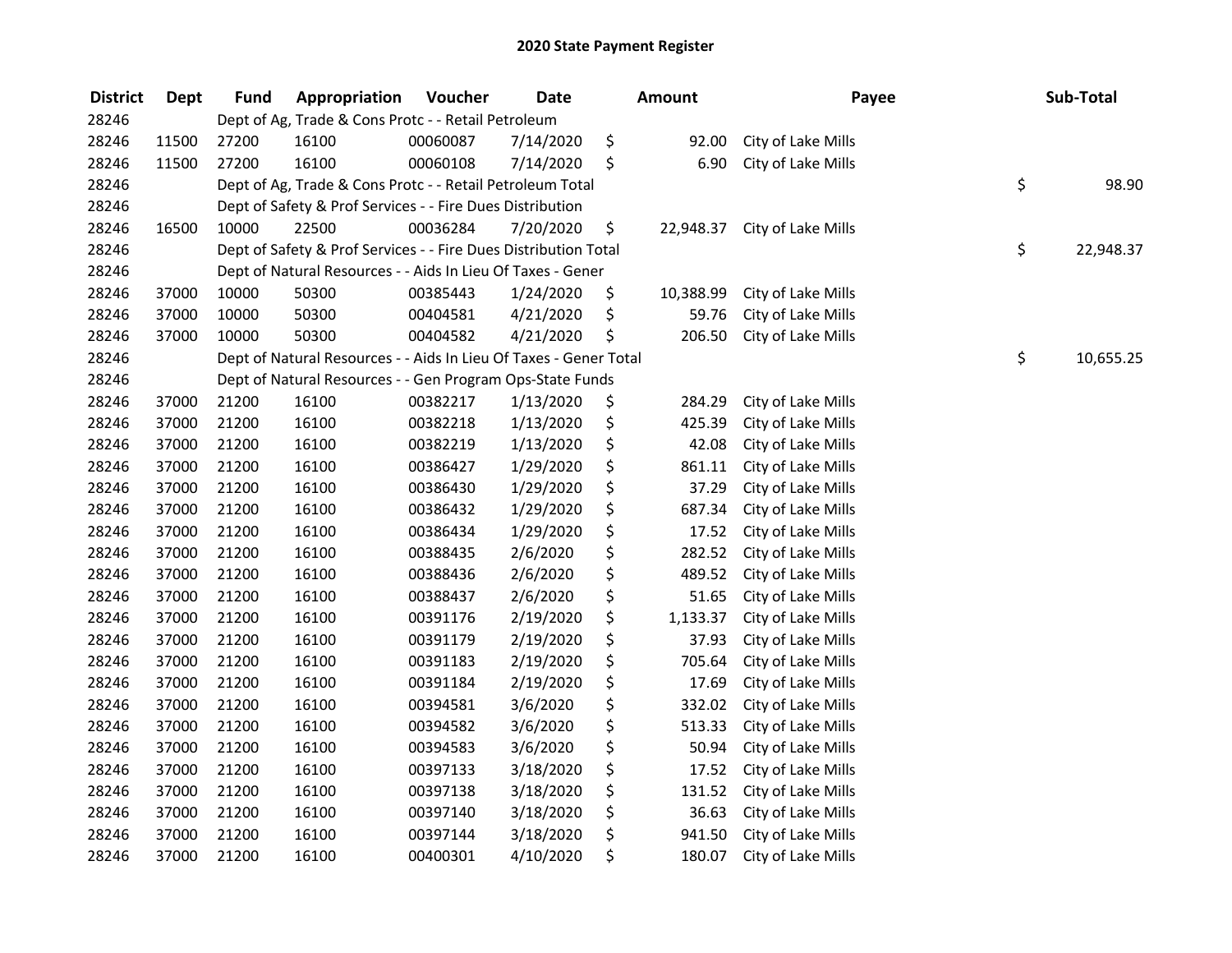| <b>District</b> | <b>Dept</b> | <b>Fund</b> | Appropriation | Voucher  | <b>Date</b> | Amount         | Payee              | Sub-Total |
|-----------------|-------------|-------------|---------------|----------|-------------|----------------|--------------------|-----------|
| 28246           | 37000       | 21200       | 16100         | 00400302 | 4/10/2020   | \$<br>493.86   | City of Lake Mills |           |
| 28246           | 37000       | 21200       | 16100         | 00400303 | 4/10/2020   | \$<br>46.19    | City of Lake Mills |           |
| 28246           | 37000       | 21200       | 16100         | 00402767 | 4/20/2020   | \$<br>423.71   | City of Lake Mills |           |
| 28246           | 37000       | 21200       | 16100         | 00410678 | 5/18/2020   | \$<br>589.77   | City of Lake Mills |           |
| 28246           | 37000       | 21200       | 16100         | 00410681 | 5/18/2020   | \$<br>44.14    | City of Lake Mills |           |
| 28246           | 37000       | 21200       | 16100         | 00418432 | 6/18/2020   | \$<br>36.08    | City of Lake Mills |           |
| 28246           | 37000       | 21200       | 16100         | 00418435 | 6/18/2020   | \$<br>37.47    | City of Lake Mills |           |
| 28246           | 37000       | 21200       | 16100         | 00418438 | 6/18/2020   | \$<br>36.80    | City of Lake Mills |           |
| 28246           | 37000       | 21200       | 16100         | 00418441 | 6/18/2020   | \$<br>17.52    | City of Lake Mills |           |
| 28246           | 37000       | 21200       | 16100         | 00418443 | 6/18/2020   | \$<br>41.53    | City of Lake Mills |           |
| 28246           | 37000       | 21200       | 16100         | 00418446 | 6/18/2020   | \$<br>48.64    | City of Lake Mills |           |
| 28246           | 37000       | 21200       | 16100         | 00418449 | 6/18/2020   | \$<br>17.52    | City of Lake Mills |           |
| 28246           | 37000       | 21200       | 16100         | 00418455 | 6/18/2020   | \$<br>937.19   | City of Lake Mills |           |
| 28246           | 37000       | 21200       | 16100         | 00418460 | 6/18/2020   | \$<br>47.82    | City of Lake Mills |           |
| 28246           | 37000       | 21200       | 16100         | 00418463 | 6/18/2020   | \$<br>36.80    | City of Lake Mills |           |
| 28246           | 37000       | 21200       | 16100         | 00418465 | 6/18/2020   | \$<br>18.14    | City of Lake Mills |           |
| 28246           | 37000       | 21200       | 16100         | 00418497 | 6/19/2020   | \$<br>204.67   | City of Lake Mills |           |
| 28246           | 37000       | 21200       | 16100         | 00418498 | 6/19/2020   | \$<br>415.04   | City of Lake Mills |           |
| 28246           | 37000       | 21200       | 16100         | 00418499 | 6/19/2020   | \$<br>208.34   | City of Lake Mills |           |
| 28246           | 37000       | 21200       | 16100         | 00418500 | 6/19/2020   | \$<br>473.94   | City of Lake Mills |           |
| 28246           | 37000       | 21200       | 16100         | 00422054 | 9/10/2020   | \$<br>67.38    | City of Lake Mills |           |
| 28246           | 37000       | 21200       | 16100         | 00422065 | 9/10/2020   | \$<br>146.57   | City of Lake Mills |           |
| 28246           | 37000       | 21200       | 16100         | 00422066 | 9/10/2020   | \$<br>318.96   | City of Lake Mills |           |
| 28246           | 37000       | 21200       | 16100         | 00425814 | 7/21/2020   | \$<br>1,027.50 | City of Lake Mills |           |
| 28246           | 37000       | 21200       | 16100         | 00425816 | 7/21/2020   | \$<br>40.04    | City of Lake Mills |           |
| 28246           | 37000       | 21200       | 16100         | 00425819 | 7/21/2020   | \$<br>48.70    | City of Lake Mills |           |
| 28246           | 37000       | 21200       | 16100         | 00426071 | 7/23/2020   | \$<br>21.66    | City of Lake Mills |           |
| 28246           | 37000       | 21200       | 16100         | 00428266 | 8/7/2020    | \$<br>154.29   | City of Lake Mills |           |
| 28246           | 37000       | 21200       | 16100         | 00428269 | 8/7/2020    | \$<br>106.05   | City of Lake Mills |           |
| 28246           | 37000       | 21200       | 16100         | 00428274 | 8/7/2020    | \$<br>276.58   | City of Lake Mills |           |
| 28246           | 37000       | 21200       | 16100         | 00430128 | 8/18/2020   | \$<br>1,278.41 | City of Lake Mills |           |
| 28246           | 37000       | 21200       | 16100         | 00430130 | 8/18/2020   | \$<br>42.24    | City of Lake Mills |           |
| 28246           | 37000       | 21200       | 16100         | 00430135 | 8/18/2020   | \$<br>52.65    | City of Lake Mills |           |
| 28246           | 37000       | 21200       | 16100         | 00430136 | 8/18/2020   | \$<br>29.58    | City of Lake Mills |           |
| 28246           | 37000       | 21200       | 16100         | 00434572 | 9/16/2020   | \$<br>304.13   | City of Lake Mills |           |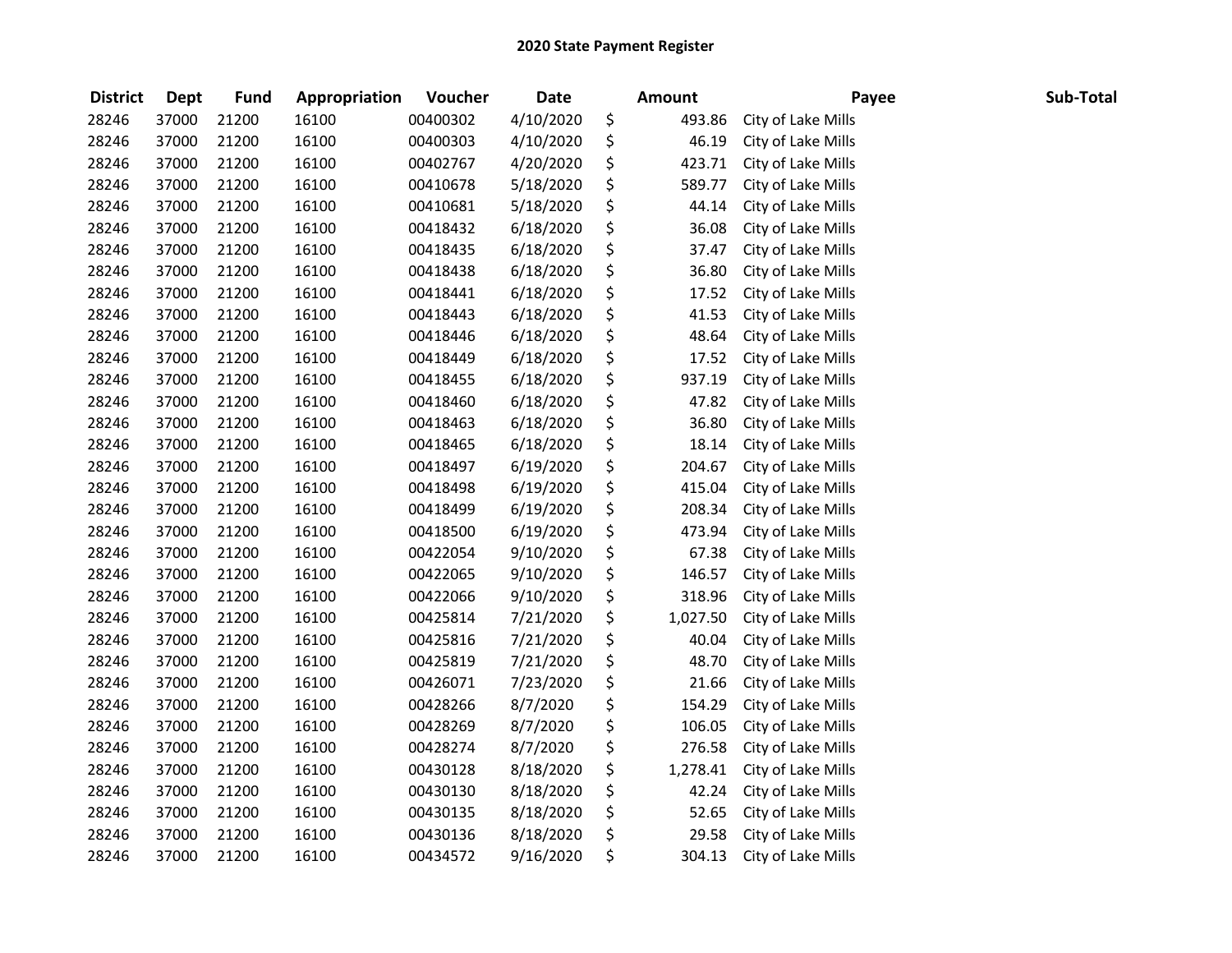| <b>District</b> | <b>Dept</b> | <b>Fund</b> | Appropriation                                                   | Voucher  | <b>Date</b> | <b>Amount</b>  | Payee              |    | Sub-Total |
|-----------------|-------------|-------------|-----------------------------------------------------------------|----------|-------------|----------------|--------------------|----|-----------|
| 28246           | 37000       | 21200       | 16100                                                           | 00434575 | 9/16/2020   | \$<br>162.18   | City of Lake Mills |    |           |
| 28246           | 37000       | 21200       | 16100                                                           | 00434577 | 9/11/2020   | \$<br>106.13   | City of Lake Mills |    |           |
| 28246           | 37000       | 21200       | 16100                                                           | 00436320 | 9/22/2020   | \$<br>23.54    | City of Lake Mills |    |           |
| 28246           | 37000       | 21200       | 16100                                                           | 00436323 | 9/22/2020   | \$<br>52.65    | City of Lake Mills |    |           |
| 28246           | 37000       | 21200       | 16100                                                           | 00436324 | 9/22/2020   | \$<br>40.67    | City of Lake Mills |    |           |
| 28246           | 37000       | 21200       | 16100                                                           | 00436325 | 9/22/2020   | \$<br>2,096.99 | City of Lake Mills |    |           |
| 28246           | 37000       | 21200       | 16100                                                           | 00439850 | 10/7/2020   | \$<br>87.29    | City of Lake Mills |    |           |
| 28246           | 37000       | 21200       | 16100                                                           | 00439989 | 10/7/2020   | \$<br>219.98   | City of Lake Mills |    |           |
| 28246           | 37000       | 21200       | 16100                                                           | 00440053 | 10/8/2020   | \$<br>140.62   | City of Lake Mills |    |           |
| 28246           | 37000       | 21200       | 16100                                                           | 00443054 | 10/22/2020  | \$<br>17.52    | City of Lake Mills |    |           |
| 28246           | 37000       | 21200       | 16100                                                           | 00443057 | 10/22/2020  | \$<br>2,029.96 | City of Lake Mills |    |           |
| 28246           | 37000       | 21200       | 16100                                                           | 00443059 | 10/22/2020  | \$<br>39.56    | City of Lake Mills |    |           |
| 28246           | 37000       | 21200       | 16100                                                           | 00443060 | 10/22/2020  | \$<br>52.65    | City of Lake Mills |    |           |
| 28246           | 37000       | 21200       | 16100                                                           | 00445674 | 11/6/2020   | \$<br>108.22   | City of Lake Mills |    |           |
| 28246           | 37000       | 21200       | 16100                                                           | 00445678 | 11/6/2020   | \$<br>187.33   | City of Lake Mills |    |           |
| 28246           | 37000       | 21200       | 16100                                                           | 00445682 | 11/6/2020   | \$<br>56.78    | City of Lake Mills |    |           |
| 28246           | 37000       | 21200       | 16100                                                           | 00447837 | 11/17/2020  | \$<br>1,512.16 | City of Lake Mills |    |           |
| 28246           | 37000       | 21200       | 16100                                                           | 00447839 | 11/17/2020  | \$<br>45.56    | City of Lake Mills |    |           |
| 28246           | 37000       | 21200       | 16100                                                           | 00447849 | 11/18/2020  | \$<br>52.65    | City of Lake Mills |    |           |
| 28246           | 37000       | 21200       | 16100                                                           | 00447851 | 11/17/2020  | \$<br>17.52    | City of Lake Mills |    |           |
| 28246           | 37000       | 21200       | 16100                                                           | 00451506 | 12/9/2020   | \$<br>57.52    | City of Lake Mills |    |           |
| 28246           | 37000       | 21200       | 16100                                                           | 00451507 | 12/9/2020   | \$<br>122.71   | City of Lake Mills |    |           |
| 28246           | 37000       | 21200       | 16100                                                           | 00451508 | 12/9/2020   | \$<br>352.75   | City of Lake Mills |    |           |
| 28246           | 37000       | 21200       | 16100                                                           | 00453685 | 12/23/2020  | \$<br>17.52    | City of Lake Mills |    |           |
| 28246           | 37000       | 21200       | 16100                                                           | 00453688 | 12/23/2020  | \$<br>86.08    | City of Lake Mills |    |           |
| 28246           | 37000       | 21200       | 16100                                                           | 00453690 | 12/23/2020  | \$<br>55.82    | City of Lake Mills |    |           |
| 28246           | 37000       | 21200       | 16100                                                           | 00453693 | 12/23/2020  | \$<br>40.08    | City of Lake Mills |    |           |
| 28246           |             |             | Dept of Natural Resources - - Gen Program Ops-State Funds Total |          |             |                |                    | \$ | 23,149.22 |
| 28246           |             |             | Dept of Natural Resources - - GPO--State Funds                  |          |             |                |                    |    |           |
| 28246           | 37000       | 21200       | 36100                                                           | 00400301 | 4/10/2020   | \$<br>72.02    | City of Lake Mills |    |           |
| 28246           | 37000       | 21200       | 36100                                                           | 00418497 | 6/19/2020   | \$<br>81.86    | City of Lake Mills |    |           |
| 28246           | 37000       | 21200       | 36100                                                           | 00418499 | 6/19/2020   | \$<br>83.33    | City of Lake Mills |    |           |
| 28246           | 37000       | 21200       | 36100                                                           | 00422065 | 9/10/2020   | \$<br>58.64    | City of Lake Mills |    |           |
| 28246           | 37000       | 21200       | 36100                                                           | 00428266 | 8/7/2020    | \$<br>102.86   | City of Lake Mills |    |           |
| 28246           | 37000       | 21200       | 36100                                                           | 00434575 | 9/16/2020   | \$<br>108.12   | City of Lake Mills |    |           |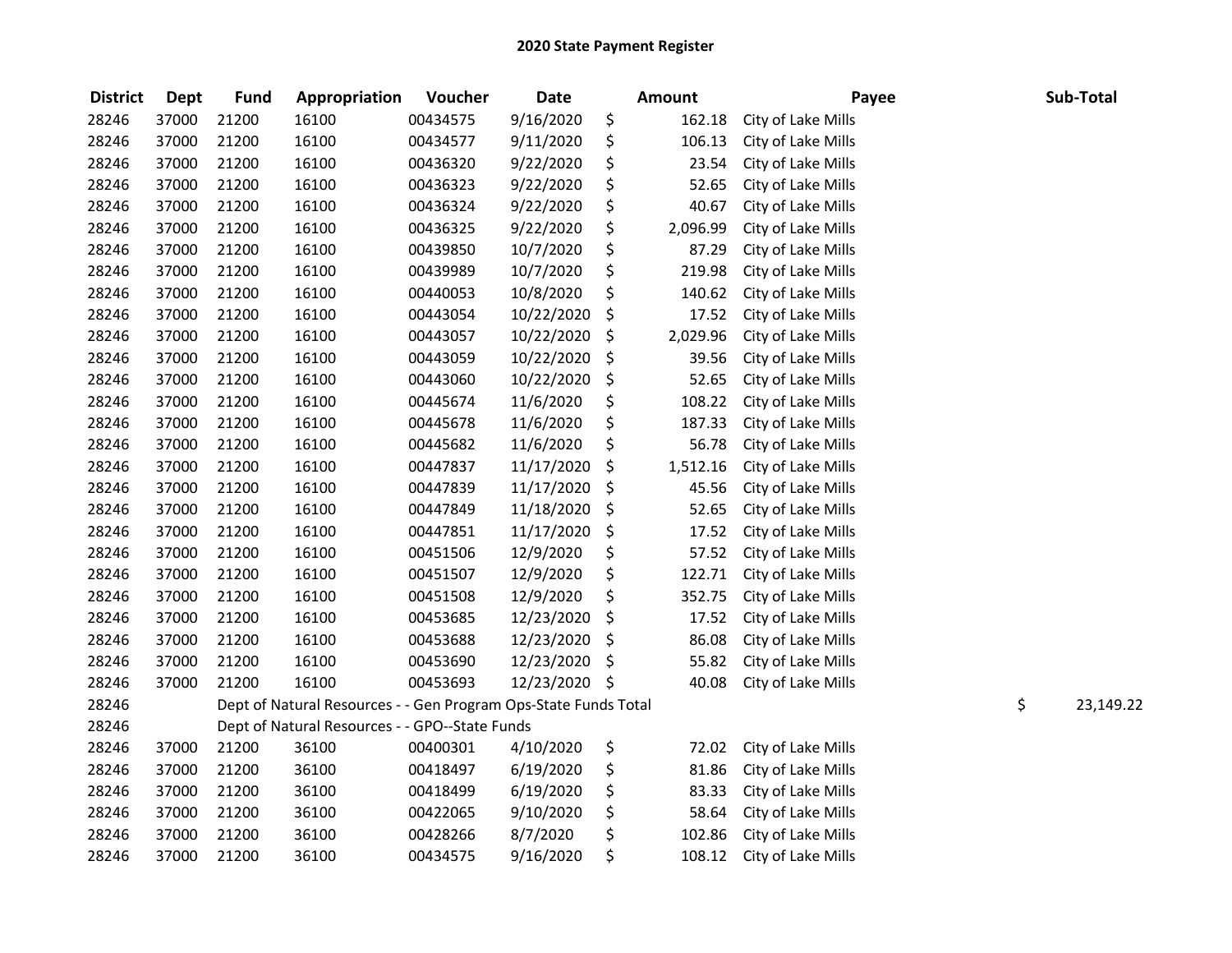| <b>District</b> | <b>Dept</b> | Fund  | Appropriation                                                      | Voucher  | <b>Date</b> | Amount           | Payee                         | Sub-Total        |
|-----------------|-------------|-------|--------------------------------------------------------------------|----------|-------------|------------------|-------------------------------|------------------|
| 28246           | 37000       | 21200 | 36100                                                              | 00440053 | 10/8/2020   | \$<br>93.74      | City of Lake Mills            |                  |
| 28246           | 37000       | 21200 | 36100                                                              | 00445674 | 11/6/2020   | \$<br>72.15      | City of Lake Mills            |                  |
| 28246           | 37000       | 21200 | 36100                                                              | 00451507 | 12/9/2020   | \$<br>81.80      | City of Lake Mills            |                  |
| 28246           |             |       | Dept of Natural Resources - - GPO--State Funds Total               |          |             |                  |                               | \$<br>754.52     |
| 28246           |             |       | Dept of Natural Resources - - Fin Asst For Responsible Units       |          |             |                  |                               |                  |
| 28246           | 37000       | 27400 | 67000                                                              | 00412813 | 5/29/2020   | \$<br>19,704.69  | City of Lake Mills            |                  |
| 28246           |             |       | Dept of Natural Resources - - Fin Asst For Responsible Units Total |          |             |                  |                               | \$<br>19,704.69  |
| 28246           |             |       | Dept of Natural Resources - - Land Acquisition                     |          |             |                  |                               |                  |
| 28246           | 37000       | 36300 | TA100                                                              | 00414054 | 6/5/2020    | \$               | 242,500.00 City of Lake Mills |                  |
| 28246           |             |       | Dept of Natural Resources - - Land Acquisition Total               |          |             |                  |                               | \$<br>242,500.00 |
| 28246           |             |       | WI Dept of Transportation - - Conn Hwy Aids St Fds                 |          |             |                  |                               |                  |
| 28246           | 39500       | 21100 | 16200                                                              | 00477382 | 1/6/2020    | \$<br>5,454.28   | City of Lake Mills            |                  |
| 28246           | 39500       | 21100 | 16200                                                              | 00507237 | 4/6/2020    | \$<br>5,454.28   | City of Lake Mills            |                  |
| 28246           | 39500       | 21100 | 16200                                                              | 00544229 | 7/6/2020    | \$<br>5,454.28   | City of Lake Mills            |                  |
| 28246           | 39500       | 21100 | 16200                                                              | 00587055 | 10/5/2020   | \$<br>5,454.29   | City of Lake Mills            |                  |
| 28246           |             |       | WI Dept of Transportation - - Conn Hwy Aids St Fds Total           |          |             |                  |                               | \$<br>21,817.13  |
| 28246           |             |       | WI Dept of Transportation - - Tc, Trns Oper Aid Sf                 |          |             |                  |                               |                  |
| 28246           | 39500       | 21100 | 17700                                                              | 00525230 | 5/13/2020   | \$<br>5,153.00   | City of Lake Mills            |                  |
| 28246           | 39500       | 21100 | 17700                                                              | 00574252 | 8/28/2020   | \$<br>15,460.00  | City of Lake Mills            |                  |
| 28246           |             |       | WI Dept of Transportation - - Tc, Trns Oper Aid Sf Total           |          |             |                  |                               | \$<br>20,613.00  |
| 28246           |             |       | WI Dept of Transportation - - Trnst/Trns-Rel Aid F                 |          |             |                  |                               |                  |
| 28246           | 39500       | 21100 | 18200                                                              | 00493960 | 2/18/2020   | \$<br>8,813.96   | City of Lake Mills            |                  |
| 28246           | 39500       | 21100 | 18200                                                              | 00533048 | 6/2/2020    | \$<br>17,261.17  | City of Lake Mills            |                  |
| 28246           | 39500       | 21100 | 18200                                                              | 00578304 | 9/4/2020    | \$<br>22,096.40  | City of Lake Mills            |                  |
| 28246           |             |       | WI Dept of Transportation - - Trnst/Trns-Rel Aid F Total           |          |             |                  |                               | \$<br>48,171.53  |
| 28246           |             |       | WI Dept of Transportation - - Hwy Sfty Loc Aid Ffd                 |          |             |                  |                               |                  |
| 28246           | 39500       | 21100 | 18500                                                              | 00594158 | 10/2/2020   | \$<br>3,994.00   | City of Lake Mills            |                  |
| 28246           |             |       | WI Dept of Transportation - - Hwy Sfty Loc Aid Ffd Total           |          |             |                  |                               | \$<br>3,994.00   |
| 28246           |             |       | WI Dept of Transportation - - Trns Aids To Mnc.-Sf                 |          |             |                  |                               |                  |
| 28246           | 39500       | 21100 | 19100                                                              | 00476231 | 1/6/2020    | \$<br>107,689.88 | City of Lake Mills            |                  |
| 28246           | 39500       | 21100 | 19100                                                              | 00506086 | 4/6/2020    | \$<br>107,689.88 | City of Lake Mills            |                  |
| 28246           | 39500       | 21100 | 19100                                                              | 00543078 | 7/6/2020    | \$<br>107,689.88 | City of Lake Mills            |                  |
| 28246           | 39500       | 21100 | 19100                                                              | 00585904 | 10/5/2020   | \$<br>107,689.90 | City of Lake Mills            |                  |
| 28246           |             |       | WI Dept of Transportation - - Trns Aids To Mnc.-Sf Total           |          |             |                  |                               | \$<br>430,759.54 |
| 28246           |             |       | WI Dept of Transportation - - Hwy Mgmt & Opers Sf                  |          |             |                  |                               |                  |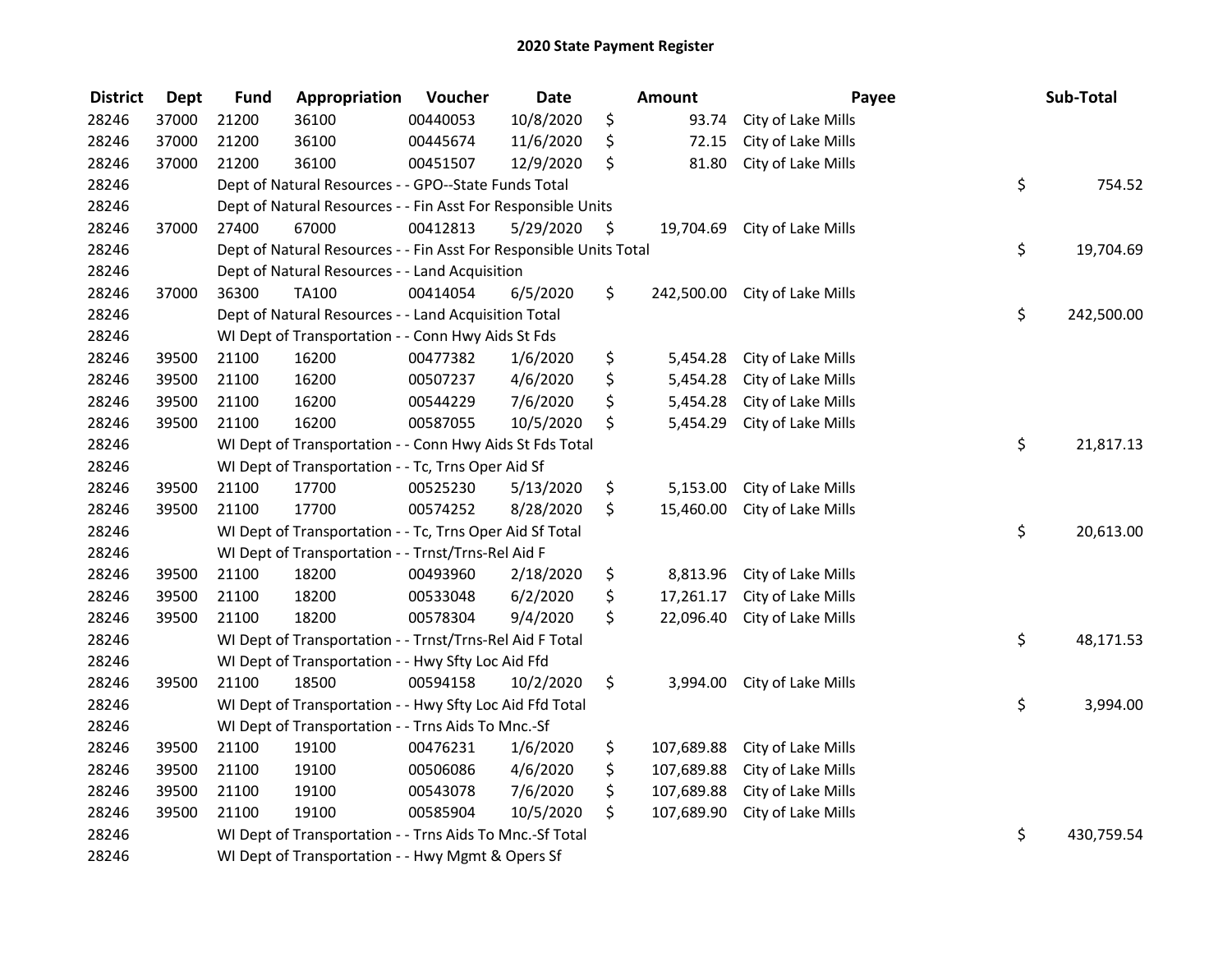| <b>District</b> | <b>Dept</b> | <b>Fund</b> | Appropriation                                                | Voucher  | <b>Date</b> | <b>Amount</b>   | Payee              | Sub-Total       |
|-----------------|-------------|-------------|--------------------------------------------------------------|----------|-------------|-----------------|--------------------|-----------------|
| 28246           | 39500       | 21100       | 36500                                                        | 00480388 | 1/10/2020   | \$<br>63.99     | City of Lake Mills |                 |
| 28246           | 39500       | 21100       | 36500                                                        | 00491293 | 2/11/2020   | \$<br>74.79     | City of Lake Mills |                 |
| 28246           | 39500       | 21100       | 36500                                                        | 00500656 | 3/9/2020    | \$<br>68.08     | City of Lake Mills |                 |
| 28246           | 39500       | 21100       | 36500                                                        | 00511799 | 4/6/2020    | \$<br>66.22     | City of Lake Mills |                 |
| 28246           | 39500       | 21100       | 36500                                                        | 00524001 | 5/8/2020    | \$<br>60.42     | City of Lake Mills |                 |
| 28246           | 39500       | 21100       | 36500                                                        | 00535053 | 6/9/2020    | \$<br>52.06     | City of Lake Mills |                 |
| 28246           | 39500       | 21100       | 36500                                                        | 00551641 | 7/14/2020   | \$<br>53.33     | City of Lake Mills |                 |
| 28246           | 39500       | 21100       | 36500                                                        | 00562278 | 8/6/2020    | \$<br>60.56     | City of Lake Mills |                 |
| 28246           | 39500       | 21100       | 36500                                                        | 00580611 | 9/10/2020   | \$<br>56.80     | City of Lake Mills |                 |
| 28246           | 39500       | 21100       | 36500                                                        | 00595179 | 10/6/2020   | \$<br>51.00     | City of Lake Mills |                 |
| 28246           | 39500       | 21100       | 36500                                                        | 00612625 | 11/6/2020   | \$<br>54.35     | City of Lake Mills |                 |
| 28246           | 39500       | 21100       | 36500                                                        | 00624611 | 12/8/2020   | \$<br>57.92     | City of Lake Mills |                 |
| 28246           |             |             | WI Dept of Transportation - - Hwy Mgmt & Opers Sf Total      |          |             |                 |                    | \$<br>719.52    |
| 28246           |             |             | WI Dept of Transportation - - Routine Maint Sf               |          |             |                 |                    |                 |
| 28246           | 39500       | 21100       | 36800                                                        | 00480388 | 1/10/2020   | \$<br>714.84    | City of Lake Mills |                 |
| 28246           | 39500       | 21100       | 36800                                                        | 00491293 | 2/11/2020   | \$<br>590.63    | City of Lake Mills |                 |
| 28246           | 39500       | 21100       | 36800                                                        | 00500656 | 3/9/2020    | \$<br>507.21    | City of Lake Mills |                 |
| 28246           | 39500       | 21100       | 36800                                                        | 00511799 | 4/6/2020    | \$<br>511.57    | City of Lake Mills |                 |
| 28246           | 39500       | 21100       | 36800                                                        | 00524001 | 5/8/2020    | \$<br>406.19    | City of Lake Mills |                 |
| 28246           | 39500       | 21100       | 36800                                                        | 00535053 | 6/9/2020    | \$<br>433.85    | City of Lake Mills |                 |
| 28246           | 39500       | 21100       | 36800                                                        | 00551641 | 7/14/2020   | \$<br>571.24    | City of Lake Mills |                 |
| 28246           | 39500       | 21100       | 36800                                                        | 00562278 | 8/6/2020    | \$<br>605.40    | City of Lake Mills |                 |
| 28246           | 39500       | 21100       | 36800                                                        | 00580611 | 9/10/2020   | \$<br>664.84    | City of Lake Mills |                 |
| 28246           | 39500       | 21100       | 36800                                                        | 00595179 | 10/6/2020   | \$<br>635.89    | City of Lake Mills |                 |
| 28246           | 39500       | 21100       | 36800                                                        | 00612625 | 11/6/2020   | \$<br>492.69    | City of Lake Mills |                 |
| 28246           | 39500       | 21100       | 36800                                                        | 00624611 | 12/8/2020   | \$<br>464.86    | City of Lake Mills |                 |
| 28246           |             |             | WI Dept of Transportation - - Routine Maint Sf Total         |          |             |                 |                    | \$<br>6,599.21  |
| 28246           |             |             | Department of Justice - - Law Enforcement Train, Local       |          |             |                 |                    |                 |
| 28246           | 45500       | 10000       | 23100                                                        | 00091342 | 12/2/2020   | \$<br>1,600.00  | City of Lake Mills |                 |
| 28246           |             |             | Department of Justice - - Law Enforcement Train, Local Total |          |             |                 |                    | \$<br>1,600.00  |
| 28246           |             |             | Department of Administration - - Federal Aid                 |          |             |                 |                    |                 |
| 28246           | 50500       | 10000       | 14200                                                        | 00129926 | 10/2/2020   | \$<br>8,682.70  | City of Lake Mills |                 |
| 28246           | 50500       | 10000       | 14200                                                        | 00132160 | 11/13/2020  | \$<br>6,668.13  | City of Lake Mills |                 |
| 28246           | 50500       | 10000       | 14200                                                        | 00134589 | 12/10/2020  | \$<br>36,501.84 | City of Lake Mills |                 |
| 28246           |             |             | Department of Administration - - Federal Aid Total           |          |             |                 |                    | \$<br>51,852.67 |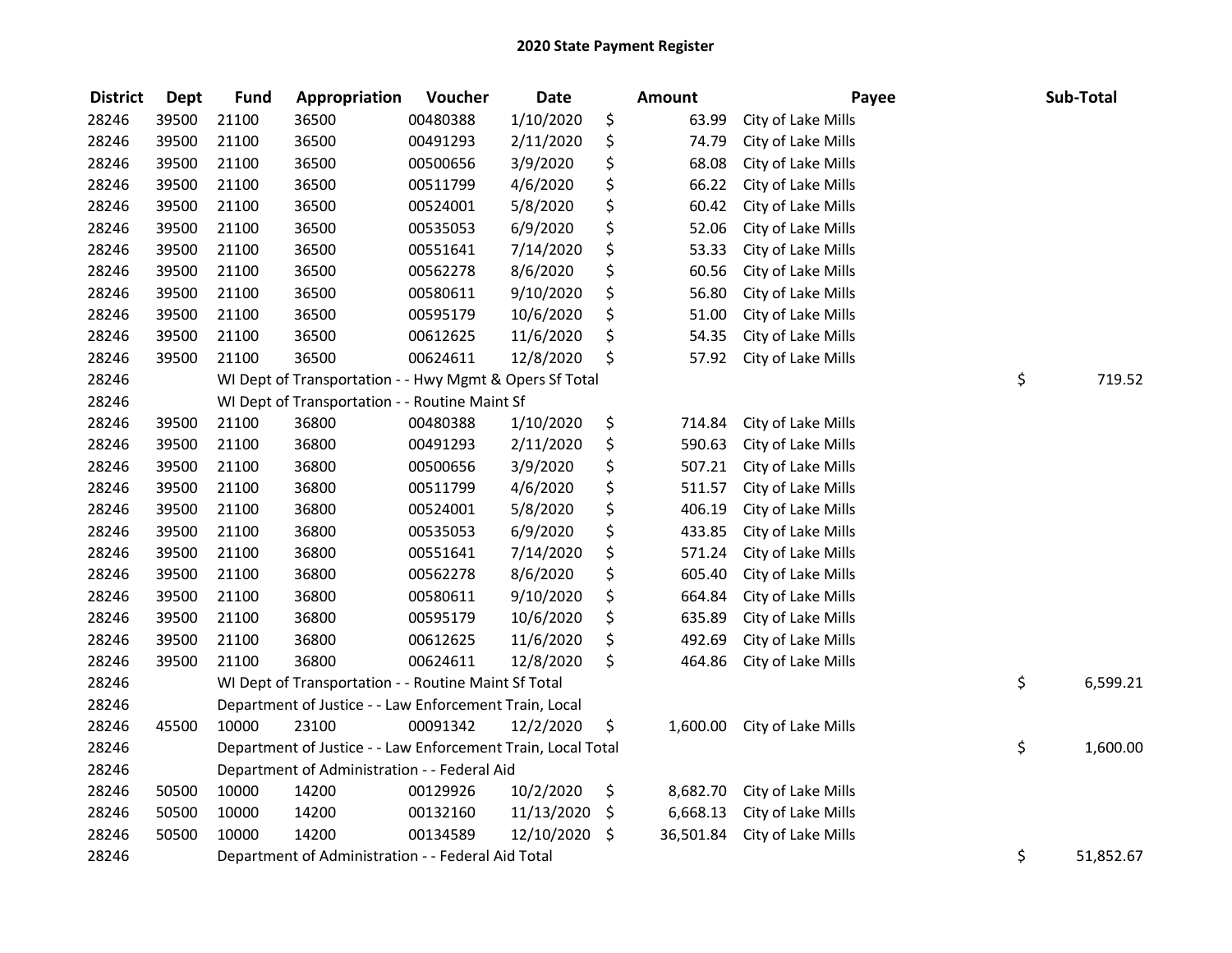| <b>District</b> | <b>Dept</b> | <b>Fund</b> | Appropriation                                                                 | Voucher                                               | <b>Date</b>   |      | Amount     | Payee                        |    | Sub-Total    |  |  |  |  |
|-----------------|-------------|-------------|-------------------------------------------------------------------------------|-------------------------------------------------------|---------------|------|------------|------------------------------|----|--------------|--|--|--|--|
| 28246           |             |             | Elections Commission - - 2018 Hava Election Security                          |                                                       |               |      |            |                              |    |              |  |  |  |  |
| 28246           | 51000       | 22000       | 18200                                                                         | 00004570                                              | 9/15/2020     | - \$ |            | 4,375.60 City of Lake Mills  |    |              |  |  |  |  |
| 28246           |             |             | Elections Commission - - 2018 Hava Election Security Total                    |                                                       |               |      |            |                              | \$ | 4,375.60     |  |  |  |  |
| 28246           |             |             | Shared Revenue and Tax Relief - - Expenditure Restraint Program               |                                                       |               |      |            |                              |    |              |  |  |  |  |
| 28246           | 83500       | 10000       | 10100                                                                         | 00068198                                              | 7/27/2020     | \$   | 107,037.16 | City of Lake Mills           |    |              |  |  |  |  |
| 28246           |             |             | Shared Revenue and Tax Relief - - Expenditure Restraint Program Total         |                                                       |               |      |            |                              | \$ | 107,037.16   |  |  |  |  |
| 28246           |             |             | Shared Revenue and Tax Relief - - County And Municipal Aid                    |                                                       |               |      |            |                              |    |              |  |  |  |  |
| 28246           | 83500       | 10000       | 10500                                                                         | 00068198                                              | 7/27/2020     | \$.  | 51,758.38  | City of Lake Mills           |    |              |  |  |  |  |
| 28246           | 83500       | 10000       | 10500                                                                         | 00072165                                              | 11/16/2020 \$ |      | 293,297.50 | City of Lake Mills           |    |              |  |  |  |  |
| 28246           |             |             | Shared Revenue and Tax Relief - - County And Municipal Aid Total              |                                                       |               |      |            |                              | \$ | 345,055.88   |  |  |  |  |
| 28246           |             |             |                                                                               | Shared Revenue and Tax Relief - - Exempt Computer Aid |               |      |            |                              |    |              |  |  |  |  |
| 28246           | 83500       | 10000       | 10900                                                                         | 00065341                                              | 7/27/2020     | \$   | 5,785.53   | City of Lake Mills           |    |              |  |  |  |  |
| 28246           | 83500       | 10000       | 10900                                                                         | 00067051                                              | 7/27/2020     | \$   | 11,370.14  | City of Lake Mills           |    |              |  |  |  |  |
| 28246           |             |             | Shared Revenue and Tax Relief - - Exempt Computer Aid Total                   |                                                       |               |      |            |                              | \$ | 17,155.67    |  |  |  |  |
| 28246           |             |             | Shared Revenue and Tax Relief - - Utility Aid                                 |                                                       |               |      |            |                              |    |              |  |  |  |  |
| 28246           | 83500       | 10000       | 11000                                                                         | 00068198                                              | 7/27/2020     | \$   | 429.44     | City of Lake Mills           |    |              |  |  |  |  |
| 28246           | 83500       | 10000       | 11000                                                                         | 00072165                                              | 11/16/2020    | \$   | 2,450.52   | City of Lake Mills           |    |              |  |  |  |  |
| 28246           |             |             | Shared Revenue and Tax Relief - - Utility Aid Total                           |                                                       |               |      |            |                              | \$ | 2,879.96     |  |  |  |  |
| 28246           |             |             | Shared Revenue and Tax Relief - - Personal Property Aid                       |                                                       |               |      |            |                              |    |              |  |  |  |  |
| 28246           | 83500       | 10000       | 11100                                                                         | 00060724                                              | 5/4/2020      | \$   | 24,492.01  | City of Lake Mills           |    |              |  |  |  |  |
| 28246           | 83500       | 10000       | 11100                                                                         | 00062491                                              | 5/4/2020      | \$   | 39,344.83  | City of Lake Mills           |    |              |  |  |  |  |
| 28246           |             |             | Shared Revenue and Tax Relief - - Personal Property Aid Total                 |                                                       |               |      |            |                              | \$ | 63,836.84    |  |  |  |  |
| 28246           |             |             | Shared Revenue and Tax Relief - - State Aid; Video Service Provider Fee       |                                                       |               |      |            |                              |    |              |  |  |  |  |
| 28246           | 83500       | 10000       | 11200                                                                         | 00064237                                              | 7/27/2020     | \$   |            | 7,833.97 City of Lake Mills  |    |              |  |  |  |  |
| 28246           |             |             | Shared Revenue and Tax Relief - - State Aid; Video Service Provider Fee Total |                                                       |               |      |            |                              | \$ | 7,833.97     |  |  |  |  |
| 28246           |             |             | Shared Revenue and Tax Relief - - Payments For Municipal Svcs                 |                                                       |               |      |            |                              |    |              |  |  |  |  |
| 28246           | 83500       | 10000       | 50100                                                                         | 00054769                                              | 2/3/2020      | \$   | 1,863.26   | City of Lake Mills           |    |              |  |  |  |  |
| 28246           |             |             | Shared Revenue and Tax Relief - - Payments For Municipal Svcs Total           |                                                       |               |      |            |                              | \$ | 1,863.26     |  |  |  |  |
| 28246           |             |             | Shared Revenue and Tax Relief - - Lottery & Gaming Credit                     |                                                       |               |      |            |                              |    |              |  |  |  |  |
| 28246           | 83500       | 52100       | 36300                                                                         | 00055344                                              | 3/23/2020     | \$.  |            | 13,690.08 City of Lake Mills |    |              |  |  |  |  |
| 28246           |             |             | Shared Revenue and Tax Relief - - Lottery & Gaming Credit Total               |                                                       |               |      |            |                              | \$ | 13,690.08    |  |  |  |  |
| 28246 Total     |             |             |                                                                               |                                                       |               |      |            |                              | \$ | 1,469,665.97 |  |  |  |  |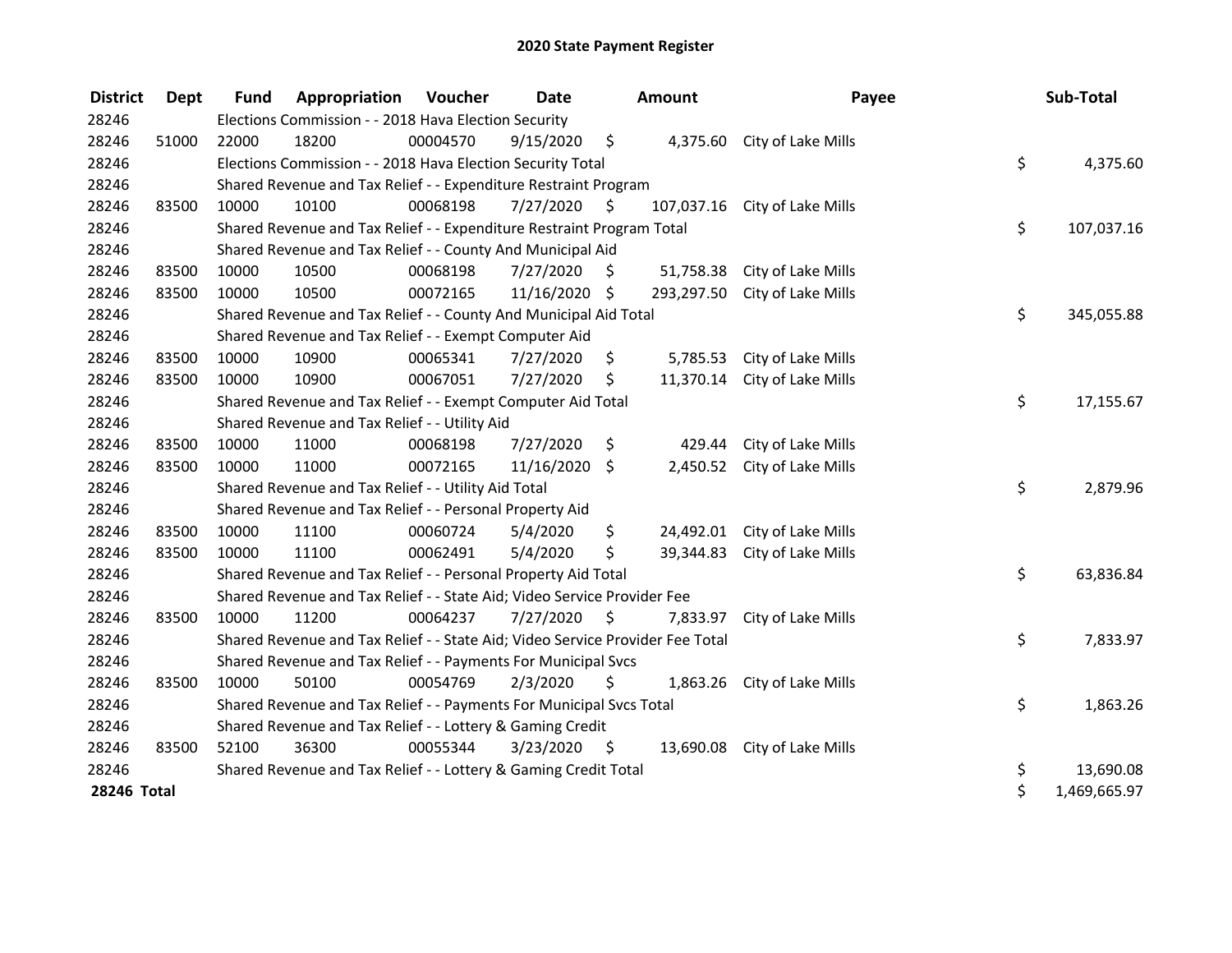| <b>District</b> | <b>Dept</b> | Fund  | Appropriation                                                                   | Voucher                 | <b>Date</b>   |      | Amount     | Payee                      | Sub-Total        |
|-----------------|-------------|-------|---------------------------------------------------------------------------------|-------------------------|---------------|------|------------|----------------------------|------------------|
| 28290           |             |       | Public Service Commission - - Federal Funds                                     |                         |               |      |            |                            |                  |
| 28290           | 15500       | 10000 | 14200                                                                           | 00004728                | 5/27/2020     | \$   |            | 50,000.00 City Of Waterloo |                  |
| 28290           |             |       | Public Service Commission - - Federal Funds Total                               |                         |               |      |            |                            | \$<br>50,000.00  |
| 28290           |             |       | Dept of Safety & Prof Services - - Fire Dues Distribution                       |                         |               |      |            |                            |                  |
| 28290           | 16500       | 10000 | 22500                                                                           | 00036285                | 7/20/2020     | \$   |            | 9,933.15 City Of Waterloo  |                  |
| 28290           |             |       | Dept of Safety & Prof Services - - Fire Dues Distribution Total                 |                         |               |      |            |                            | \$<br>9,933.15   |
| 28290           |             |       | Dept of Natural Resources - - Fin Asst For Responsible Units                    |                         |               |      |            |                            |                  |
| 28290           | 37000       | 27400 | 67000                                                                           | 00413356                | 5/29/2020     | - \$ |            | 12,377.72 City Of Waterloo |                  |
| 28290           |             |       | Dept of Natural Resources - - Fin Asst For Responsible Units Total              |                         |               |      |            |                            | \$<br>12,377.72  |
| 28290           |             |       | WI Dept of Transportation - - Hwy Sfty Loc Aid Ffd                              |                         |               |      |            |                            |                  |
| 28290           | 39500       | 21100 | 18500                                                                           | 00516767                | 4/20/2020     | \$   | 4,000.00   | City Of Waterloo           |                  |
| 28290           |             |       | WI Dept of Transportation - - Hwy Sfty Loc Aid Ffd Total                        |                         |               |      |            |                            | \$<br>4,000.00   |
| 28290           |             |       | WI Dept of Transportation - - Trns Aids To Mnc.-Sf                              |                         |               |      |            |                            |                  |
| 28290           | 39500       | 21100 | 19100                                                                           | 00476232                | 1/6/2020      | \$   | 63,155.89  | City Of Waterloo           |                  |
| 28290           | 39500       | 21100 | 19100                                                                           | 00506087                | 4/6/2020      | \$   | 63,155.89  | City Of Waterloo           |                  |
| 28290           | 39500       | 21100 | 19100                                                                           | 00543079                | 7/6/2020      | \$   | 63,155.89  | City Of Waterloo           |                  |
| 28290           | 39500       | 21100 | 19100                                                                           | 00585905                | 10/5/2020     | \$   | 63,155.91  | City Of Waterloo           |                  |
| 28290           |             |       | WI Dept of Transportation - - Trns Aids To Mnc.-Sf Total                        |                         |               |      |            |                            | \$<br>252,623.58 |
| 28290           |             |       | Department of Health Services - - Prepaid Medical Transport Reimbursement       |                         |               |      |            |                            |                  |
| 28290           | 43500       | 10000 | 16300                                                                           | AMBULANCE 11/16/2020 \$ |               |      | 2,917.30   | City Of Waterloo           |                  |
| 28290           |             |       | Department of Health Services - - Prepaid Medical Transport Reimbursement Total |                         |               |      |            |                            | \$<br>2,917.30   |
| 28290           |             |       | Department of Justice - - Law Enforcement Train, Local                          |                         |               |      |            |                            |                  |
| 28290           | 45500       | 10000 | 23100                                                                           | 00092101                | 12/11/2020 \$ |      |            | 1,280.00 City Of Waterloo  |                  |
| 28290           |             |       | Department of Justice - - Law Enforcement Train, Local Total                    |                         |               |      |            |                            | \$<br>1,280.00   |
| 28290           |             |       | Department of Administration - - Federal Aid                                    |                         |               |      |            |                            |                  |
| 28290           | 50500       | 10000 | 14200                                                                           | 00129927                | 10/2/2020     | \$   | 9,033.54   | City Of Waterloo           |                  |
| 28290           | 50500       | 10000 | 14200                                                                           | 00134590                | 12/10/2020    | \$   | 45,640.46  | City Of Waterloo           |                  |
| 28290           |             |       | Department of Administration - - Federal Aid Total                              |                         |               |      |            |                            | \$<br>54,674.00  |
| 28290           |             |       | Shared Revenue and Tax Relief - - Expenditure Restraint Program                 |                         |               |      |            |                            |                  |
| 28290           | 83500       | 10000 | 10100                                                                           | 00068199                | 7/27/2020     | \$   | 64,562.36  | City Of Waterloo           |                  |
| 28290           |             |       | Shared Revenue and Tax Relief - - Expenditure Restraint Program Total           |                         |               |      |            |                            | \$<br>64,562.36  |
| 28290           |             |       | Shared Revenue and Tax Relief - - County And Municipal Aid                      |                         |               |      |            |                            |                  |
| 28290           | 83500       | 10000 | 10500                                                                           | 00068199                | 7/27/2020     | \$   |            | 59,568.63 City Of Waterloo |                  |
| 28290           | 83500       | 10000 | 10500                                                                           | 00072166                | 11/16/2020    | \$   | 334,638.25 | City Of Waterloo           |                  |
| 28290           |             |       | Shared Revenue and Tax Relief - - County And Municipal Aid Total                |                         |               |      |            |                            | \$<br>394,206.88 |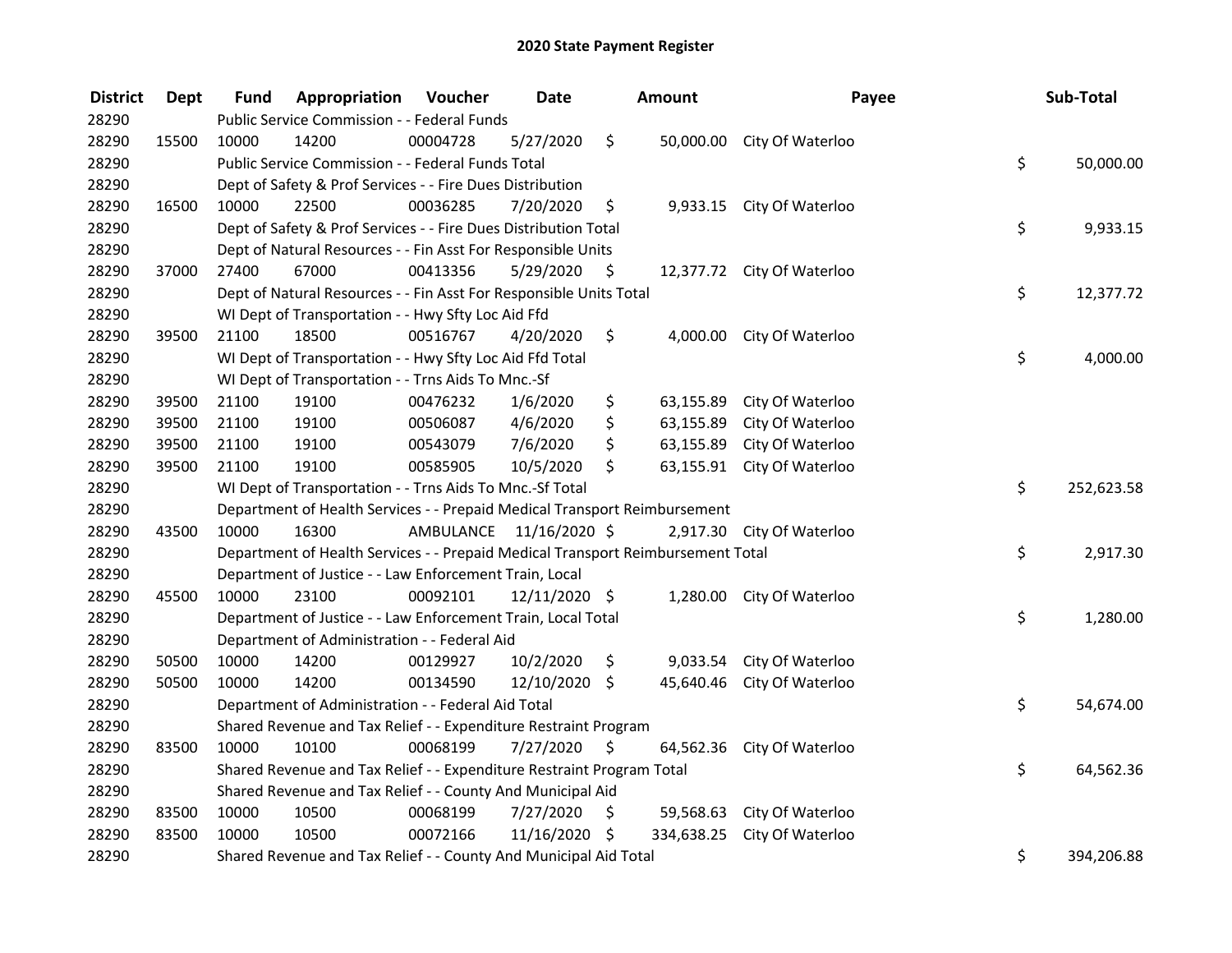| <b>District</b> | Dept  | Fund  | Appropriation                                                                 | Voucher  | Date       |      | <b>Amount</b> | Payee            |     | Sub-Total    |
|-----------------|-------|-------|-------------------------------------------------------------------------------|----------|------------|------|---------------|------------------|-----|--------------|
| 28290           |       |       | Shared Revenue and Tax Relief - - Exempt Computer Aid                         |          |            |      |               |                  |     |              |
| 28290           | 83500 | 10000 | 10900                                                                         | 00065342 | 7/27/2020  | S.   | 437,781.76    | City Of Waterloo |     |              |
| 28290           | 83500 | 10000 | 10900                                                                         | 00067052 | 7/27/2020  | S    | 1,341.20      | City Of Waterloo |     |              |
| 28290           |       |       | Shared Revenue and Tax Relief - - Exempt Computer Aid Total                   |          |            |      |               |                  | \$  | 439,122.96   |
| 28290           |       |       | Shared Revenue and Tax Relief - - Utility Aid                                 |          |            |      |               |                  |     |              |
| 28290           | 83500 | 10000 | 11000                                                                         | 00068199 | 7/27/2020  | S.   | 13.52         | City Of Waterloo |     |              |
| 28290           | 83500 | 10000 | 11000                                                                         | 00072166 | 11/16/2020 | S.   | 77.92         | City Of Waterloo |     |              |
| 28290           |       |       | Shared Revenue and Tax Relief - - Utility Aid Total                           |          |            |      |               |                  | \$  | 91.44        |
| 28290           |       |       | Shared Revenue and Tax Relief - - Personal Property Aid                       |          |            |      |               |                  |     |              |
| 28290           | 83500 | 10000 | 11100                                                                         | 00060725 | 5/4/2020   | \$.  | 6,643.20      | City Of Waterloo |     |              |
| 28290           | 83500 | 10000 | 11100                                                                         | 00062492 | 5/4/2020   | \$.  | 2,940.03      | City Of Waterloo |     |              |
| 28290           |       |       | Shared Revenue and Tax Relief - - Personal Property Aid Total                 |          |            |      |               |                  | \$  | 9,583.23     |
| 28290           |       |       | Shared Revenue and Tax Relief - - State Aid; Video Service Provider Fee       |          |            |      |               |                  |     |              |
| 28290           | 83500 | 10000 | 11200                                                                         | 00064238 | 7/27/2020  | S.   | 4,068.94      | City Of Waterloo |     |              |
| 28290           |       |       | Shared Revenue and Tax Relief - - State Aid; Video Service Provider Fee Total |          |            |      |               |                  | \$  | 4,068.94     |
| 28290           |       |       | Shared Revenue and Tax Relief - - Lottery & Gaming Credit                     |          |            |      |               |                  |     |              |
| 28290           | 83500 | 52100 | 36300                                                                         | 00055345 | 3/23/2020  | - \$ | 10,903.44     | City Of Waterloo |     |              |
| 28290           |       |       | Shared Revenue and Tax Relief - - Lottery & Gaming Credit Total               |          |            |      |               |                  | \$. | 10,903.44    |
| 28290 Total     |       |       |                                                                               |          |            |      |               |                  | \$  | 1,310,345.00 |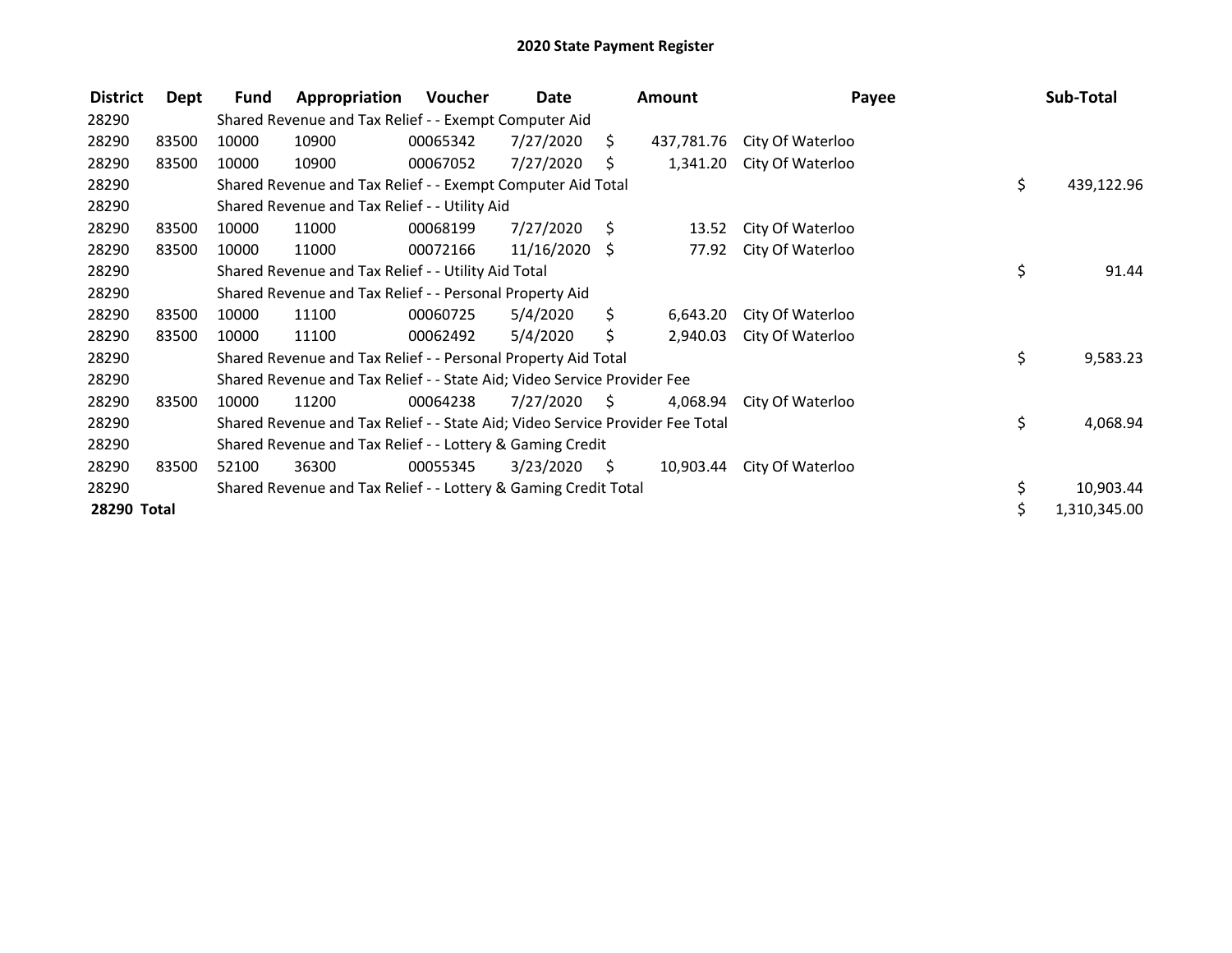| <b>District</b> | <b>Dept</b> | <b>Fund</b> | Appropriation                                                      | Voucher  | <b>Date</b> | Amount           | Payee                       | Sub-Total          |
|-----------------|-------------|-------------|--------------------------------------------------------------------|----------|-------------|------------------|-----------------------------|--------------------|
| 28291           |             |             | Dept of Safety & Prof Services - - Fire Dues Distribution          |          |             |                  |                             |                    |
| 28291           | 16500       | 10000       | 22500                                                              | 00036286 | 7/17/2020   | \$               | 62,993.97 City of Watertown |                    |
| 28291           |             |             | Dept of Safety & Prof Services - - Fire Dues Distribution Total    |          |             |                  |                             | \$<br>62,993.97    |
| 28291           |             |             | Dept of Natural Resources - - Fin Asst For Responsible Units       |          |             |                  |                             |                    |
| 28291           | 37000       | 27400       | 67000                                                              | 00413764 | 6/9/2020    | \$<br>99,332.35  | City of Watertown           |                    |
| 28291           |             |             | Dept of Natural Resources - - Fin Asst For Responsible Units Total |          |             |                  |                             | \$<br>99,332.35    |
| 28291           |             |             | Dept of Natural Resources - - Recycling Consolidation Grants       |          |             |                  |                             |                    |
| 28291           | 37000       | 27400       | 67300                                                              | 00413764 | 6/9/2020    | \$               | 6,045.52 City of Watertown  |                    |
| 28291           |             |             | Dept of Natural Resources - - Recycling Consolidation Grants Total |          |             |                  |                             | \$<br>6,045.52     |
| 28291           |             |             | WI Dept of Transportation - - Conn Hwy Aids St Fds                 |          |             |                  |                             |                    |
| 28291           | 39500       | 21100       | 16200                                                              | 00477383 | 1/6/2020    | \$<br>12,436.31  | City of Watertown           |                    |
| 28291           | 39500       | 21100       | 16200                                                              | 00507238 | 4/6/2020    | \$<br>12,436.31  | City of Watertown           |                    |
| 28291           | 39500       | 21100       | 16200                                                              | 00544230 | 7/6/2020    | \$<br>12,436.31  | City of Watertown           |                    |
| 28291           | 39500       | 21100       | 16200                                                              | 00587056 | 10/5/2020   | \$<br>12,436.32  | City of Watertown           |                    |
| 28291           |             |             | WI Dept of Transportation - - Conn Hwy Aids St Fds Total           |          |             |                  |                             | \$<br>49,745.25    |
| 28291           |             |             | WI Dept of Transportation - - Tc, Trns Oper Aid Sf                 |          |             |                  |                             |                    |
| 28291           | 39500       | 21100       | 17700                                                              | 00525270 | 5/12/2020   | \$<br>48,792.00  | City of Watertown           |                    |
| 28291           | 39500       | 21100       | 17700                                                              | 00574304 | 8/27/2020   | \$<br>146,376.00 | City of Watertown           |                    |
| 28291           |             |             | WI Dept of Transportation - - Tc, Trns Oper Aid Sf Total           |          |             |                  |                             | \$<br>195,168.00   |
| 28291           |             |             | WI Dept of Transportation - - Trnst/Trns-Rel Aid F                 |          |             |                  |                             |                    |
| 28291           | 39500       | 21100       | 18200                                                              | 00501008 | 3/10/2020   | \$<br>61,786.57  | City of Watertown           |                    |
| 28291           | 39500       | 21100       | 18200                                                              | 00536805 | 6/12/2020   | \$<br>96,970.67  | City of Watertown           |                    |
| 28291           | 39500       | 21100       | 18200                                                              | 00577771 | 9/2/2020    | \$<br>19,048.80  | City of Watertown           |                    |
| 28291           | 39500       | 21100       | 18200                                                              | 00594146 | 10/5/2020   | \$<br>122,279.56 | City of Watertown           |                    |
| 28291           | 39500       | 21100       | 18200                                                              | 00616949 | 11/18/2020  | \$<br>32,256.65  | City of Watertown           |                    |
| 28291           |             |             | WI Dept of Transportation - - Trnst/Trns-Rel Aid F Total           |          |             |                  |                             | \$<br>332,342.25   |
| 28291           |             |             | WI Dept of Transportation - - Trns Aids To Mnc.-Sf                 |          |             |                  |                             |                    |
| 28291           | 39500       | 21100       | 19100                                                              | 00476233 | 1/6/2020    | \$<br>271,890.32 | City of Watertown           |                    |
| 28291           | 39500       | 21100       | 19100                                                              | 00506088 | 4/6/2020    | \$<br>271,890.32 | City of Watertown           |                    |
| 28291           | 39500       | 21100       | 19100                                                              | 00543080 | 7/6/2020    | \$<br>271,890.32 | City of Watertown           |                    |
| 28291           | 39500       | 21100       | 19100                                                              | 00585906 | 10/5/2020   | \$<br>271,890.34 | City of Watertown           |                    |
| 28291           |             |             | WI Dept of Transportation - - Trns Aids To Mnc.-Sf Total           |          |             |                  |                             | \$<br>1,087,561.30 |
| 28291           |             |             | WI Dept of Transportation - - Loc Rd Imp Prg St Fd                 |          |             |                  |                             |                    |
| 28291           | 39500       | 21100       | 27800                                                              | 00489498 | 2/10/2020   | \$<br>59,845.57  | City of Watertown           |                    |
| 28291           |             |             | WI Dept of Transportation - - Loc Rd Imp Prg St Fd Total           |          |             |                  |                             | \$<br>59,845.57    |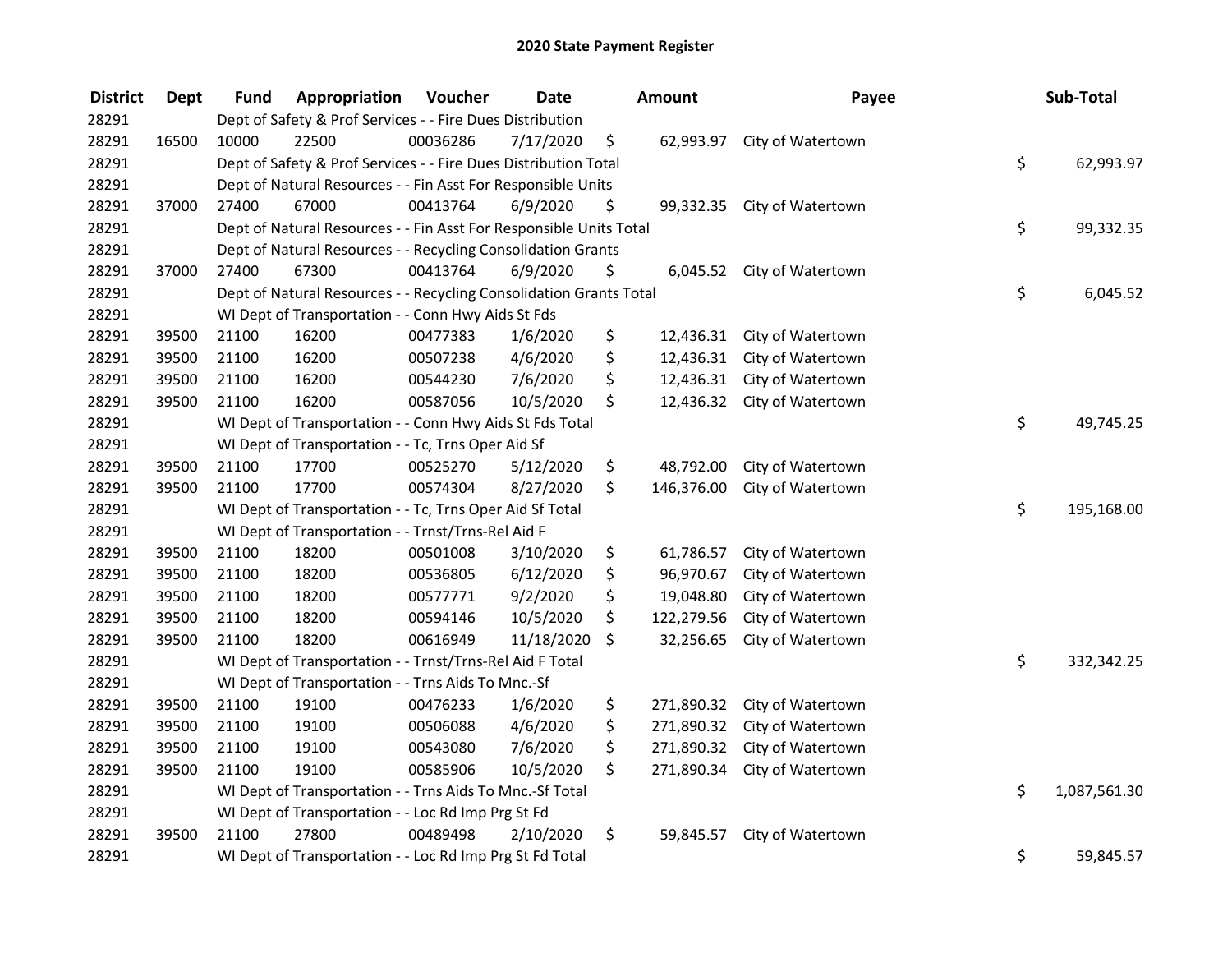| <b>District</b> | Dept  | <b>Fund</b> | Appropriation                                                                   | Voucher                 | <b>Date</b>   |     | Amount       | Payee                        | Sub-Total          |
|-----------------|-------|-------------|---------------------------------------------------------------------------------|-------------------------|---------------|-----|--------------|------------------------------|--------------------|
| 28291           |       |             | WI Dept of Transportation - - Aero Assistance Ffd                               |                         |               |     |              |                              |                    |
| 28291           | 39500 | 21100       | 28400                                                                           | 00611377                | 11/5/2020     | \$  |              | 2,611.72 City of Watertown   |                    |
| 28291           |       |             | WI Dept of Transportation - - Aero Assistance Ffd Total                         |                         |               |     |              |                              | \$<br>2,611.72     |
| 28291           |       |             | Department of Health Services - - Prepaid Medical Transport Reimbursement       |                         |               |     |              |                              |                    |
| 28291           | 43500 | 10000       | 16300                                                                           | AMBULANCE 11/16/2020 \$ |               |     |              | 29,756.48 City of Watertown  |                    |
| 28291           |       |             | Department of Health Services - - Prepaid Medical Transport Reimbursement Total |                         |               |     |              |                              | \$<br>29,756.48    |
| 28291           |       |             | Department of Administration - - Federal Aid                                    |                         |               |     |              |                              |                    |
| 28291           | 50500 | 10000       | 14200                                                                           | 00129928                | 10/1/2020     | \$  |              | 50,302.39 City of Watertown  |                    |
| 28291           | 50500 | 10000       | 14200                                                                           | 00134591                | 12/9/2020     | \$  |              | 368,294.17 City of Watertown |                    |
| 28291           | 50500 | 10000       | 14200                                                                           | 00136307                | 12/16/2020 \$ |     |              | 41,327.94 City of Watertown  |                    |
| 28291           |       |             | Department of Administration - - Federal Aid Total                              |                         |               |     |              |                              | \$<br>459,924.50   |
| 28291           |       |             | Shared Revenue and Tax Relief - - Expenditure Restraint Program                 |                         |               |     |              |                              |                    |
| 28291           | 83500 | 10000       | 10100                                                                           | 00068200                | 7/27/2020     | \$. | 424,716.19   | City of Watertown            |                    |
| 28291           |       |             | Shared Revenue and Tax Relief - - Expenditure Restraint Program Total           |                         |               |     |              |                              | \$<br>424,716.19   |
| 28291           |       |             | Shared Revenue and Tax Relief - - County And Municipal Aid                      |                         |               |     |              |                              |                    |
| 28291           | 83500 | 10000       | 10500                                                                           | 00068200                | 7/27/2020     | S.  | 390,756.80   | City of Watertown            |                    |
| 28291           | 83500 | 10000       | 10500                                                                           | 00072167                | 11/16/2020 \$ |     | 2,184,532.07 | City of Watertown            |                    |
| 28291           |       |             | Shared Revenue and Tax Relief - - County And Municipal Aid Total                |                         |               |     |              |                              | \$<br>2,575,288.87 |
| 28291           |       |             | Shared Revenue and Tax Relief - - Exempt Computer Aid                           |                         |               |     |              |                              |                    |
| 28291           | 83500 | 10000       | 10900                                                                           | 00065343                | 7/27/2020     | \$  | 35,209.60    | City of Watertown            |                    |
| 28291           | 83500 | 10000       | 10900                                                                           | 00067053                | 7/27/2020     | \$  |              | 7,114.26 City of Watertown   |                    |
| 28291           |       |             | Shared Revenue and Tax Relief - - Exempt Computer Aid Total                     |                         |               |     |              |                              | \$<br>42,323.86    |
| 28291           |       |             | Shared Revenue and Tax Relief - - Utility Aid                                   |                         |               |     |              |                              |                    |
| 28291           | 83500 | 10000       | 11000                                                                           | 00068200                | 7/27/2020     | \$  | 1,811.77     | City of Watertown            |                    |
| 28291           | 83500 | 10000       | 11000                                                                           | 00072167                | 11/16/2020    | \$  | 10,547.71    | City of Watertown            |                    |
| 28291           |       |             | Shared Revenue and Tax Relief - - Utility Aid Total                             |                         |               |     |              |                              | \$<br>12,359.48    |
| 28291           |       |             | Shared Revenue and Tax Relief - - Personal Property Aid                         |                         |               |     |              |                              |                    |
| 28291           | 83500 | 10000       | 11100                                                                           | 00060726                | 5/4/2020      | \$  |              | 32,307.84 City of Watertown  |                    |
| 28291           | 83500 | 10000       | 11100                                                                           | 00062493                | 5/4/2020      | \$  | 43,160.73    | City of Watertown            |                    |
| 28291           |       |             | Shared Revenue and Tax Relief - - Personal Property Aid Total                   |                         |               |     |              |                              | \$<br>75,468.57    |
| 28291           |       |             | Shared Revenue and Tax Relief - - State Aid; Video Service Provider Fee         |                         |               |     |              |                              |                    |
| 28291           | 83500 | 10000       | 11200                                                                           | 00064239                | 7/27/2020     | \$  |              | 25,681.06 City of Watertown  |                    |
| 28291           |       |             | Shared Revenue and Tax Relief - - State Aid; Video Service Provider Fee Total   |                         |               |     |              |                              | \$<br>25,681.06    |
| 28291           |       |             | Shared Revenue and Tax Relief - - School Lvy Tx/First Dollar Cr                 |                         |               |     |              |                              |                    |
| 28291           | 83500 | 10000       | 30200                                                                           | 00063940                | 7/27/2020     | \$  |              | 298,107.74 City of Watertown |                    |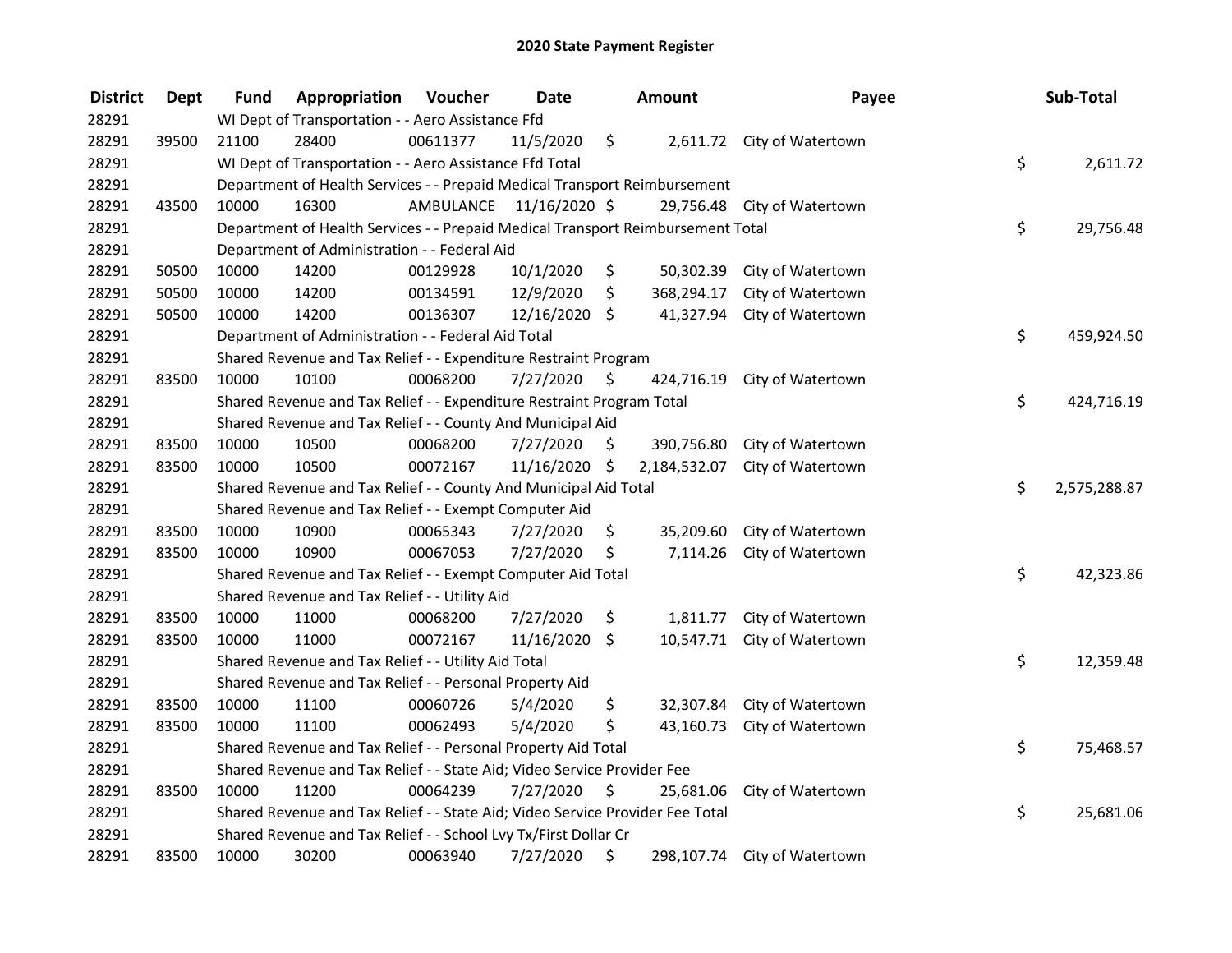| <b>District</b> | Dept  | <b>Fund</b> | Appropriation                                                         | <b>Voucher</b> | <b>Date</b> |   | <b>Amount</b> | Pavee             | Sub-Total    |
|-----------------|-------|-------------|-----------------------------------------------------------------------|----------------|-------------|---|---------------|-------------------|--------------|
| 28291           | 83500 | 10000       | 30200                                                                 | 00067331       | 7/27/2020   |   | 1,450,558.58  | City of Watertown |              |
| 28291           |       |             | Shared Revenue and Tax Relief - - School Lvy Tx/First Dollar Cr Total |                |             |   |               |                   | 1,748,666.32 |
| 28291           |       |             | Shared Revenue and Tax Relief - - Payments For Municipal Svcs         |                |             |   |               |                   |              |
| 28291           | 83500 | 10000       | 50100                                                                 | 00054978       | 2/3/2020    |   | 3.740.01      | City of Watertown |              |
| 28291           |       |             | Shared Revenue and Tax Relief - - Payments For Municipal Svcs Total   |                |             |   |               |                   | 3,740.01     |
| 28291           |       |             | Shared Revenue and Tax Relief - - Lottery & Gaming Credit             |                |             |   |               |                   |              |
| 28291           | 83500 | 52100       | 36300                                                                 | 00055663       | 3/23/2020   | S | 554.332.68    | City of Watertown |              |
| 28291           |       |             | Shared Revenue and Tax Relief - - Lottery & Gaming Credit Total       |                |             |   |               |                   | 554,332.68   |
| 28291 Total     |       |             |                                                                       |                |             |   |               |                   | 7,847,903.95 |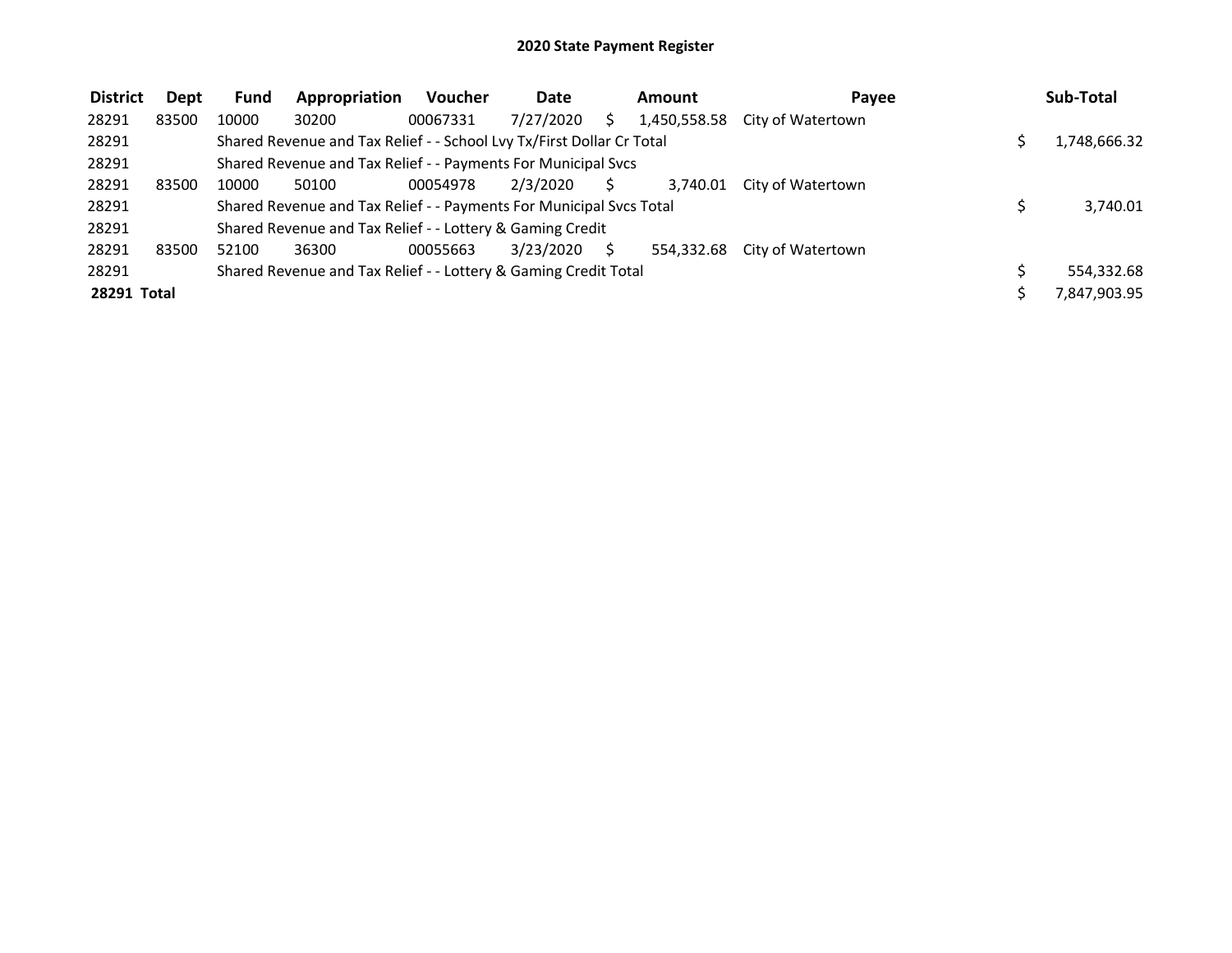| <b>District</b> | <b>Dept</b> | Fund  | Appropriation                                                          | Voucher  | <b>Date</b> | Amount |          | Payee           | Sub-Total      |
|-----------------|-------------|-------|------------------------------------------------------------------------|----------|-------------|--------|----------|-----------------|----------------|
| 28292           |             |       | Dept of Natural Resources - - Rec & Resource Aids, Fed                 |          |             |        |          |                 |                |
| 28292           | 37000       | 21200 | 58300                                                                  | 00408402 | 5/13/2020   | \$     | 9,127.76 | City Whitewater |                |
| 28292           |             |       | Dept of Natural Resources - - Rec & Resource Aids, Fed Total           |          |             |        |          |                 | \$<br>9,127.76 |
| 28292           |             |       | Department of Justice - - Law Enforcement Train, Local                 |          |             |        |          |                 |                |
| 28292           | 45500       | 10000 | 23100                                                                  | 00085296 | 8/3/2020    | \$     | 2,681.60 | City Whitewater |                |
| 28292           | 45500       | 10000 | 23100                                                                  | 00091862 | 12/9/2020   | \$     | 3,040.00 | City Whitewater |                |
| 28292           |             |       | Department of Justice - - Law Enforcement Train, Local Total           |          |             |        |          |                 | \$<br>5,721.60 |
| 28292           |             |       | Department of Military Affairs - - Federal Aid-Service Contracts       |          |             |        |          |                 |                |
| 28292           | 46500       | 10000 | 14100                                                                  | 00071369 | 1/8/2020    | \$     | 371.42   | City Whitewater |                |
| 28292           | 46500       | 10000 | 14100                                                                  | 00071371 | 1/8/2020    | \$     | 326.51   | City Whitewater |                |
| 28292           | 46500       | 10000 | 14100                                                                  | 00073479 | 2/7/2020    | \$     | 320.92   | City Whitewater |                |
| 28292           | 46500       | 10000 | 14100                                                                  | 00073480 | 2/7/2020    | \$     | 377.14   | City Whitewater |                |
| 28292           | 46500       | 10000 | 14100                                                                  | 00074931 | 3/6/2020    | \$     | 365.84   | City Whitewater |                |
| 28292           | 46500       | 10000 | 14100                                                                  | 00074932 | 3/6/2020    | \$     | 322.04   | City Whitewater |                |
| 28292           | 46500       | 10000 | 14100                                                                  | 00076057 | 4/8/2020    | \$     | 476.19   | City Whitewater |                |
| 28292           | 46500       | 10000 | 14100                                                                  | 00076059 | 4/8/2020    | \$     | 324.55   | City Whitewater |                |
| 28292           | 46500       | 10000 | 14100                                                                  | 00077951 | 5/26/2020   | \$     | 520.55   | City Whitewater |                |
| 28292           | 46500       | 10000 | 14100                                                                  | 00077952 | 5/26/2020   | \$     | 325.53   | City Whitewater |                |
| 28292           | 46500       | 10000 | 14100                                                                  | 00078719 | 6/12/2020   | \$     | 320.09   | City Whitewater |                |
| 28292           | 46500       | 10000 | 14100                                                                  | 00078720 | 6/12/2020   | \$     | 397.23   | City Whitewater |                |
| 28292           | 46500       | 10000 | 14100                                                                  | 00079983 | 7/9/2020    | \$     | 402.81   | City Whitewater |                |
| 28292           | 46500       | 10000 | 14100                                                                  | 00079985 | 7/9/2020    | \$     | 351.89   | City Whitewater |                |
| 28292           | 46500       | 10000 | 14100                                                                  | 00081321 | 8/7/2020    | \$     | 377.42   | City Whitewater |                |
| 28292           | 46500       | 10000 | 14100                                                                  | 00081322 | 8/7/2020    | \$     | 345.05   | City Whitewater |                |
| 28292           | 46500       | 10000 | 14100                                                                  | 00082442 | 9/8/2020    | \$     | 380.63   | City Whitewater |                |
| 28292           | 46500       | 10000 | 14100                                                                  | 00082447 | 9/8/2020    | \$     | 329.29   | City Whitewater |                |
| 28292           | 46500       | 10000 | 14100                                                                  | 00083867 | 10/8/2020   | \$     | 335.75   | City Whitewater |                |
| 28292           | 46500       | 10000 | 14100                                                                  | 00083868 | 10/8/2020   | \$     | 362.56   | City Whitewater |                |
| 28292           | 46500       | 10000 | 14100                                                                  | 00085157 | 11/10/2020  | \$     | 352.70   | City Whitewater |                |
| 28292           | 46500       | 10000 | 14100                                                                  | 00085158 | 11/10/2020  | \$     | 342.41   | City Whitewater |                |
| 28292           | 46500       | 10000 | 14100                                                                  | 00086604 | 12/15/2020  | \$     | 343.28   | City Whitewater |                |
| 28292           | 46500       | 10000 | 14100                                                                  | 00086605 | 12/15/2020  | \$     | 330.10   | City Whitewater |                |
| 28292           |             |       | Department of Military Affairs - - Federal Aid-Service Contracts Total |          |             |        |          |                 | \$<br>8,701.90 |
| 28292           |             |       | Shared Revenue and Tax Relief - - Exempt Computer Aid                  |          |             |        |          |                 |                |
| 28292           | 83500       | 10000 | 10900                                                                  | 00065344 | 7/27/2020   | \$     | 12.47    | City Whitewater |                |